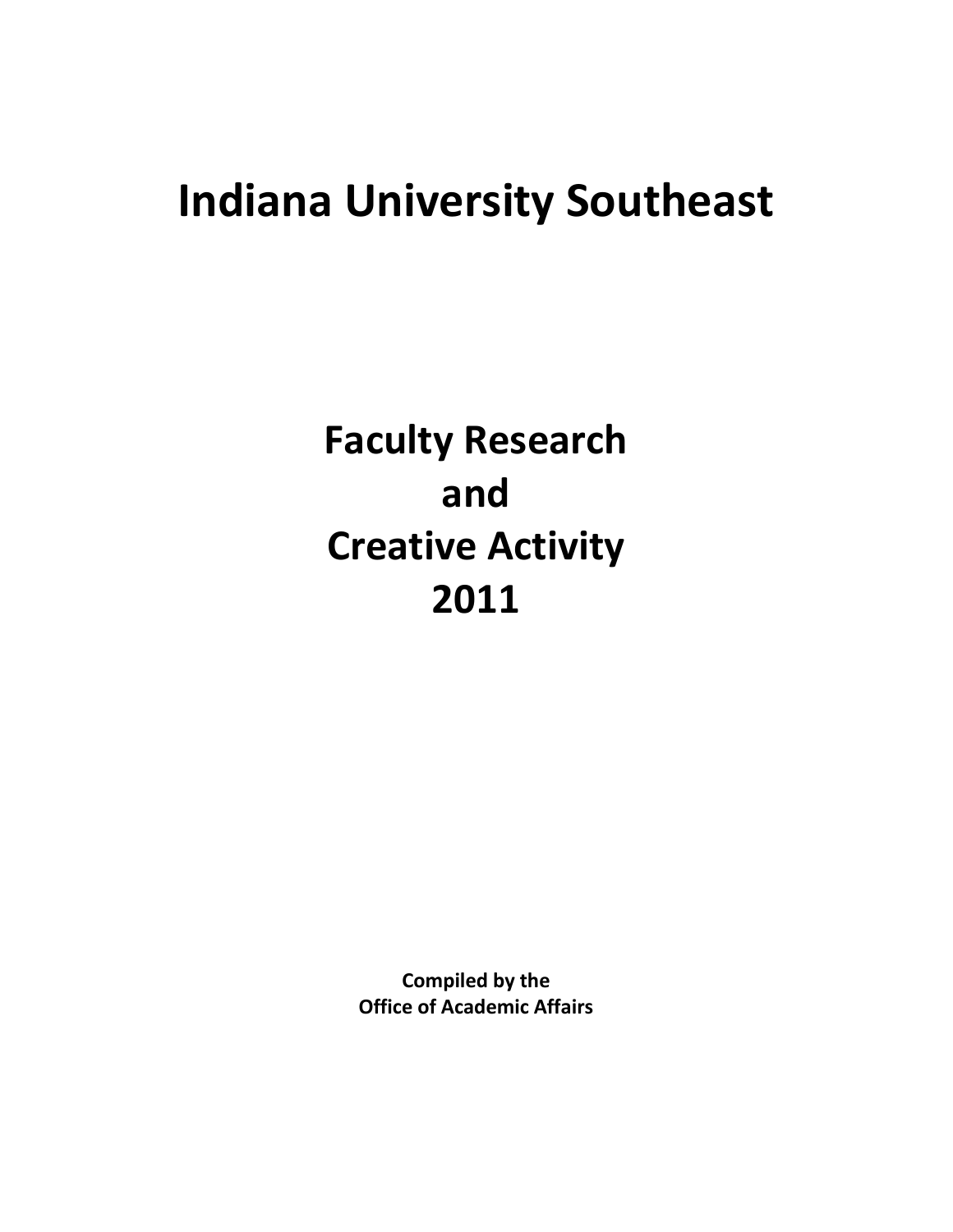## **PUBLICATIONS** (Articles, Books, and Papers)

**AUTHOR: Abshire, Jean UNIT:** School of Social Sciences **ROLE: Co-Author TYPE: Book DETAILS (including co-authors, title and publisher):** Dahlgren, Donna, Ed. (2011). College Success Guide. Plymouth, MI: Hayden-McNeil., College Success Guide

**AUTHOR: Abshire, Jean UNIT:** School of Social Sciences ROLE: Author **TYPE: Book DETAILS (including co-authors, title and publisher):** Abshire, Jean E. (2011). The History of Singapore. Santa Barbara, CA: Greenwood Press., The History of Singapore

**AUTHOR: Allen, Anne E Guernsey UNIT: School of Arts & Letters ROLE: Editor TYPE: Journal DETAILS (including co-authors, title and publisher):** Pacific Arts: The Journal of the Pacific Art Association NS 10-2 Editor Published December 2010, Pacific Arts:

The Journal of the Pacific Art Association NS 10-2

**AUTHOR: Allen, Anne E Guernsey UNIT:** School of Arts & Letters **ROLE: Author** 

**TYPE: Book Review** 

**DETAILS (including co-authors, title and publisher):** Pacific Arts: The Journal of the Pacific Art Association NS vol. 10-2 Review of: The Pacific Arts of Polynesia and Micronesia by Adrienne L. Kaeppler, Pacific Arts: The Journal of the Pacific Art Association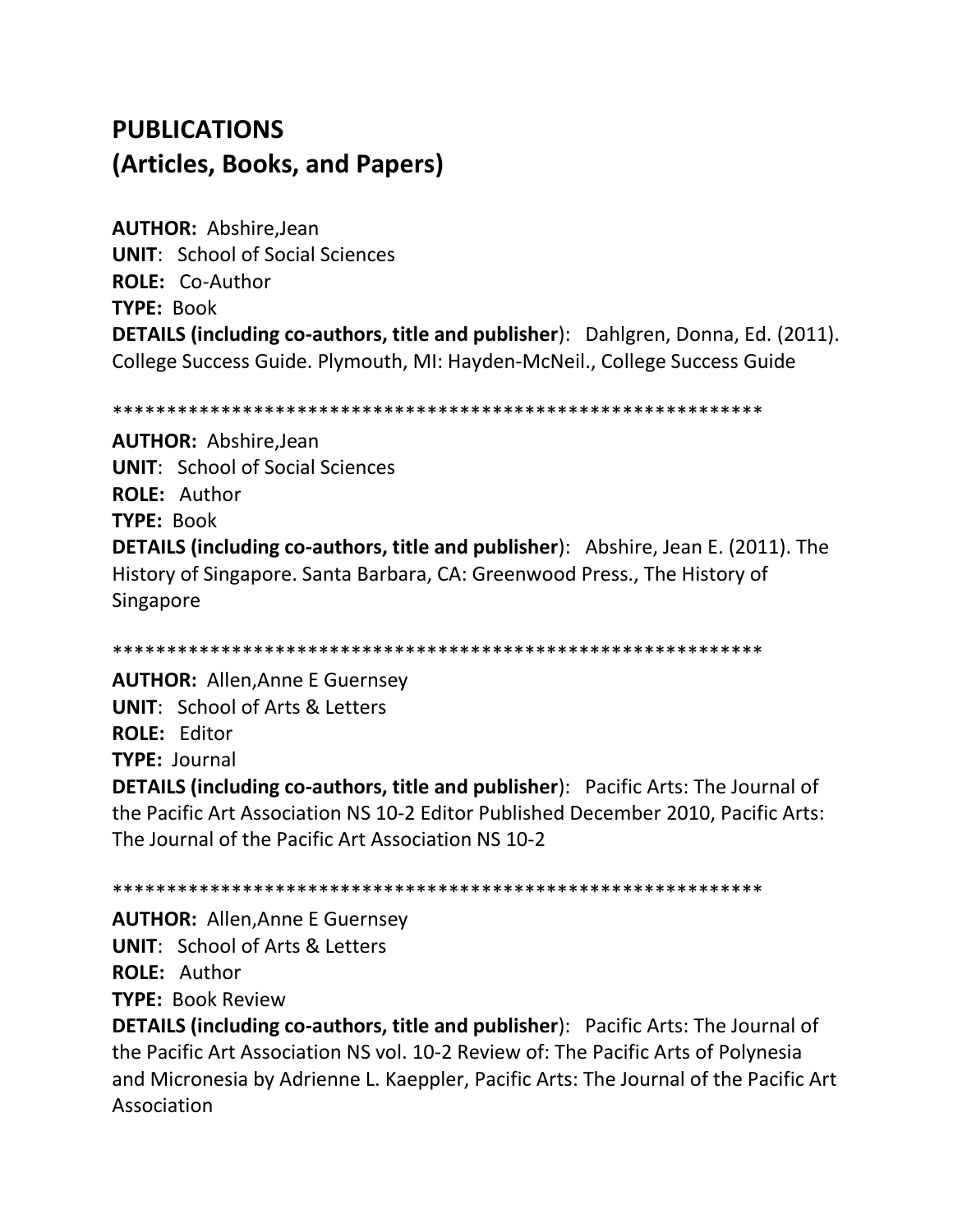#### \*\*\*\*\*\*\*\*\*\*\*\*\*\*\*\*\*\*\*\*\*\*\*\*\*\*\*\*\*\*\*\*\*\*\*\*\*\*\*\*\*\*\*\*\*\*\*\*\*\*\*\*\*\*\*\*\*\*\*\*

**AUTHOR:** Allen,Anne E Guernsey **UNIT**: School of Arts & Letters **ROLE:** Editor **TYPE:** Journal

**DETAILS (including co-authors, title and publisher**): Pacific Arts: The Journal of the Pacific Art Association NS Vol. 10-1 Editor Published August 2010, Pacific Arts: The Journal of the Pacific Art Association

\*\*\*\*\*\*\*\*\*\*\*\*\*\*\*\*\*\*\*\*\*\*\*\*\*\*\*\*\*\*\*\*\*\*\*\*\*\*\*\*\*\*\*\*\*\*\*\*\*\*\*\*\*\*\*\*\*\*\*\*

**AUTHOR:** Allman,Ronald J.

**UNIT**: School of Social Sciences

**ROLE:** Author

**TYPE:** Chapter

**DETAILS (including co-authors, title and publisher**): Student Newspaper The Horizon and Risky Business: Sex, Alcohol, and Health Issues, in College Success Guide, Fifth Edition, Donna Dahlgren, Hayden-McNeil, Plymouth, MI, 2011, ?Student Newspaper ? The Horizon? and ?Risky Business: Sex, Alcohol, and Health Issues,? in ?College Success Guide,? Fifth Edition, Donna Dahlgren, Hayden-McNeil, Plymouth, MI, 2011

\*\*\*\*\*\*\*\*\*\*\*\*\*\*\*\*\*\*\*\*\*\*\*\*\*\*\*\*\*\*\*\*\*\*\*\*\*\*\*\*\*\*\*\*\*\*\*\*\*\*\*\*\*\*\*\*\*\*\*\*

**AUTHOR:** Allman,Ronald J. **UNIT**: School of Social Sciences

**ROLE:** Author

**TYPE:** Chapter

**DETAILS (including co-authors, title and publisher**): Designing to Communicate, revised book chapter in Creative Strategy in Advertising, 10e edition, Bonnie L. Drewniany and A. Jerome Jewler, Wadsworth Publishing Company, Belmont, CA, 2011., ?Designing to Communicate,? revised book chapter in ?Creative Strategy in Advertising,? 10e edition, Bonnie L. Drewniany and A. Jerome Jewler, Wadsworth Publishing Company, Belmont, CA, 2011.

\*\*\*\*\*\*\*\*\*\*\*\*\*\*\*\*\*\*\*\*\*\*\*\*\*\*\*\*\*\*\*\*\*\*\*\*\*\*\*\*\*\*\*\*\*\*\*\*\*\*\*\*\*\*\*\*\*\*\*\*

**AUTHOR:** Allman,Ronald J. **UNIT**: School of Social Sciences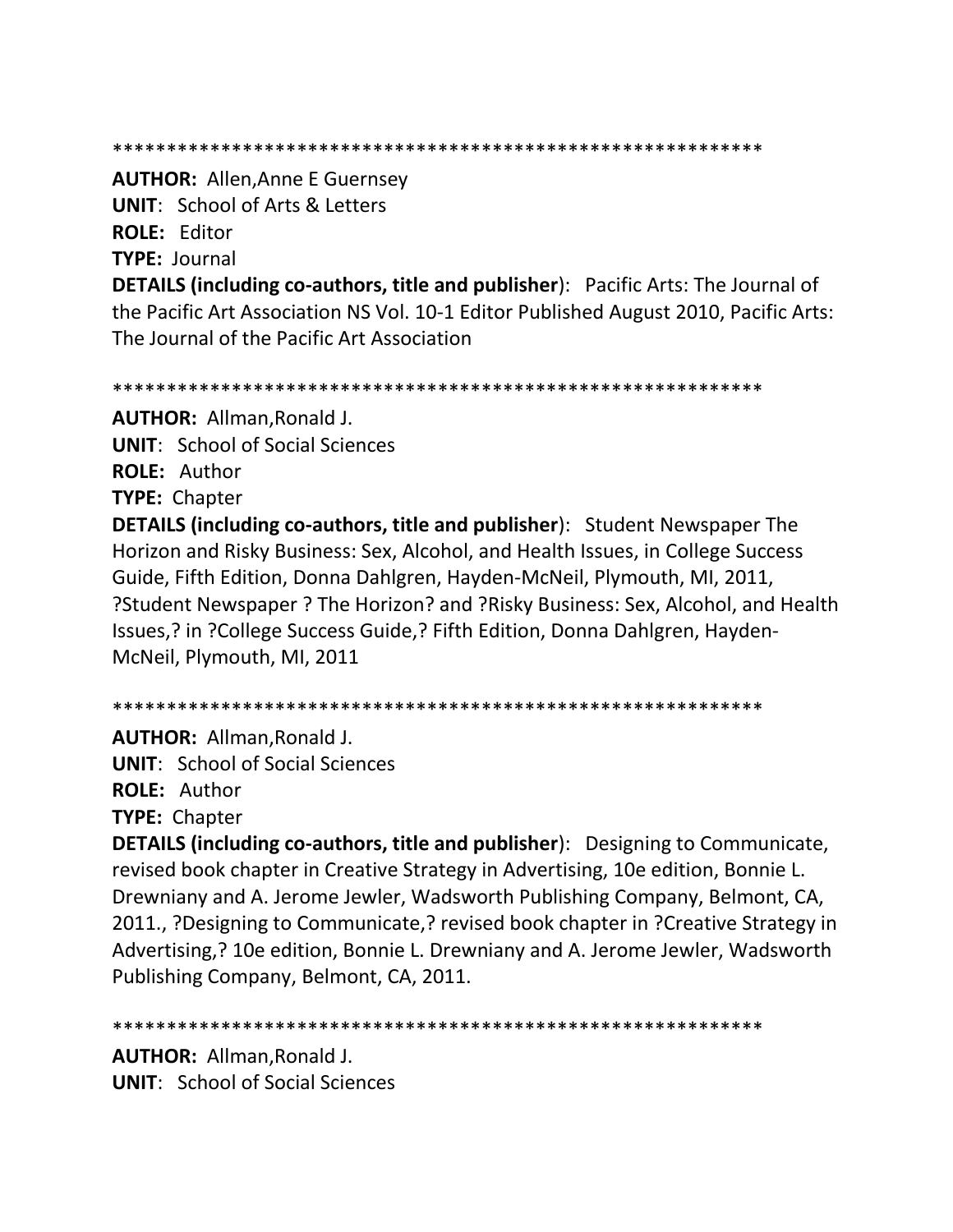**ROLE:** Author **TYPE:** Textbook **DETAILS (including co-authors, title and publisher**): Visual Communication, Ronald Allman,first edition , Kendall Hunt, Dubuque, IA, 2011, Visual Communication

\*\*\*\*\*\*\*\*\*\*\*\*\*\*\*\*\*\*\*\*\*\*\*\*\*\*\*\*\*\*\*\*\*\*\*\*\*\*\*\*\*\*\*\*\*\*\*\*\*\*\*\*\*\*\*\*\*\*\*\*

**AUTHOR:** Baek,Tae Hyun **UNIT**: School of Arts & Letters **ROLE:** Author **TYPE:** Journal **DETAILS (including co-authors, title and publisher**): Baek, T. H., King, K. W. (2011). Exploring the Consequences of Brand Credibility in Services. Journal of Services Marketing, 25(4), 260-272., Journal of Services Marketing

\*\*\*\*\*\*\*\*\*\*\*\*\*\*\*\*\*\*\*\*\*\*\*\*\*\*\*\*\*\*\*\*\*\*\*\*\*\*\*\*\*\*\*\*\*\*\*\*\*\*\*\*\*\*\*\*\*\*\*\*

**AUTHOR:** Baek,Tae Hyun **UNIT**: School of Arts & Letters **ROLE:** Co-Author **TYPE:** Journal

**DETAILS (including co-authors, title and publisher**): Kim, J., Baek, T. H., Kim, D. (2011).Quality of Work and Team Spirit as Drivers of Student Peer Evaluation on Advertising Group Project Performance. Journal of Advertising Education, 15(2), 14-24., Journal of Advertising Education

\*\*\*\*\*\*\*\*\*\*\*\*\*\*\*\*\*\*\*\*\*\*\*\*\*\*\*\*\*\*\*\*\*\*\*\*\*\*\*\*\*\*\*\*\*\*\*\*\*\*\*\*\*\*\*\*\*\*\*\*

**AUTHOR:** Baek,Tae Hyun

**UNIT**: School of Arts & Letters

**ROLE:** Author

**TYPE:** Conference Proceedings

**DETAILS (including co-authors, title and publisher**): Baek, T. H., Reid, L. N. (2011)The Impact of Mood and Regulatory Focus Frame on Cause Advertising Persuasion. Abstracted in the2011 Proceedings of theAmerican Academy of AdvertisingConference, Mesa, AZ., 2011 Proceedings of the American Academy of Advertising Conference

\*\*\*\*\*\*\*\*\*\*\*\*\*\*\*\*\*\*\*\*\*\*\*\*\*\*\*\*\*\*\*\*\*\*\*\*\*\*\*\*\*\*\*\*\*\*\*\*\*\*\*\*\*\*\*\*\*\*\*\*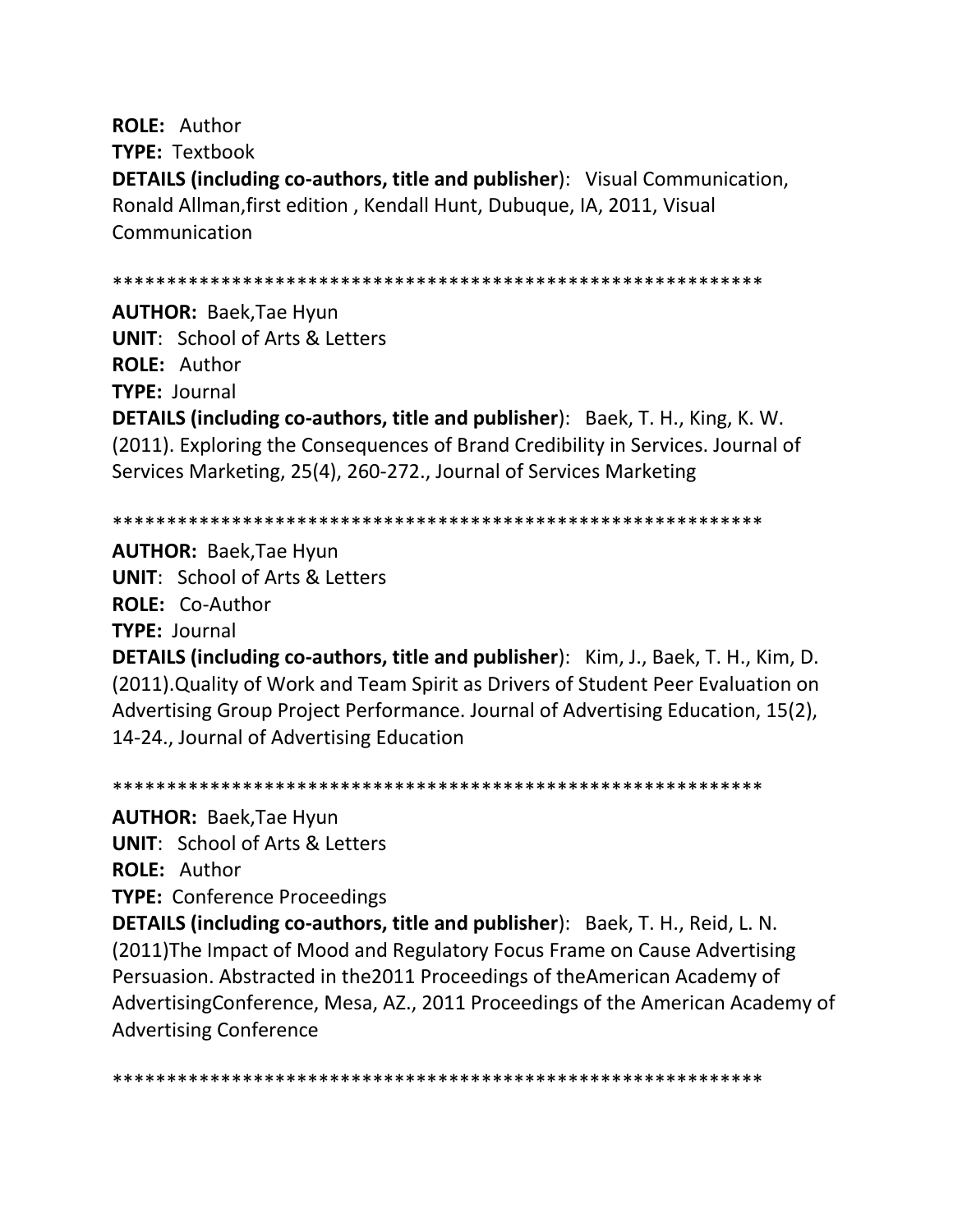**AUTHOR: Baker, Crump W. UNIT: School of Natural Sciences** 

**ROLE: Author** 

**TYPE: Paper** 

**DETAILS (including co-authors, title and publisher):** Weakly conrta almost betacontinuous functions, Int. J. Contemp. Math. Sciences, Vol. 6, 2011, no. 13, 601-610., International Journal of Contemporary Mathematical Sciences

#### 

**AUTHOR: Barney, Douglas K. UNIT: School of Business ROLE: Co-Author TYPE: Article DETAILS (including co-authors, title and publisher):** The Institutional Promotion of Corporate Social Responsibility Reporting, Journal of Academic & Business **Ethics** 

**AUTHOR: Barney, Douglas K. UNIT: School of Business** ROLE: Co-Author **TYPE: Article DETAILS (including co-authors, title and publisher):** Certified Internal Auditor **Examination Review Providers, New Accountant** 

**AUTHOR: Beeby, James Matthew UNIT:** School of Social Sciences

ROLE: Author

**TYPE:** Encyclopedia

**DETAILS (including co-authors, title and publisher):** In A Biographical Directory of the Indiana Supreme Court Justices. Edited by Linda Gugin and Jim St. Clair. Indianapolis: Indiana Historical Society Press, 2011., Oscar H. Montgomery

**AUTHOR: Boonthanom, Ranida UNIT:** School of Business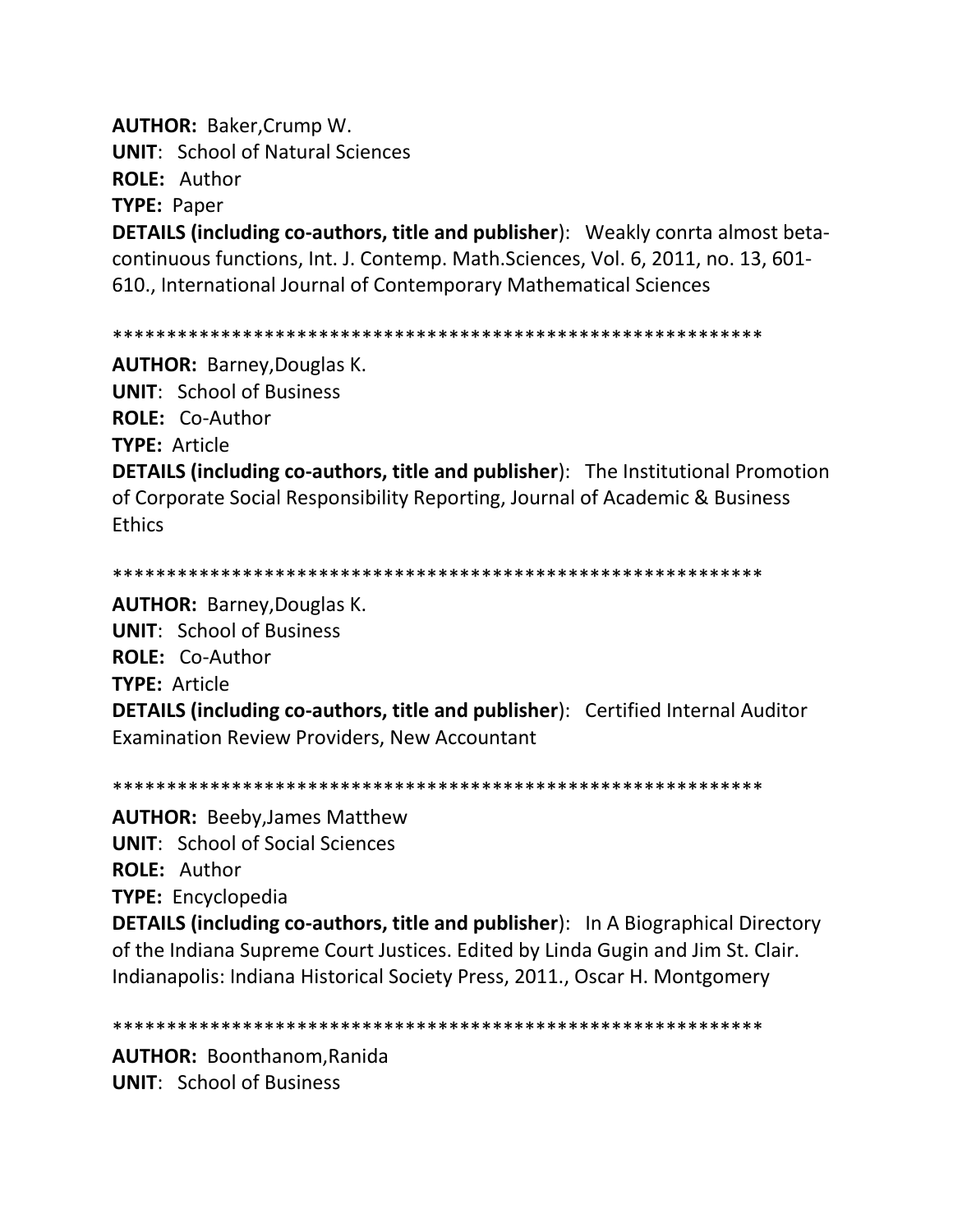## **ROLE: Co-Author**

**TYPE: Journal** 

DETAILS (including co-authors, title and publisher): Marett, L. K., McNab, A. L., Harris, R. B. (2011). Social Networking Websites and Posting Personal Information: An Evaluation of Protection Motivation Theory. AIS Transactions on Human-Computer Interaction, 3 (3), 170-188., AIS Transactions on Human-Computer Interaction

**AUTHOR: Boonthanom, Ranida** 

**UNIT: School of Business** 

**ROLE: Co-Author** 

**TYPE: Conference Proceedings** 

DETAILS (including co-authors, title and publisher): Harris, R. B., Harris, K. J., Eplion, D. (in press, 2011). A Database Design and Development Case: Smile Land Academy. Information Systems Education Conference., Information Systems **Education Conference** 

**AUTHOR: Boonthanom, Ranida** 

**UNIT:** School of Business

**ROLE: Co-Author** 

**TYPE: Conference Proceedings** 

**DETAILS (including co-authors, title and publisher):** Harris, K. J., Eplion, D., Harris, R. B. (2011). Should Junior Faculty Teach in Management Development Programs" An Analysis of the Potential Pros and Cons from Junior Faculty Members Perspectives. International Conference on Learning and Administration, International Conference on Learning and Administration in Higher Education.

**AUTHOR: Boonthanom, Ranida** 

**UNIT:** School of Business

ROLE: Co-Author

**TYPE: Chapter** 

**DETAILS (including co-authors, title and publisher):** Harris, R. B. Marett, L. K. (2011). Support and Facilitating Conditions to Computer Workers Who Dislike Working with Computers, In Steve Clarke (Ed.), Ashish Dwivedi (Ed.) (Ed.)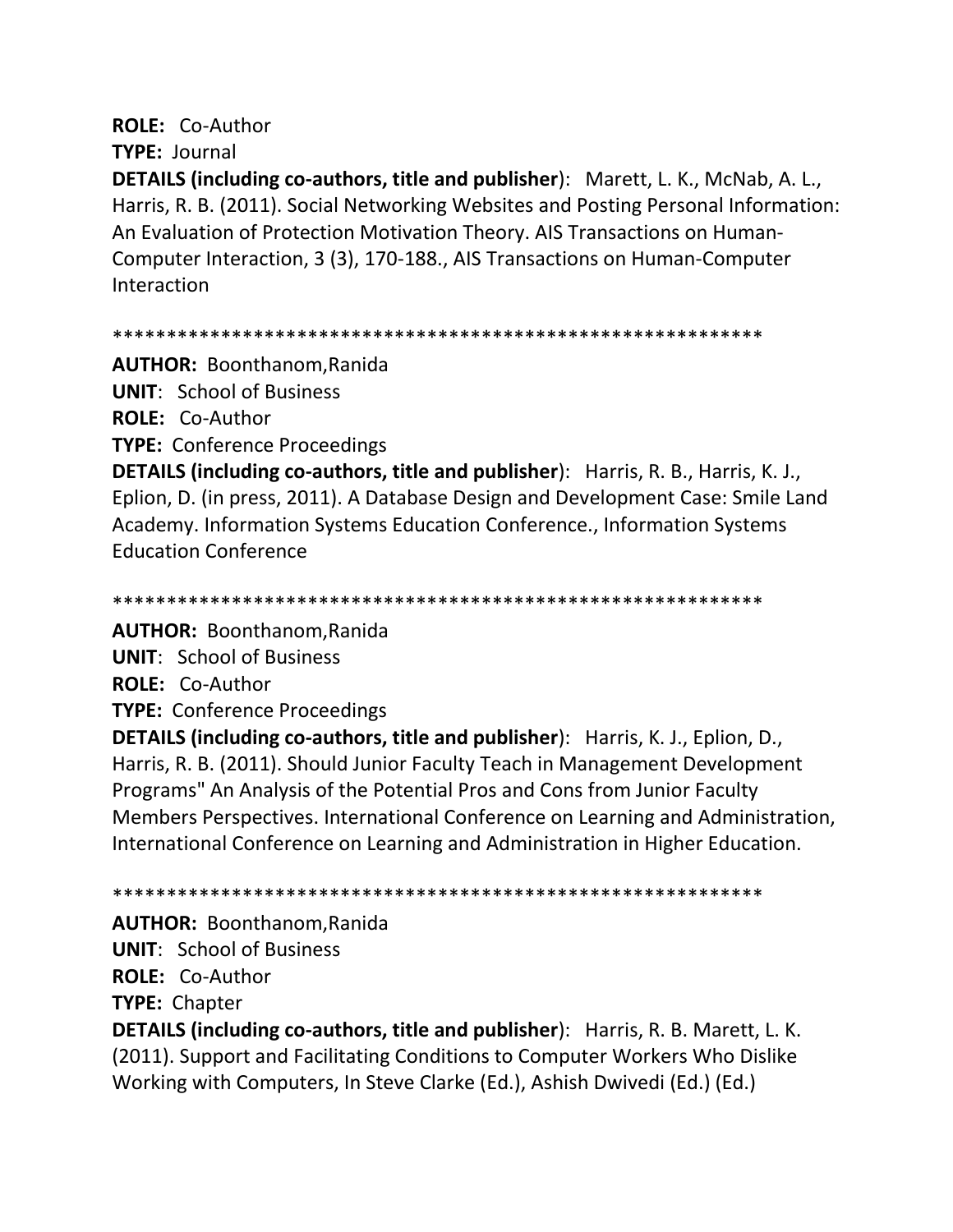Organizational and End-User Interactions: New Explorations, (pp. 272-291). I, Organizational and End-User Interactions: New Explorations

\*\*\*\*\*\*\*\*\*\*\*\*\*\*\*\*\*\*\*\*\*\*\*\*\*\*\*\*\*\*\*\*\*\*\*\*\*\*\*\*\*\*\*\*\*\*\*\*\*\*\*\*\*\*\*\*\*\*\*\*

**AUTHOR:** Boonthanom,Ranida **UNIT**: School of Business **ROLE:** Co-Author **TYPE:** Journal

**DETAILS (including co-authors, title and publisher**): Harris, K. J., Harris, R. B., Lambert, A. D. (2011). What Predicts Student Success in Introductory Data Management Classes" An Investigation of Demographic, Personality, Computer-Related, and Interaction Variables. Information Systems Education Journal,, Information Systems Education Journal

\*\*\*\*\*\*\*\*\*\*\*\*\*\*\*\*\*\*\*\*\*\*\*\*\*\*\*\*\*\*\*\*\*\*\*\*\*\*\*\*\*\*\*\*\*\*\*\*\*\*\*\*\*\*\*\*\*\*\*\*

**AUTHOR:** Boonthanom,Ranida **UNIT**: School of Business **ROLE:** Co-Author **TYPE:** Conference Proceedings

**DETAILS (including co-authors, title and publisher**): Harris, K. J., Gallagher, V., Rossi, A., Harris, R. B. (2011). Workplace impression management norms, employee tactic usage and stress outcomes. Work, Stress, and Health., 2011 Work, Stress, and Health

\*\*\*\*\*\*\*\*\*\*\*\*\*\*\*\*\*\*\*\*\*\*\*\*\*\*\*\*\*\*\*\*\*\*\*\*\*\*\*\*\*\*\*\*\*\*\*\*\*\*\*\*\*\*\*\*\*\*\*\*

**AUTHOR:** Boonthanom,Ranida **UNIT**: School of Business **ROLE:** Co-Author **TYPE:** Journal **DETAILS (including co-authors, title and publisher**): Harris, K. J., Marett, L. K., Harris, R. B. (2011). Technology-Related Pressure and WFC: Main Effects and an Examination of Moderating Variables. Journal of Applied Social Psychology, 41 (9), 2077- 2103., Journal of Applied Social Psychology

\*\*\*\*\*\*\*\*\*\*\*\*\*\*\*\*\*\*\*\*\*\*\*\*\*\*\*\*\*\*\*\*\*\*\*\*\*\*\*\*\*\*\*\*\*\*\*\*\*\*\*\*\*\*\*\*\*\*\*\*

**AUTHOR:** Boonthanom,Ranida **UNIT**: School of Business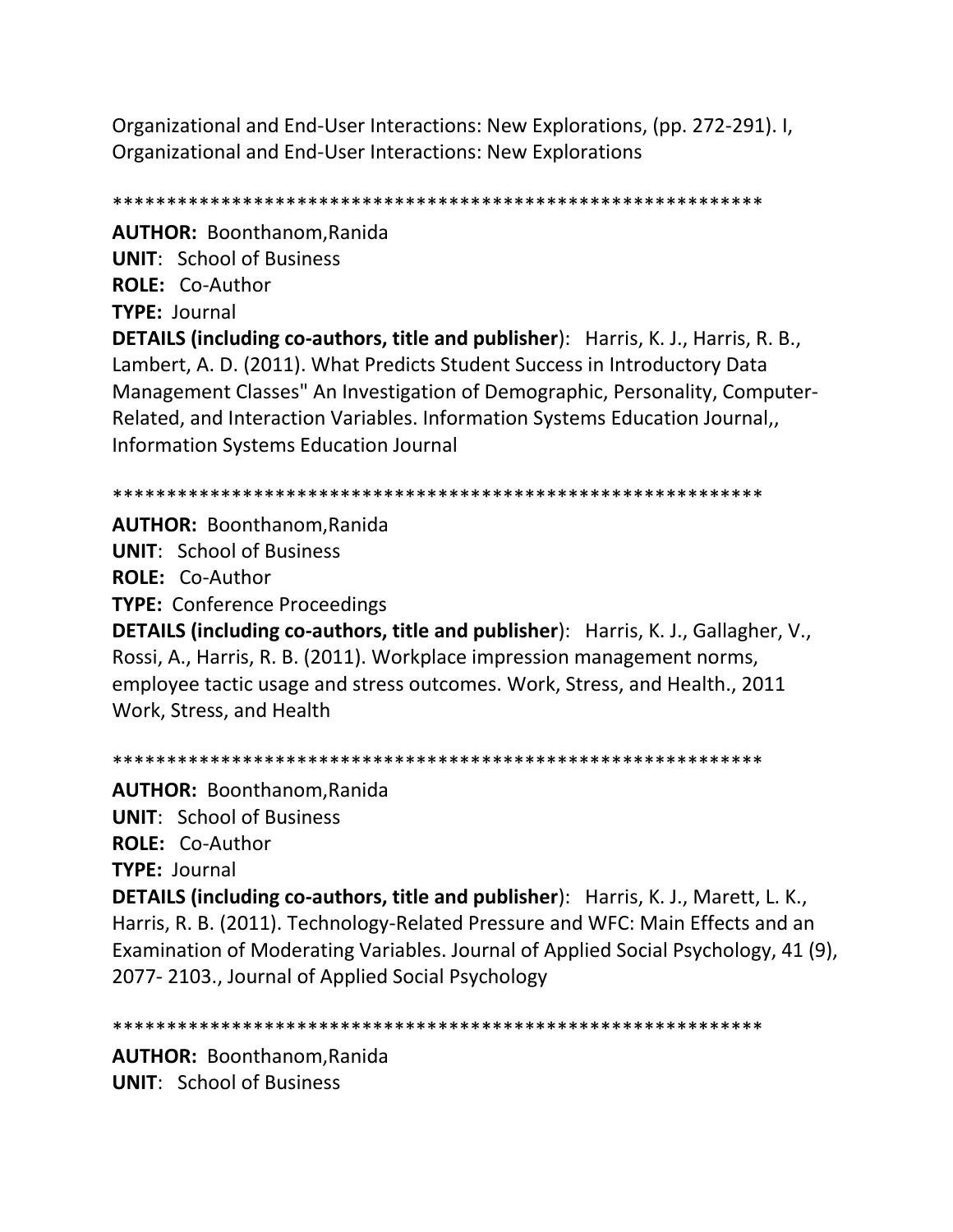**ROLE:** Author **TYPE:** Book **DETAILS (including co-authors, title and publisher**): Harris, R. B. (2011). Computer-Mediated Communication fo Emotions: A Lens Model Approach LAP LAMBERT Academic Publishing., Computer-Mediated Communication fo Emotions: A Lens Model Approach

\*\*\*\*\*\*\*\*\*\*\*\*\*\*\*\*\*\*\*\*\*\*\*\*\*\*\*\*\*\*\*\*\*\*\*\*\*\*\*\*\*\*\*\*\*\*\*\*\*\*\*\*\*\*\*\*\*\*\*\*

**AUTHOR:** Bowles,Donna **UNIT**: School of Nursing **ROLE:** Co-Author **TYPE:** Chapter

**DETAILS (including co-authors, title and publisher**): Bowles, D. (2011). Alterations in fluid and electrolytes management. In R. Daniels, L. Nicoll (Eds.) Contemporary Medical-Surgical Nursing, (2nded.) Cengage Learning: Belmont, CA, Contemporary Medical-Surgical Nursing

\*\*\*\*\*\*\*\*\*\*\*\*\*\*\*\*\*\*\*\*\*\*\*\*\*\*\*\*\*\*\*\*\*\*\*\*\*\*\*\*\*\*\*\*\*\*\*\*\*\*\*\*\*\*\*\*\*\*\*\*

**AUTHOR:** Bowles,Donna **UNIT**: School of Nursing **ROLE:** Co-Author **TYPE:** Chapter **DETAILS (including co-authors, title and publisher**): Bowles, D. (2011). Hepatic,

biliary tract, and pancreatic dysfunction: Nursing management. In R. Daniels, L. Nicoll (Eds.) Contemporary Medical-Surgical Nursing, (2nded.) Cengage Learning: Belmont, CA,

\*\*\*\*\*\*\*\*\*\*\*\*\*\*\*\*\*\*\*\*\*\*\*\*\*\*\*\*\*\*\*\*\*\*\*\*\*\*\*\*\*\*\*\*\*\*\*\*\*\*\*\*\*\*\*\*\*\*\*\*

**AUTHOR:** Bowles,Donna **UNIT**: School of Nursing **ROLE:** Co-Author **TYPE:** Chapter **DETAILS (including co-authors, title and publisher**): Bowles, D. (2011). Musculoskeletal dysfunction: Nursing management. In R. Daniels, L. Nicoll (Eds.) Contemporary Medical-Surgical Nursing, (2nded.) Cengage Learning: Belmont, CA,

Contemporary Medical-Surgical Nursing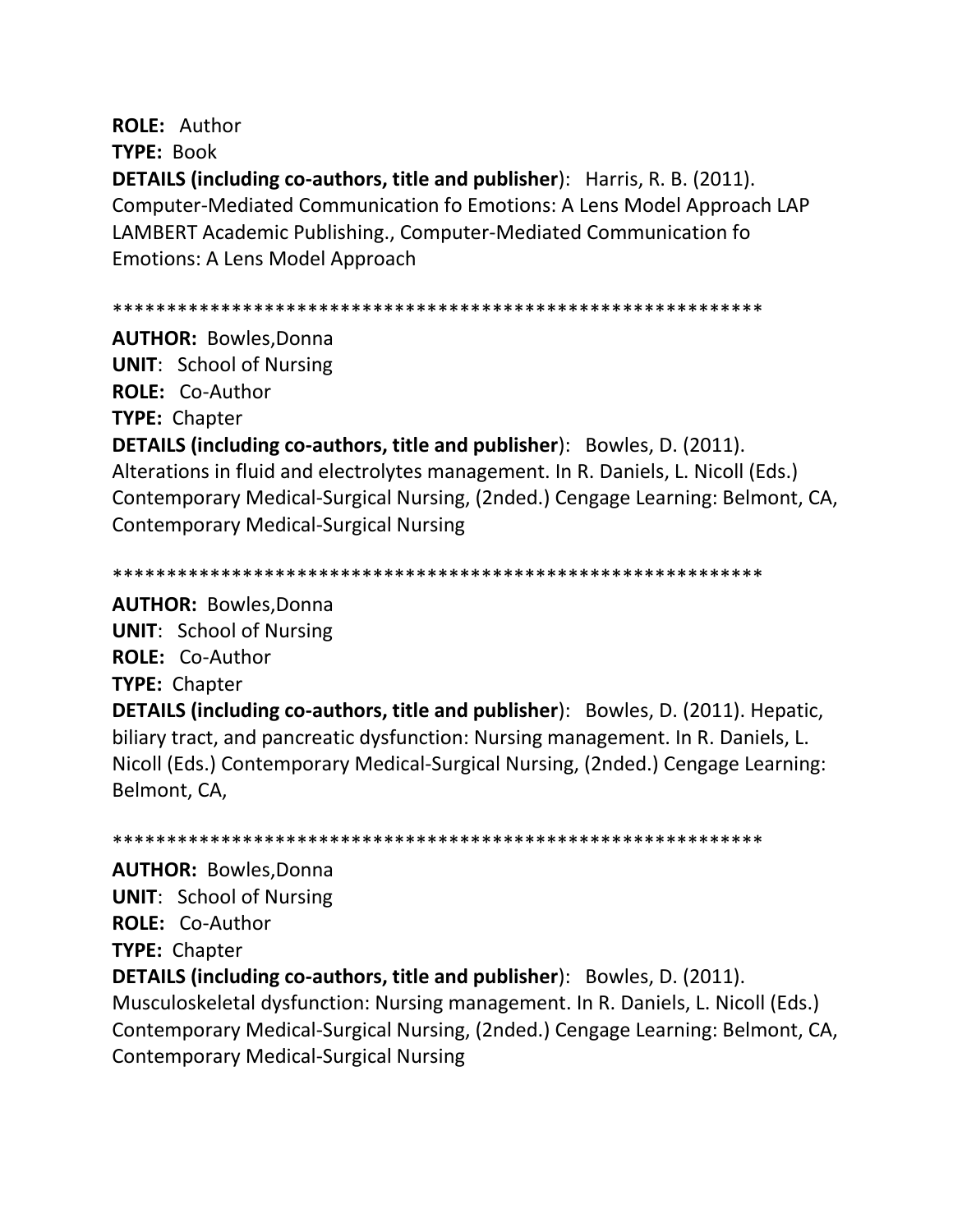**AUTHOR: Bowles, Donna UNIT: School of Nursing ROLE: Editor TYPE: Textbook DETAILS (including co-authors, title and publisher):** Bowles, D. J. (2011). Gerontology Nursing Case Studies: 100 Narratives for Learning. New York: Springer Publishing Company, Gerontology Nursing Case Studies: 100 Narratives for Learning.

**AUTHOR: Bradley, Mary Christine UNIT:** School of Education ROLE: Co-Author **TYPE: Book DETAILS (including co-authors, title and publisher):** Preventing Lethal School Violence clarifies the links between bullying and lethal violence and delineates typical characteristics of school shooters while cautioning against outright profiling. Students awareness of self and others, strong connections wi, **Preventing Lethal School Violence** 

**AUTHOR: Breazeale, Michael J UNIT:** School of Business **ROLE: Co-Author TYPE: Chapter** 

DETAILS (including co-authors, title and publisher): Breazeale, Michael and Susan Fournier (2012), Where Do We Go from Here" Consumer-Brand Relationships: Theory and Practice, Fournier, Breazeale, and Fetscherin, eds., London: Routledge., Consumer-Brand Relationships: Theory and Practice

**AUTHOR: Breazeale.Michael J UNIT:** School of Business ROLE: Co-Author **TYPE: Chapter**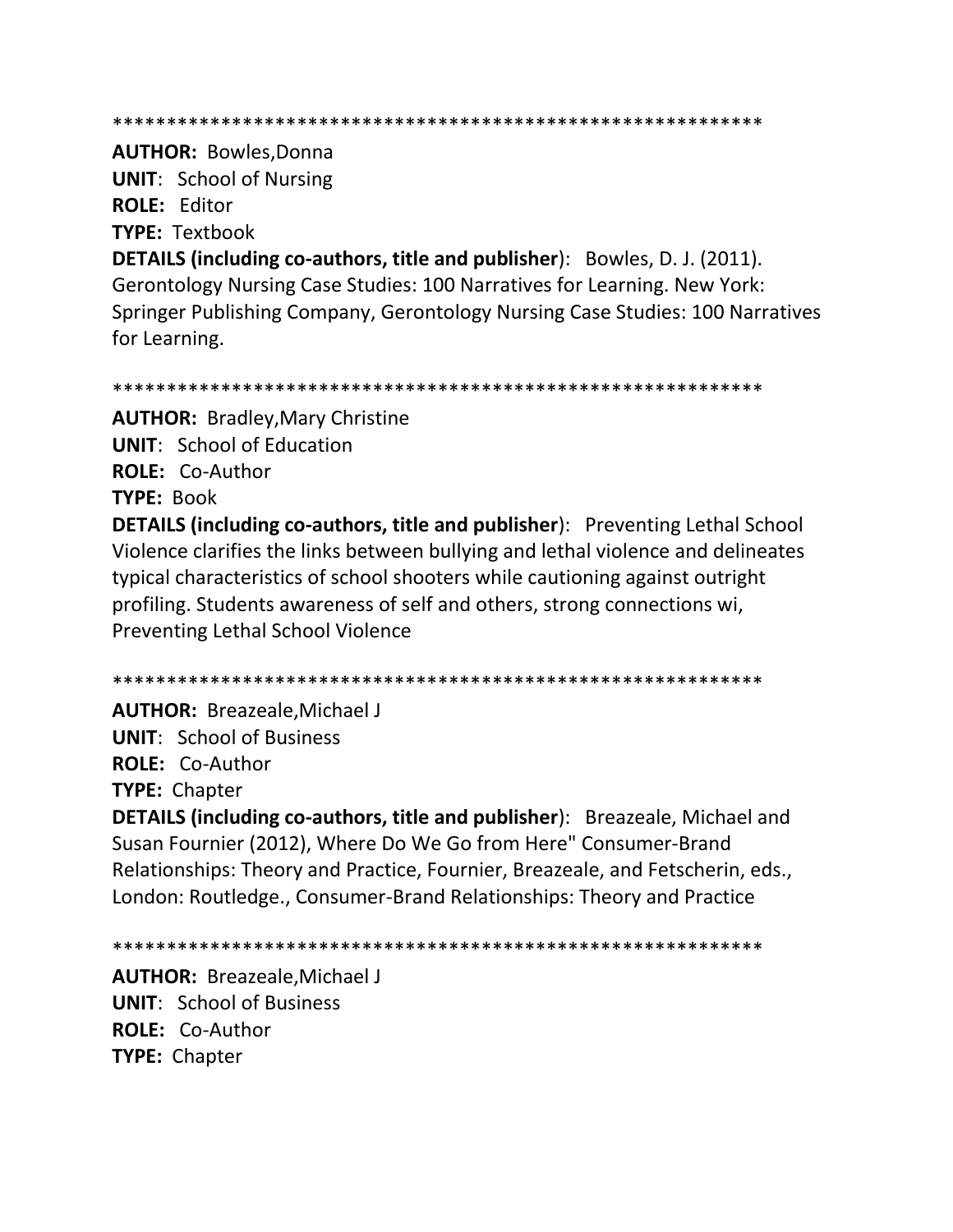**DETAILS (including co-authors, title and publisher**): White, Allyn, Michael Breazeale, and Cynthia Webster (2012), The Brand Avoidance Relationship: Exploring Consumer Motivations, Consumer-Brand Relationships: Theory and Practice, Fournier, Breazeale, and Fetscherin, eds., London: Routledge., Consumer-Brand Relationships: Theory and Practice

\*\*\*\*\*\*\*\*\*\*\*\*\*\*\*\*\*\*\*\*\*\*\*\*\*\*\*\*\*\*\*\*\*\*\*\*\*\*\*\*\*\*\*\*\*\*\*\*\*\*\*\*\*\*\*\*\*\*\*\*

**AUTHOR:** Breazeale,Michael J **UNIT**: School of Business **ROLE:** Co-Author **TYPE:** Journal **DETAILS (including co-authors, title and publisher**): Breazeale, Michael and Jason Lueg (2011), A Retail Shopping Typology of American Teens, Journal of Business Research, (64) 6, 565-571., Journal of Business Research

\*\*\*\*\*\*\*\*\*\*\*\*\*\*\*\*\*\*\*\*\*\*\*\*\*\*\*\*\*\*\*\*\*\*\*\*\*\*\*\*\*\*\*\*\*\*\*\*\*\*\*\*\*\*\*\*\*\*\*\*

**AUTHOR:** Breazeale,Michael J

**UNIT**: School of Business **ROLE:** Editor **TYPE:** Book

**DETAILS (including co-authors, title and publisher**): Susan Fournier, Michael Breazeale, and Marc Fetscherin, Eds. (2012), Consumer-Brand Relationships: Theory and Practice, London: Routledge., Consumer-Brand Relationships: Theory and Practice

\*\*\*\*\*\*\*\*\*\*\*\*\*\*\*\*\*\*\*\*\*\*\*\*\*\*\*\*\*\*\*\*\*\*\*\*\*\*\*\*\*\*\*\*\*\*\*\*\*\*\*\*\*\*\*\*\*\*\*\* **AUTHOR:** Breazeale,Michael J **UNIT**: School of Business **ROLE:** Co-Author **TYPE:** Chapter **DETAILS (including co-authors, title and publisher**): Susan Fournier, Michael Breazeale, and Marc Fetscherin (2012), The Why, How, and So What of Consumers Relationships with their Brands, Consumer-Brand Relationships: Theory and Practice, Fournier, Breazeale, and Fetscherin, eds., London: Routledge., Consumer-Brand Relationships: Theory and Practice

\*\*\*\*\*\*\*\*\*\*\*\*\*\*\*\*\*\*\*\*\*\*\*\*\*\*\*\*\*\*\*\*\*\*\*\*\*\*\*\*\*\*\*\*\*\*\*\*\*\*\*\*\*\*\*\*\*\*\*\*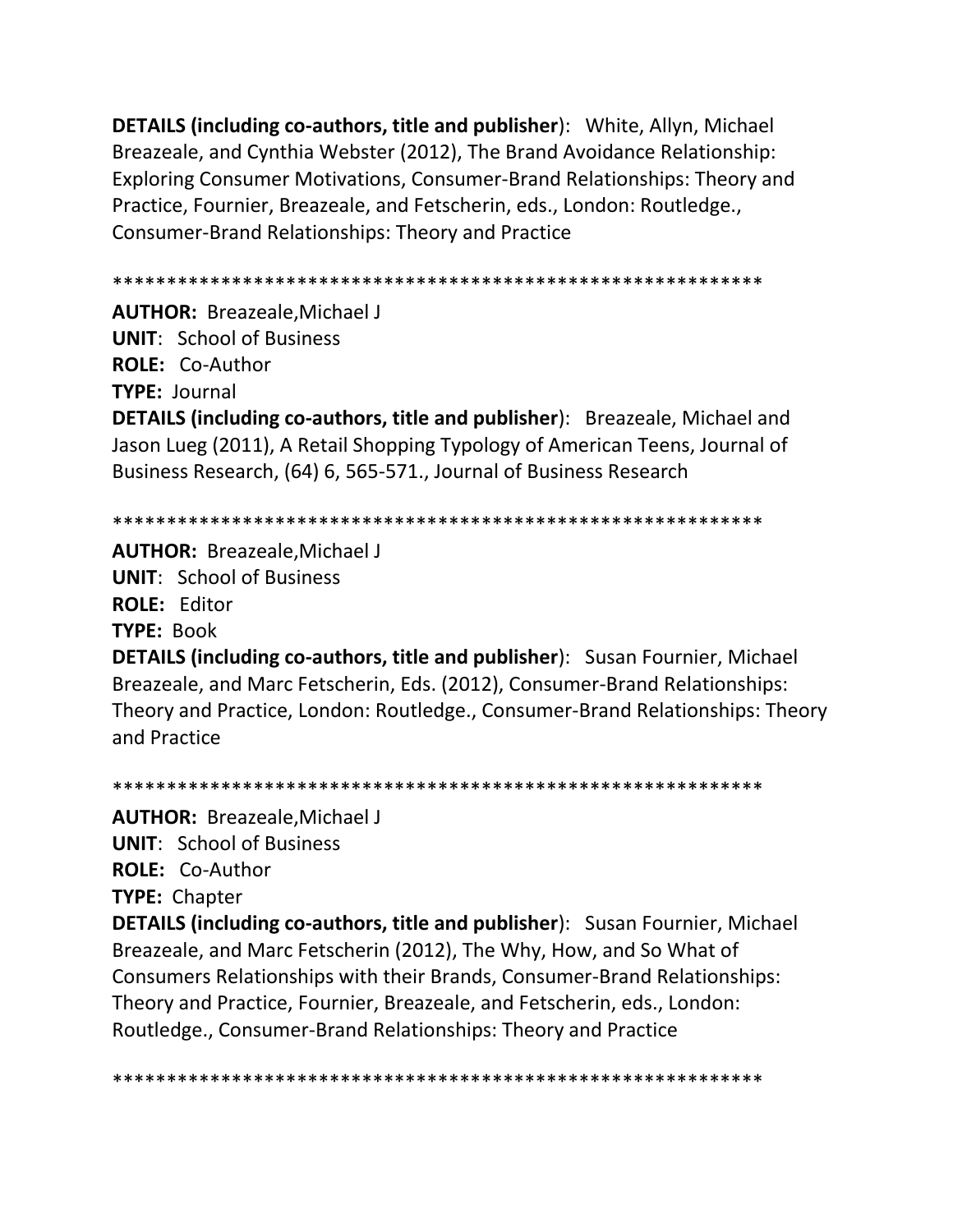**AUTHOR: Breazeale, Michael J** 

**UNIT: School of Business** 

**ROLE: Co-Author** 

**TYPE: Chapter** 

**DETAILS (including co-authors, title and publisher):** Breazeale, Michael and Nicole Ponder (2012), This Store Just Gets Me! Customer Chemistry and Its Role in Identity Construction, Consumer-Brand Relationships: Theory and Practice, Fournier, Breazeale, and Fetscherin, eds., London: Routledge., Consumer-Brand **Relationships: Theory and Practice** 

**AUTHOR: Chang, Sau Hou UNIT:** School of Education **ROLE: Author TYPE: Journal DETAILS (including co-authors, title and publisher):** Chang, S. H. (2011). Grade level and gender differences in a school-based reading tutoring program. Reading Horizons, 51, 63-80.,

**AUTHOR: Chang, Sau Hou UNIT:** School of Education **ROLE: Author TYPE: Journal DETAILS (including co-authors, title and publisher):** Chang, S. H. (2011). Reading strategies of struggling readers. Journal of Research in Education, 21, 2-13.

**AUTHOR: Cheng, Hong UNIT: Library ROLE: Author TYPE: Review Article** 

**DETAILS (including co-authors, title and publisher):** I was the on-going reviewer for the Educational Media Reviews Online (EMRO) since April 2011. All my reviews can be accessed via

http://emro.lib.buffalo.edu/emro/EmroResults.asp"search=hong+chengSubmit.x=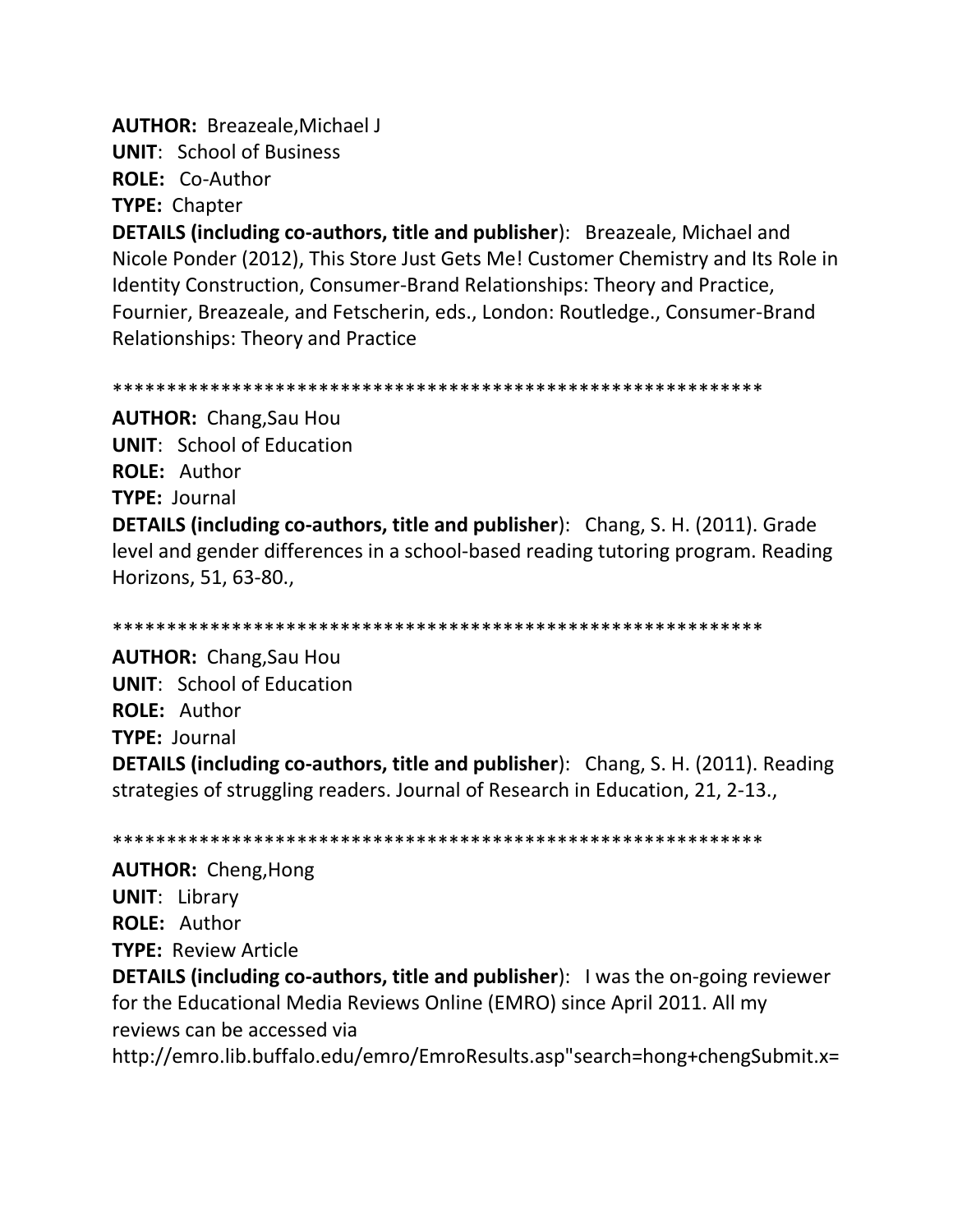OSubmit.y=0 Reviewed documentaries: Making Mao Apr, Educational Media **Reviews Online (EMRO)** 

**AUTHOR:** Christiansen, Linda **UNIT: School of Business** ROLE: Co-Author TYPE: Article

**DETAILS (including co-authors, title and publisher):** Sompayrac, J, Christiansen L., The Sunset of the Estate Tax Repeal and Its Impact on the American Farmer, Todays CPA, Nov/Dec 2011-12., Today's CPA

**AUTHOR:** Christiansen, Linda **UNIT:** School of Business **ROLE: Author** TYPE: Other

**DETAILS (including co-authors, title and publisher):** 30 case studies based on Wall Street Journal articles. They were sent to business professors throughout the country. They were also distributed to young business professionals around the country through a professional development program., Wall Street Journal 360 Monthly Interdisciplinary Newsletters

**AUTHOR:** Christiansen, Linda **UNIT:** School of Business **ROLE: Author TYPE: Other** 

**DETAILS (including co-authors, title and publisher): 147 articles reviewed,** summarized, and pedagogical questions written for professor use in the classroom, projects, or exams., Wall Street Journal Reviews

**AUTHOR: Christiansen.Linda UNIT: School of Business** ROLE: Author **TYPE: Article**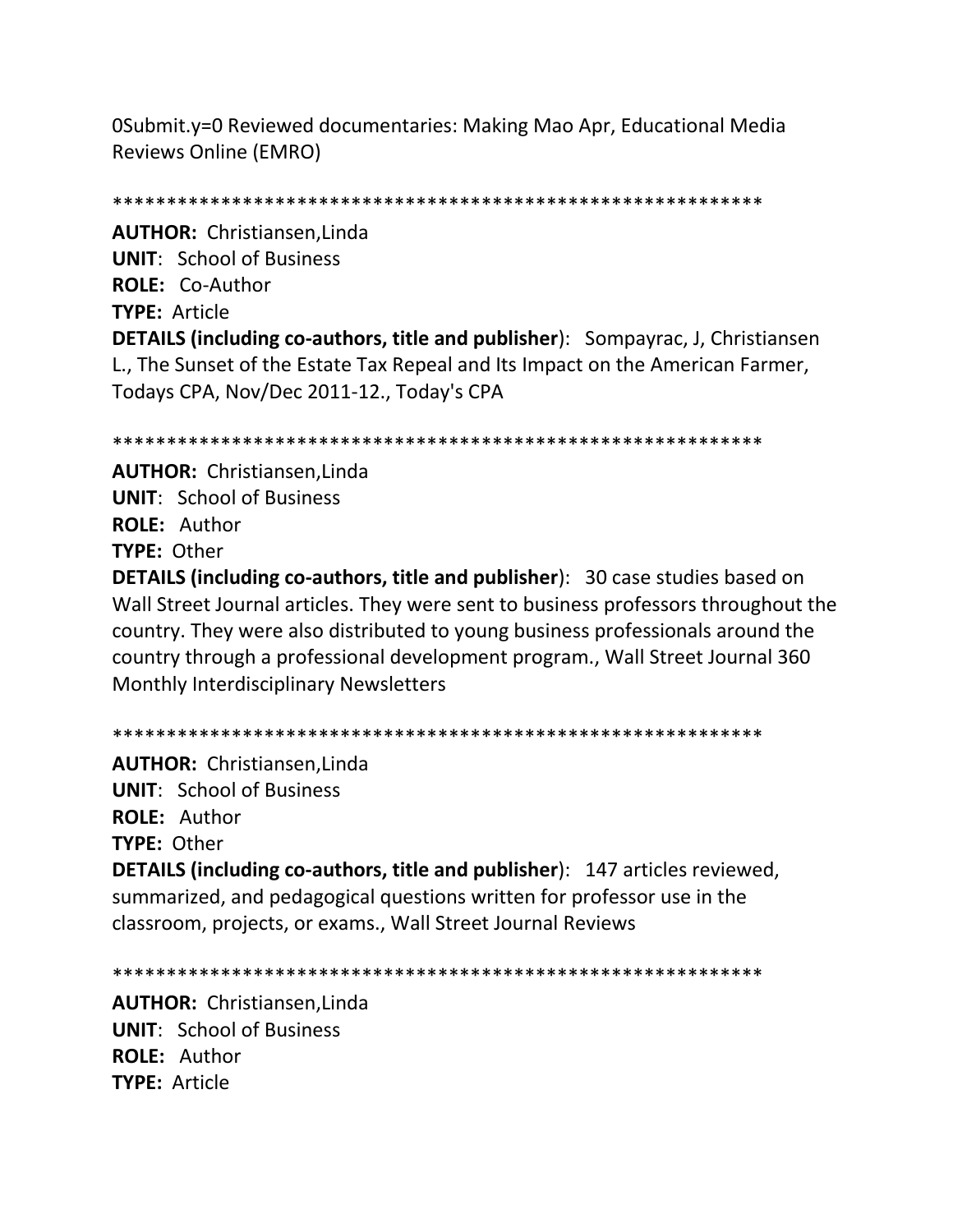**DETAILS (including co-authors, title and publisher**): Christiansen, L., Personal privacy and Internet marketing: An impossible conflict or a marriage made in heaven" Business Horizons, Vol 54, Issue 6, Nov/Dec 2011, pages 509-514., Business Horizons

\*\*\*\*\*\*\*\*\*\*\*\*\*\*\*\*\*\*\*\*\*\*\*\*\*\*\*\*\*\*\*\*\*\*\*\*\*\*\*\*\*\*\*\*\*\*\*\*\*\*\*\*\*\*\*\*\*\*\*\*

**AUTHOR:** Connerly,Pamela Lucas **UNIT**: School of Natural Sciences **ROLE:** Co-Author **TYPE:** Article

**DETAILS (including co-authors, title and publisher**): Connerly, Pamela L. and Deborah Jacobs-Sera. 2011. Phagehunting with Introductory Biology Students. Pages 60-77, in Tested Studies for Laboratory Teaching, Volume 32 (K. McMahon, Editor). Proceedings of the 32nd Workshop/Conference of the Association for, Tested Studies for Laboratory Teaching

\*\*\*\*\*\*\*\*\*\*\*\*\*\*\*\*\*\*\*\*\*\*\*\*\*\*\*\*\*\*\*\*\*\*\*\*\*\*\*\*\*\*\*\*\*\*\*\*\*\*\*\*\*\*\*\*\*\*\*\*

**AUTHOR:** Cox,Chris **UNIT**: School of Business **ROLE:** Co-Author **TYPE:** Journal **DETAILS (including co-authors, title and publisher**): Cast, Melissa, Kathy Ernstberger, K. Chris Cox and Michael Harris (2011), Generation Y Banking Practices and Preferences, IU Southeast Graduate Research Journal, Volume 1, 1- 16., IU Southeast Graduate Research Journal

\*\*\*\*\*\*\*\*\*\*\*\*\*\*\*\*\*\*\*\*\*\*\*\*\*\*\*\*\*\*\*\*\*\*\*\*\*\*\*\*\*\*\*\*\*\*\*\*\*\*\*\*\*\*\*\*\*\*\*\*

**AUTHOR:** Cox,Chris **UNIT**: School of Business **ROLE:** Co-Author **TYPE:** Journal **DETAILS (including co-authors, title and publisher**): Wadsworth, Frank and K. Chris Cox, (2011), Identifying Risky Franchises, Journal of Marketing Channels, 18 (1), 45-56., Journal of Marketing Channels

\*\*\*\*\*\*\*\*\*\*\*\*\*\*\*\*\*\*\*\*\*\*\*\*\*\*\*\*\*\*\*\*\*\*\*\*\*\*\*\*\*\*\*\*\*\*\*\*\*\*\*\*\*\*\*\*\*\*\*\*

**AUTHOR:** Darnowski,Douglas William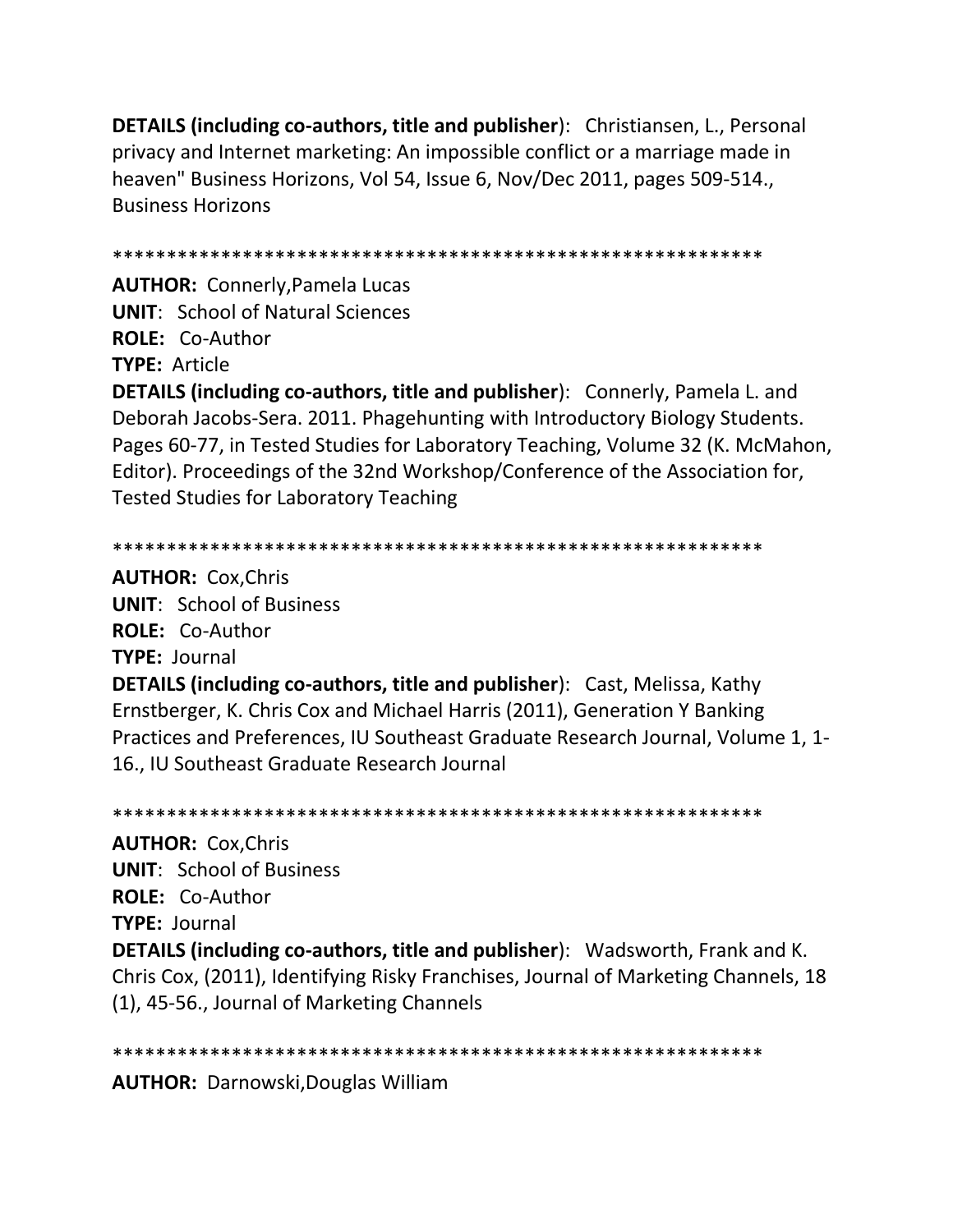**UNIT: School of Natural Sciences** ROLE: Author **TYPE: Book Review** 

**DETAILS (including co-authors, title and publisher):** Plant Science Bulletin 57: 118-119, Carnivorous Plants and Their Habitats, Volumes 1 and 2

**AUTHOR: Darnowski, Douglas William UNIT: School of Natural Sciences ROLE: Author TYPE: Book Review DETAILS (including co-authors, title and publisher):** Plant Science Bulletin 57: 119, Catalogue of the 13th International Exhibition of Botanical Art & Illustration

**AUTHOR: Deterding, Audrey L UNIT:** School of Arts & Letters **ROLE: Author** 

**TYPE: Book Review** 

**DETAILS (including co-authors, title and publisher):** Deterding, A. L. (2011). Book review: Families Communicating with Children. Thomas J. Socha and Julie Yingling. Malden, MA, Polity Press. 2010. Journal of Family Theory Review, 30-34., Book review: Families Communicating with Children. Thomas J. Socha and Julie Yingling. Malden, MA, Polity Press. 2010.

**AUTHOR:** Ernstberger, Kathryn W.

**UNIT: School of Business** 

**ROLE: Co-Author** 

**TYPE: Conference Proceedings** 

**DETAILS (including co-authors, title and publisher):** Impact of Shelf Size Capacity on Managing Variety in Assortment Planning: A Multi-objective Approach with M.A. Venkataramanan, Decision Science Institute National Meeting, Boston, MA,11/22/11, Proceedings of the Decision Sciences National Meeting, November 2011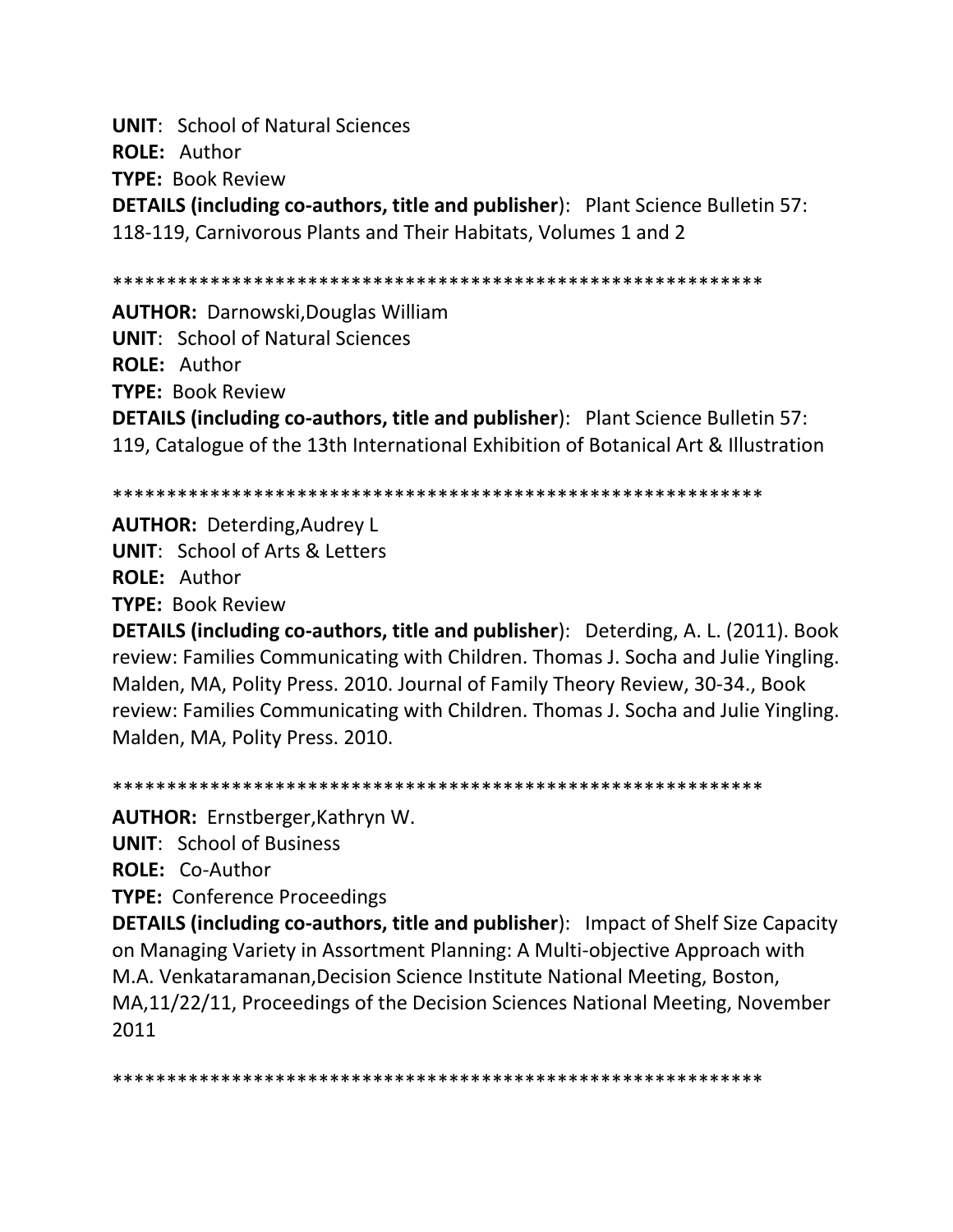**AUTHOR:** Ernstberger, Kathryn W.

**UNIT: School of Business** 

ROLE: Co-Author

**TYPE: Article** 

**DETAILS (including co-authors, title and publisher):** Generation Y Banking Practices and Preferences with Melissa Cast, K. Christopher Cox, and Michael Harris,, Indiana University Southeast Graduate Research Journal, Spring 2011., Indiana University Southeast Graduate Research Journal

**AUTHOR:** Felsen, Liam Ethan **UNIT:** School of Arts & Letters **ROLE: Author TYPE: Article DETAILS (including co-authors, title and publisher):** Temporal Confusion: Christ I as Medieval Lyric. Enarratio: Publications of the Medieval Association of the Midwest, 15 (2008): 1-16., Enarratio: Publications of the Medieval Association of the Midwest

**AUTHOR: Finkel, Deborah G. UNIT:** School of Social Sciences ROLE: Co-Author **TYPE: Article** 

**DETAILS (including co-authors, title and publisher):** Finkel, D., Reynolds, C. A., Larsson, M. Gatz, M., Pedersen, N. L. (2011). Olfaction and ApoE-e4 contribute to decline trajectories in normal cognitive aging. Psychology and Aging, 26, 872-883., **Psychology and Aging** 

**AUTHOR: Forinash, Kyle UNIT:** School of Natural Sciences ROLE: Co-Author **TYPE: Article DETAILS (including co-authors, title and publisher):** R. Wisman, K. Forinash; Mobile Science, Ubiquitous Learning; An International Journal, Vol. 3 No. 1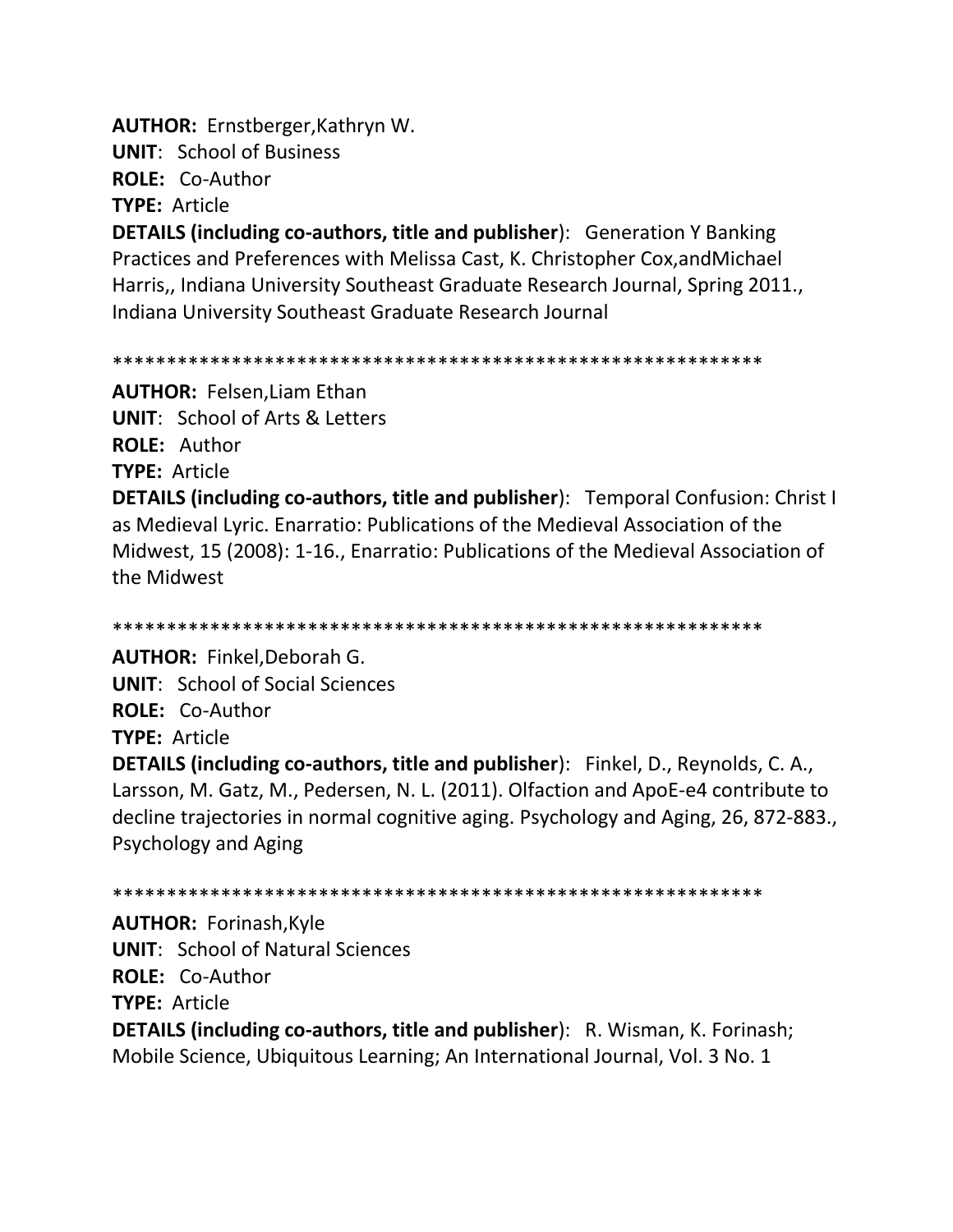(2011)., 'Mobile Science', Ubiquitous Learning; An International Journal, Vol. 3 No. 1 (2011). http://ijq.cgpublisher.com/product/pub.186/prod.102

\*\*\*\*\*\*\*\*\*\*\*\*\*\*\*\*\*\*\*\*\*\*\*\*\*\*\*\*\*\*\*\*\*\*\*\*\*\*\*\*\*\*\*\*\*\*\*\*\*\*\*\*\*\*\*\*\*\*\*\*

**AUTHOR:** Fraser,Virginia A **UNIT**: School of Education **ROLE:** Co-Author **TYPE:** Journal

**DETAILS (including co-authors, title and publisher**): Fraser, V., Garofalo, J., Juersivich, N. (2011). Enhancing lesson planning and quality of classroom life: A study of mathematics student teachers use of technology. Journal of Technology and Teacher Education, 19(2), 169-188., Journal of Technology and Teacher Education

\*\*\*\*\*\*\*\*\*\*\*\*\*\*\*\*\*\*\*\*\*\*\*\*\*\*\*\*\*\*\*\*\*\*\*\*\*\*\*\*\*\*\*\*\*\*\*\*\*\*\*\*\*\*\*\*\*\*\*\*

**AUTHOR:** Fraser,Virginia A **UNIT**: School of Education **ROLE:** Co-Author

**TYPE:** Conference Proceedings

**DETAILS (including co-authors, title and publisher**): Fraser, V. Garofalo, J. (March, 2011). Novice Mathematics Teachers Use of Technology-generated Representations. (Paper presented at the Society for Information Technology Teacher Education International Conference, Nashville, TN)., Novice Matheamtics Teachers' Use of Technology-generated Representations. Conference proceeding of the Society for Information Technology & Teacher Education International Conference, Nashville, TN.

\*\*\*\*\*\*\*\*\*\*\*\*\*\*\*\*\*\*\*\*\*\*\*\*\*\*\*\*\*\*\*\*\*\*\*\*\*\*\*\*\*\*\*\*\*\*\*\*\*\*\*\*\*\*\*\*\*\*\*\*

**AUTHOR:** Fraser,Virginia A

**UNIT**: School of Education

**ROLE:** Co-Author

**TYPE:** Conference Proceedings

**DETAILS (including co-authors, title and publisher**): Garofalo, J., Fraser, V., Kitchell, B. (June, 2011). Preparing Mathematics Teachers to Use Technology. (Paper presented at the Annual Meeting of the International Society for Technology in Education, Philadelphia, PA)., Annual Meeting of the Interrnational Society for Technology in Education, Philadelphia, PA, June 2011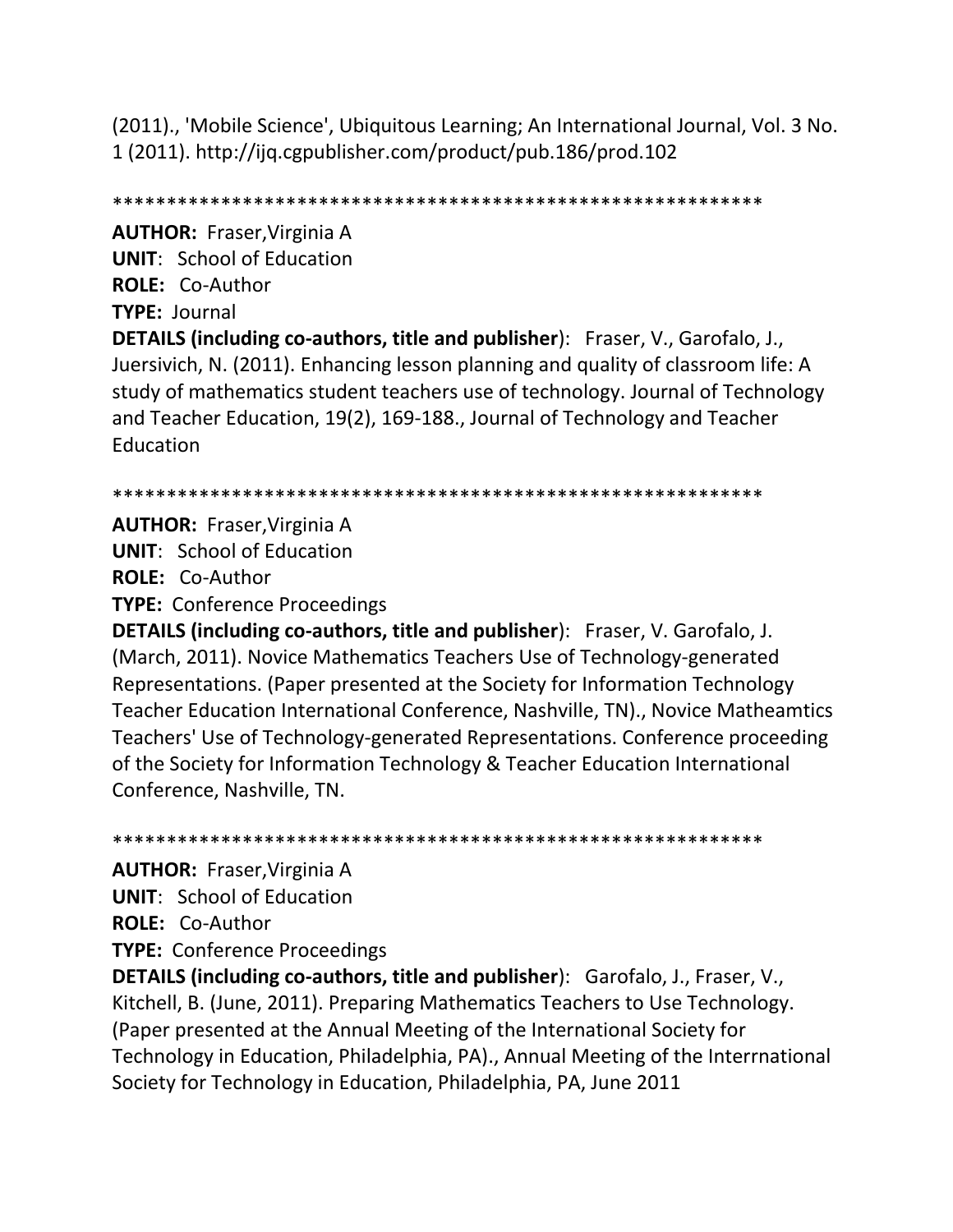\*\*\*\*\*\*\*\*\*\*\*\*\*\*\*\*\*\*\*\*\*\*\*\*\*\*\*\*\*\*\*\*\*\*\*\*\*\*\*\*\*\*\*\*\*\*\*\*\*\*\*\*\*\*\*\*\*\*\*\*

**AUTHOR:** Free,Kathleen Walsh

**UNIT**: School of Nursing

**ROLE:** Co-Author

**TYPE:** Book

**DETAILS (including co-authors, title and publisher**): Free, K. W. (2011). The aging genitourinary system: Acute renal insufficiency. In D. J. Bowles (Ed.), Gerontology nursing case studies: 100 narratives for learning (pp.162-163), New York: Springer Publishing., Gerontology nursing case studies: 100 narratives for learning

\*\*\*\*\*\*\*\*\*\*\*\*\*\*\*\*\*\*\*\*\*\*\*\*\*\*\*\*\*\*\*\*\*\*\*\*\*\*\*\*\*\*\*\*\*\*\*\*\*\*\*\*\*\*\*\*\*\*\*\*

**AUTHOR:** Free,Kathleen Walsh **UNIT**: School of Nursing **ROLE:** Co-Author **TYPE:** Book

**DETAILS (including co-authors, title and publisher**): Free, K. W. (2011). The aging sensory system: Visual alterations. In D. J. Bowles (Ed.), Gerontology nursing case studies: 100 narratives for learning (pp.77-78), New York: Springer Publishing. ., Gerontology nursing case studies: 100 narratives for learning

\*\*\*\*\*\*\*\*\*\*\*\*\*\*\*\*\*\*\*\*\*\*\*\*\*\*\*\*\*\*\*\*\*\*\*\*\*\*\*\*\*\*\*\*\*\*\*\*\*\*\*\*\*\*\*\*\*\*\*\*

**AUTHOR:** Free,Kathleen Walsh **UNIT**: School of Nursing **ROLE:** Co-Author **TYPE:** Book

**DETAILS (including co-authors, title and publisher**): Free, K. W. (2011). The aging cardiovascular system: Hyperlipidemia. In D. J. Bowles (Ed.), Gerontology nursing case studies: 100 narratives for learning (pp.127-129), New York: Springer Publishing., Gerontology nursing case studies: 100 narratives for learning.

\*\*\*\*\*\*\*\*\*\*\*\*\*\*\*\*\*\*\*\*\*\*\*\*\*\*\*\*\*\*\*\*\*\*\*\*\*\*\*\*\*\*\*\*\*\*\*\*\*\*\*\*\*\*\*\*\*\*\*\*

**AUTHOR:** Free,Kathleen Walsh **UNIT**: School of Nursing **ROLE:** Co-Author **TYPE:** Book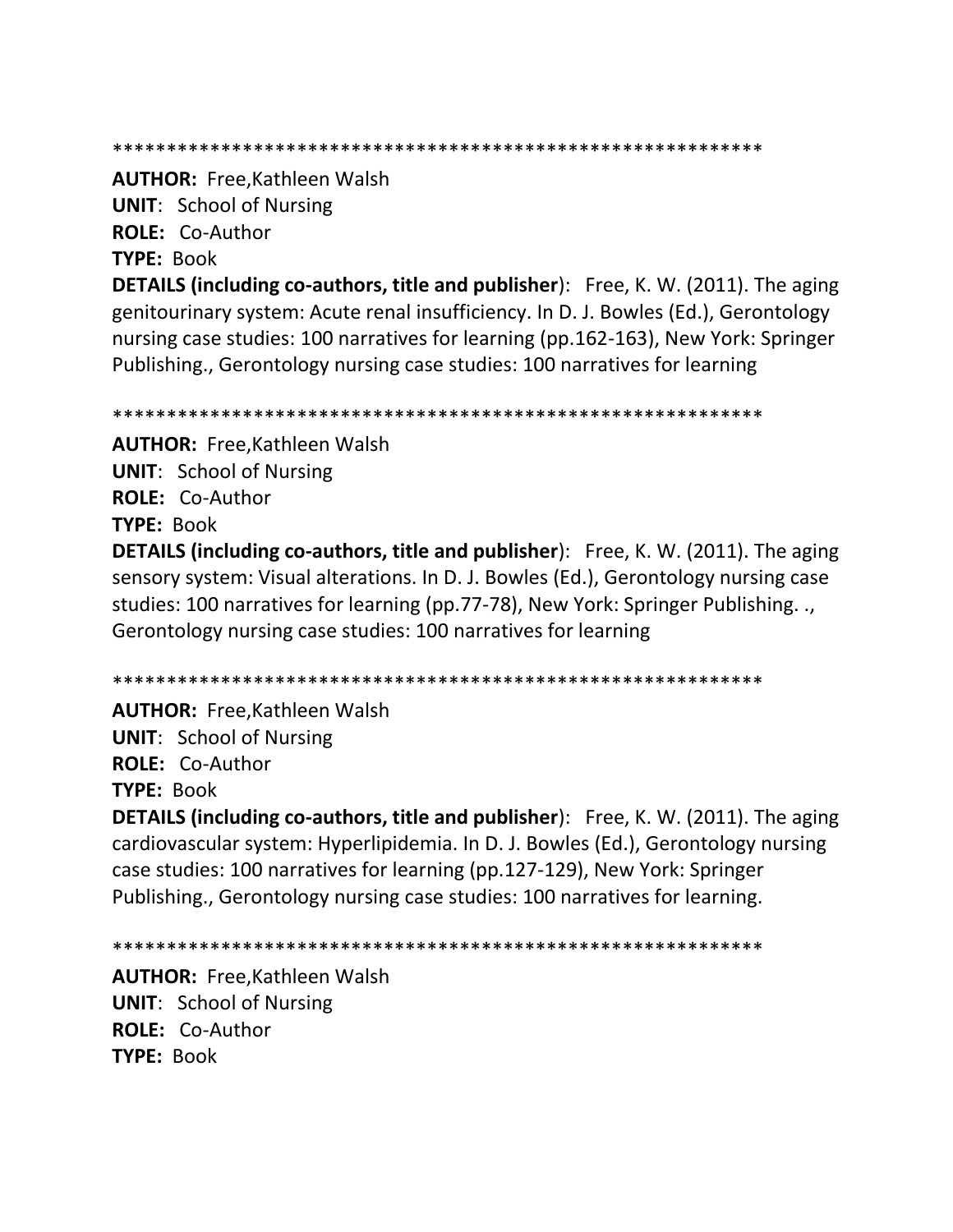**DETAILS (including co-authors, title and publisher):** Free, K. W. (2011). Nutrition and the aging gastrointestinal system: Hiatal hernia. In D. J. Bowles (Ed.), Gerontology nursing case studies: 100 narratives for learning (pp.174-175), New York: Springer Publishing., Gerontology nursing case studies: 100 narratives for learning.

**AUTHOR: Free, Kathleen Walsh UNIT:** School of Nursing ROLE: Co-Author **TYPE: Book** 

**DETAILS (including co-authors, title and publisher):** Free, K. W. (2011). Pain management in older adults: Non-invasive interventions. In D. J. Bowles (Ed.), Gerontology nursing case studies: 100 narratives for learning (pp. 211-212), New York: Springer Publishing., Gerontology nursing case studies: 100 narratives for learning.

**AUTHOR: Free, Kathleen Walsh** 

**UNIT:** School of Nursing

ROLE: Co-Author

**TYPE: Book** 

**DETAILS (including co-authors, title and publisher):** Free, K. W. (2011). Integumentary disorders and infectious disease of the aged: Pressure ulcer in an acute-care setting. In D. J. Bowles (Ed.), Gerontology nursing case studies: 100 narratives for learning (pp.81-83), New York: Springer Publishing., Gerontology nursing case studies: 100 narratives for learning.

**AUTHOR: Fry, Melissa S.** 

**UNIT:** School of Social Sciences

**ROLE: Co-Author** 

**TYPE: Report** 

**DETAILS (including co-authors, title and publisher):** Bailey, Jason and Melissa Fry Konty. 2011. The College Affordability Crunch in Kentucky: Meeting the Costs of College in an Era of Eroding State Support. Berea, KY: MACED.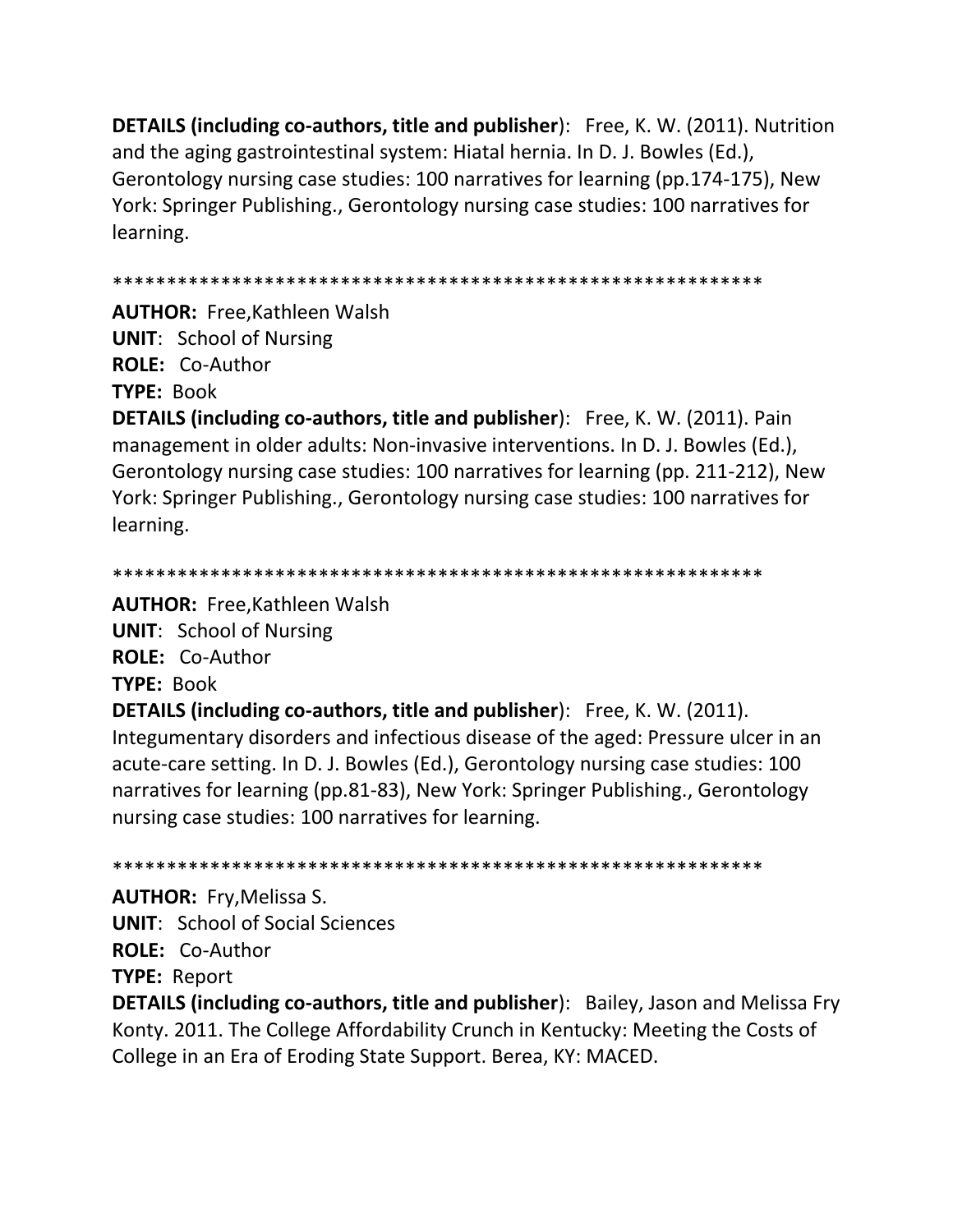http://www.kypolicy.us/sites/kcep/files/College%20Affordability 0.pdf, The College Affordability Crunch in Kentucky

**AUTHOR: Galvin, Peter Reppert UNIT: School of Natural Sciences** ROLE: Co-Author **TYPE: Paper** 

DETAILS (including co-authors, title and publisher): Woodward, Lucinda and Peter Galvin, Ten Years Post-conflict in Perspective: On the State of Mental Health Care in Liberia. Paper presented at the Annual Meeting of the Indiana Academy of Social Sciences, October 15, 2011., Indiana Academy of Social Sciences Annual **Meeting** 

**AUTHOR: Gibson, Lee R UNIT:** School of Natural Sciences **ROLE: Author TYPE: Chapter** 

**DETAILS (including co-authors, title and publisher):** Chapter 14 of Teaching Mathematics with Classroom Voting: With and Without Clickers, MAA Notes Volume 79, Cline, K. and Zullo, H. Eds., 2011., An Example of Multi-Purpose Use of **Clickers in College Algebra** 

**AUTHOR: Goldstein, Joanna UNIT:** School of Arts & Letters **ROLE:** Composer **TYPE: Composition DETAILS (including co-authors, title and publisher):** Hal Leonard Corp, August 2011 (music publishers), Star Trek Through the Years

**AUTHOR: Hall, Bryan Wesley UNIT: School of Arts & Letters** ROLE: Author **TYPE: Article**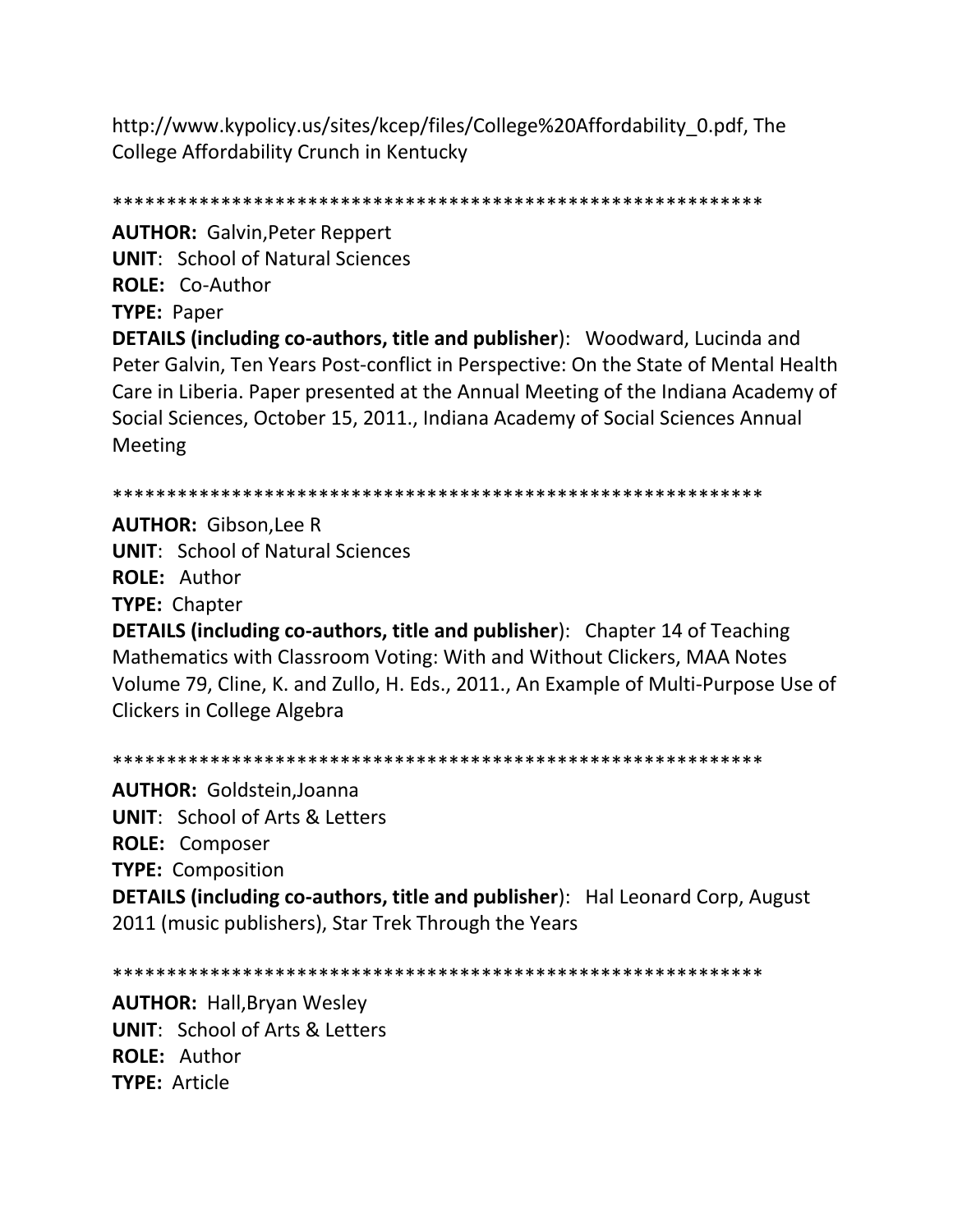**DETAILS (including co-authors, title and publisher**): A Dilemma for Kants Theory of Substance, British Journal for the History of Philosophy, 19:1, 2011, 79-109., A Dilemma for Kant?s Theory of Substance

\*\*\*\*\*\*\*\*\*\*\*\*\*\*\*\*\*\*\*\*\*\*\*\*\*\*\*\*\*\*\*\*\*\*\*\*\*\*\*\*\*\*\*\*\*\*\*\*\*\*\*\*\*\*\*\*\*\*\*\* **AUTHOR:** Hare,Sara Cornell **UNIT**: School of Social Sciences **ROLE:** Co-Author **TYPE:** Report **DETAILS (including co-authors, title and publisher**): Brown, Ali and Hare, Sara. 2011. Safe Dating Program Assessment. Final Report submitted to the Jefferson County, Indiana Safe Dating Program Administrator, Dec. 2011.,

\*\*\*\*\*\*\*\*\*\*\*\*\*\*\*\*\*\*\*\*\*\*\*\*\*\*\*\*\*\*\*\*\*\*\*\*\*\*\*\*\*\*\*\*\*\*\*\*\*\*\*\*\*\*\*\*\*\*\*\*

**AUTHOR:** Harper,Brian A **UNIT**: School of Arts & Letters **ROLE:** Other **TYPE:** Review Article **DETAILS (including co-authors, title and publisher**): Triplett, Jo Anne, LEO Weekly, Strange Attractors, pg. 25, Feb. 2, 2011 issue, LEO Weekly, ?Strange Attractors?, pg. 25, Feb. 2, 2011 issue

\*\*\*\*\*\*\*\*\*\*\*\*\*\*\*\*\*\*\*\*\*\*\*\*\*\*\*\*\*\*\*\*\*\*\*\*\*\*\*\*\*\*\*\*\*\*\*\*\*\*\*\*\*\*\*\*\*\*\*\*

**AUTHOR:** Harper,Brian A **UNIT**: School of Arts & Letters **ROLE:** Other **TYPE:** Review Article

**DETAILS (including co-authors, title and publisher**): Artist Feature, Pure I Uncut I Candy, Louisvilles All Inclusive Art Browser, Volume 1, Issue 6,July 2011, page 16, Pure I Uncut I Candy, Louisville?s All Inclusive Art Browser

\*\*\*\*\*\*\*\*\*\*\*\*\*\*\*\*\*\*\*\*\*\*\*\*\*\*\*\*\*\*\*\*\*\*\*\*\*\*\*\*\*\*\*\*\*\*\*\*\*\*\*\*\*\*\*\*\*\*\*\*

**AUTHOR:** Harris,Kenneth J **UNIT**: School of Business **ROLE:** Co-Author **TYPE:** Article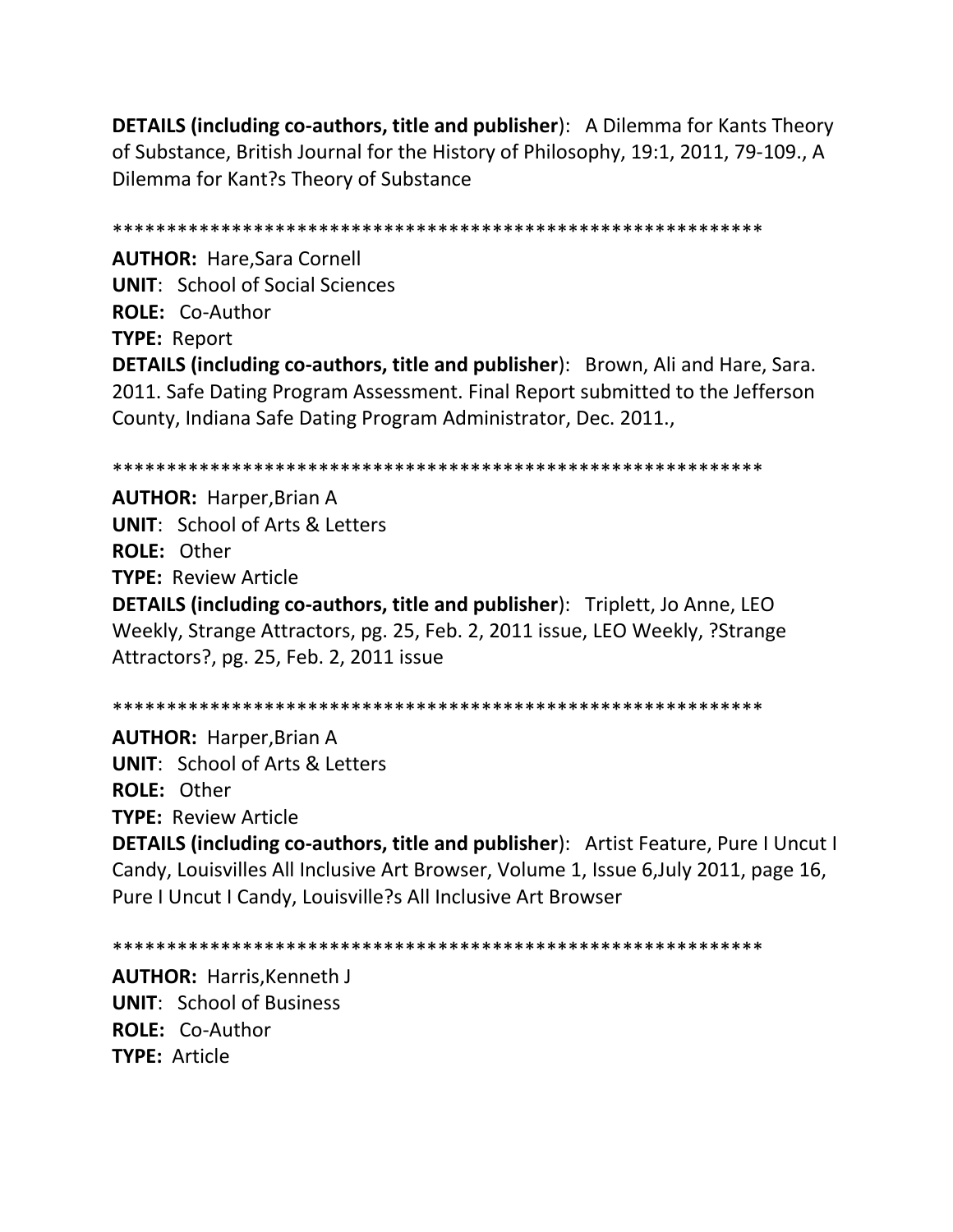**DETAILS (including co-authors, title and publisher**): Brouer, R., Harris, K. J., Kacmar, K. M. (2011). The Moderating Effects of Political Skill on the Perceived Politics-Outcome Relationships. Journal of Organizational Behavior, 32 (6), 869- 885., Journal of Organizational Behavior

\*\*\*\*\*\*\*\*\*\*\*\*\*\*\*\*\*\*\*\*\*\*\*\*\*\*\*\*\*\*\*\*\*\*\*\*\*\*\*\*\*\*\*\*\*\*\*\*\*\*\*\*\*\*\*\*\*\*\*\*

**AUTHOR:** Harris,Kenneth J **UNIT**: School of Business **ROLE:** Co-Author **TYPE:** Article **DETAILS (including co-authors, title and publisher**): Harris, K. J., Wheeler, A. R., Kacmar, K. M. (2011). The Mediating Role of Organizational Job Embeddedness in the LMX-Outcome Relationships. Leadership Quarterly, 22 (2), 271-281., Leadership Quarterly

```
************************************************************
```
**AUTHOR:** Harris,Kenneth J **UNIT**: School of Business **ROLE:** Co-Author **TYPE:** Article

**DETAILS (including co-authors, title and publisher**): Harris, K. J., Marett, L. K., Harris, R. B. (2011). Technology-Related Pressure and WFC: Main Effects and an Examination of Moderating Variables. Journal of Applied Social Psychology, 41 (9), 2077-2103., Journal of Applied Social Psychology

\*\*\*\*\*\*\*\*\*\*\*\*\*\*\*\*\*\*\*\*\*\*\*\*\*\*\*\*\*\*\*\*\*\*\*\*\*\*\*\*\*\*\*\*\*\*\*\*\*\*\*\*\*\*\*\*\*\*\*\* **AUTHOR:** Harris,Kenneth J **UNIT**: School of Business **ROLE:** Co-Author **TYPE:** Article **DETAILS (including co-authors, title and publisher**): Rosen, C., Harris, K. J., Kacmar, K. M. (2011). LMX, Context Perceptions, and Performance: An Uncertainty Management Perspective. Journal of Management, 37 (3), 819-838., Journal of Management

\*\*\*\*\*\*\*\*\*\*\*\*\*\*\*\*\*\*\*\*\*\*\*\*\*\*\*\*\*\*\*\*\*\*\*\*\*\*\*\*\*\*\*\*\*\*\*\*\*\*\*\*\*\*\*\*\*\*\*\*

**AUTHOR:** Harris,Kenneth J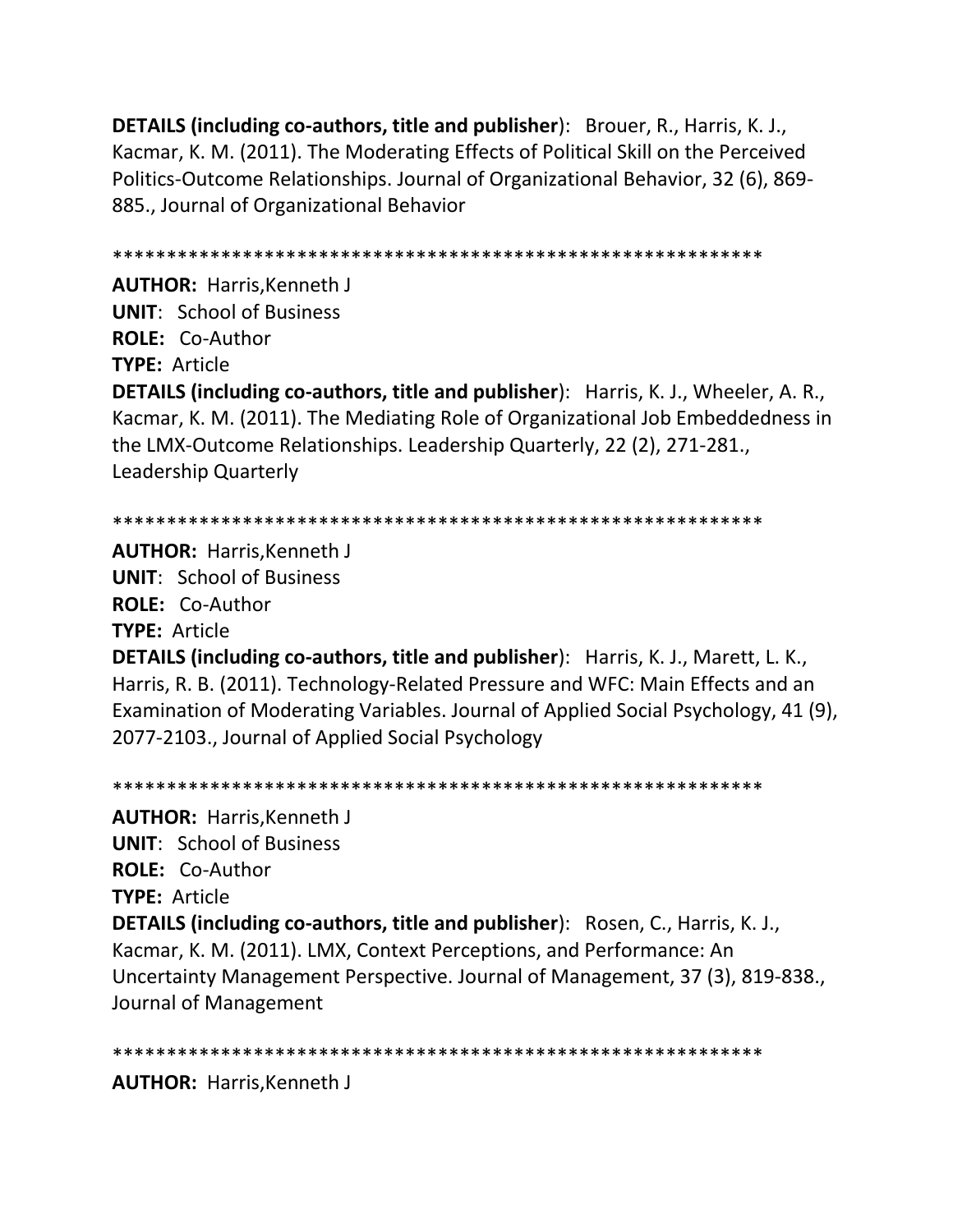**UNIT: School of Business** ROLE: Co-Author **TYPE: Article** 

DETAILS (including co-authors, title and publisher): Kacmar, K. M., Bachrach, D., Harris, K. J., Zivnuska, S. (2011). Fostering Good Citizenship Through Ethical Leadership: Exploring the Moderating Role of Gender and Organizational Politics. Journal of Applied Psychology, 96 (3), 633-642., Journal of Applied Psychology

**AUTHOR: Harris, Kenneth J UNIT: School of Business** ROLE: Co-Author **TYPE: Article DETAILS (including co-authors, title and publisher):** Harris, K. J., Harris, R. B., Lambert, A. (2011). What Predicts Student Success in Introductory Data Management Classes" An Investigation of Demographic, Personality, Computer-Related, and Interaction Variables. Information Systems Education Journal, 9 ( **Information Systems Education Journal** 

**AUTHOR: Harris, Kenneth J UNIT: School of Business** ROLE: Co-Author **TYPE: Article** 

**DETAILS (including co-authors, title and publisher):** Harris, K. J., Harvey, P., Kacmar, K. M. (2011). Abusive supervisory reactions to coworker relationship conflict. Leadership Quarterly, 22, 1010-1023., Leadership Quarterly

**AUTHOR: Harris, Michael UNIT: School of Business ROLE: Author TYPE: Conference Proceedings** 

**DETAILS (including co-authors, title and publisher):** Harris, M. L. (2011). Small Business Software Development. Unites States Association for Small Business and Entrepreneurship, Hilton Head, South Carolina., USASBE Annual Conference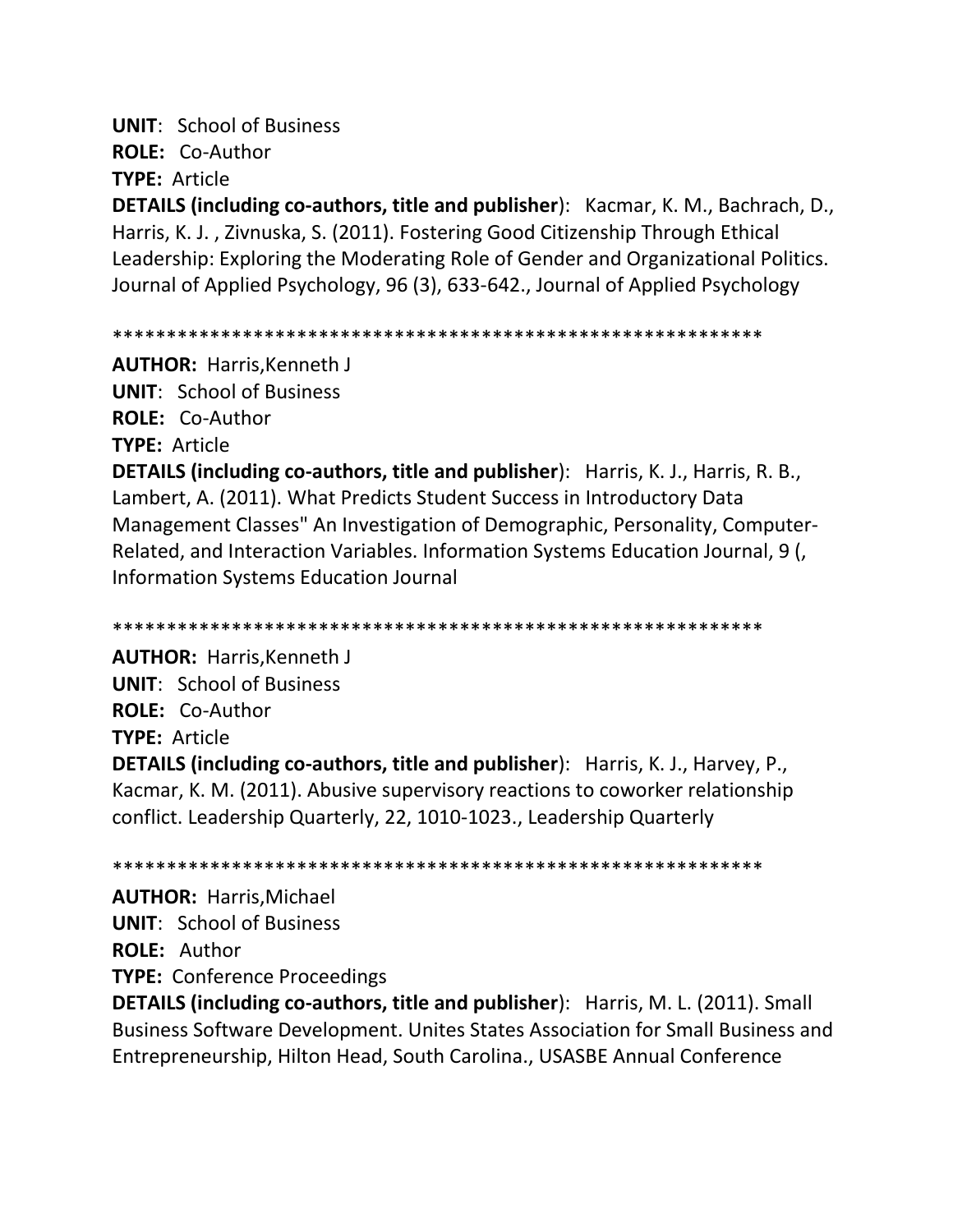#### \*\*\*\*\*\*\*\*\*\*\*\*\*\*\*\*\*\*\*\*\*\*\*\*\*\*\*\*\*\*\*\*\*\*\*\*\*\*\*\*\*\*\*\*\*\*\*\*\*\*\*\*\*\*\*\*\*\*\*\*

**AUTHOR:** Harris,Michael **UNIT**: School of Business **ROLE:** Co-Author **TYPE:** Journal **DETAILS (including co-authors, title and publisher**): Cast, M., Ernstberger, K., Cox, C., Harris, M. (2011). Banking Issues for Millenials.Graduate Research Journal., Graduate Research Journal

\*\*\*\*\*\*\*\*\*\*\*\*\*\*\*\*\*\*\*\*\*\*\*\*\*\*\*\*\*\*\*\*\*\*\*\*\*\*\*\*\*\*\*\*\*\*\*\*\*\*\*\*\*\*\*\*\*\*\*\*

**AUTHOR:** Harris,Michael **UNIT**: School of Business **ROLE:** Author **TYPE:** Conference Proceedings **DETAILS (including co-authors, title and publisher**): Harris, M. L. (2011). Internet Powered Research. Academy of Business Disciplines, Ft. Myers, Florida., Academy of Business Disciplines Conference

\*\*\*\*\*\*\*\*\*\*\*\*\*\*\*\*\*\*\*\*\*\*\*\*\*\*\*\*\*\*\*\*\*\*\*\*\*\*\*\*\*\*\*\*\*\*\*\*\*\*\*\*\*\*\*\*\*\*\*\*

**AUTHOR:** Harris,Michael **UNIT**: School of Business **ROLE:** Author **TYPE:** Essay **DETAILS (including co-authors, title and publisher**): Harris, M. L. (2011). Profitable Dentistry An Entrepreneurship Teaching Case.Business Education Innovation Journal, 3 (2), 103., Business Education Innovation Journal

\*\*\*\*\*\*\*\*\*\*\*\*\*\*\*\*\*\*\*\*\*\*\*\*\*\*\*\*\*\*\*\*\*\*\*\*\*\*\*\*\*\*\*\*\*\*\*\*\*\*\*\*\*\*\*\*\*\*\*\*

**AUTHOR:** Haub,Elaine Kay **UNIT**: School of Natural Sciences **ROLE:** Author **TYPE:** Journal

**DETAILS (including co-authors, title and publisher):** resubmitting to Synthesis and Reactivity in Inorganic, Metal-Organic, and Nano-Metal Chemistry; final revisions will be finished soon., Synthesis and Characterization of Zn(II) and Cu(II) Carboxylate Complexes Containing New Benzoic Acid-Derived Ligands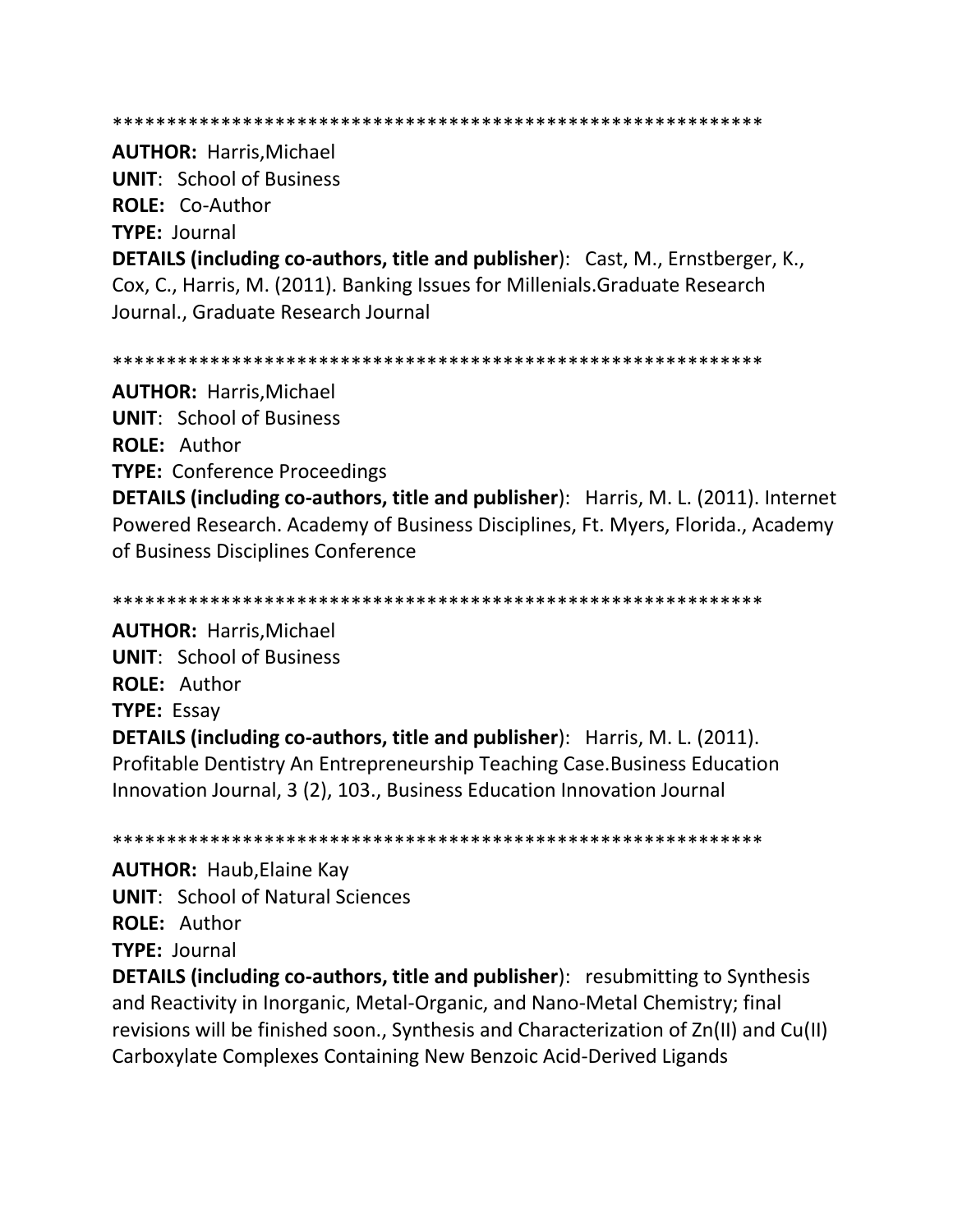#### 

**AUTHOR: Haub, Elaine Kay** 

**UNIT: School of Natural Sciences ROLE: Author TYPE: Journal** 

**DETAILS (including co-authors, title and publisher):** submitted to the Journal of Chemical Education. I am currently making the requested revisions., Assembling a Baloney Detection Kit: Teaching Skeptical Thinking Skills to General Chemistry **Students** 

**AUTHOR: Haub, Elaine Kay UNIT: School of Natural Sciences ROLE: Author TYPE: Paper DETAILS (including co-authors, title and publisher):** presented poster at American Chemistry Society CERM meeting, Indianapolis, IN, June 2011, Formation of metal carboxylates using benzoic acid-derived ligands

**AUTHOR: Haub, Elaine Kay UNIT: School of Natural Sciences ROLE: Author TYPE: Paper** 

**DETAILS (including co-authors, title and publisher):** presented poster at IU Southeast Student Conference: Celebrating Student Achievement, April 2011, Synthesis of catalysts for use in formation of bisphenol A-free polycarbonates

**AUTHOR: He, Yan UNIT: School of Business** ROLE: Co-Author **TYPE: Journal DETAILS (including co-authors, title and publisher):** He, Y., Wang, J., Wei, K.C. (2011). Do Bond Rating Changes Affect the Information Asymmetry of Stock Trading" Journal of Empirical Finance 18, 103-116.,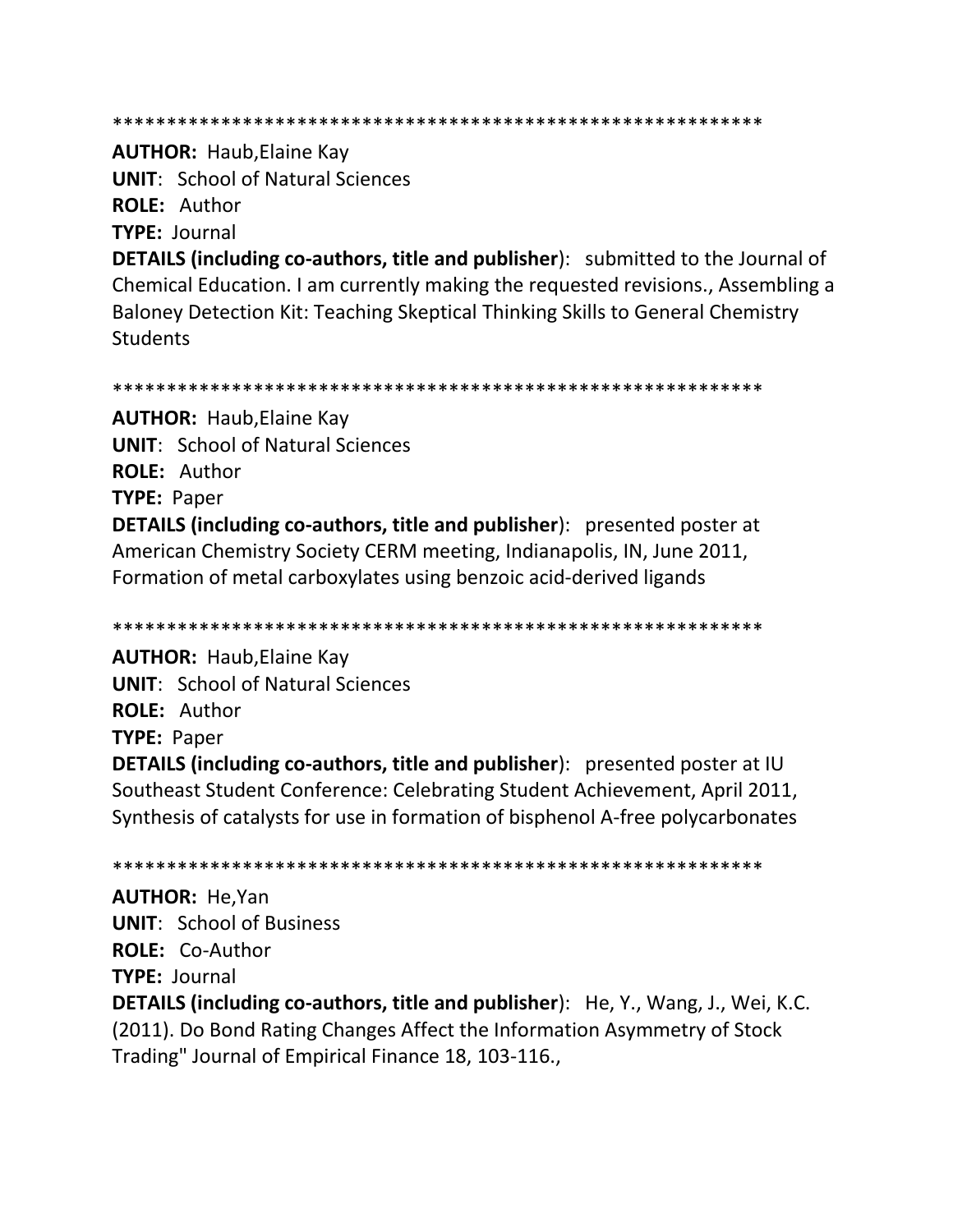**AUTHOR: Herdoiza-Estevez, Magdalena UNIT:** School of Education ROLE: Co-Author **TYPE: Chapter DETAILS (including co-authors, title and publisher):** The Inter American Journal of Education for Democracy, Volume 3, No 2, December 2010 (English); July 2011 (Spanish)., Intercultural Discourse and Indigenous Cultures in Latin America.

**AUTHOR:** Herdoiza-Estevez, Magdalena **UNIT:** School of Education **ROLE: Author TYPE: Book DETAILS (including co-authors, title and publisher):** LINUS Publications Inc. New York, 2011, Study Abroad in higher Education: Building Global Citizens and Intercultural Leaders

**AUTHOR:** Hettiarachchi, Suranga D **UNIT:** School of Natural Sciences **ROLE: Author TYPE: Article** 

**DETAILS (including co-authors, title and publisher):** Abstract: Traditionally swarm behaviors are often evolved off-line in simulations, and the swarm is retrained when the environment conditions change. In on-line, real world, the fact remains that the environment will often have unanticipated qualities s, Book Chapter Adaptive learning of robot swarms in unfamiliar environments. In Physicomimetics: Physics-Based Swarm Intelligence.

**AUTHOR: Hollenbeck, James E** 

**UNIT:** School of Education

ROLE: Co-Author

**TYPE: Database** 

**DETAILS (including co-authors, title and publisher):** Hollenbeck, J. and Hristova-Hollenbeck, D.Z. Using Technology to Bridge the Cultures Together in the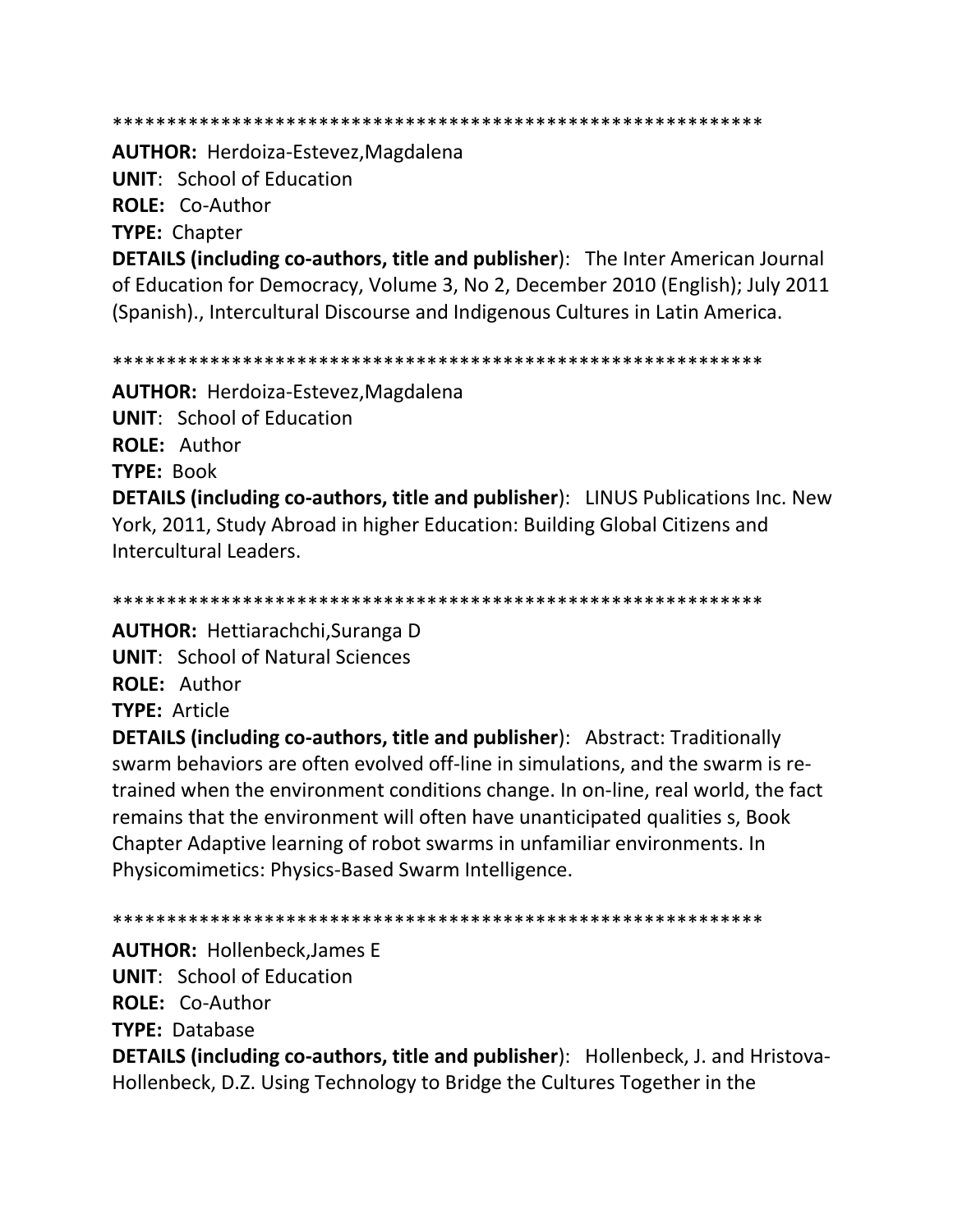Multicultural Classroom. ED519991 .ERIC National Clearinghouse. Columbus, OH. June, 2011., ERIC National Clearinghouse.

\*\*\*\*\*\*\*\*\*\*\*\*\*\*\*\*\*\*\*\*\*\*\*\*\*\*\*\*\*\*\*\*\*\*\*\*\*\*\*\*\*\*\*\*\*\*\*\*\*\*\*\*\*\*\*\*\*\*\*\*

**AUTHOR:** Hollenbeck,James E **UNIT**: School of Education **ROLE:** Co-Author **TYPE:** Database

**DETAILS (including co-authors, title and publisher**): Hollenbeck, J. and Fisher, M.C. (2011) How Shining Star improved Mathematics and Science Learning with the inclusion of Data-loggers and Teacher Professional Development. ED 520223. ERIC National Clearinghouse. Columbus, OH. July, 2011., ERIC National Clearinghouse.

\*\*\*\*\*\*\*\*\*\*\*\*\*\*\*\*\*\*\*\*\*\*\*\*\*\*\*\*\*\*\*\*\*\*\*\*\*\*\*\*\*\*\*\*\*\*\*\*\*\*\*\*\*\*\*\*\*\*\*\*

**AUTHOR:** Hollenbeck,James E **UNIT**: School of Education **ROLE:** Co-Author **TYPE:** Database

**DETAILS (including co-authors, title and publisher**): Hollenbeck, J. and Hristova-Hollenbeck, D.Z. Perception of Secondary Science Educators of Limited English Language (LEP) Learners in their Classrooms. ED 520218 .ERIC National Clearinghouse. Columbus, OH. July, 2011., ERIC National Clearinghouse

\*\*\*\*\*\*\*\*\*\*\*\*\*\*\*\*\*\*\*\*\*\*\*\*\*\*\*\*\*\*\*\*\*\*\*\*\*\*\*\*\*\*\*\*\*\*\*\*\*\*\*\*\*\*\*\*\*\*\*\*

**AUTHOR:** Hollenbeck,James E **UNIT**: School of Education **ROLE:** Co-Author **TYPE:** Journal **DETAILS (including co-authors, title and publisher**): Hollenbeck, J., Ezer, H., and Mevorach, M. Metaphors: American and Israeli Teacher Educators Describe the Teacher Education Process The Hoosier Science Teacher. Volume 36.No. 4. Summer, 2011., The Hoosier Science Teacher

\*\*\*\*\*\*\*\*\*\*\*\*\*\*\*\*\*\*\*\*\*\*\*\*\*\*\*\*\*\*\*\*\*\*\*\*\*\*\*\*\*\*\*\*\*\*\*\*\*\*\*\*\*\*\*\*\*\*\*\*

**AUTHOR:** Hollenbeck,James E **UNIT**: School of Education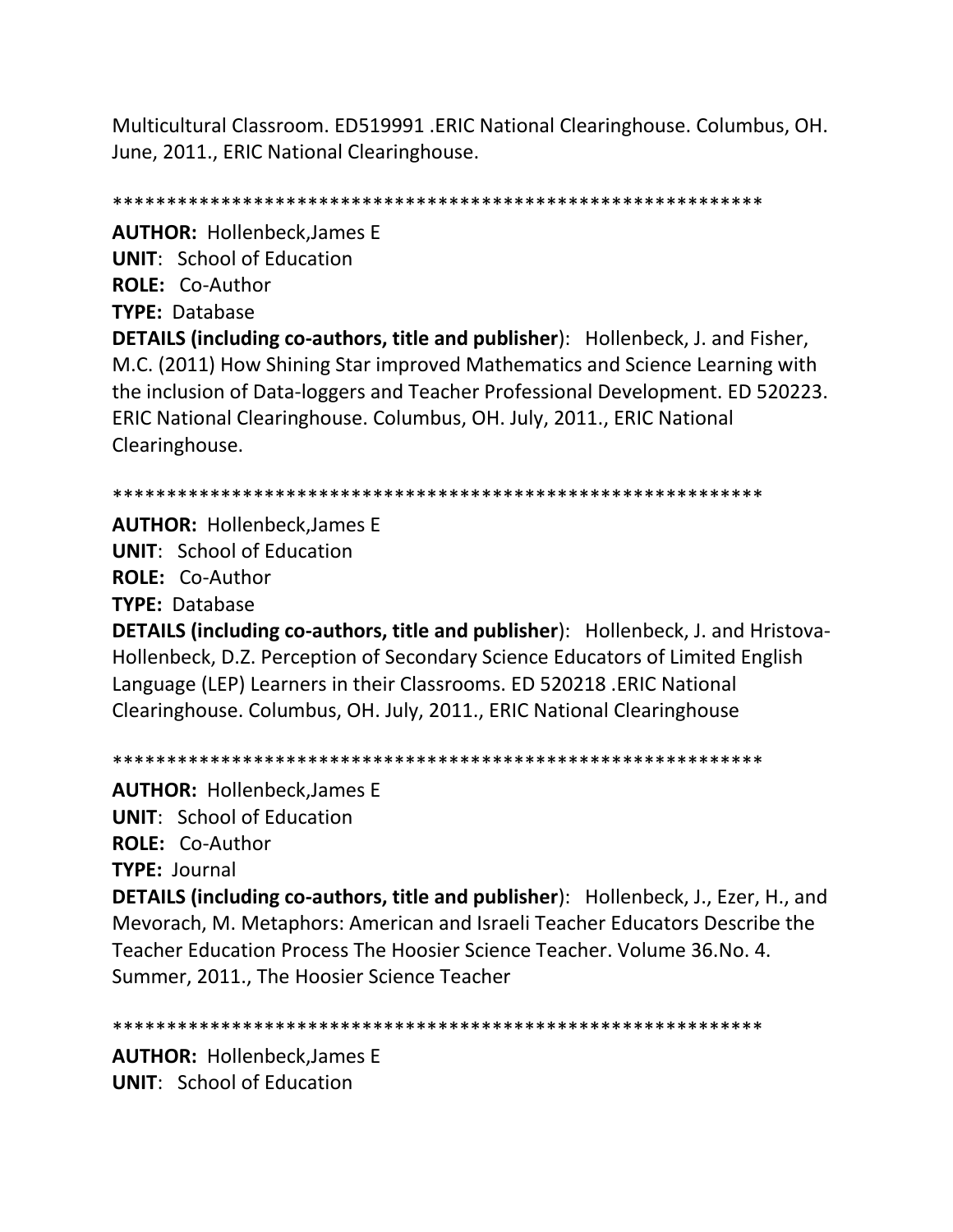## **ROLE:** Co-Author

**TYPE:** Journal

**DETAILS (including co-authors, title and publisher**): E. Boiadjieva, M. Kirova, A. Tafrova-Grigorova, J.E. Hollenbeck.Science Learning Environment in the Bulgarian School: Students Beliefs.Chemistry 20, 43-56 (2011) (in Bulgarian, English Abstract)., Khymia/Chemistry

\*\*\*\*\*\*\*\*\*\*\*\*\*\*\*\*\*\*\*\*\*\*\*\*\*\*\*\*\*\*\*\*\*\*\*\*\*\*\*\*\*\*\*\*\*\*\*\*\*\*\*\*\*\*\*\*\*\*\*\*

**AUTHOR:** Hollenbeck,James E

**UNIT**: School of Education

**ROLE:** Author

**TYPE:** Database

**DETAILS (including co-authors, title and publisher**): Hollenbeck J. Enhanced Student Learning with Problem Based Learning. ED519989. ERIC National Clearinghouse. Columbus, OH. June, 2011, ERIC National Clearinghouse.

\*\*\*\*\*\*\*\*\*\*\*\*\*\*\*\*\*\*\*\*\*\*\*\*\*\*\*\*\*\*\*\*\*\*\*\*\*\*\*\*\*\*\*\*\*\*\*\*\*\*\*\*\*\*\*\*\*\*\*\*

**AUTHOR:** Hollenbeck,James E **UNIT**: School of Education **ROLE:** Co-Author **TYPE:** Database **DETAILS (including co-authors, title and publisher**): Hollenbeck, J. and Hristova-Hollenbeck, D.Z. What Do I Do, if I Cant Understand My New Students Language" .ERIC National Clearinghouse. ED 520217 Columbus, OH. July, 2011., ERIC National

\*\*\*\*\*\*\*\*\*\*\*\*\*\*\*\*\*\*\*\*\*\*\*\*\*\*\*\*\*\*\*\*\*\*\*\*\*\*\*\*\*\*\*\*\*\*\*\*\*\*\*\*\*\*\*\*\*\*\*\*

**AUTHOR:** Hollingsworth,Joseph E

**UNIT**: School of Natural Sciences

**ROLE:** Co-Author

Clearinghouse.

**TYPE:** Technical Documentation

**DETAILS (including co-authors, title and publisher**): S. V. Drachova, J. O. Hallstrom, J. E. Hollingsworth, D. P. Jacobs, J. Krone, and M. Sitaraman, A Systematic Approach to Teaching Abstraction and Mathematical Modeling, Technical Report RSRG-11-02, School of Computing, Clemson University, Clemson, SC 296, A Systematic Approach to Teaching Abstraction and Mathematical Modeling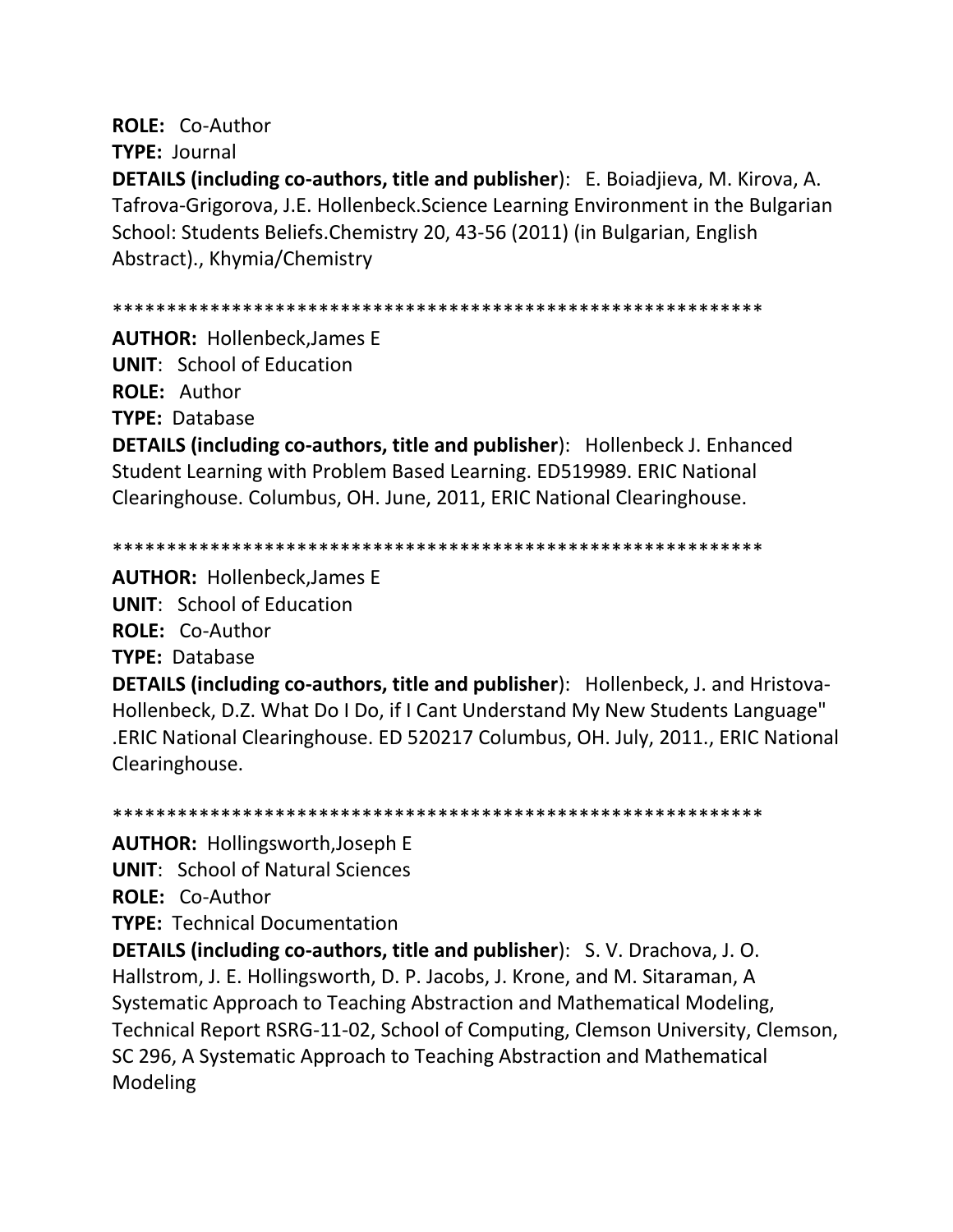**AUTHOR: Hollingsworth, Joseph E** 

**UNIT: School of Natural Sciences** 

ROLE: Co-Author

**TYPE: Technical Documentation** 

DETAILS (including co-authors, title and publisher): S. V. Drachova, J. E. Hollingsworth, J. Krone, J. O. Hallstrom, R. Pak, and M. Sitaraman, Assessment of Learning Outcomes Using a Mathematical Reasoning Concept Inventory, Technical Report RSRG-11-01, School of Computing, Clemson University, Clemson, SC, Assessment of Learning Outcomes Using a Mathematical Reasoning Concept Inventory

**AUTHOR: Hollingsworth, Joseph E** 

**UNIT: School of Natural Sciences** 

ROLE: Co-Author

**TYPE: Conference Proceedings** 

**DETAILS (including co-authors, title and publisher):** Drachova-Strang, S., Sitaraman, M., and Hollingsworth, J.E., Experimentation with Tutors for Teaching Mathematical Reasoning and Specification. In 2011 International Conference on Frontiers in Education: Computer Science and Computer Engineering, Las Veg, Experimentation with Tutors for Teaching Mathematical Reasoning and Specification

**AUTHOR: Keefe, Thomas J UNIT: School of Business ROLE: Author TYPE: Chapter DETAILS (including co-authors, title and publisher):** Keefe, T. J. (2012). Money Issues for Students. In D. Dahlgren (ED), College Success Guide. (pp. 197-206). Plymouth, MI: Hayden-McNeil Publishing., College Success Guide, Chapter 11, Money Issues for Students

**AUTHOR: King, Granville**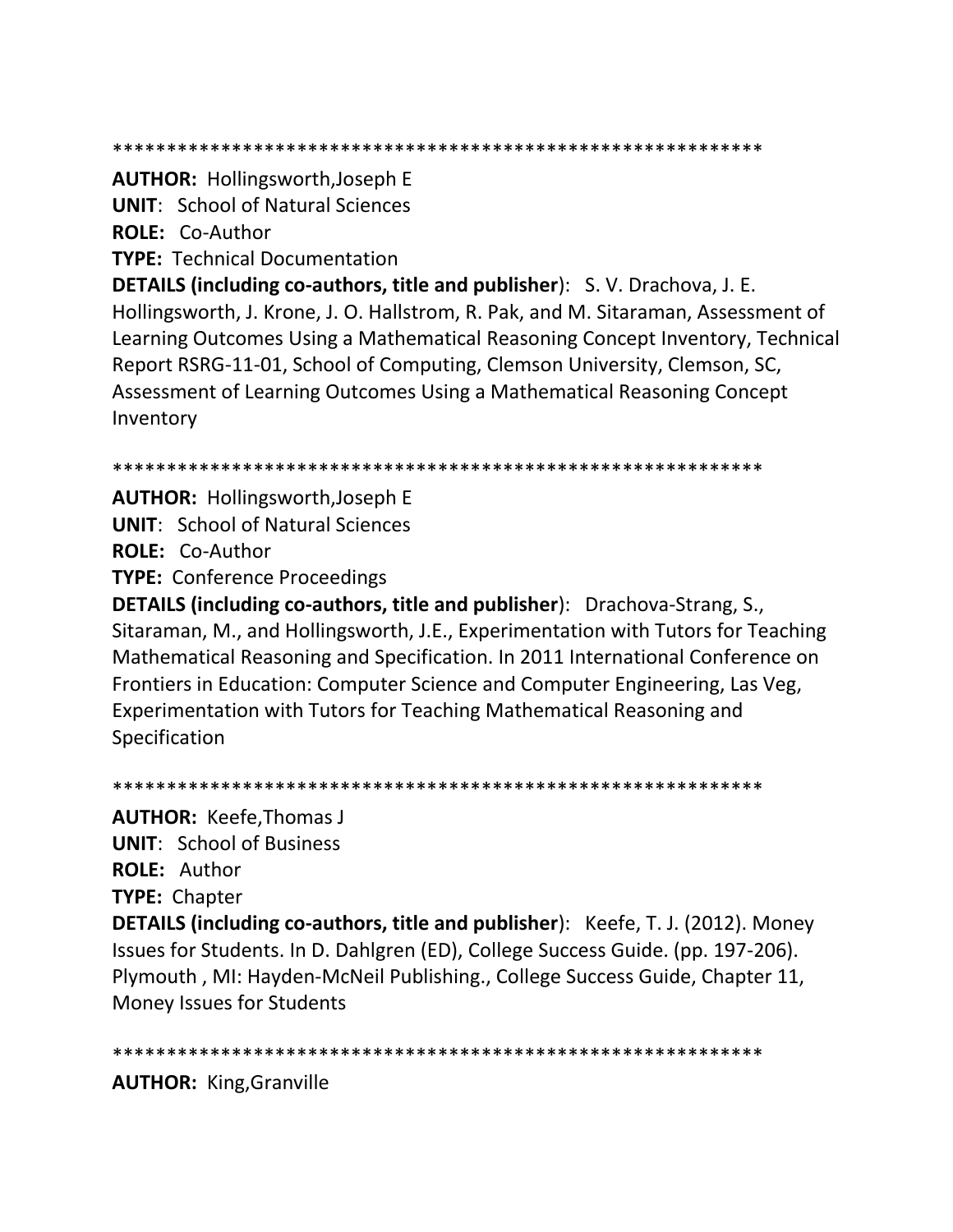**UNIT: School of Arts & Letters** ROLE: Author

**TYPE: Book Review** 

**DETAILS (including co-authors, title and publisher):** Book Reviewed: Crisis Communication: Theory Practice (2010). Author: Alan Jay Zaremba. Publisher: M.E. Sharpe, New York, 245 pages., International Journal of Communication, 5, 1697 - 1698

**AUTHOR: Koerner, Michael Allen UNIT:** School of Arts & Letters **ROLE:** Graphic Designer **TYPE: Other DETAILS (including co-authors, title and publisher):** The Voice Magazine (Volume 3); Published in January 2011 Authors School of Arts Letters Faculty and Students In my position as a Design Center Coordinator, I, along with Marilyn Whitesell, served in the supervision of the design, photography, layout and, The Voice ? Magazine (Volume 3)

**AUTHOR: Koerner, Michael Allen UNIT:** School of Arts & Letters **ROLE:** Graphic Designer **TYPE: Journal** 

**DETAILS (including co-authors, title and publisher):** The Review Journal); Published in February 2011 Authors Indiana University Southeast students In my position as a Design Center Coordinator, I served in the supervision of the design, layout and pre-press of the entire publication., The Review

**AUTHOR: Lambert, Alysa D. UNIT:** School of Business ROLE: Co-Author **TYPE: Journal DETAILS (including co-authors, title and publisher):** Harris, K. J., Harris, R. B. Lambert, A. D. (2011). What Predicts Success in Introductory Database Management Classes" An Investigation of Demographic, Personality, Computer-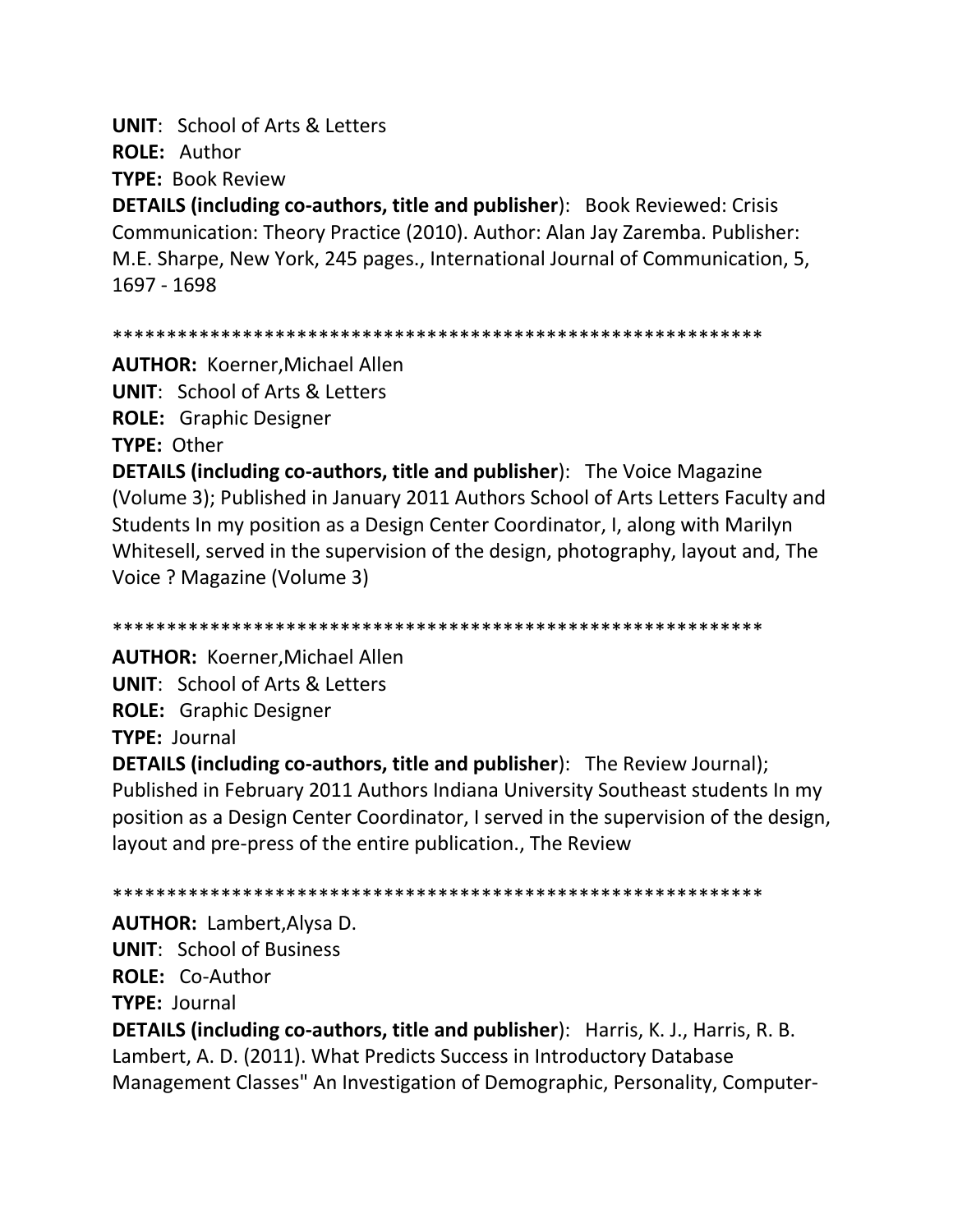Related, and Interaction Variables. Information Systems Education Journal, 9(1), **Information Systems Education Journal** 

**AUTHOR: Lang, W. Christopher UNIT: School of Natural Sciences** ROLE: Co-Author TYPE: Article

**DETAILS (including co-authors, title and publisher):** W. C. Lang, N. R. M. Buist, A. Geary, S. Buckley, E. Adams, A. C. Jones, S. Gorsek, S. C. Winter, H. Tran and B. R. Rogers, Quantification of Intraoral Pressures During Nutritive Sucking: Methods with Normal Infants, Dysphagia, Volume 26, Number 3, 277-2, Quantification of Intraoral Pressures During Nutritive Sucking: Methods with Normal Infants

**AUTHOR: Manson, Todd M UNIT:** School of Social Sciences **ROLE: Co-Author TYPE: Manuscript** 

**DETAILS (including co-authors, title and publisher):** Wright, C. W., Sablynski, C. J., Manson, T. M., Oshiro, S. (In press). Why are manhole covers round" A laboratory study of reactions to puzzle interviews. Journal of Applied Social Psychology., Journal of Applied Social Psychology

**AUTHOR: Mason, Glenn Michael** 

**UNIT:** School of Natural Sciences

ROLE: Co-Author

**TYPE: Conference Proceedings** 

**DETAILS (including co-authors, title and publisher):** Martin, S. Mason, G.M., and Taylor, D.W., 2011, Analysis of the Sedimentology and Paleobotany of the Jarash Formation in the Kurnub Group, Jordan poster presentation at the IU Southeast Student Conference and Showcase, April 15, 2011.,

**AUTHOR: Mason, Glenn Michael UNIT:** School of Natural Sciences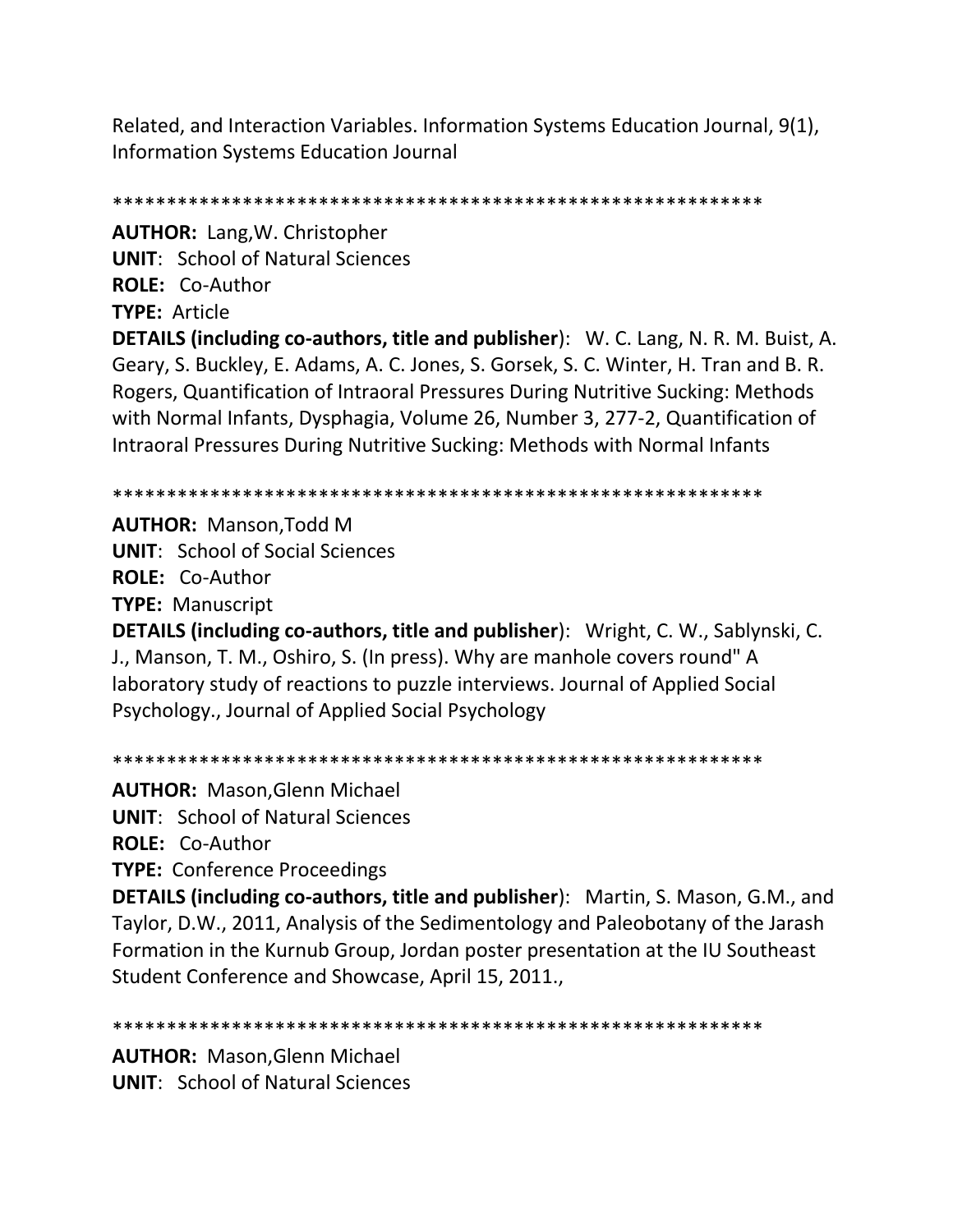**ROLE: Author** 

**TYPE: Conference Proceedings** 

DETAILS (including co-authors, title and publisher): Mason, Glenn M., 2011, Fossil insect larvae provide clues for interpretation of the depositional environment of the Green River Formation, poster presentation at the 31st Oil Shale Symposium, Colorado School of Mines, Golden, Colorado, October 2011.,

**AUTHOR: Mason, Glenn Michael** 

**UNIT:** School of Natural Sciences

ROLE: Co-Author

**TYPE: Abstract** 

**DETAILS (including co-authors, title and publisher):** Martin, S., Mason, G.M., and Taylor, D.W., 2011, Analysis of the Sedimentology and Paleobotany of the Jarash Formation in the Kurnub Group, Jordan in IU Southeast Student Conference and Showcase, no. 135.,

**AUTHOR: Mason, Glenn Michael UNIT: School of Natural Sciences** ROLE: Author **TYPE: Abstract** 

**DETAILS (including co-authors, title and publisher):** Mason, Glenn M., 2011, Fossil insect larvae provide clues for interpretation of the depositional environment of the Green River Formation, in Program and Abstracts of the 31st Oil Shale Symposium, Colorado School of Mines, Golden, Colorado, p. 59.,

**AUTHOR: Mc Ilvoy, Laura H UNIT: School of Nursing ROLE: Author TYPE: Article DETAILS (including co-authors, title and publisher):** Mcilvoy L (2011) Spotting trouble after spinal surgery, American Nurse Today 6 (7): 21., American Nurse Today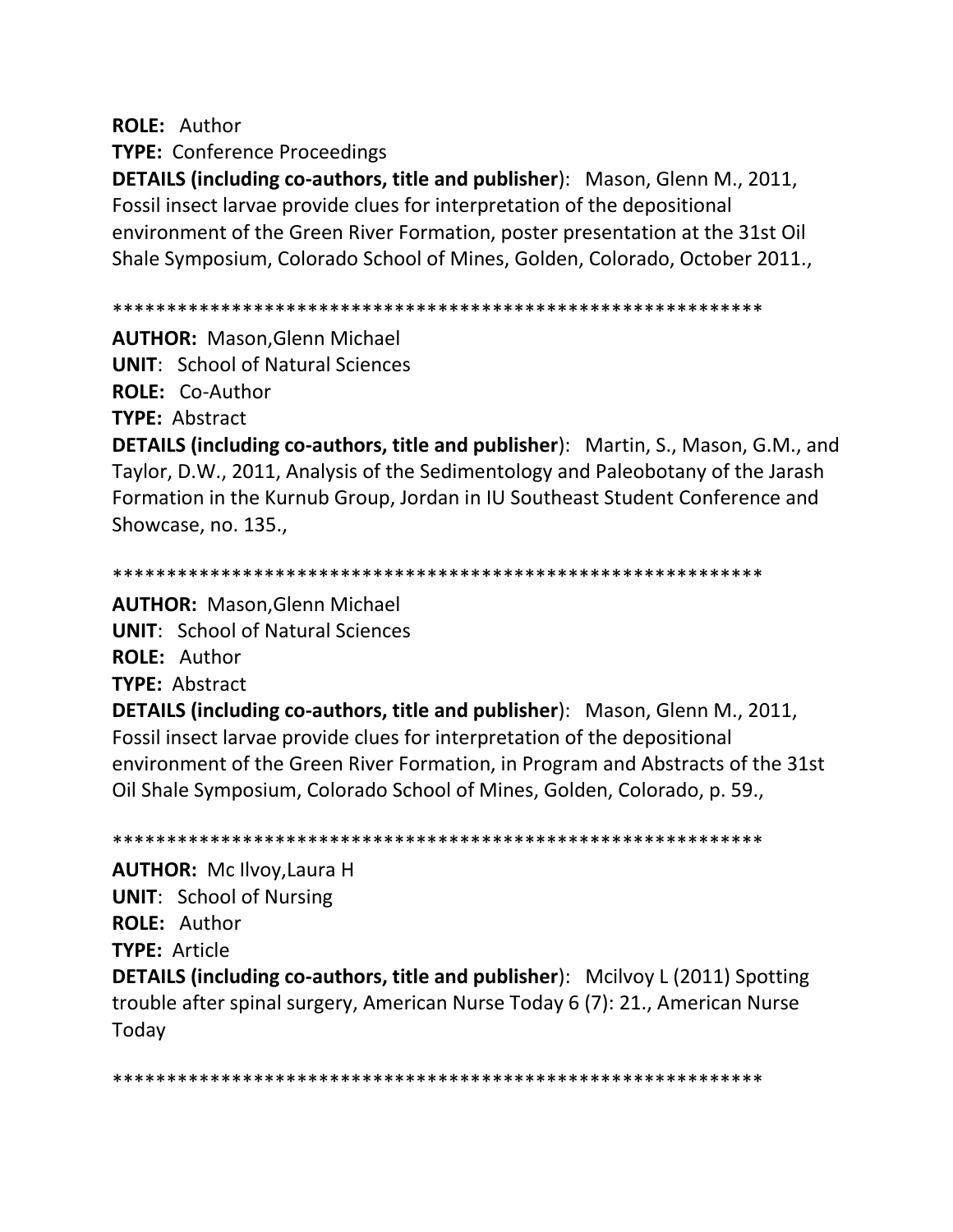**AUTHOR:** Mc Ilvoy,Laura H **UNIT**: School of Nursing **ROLE:** Author **TYPE:** Article

**DETAILS (including co-authors, title and publisher):** Mcilvoy L (2011) Stopping a downward spiral, American Nurse Today 6(9): 18., American Nurse Today

\*\*\*\*\*\*\*\*\*\*\*\*\*\*\*\*\*\*\*\*\*\*\*\*\*\*\*\*\*\*\*\*\*\*\*\*\*\*\*\*\*\*\*\*\*\*\*\*\*\*\*\*\*\*\*\*\*\*\*\*

**AUTHOR:** Moore,Kate Banet **UNIT**: Library **ROLE:** Co-Author

**TYPE:** Conference Proceedings

**DETAILS (including co-authors, title and publisher**): Moore K. Duggan L. (2011). Transparency and publisher pricing models. The Serials Librarian, 60(1/4), 98-108. doi: 10.1080/0361526X.2011.556446, The Serials Librarian

\*\*\*\*\*\*\*\*\*\*\*\*\*\*\*\*\*\*\*\*\*\*\*\*\*\*\*\*\*\*\*\*\*\*\*\*\*\*\*\*\*\*\*\*\*\*\*\*\*\*\*\*\*\*\*\*\*\*\*\*

**AUTHOR:** Moore,Kate Banet **UNIT**: Library **ROLE:** Co-Author **TYPE:** Article **DETAILS (including co-authors, title and publisher**): Moore, K. Durrant, S. (2011). Institutional repositories on IU campuses. InULA Notes 23(1). Retrieved from http://www.indiana.edu/~inula/notes/v23/no1/IR.html, InULA Notes

\*\*\*\*\*\*\*\*\*\*\*\*\*\*\*\*\*\*\*\*\*\*\*\*\*\*\*\*\*\*\*\*\*\*\*\*\*\*\*\*\*\*\*\*\*\*\*\*\*\*\*\*\*\*\*\*\*\*\*\*

**AUTHOR:** Morgan,Robin K **UNIT**: School of Social Sciences **ROLE:** Author **TYPE:** Other **DETAILS (including co-authors, title and publisher**): Morgan, R.K. (2011). Introductory Psychology. Pearson Learning Solutions., Introductory Psychology

\*\*\*\*\*\*\*\*\*\*\*\*\*\*\*\*\*\*\*\*\*\*\*\*\*\*\*\*\*\*\*\*\*\*\*\*\*\*\*\*\*\*\*\*\*\*\*\*\*\*\*\*\*\*\*\*\*\*\*\*

**AUTHOR:** Morgan,Robin K **UNIT**: School of Social Sciences **ROLE:** Author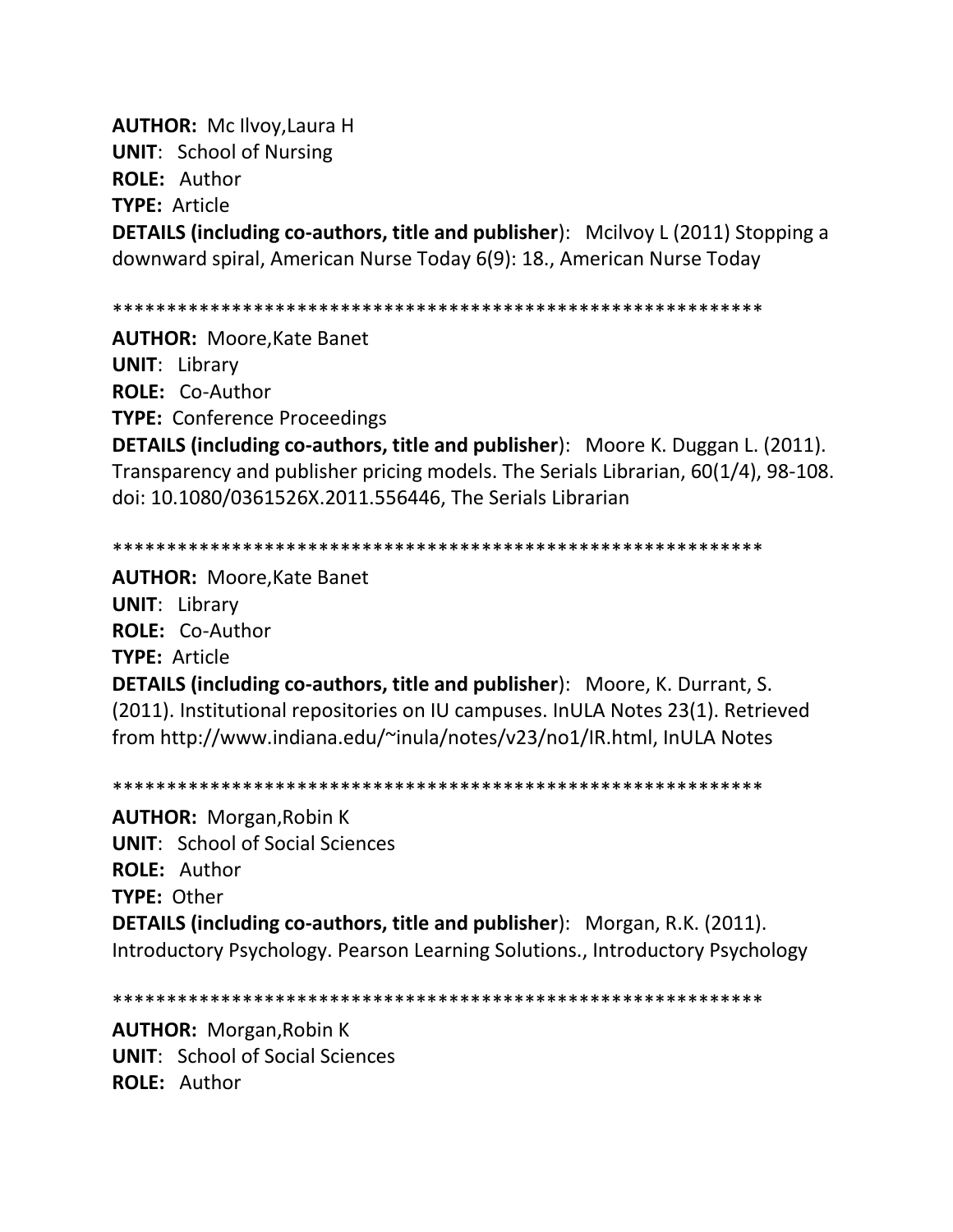**TYPE:** Other

**DETAILS (including co-authors, title and publisher**): Morgan, R.K. (2011). Indiana University Southeast Peer Review Manual - Revised, Indiana University Southeast Peer Review Manual

\*\*\*\*\*\*\*\*\*\*\*\*\*\*\*\*\*\*\*\*\*\*\*\*\*\*\*\*\*\*\*\*\*\*\*\*\*\*\*\*\*\*\*\*\*\*\*\*\*\*\*\*\*\*\*\*\*\*\*\*

**AUTHOR:** Morgan,Robin K **UNIT**: School of Social Sciences **ROLE:** Co-Author **TYPE:** Article

**DETAILS (including co-authors, title and publisher**): Morgan, R.K., Kavanaugh, K. D. (2011). Student stalking of faculty: Results of a nationwide survey. The College Student Journal, 45(3), 512-523., Student stalking of faculty: Results of a nationwide survey.

```
************************************************************
```
**AUTHOR:** Musgrove,Carolyn Findley **UNIT**: School of Business **ROLE:** Co-Author **TYPE:** Conference Proceedings

**DETAILS (including co-authors, title and publisher**): Musgrove, C, DSouza, G, AlHouti, S, Butler, T (2011). The Importance of Religiosity, Belief Congruency, and Consumer Ethics for Online Retailers, Proceedings of the Society for Marketing Advances., Proceedings of the Society for Marketing Advances

\*\*\*\*\*\*\*\*\*\*\*\*\*\*\*\*\*\*\*\*\*\*\*\*\*\*\*\*\*\*\*\*\*\*\*\*\*\*\*\*\*\*\*\*\*\*\*\*\*\*\*\*\*\*\*\*\*\*\*\*

**AUTHOR:** Myers,Judy G. **UNIT**: School of Nursing **ROLE:** Co-Author **TYPE:** Book **DETAILS (including co-authors, title and publisher**): , edDr. Sheying , , . . , DrMyers, J. Fitzgerald, L (2011) Violence against Women: Implications for the Workplace, chpt. 7 in Diversity Management: Theoretical Perspectives and Practical Approaches, S. Chen. (ed) New York: Nova Scotia Publishers, Inc., Violence against Women: Implications for the Workplace, chpt. 7 in Diversity Management: Theoretical Perspectives and Practical Approaches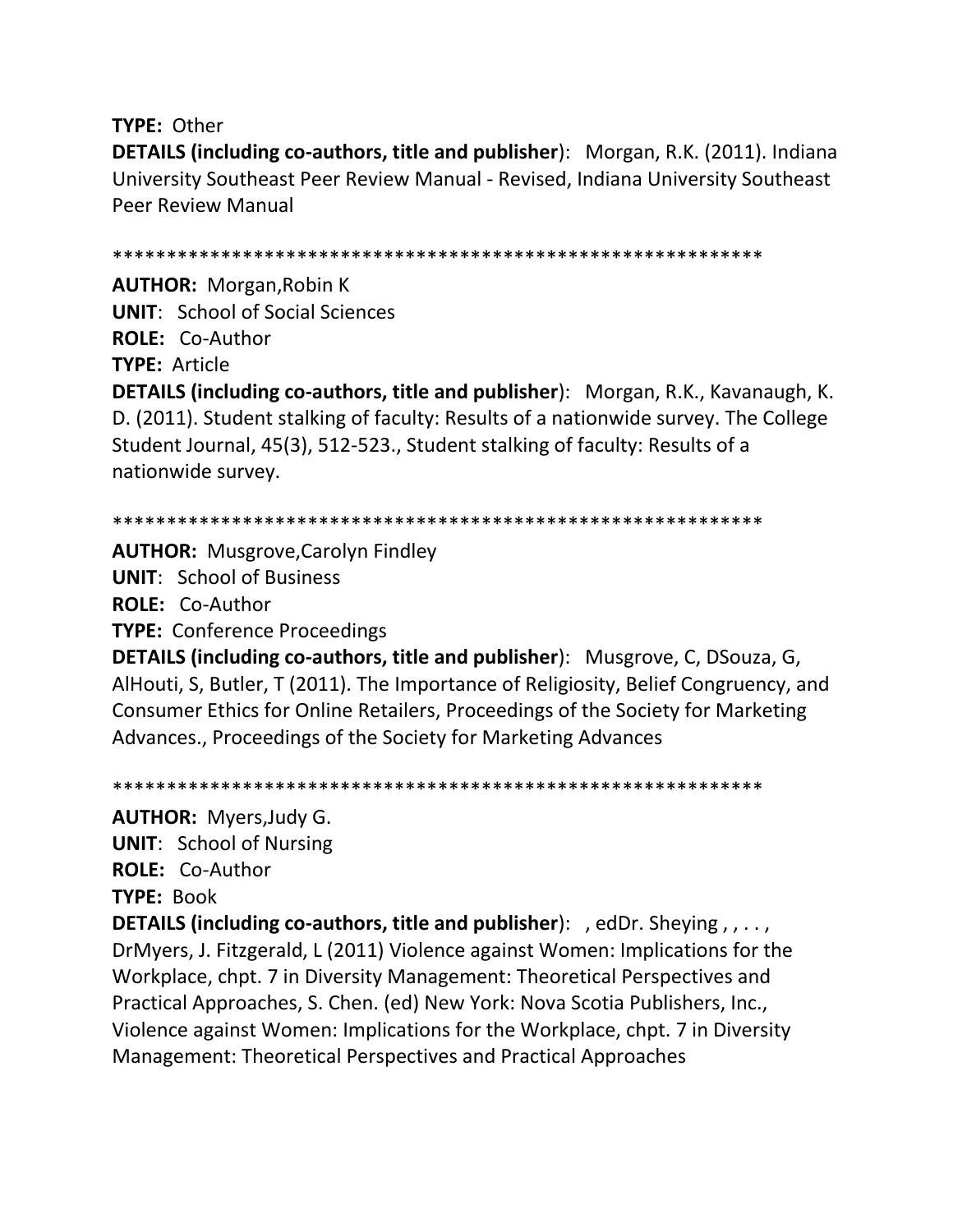**AUTHOR: Myers, Judy G.** 

**UNIT: School of Arts & Letters** ROLE: Co-Author

**TYPE: Book** 

**DETAILS (including co-authors, title and publisher):** , edDr. Sheying,  $, \ldots$ , DrMyers, J. Fitzgerald, L (2011) Violence against Women: Implications for the Workplace, chpt. 7 in Diversity Management: Theoretical Perspectives and Practical Approaches, S. Chen. (ed) New York: Nova Scotia Publishers, Inc., Violence against Women: Implications for the Workplace, chpt. 7 in Diversity Management: Theoretical Perspectives and Practical Approaches

**AUTHOR: Pittman.Paul H. UNIT:** School of Business **ROLE: Co-Author** TYPE: Book

DETAILS (including co-authors, title and publisher): Systems Thinking and Decision-Making, published by Business Expert Press, 222 East 46th Street, New York, New York 10017., Systems Thinking and Decision-Making, published by Business Expert Press, 222 East 46th Street, New York, New York 10017.

**AUTHOR: Pittman.Paul H. UNIT: School of Business** ROLE: Co-Author **TYPE: Conference Proceedings** 

**DETAILS (including co-authors, title and publisher):** Explore the Professional Benefits of APICS Certification, with Bob Collins Mark Hardison at the 2011 ASIA Supply Chain Operations Conference, Singapore, April, 2011., ? Explore the Professional Benefits of APICS Certification?, 2011 ASIA Supply Chain & Operations Conference, Singapore, April, 2011.

**AUTHOR: Pittman.Paul H. UNIT:** School of Business **ROLE: Author**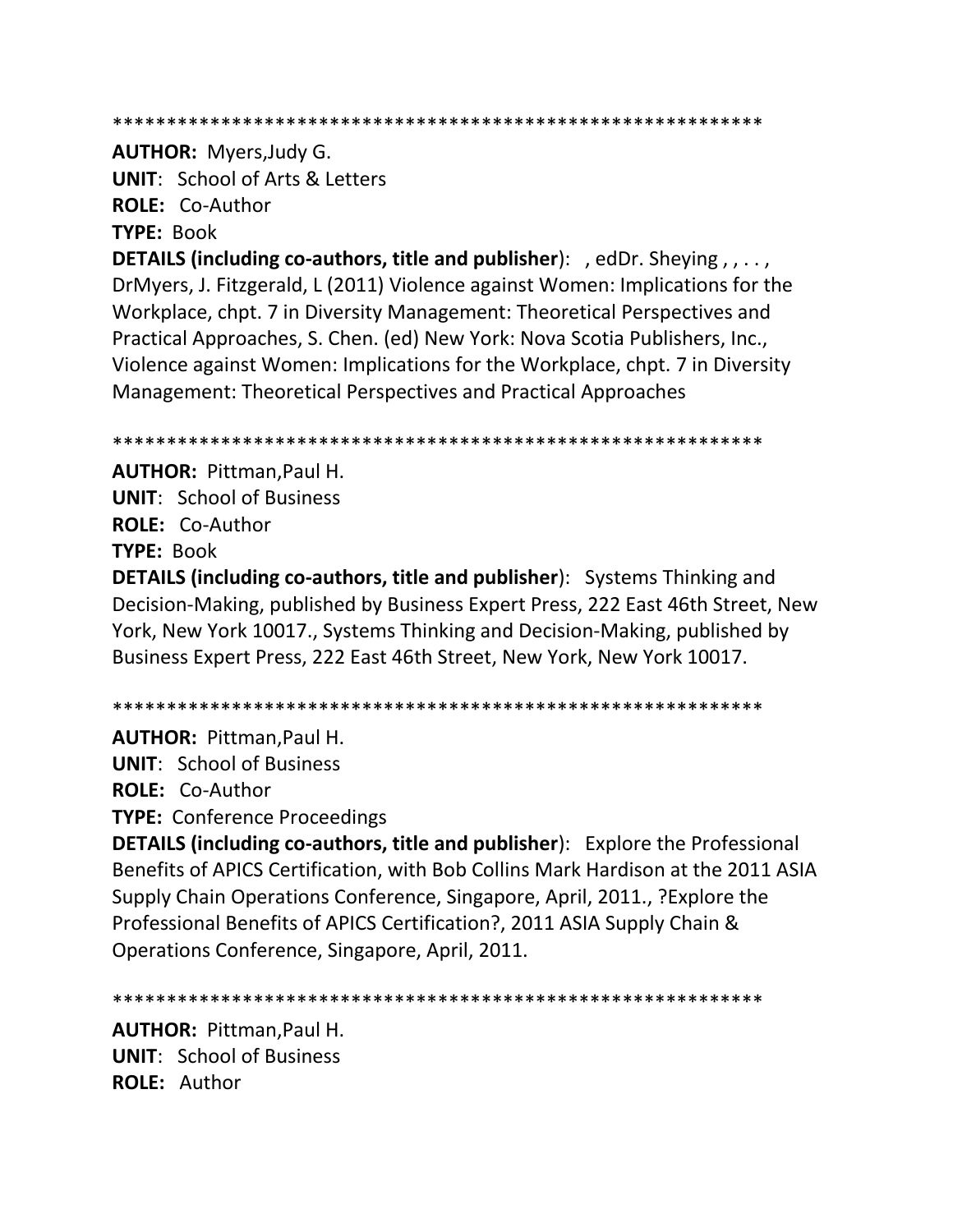## **TYPE:** Conference Proceedings

**DETAILS (including co-authors, title and publisher**): How Toyota Lost Its Lean, invited presenter for the 2011 ASIA Supply Chain Operations Conference, Singapore, April, 2011., ?How Toyota Lost Its Lean?, 2011 ASIA Supply Chain & Operations Conference, Singapore, April, 2011.

\*\*\*\*\*\*\*\*\*\*\*\*\*\*\*\*\*\*\*\*\*\*\*\*\*\*\*\*\*\*\*\*\*\*\*\*\*\*\*\*\*\*\*\*\*\*\*\*\*\*\*\*\*\*\*\*\*\*\*\*

**AUTHOR:** Pooser,Charles Langdon **UNIT**: School of Arts & Letters **ROLE:** Author **TYPE:** Article

**DETAILS (including co-authors, title and publisher**): French Cultural Studies, 22 (4), November 2011, pp 289-309. Creole is the maternal language of the majority population of Guadeloupe, but French is the language of education, commerce, government and most written communication. Although the vast majority, Creole in the Public Eye: Written Instances of Creole in Public Spaces in Guadeloupe

\*\*\*\*\*\*\*\*\*\*\*\*\*\*\*\*\*\*\*\*\*\*\*\*\*\*\*\*\*\*\*\*\*\*\*\*\*\*\*\*\*\*\*\*\*\*\*\*\*\*\*\*\*\*\*\*\*\*\*\*

**AUTHOR:** Ramachandran,Sridhar

**UNIT**: School of Natural Sciences

**ROLE:** Co-Author

**TYPE:** Conference Proceedings

**DETAILS (including co-authors, title and publisher**): C. Snyder and S. Ramachandran, How Live Lifecasting Can Benefit Educators Indiana University Southeast Conference, New Albany, IN, April 14 - 15, 2011. (This research was given the Best Undergraduate Presentation Award)., Indiana University Southeast **Conference** 

\*\*\*\*\*\*\*\*\*\*\*\*\*\*\*\*\*\*\*\*\*\*\*\*\*\*\*\*\*\*\*\*\*\*\*\*\*\*\*\*\*\*\*\*\*\*\*\*\*\*\*\*\*\*\*\*\*\*\*\*

**AUTHOR:** Ramachandran,Sridhar **UNIT**: School of Natural Sciences **ROLE:** Co-Author **TYPE:** Journal

**DETAILS (including co-authors, title and publisher**): A. Majot and S. Ramachandran, Skynet: An Open Source Solution to Detecting potentially Hazardous Objects Indiana University Southeast Undergraduate Research Journal,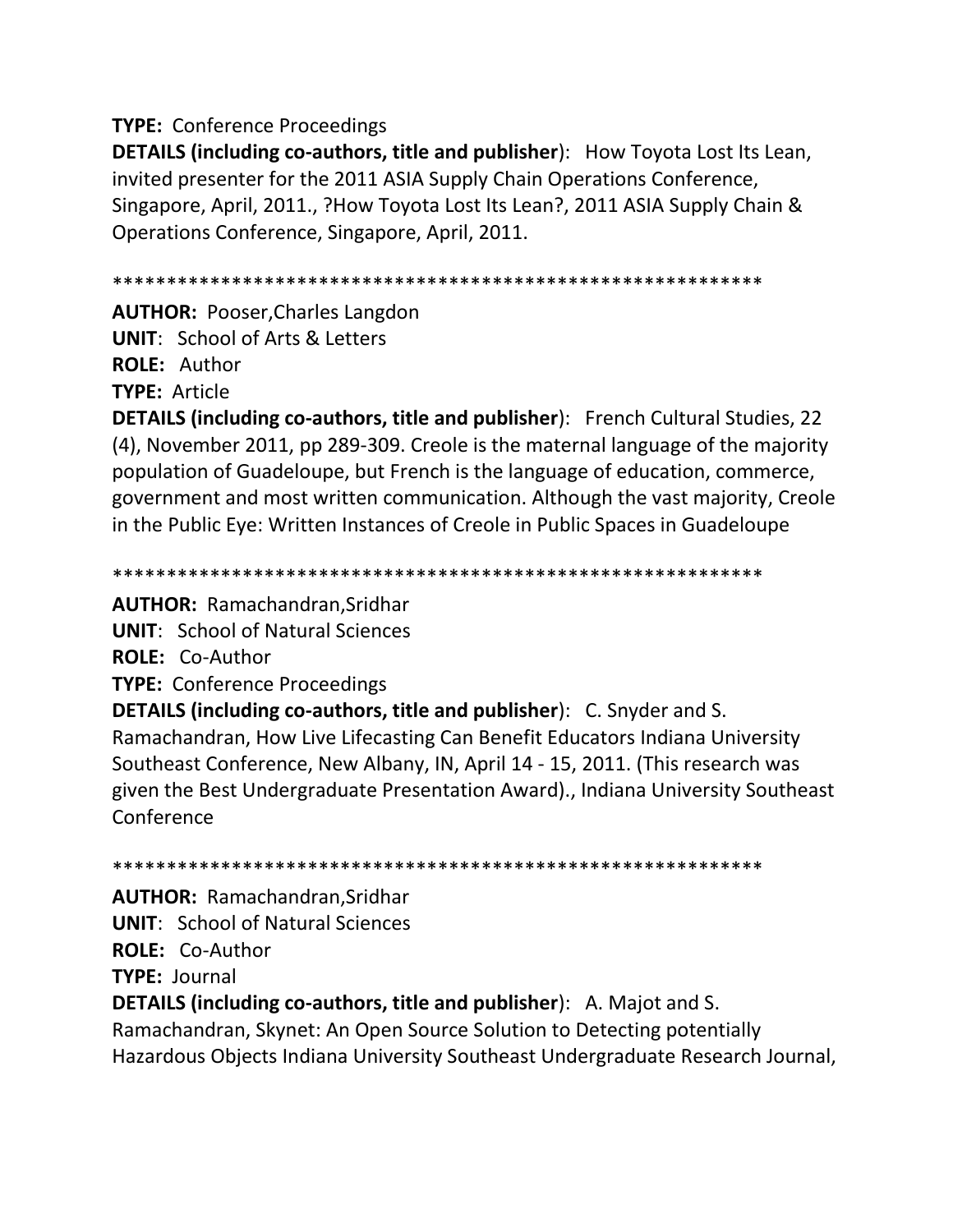Vol. VIII, Pages 115 129, 2011., Indiana University Southeast Undergraduate Research Journal

\*\*\*\*\*\*\*\*\*\*\*\*\*\*\*\*\*\*\*\*\*\*\*\*\*\*\*\*\*\*\*\*\*\*\*\*\*\*\*\*\*\*\*\*\*\*\*\*\*\*\*\*\*\*\*\*\*\*\*\*

**AUTHOR:** Ramachandran,Sridhar **UNIT**: School of Natural Sciences **ROLE:** Co-Author **TYPE:** Conference Proceedings **DETAILS (including co-authors, title and publisher**): K. Norman and S. Ramachandran, Identifying Coding Regions of a Genome (Gene Prediction) Using Polypeptide Usage: An Interdisciplinary Investigation Indiana University Southeast Conference, New Albany, IN, April 14 - 15, 2011., Indiana University Southeast Conference

\*\*\*\*\*\*\*\*\*\*\*\*\*\*\*\*\*\*\*\*\*\*\*\*\*\*\*\*\*\*\*\*\*\*\*\*\*\*\*\*\*\*\*\*\*\*\*\*\*\*\*\*\*\*\*\*\*\*\*\*

**AUTHOR:** Ramachandran,Sridhar **UNIT**: School of Natural Sciences **ROLE:** Author **TYPE:** Journal

**DETAILS (including co-authors, title and publisher**): S. Ramachandran, Investigating the sex specific rates of replication driven mutations in humans using genome-wide indel mutations in human Alu repeats. International Journal of Bioinformatics Research, Vol. 3, Issue 1, Pages 135-141, 2011., International Journal of Bioinformatics Research

\*\*\*\*\*\*\*\*\*\*\*\*\*\*\*\*\*\*\*\*\*\*\*\*\*\*\*\*\*\*\*\*\*\*\*\*\*\*\*\*\*\*\*\*\*\*\*\*\*\*\*\*\*\*\*\*\*\*\*\*

**AUTHOR:** Ramachandran,Sridhar

**UNIT**: School of Natural Sciences

**ROLE:** Author

**TYPE:** Journal

**DETAILS (including co-authors, title and publisher**): S. Ramachandran, Investigating the male-driven evolution hypothesis using genome-wide point mutations in Human Alu repeats. International Journal of Bioinformatics Research, Vol. 3, Issue 1, Pages 142-147, 2011., International Journal of Bioinformatics Research

\*\*\*\*\*\*\*\*\*\*\*\*\*\*\*\*\*\*\*\*\*\*\*\*\*\*\*\*\*\*\*\*\*\*\*\*\*\*\*\*\*\*\*\*\*\*\*\*\*\*\*\*\*\*\*\*\*\*\*\*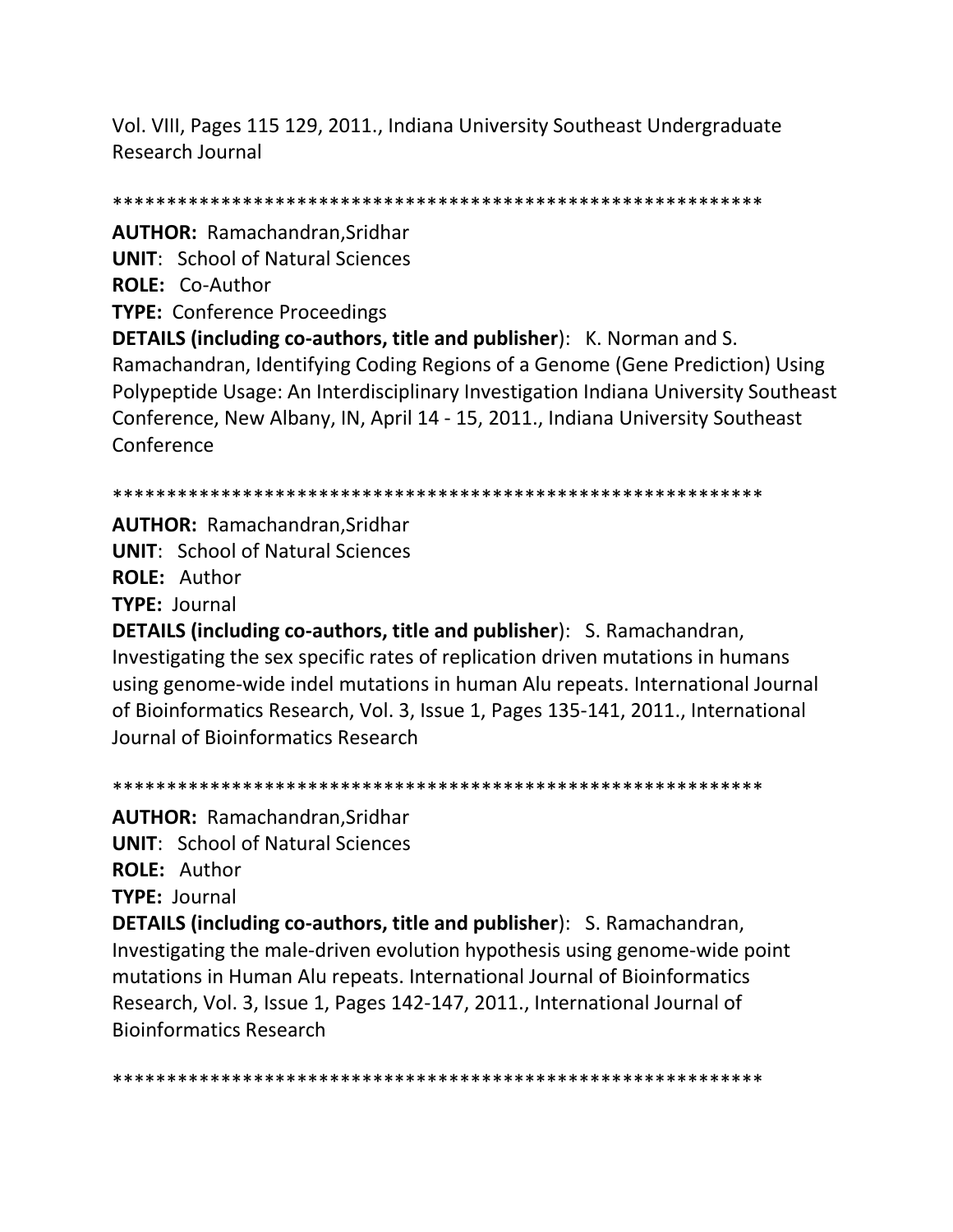**AUTHOR: Ramachandran, Sridhar** 

**UNIT: School of Natural Sciences** 

ROLE: Co-Author

**TYPE: Conference Proceedings** 

**DETAILS (including co-authors, title and publisher): S. Norman and S.** Ramachandran, Assisting Children with Down Syndrome with Learning Fine Motor Skills using a Reprogrammable Robot Indiana University Southeast Conference, New Albany, IN, April 14 - 15, 2011., Indiana University Southeast Conference

**AUTHOR:** Regler, Susan H. **UNIT: School of Natural Sciences ROLE: Author TYPE: Other** DETAILS (including co-authors, title and publisher):

www.ius.edu/biology/fieldstation, IUS Urban Ecology Field Station at Blackacre State Nature Preserve Web Site

**AUTHOR:** Regler, Susan H.

**UNIT: SUMMER SESSIONS ROLE: Author** TYPE: Other DETAILS (including co-authors, title and publisher):

www.ius.edu/biology/fieldstation, IUS Urban Ecology Field Station at Blackacre State Nature Preserve Web Site

**AUTHOR: Rueschhoff, Elizabeeth Dushlek** 

**UNIT: School of Natural Sciences** 

**ROLE: Co-Author** 

**TYPE: Article** 

**DETAILS (including co-authors, title and publisher):** Wynn AN, Rueschhoff EE, Franks RG (2011) Transcriptomic Characterization of a Synergistic Genetic Interaction during Carpel Margin Meristem development in Arabidopsis thaliana. PLoS ONE 6(10): e26231. doi: 10.1371/journal.pone.0026231, PLoS ONE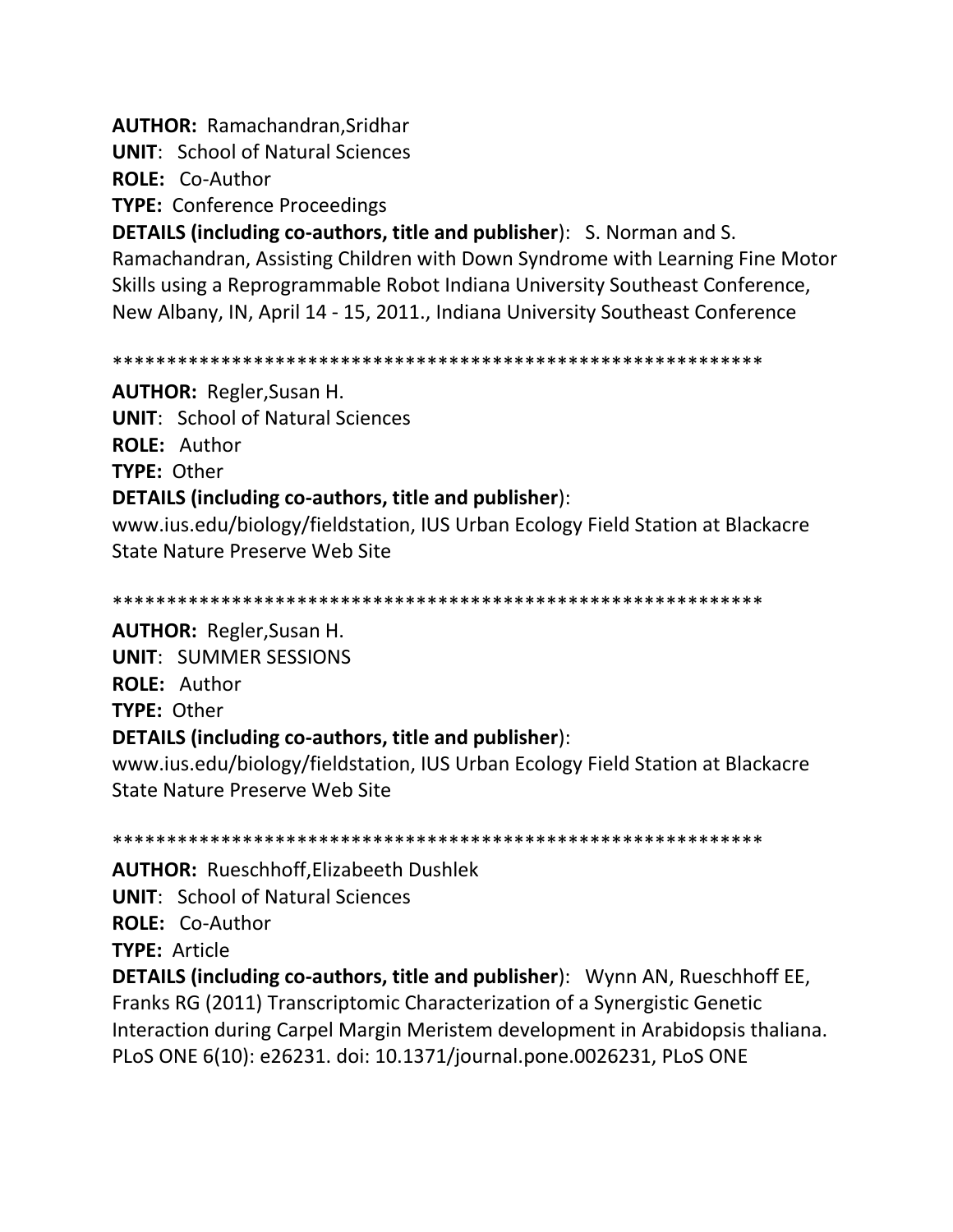**AUTHOR: Russell.Lisa M** 

**UNIT: School of Business ROLE: Author** 

**TYPE: Conference Proceedings** 

**DETAILS (including co-authors, title and publisher):** Russell, L. (2011). Coping in High-Risk Occupations. Paper presented at the Academy of Management Conference, San Antonio, TX., Coping in High-Risk Occupations.

**AUTHOR: Russell, Lisa M UNIT: School of Business ROLE: Author TYPE: Conference Proceedings** 

**DETAILS (including co-authors, title and publisher):** Russell, L. (2011). High Risk Occupations: Employee Stress and Behavior Influenced by Leadership. Paper presented at the Decision Sciences Conference, Boston, MA., High Risk Occupations: Employee Stress and Behavior Influenced by Leadership.

**AUTHOR: Ruth, Gerald D. UNIT: School of Natural Sciences ROLE: Author TYPE: Book** 

**DETAILS (including co-authors, title and publisher):** ISBN #978-0-9849898-5-0 December, 2011 Published by: CreateSpace Imprint: Cosmyverse This is a book of science verses., Earth VERSES Space

**AUTHOR: Setterdahl, Aaron T UNIT: School of Natural Sciences** ROLE: Co-Author **TYPE: Article** 

**DETAILS (including co-authors, title and publisher):** Samantha Strom, Characterization of Rhodobacter sphaeroides Gene RSP1463 Undergraduate Research Journal Volume VIII, 2011., Undergraduate Research Journal 2011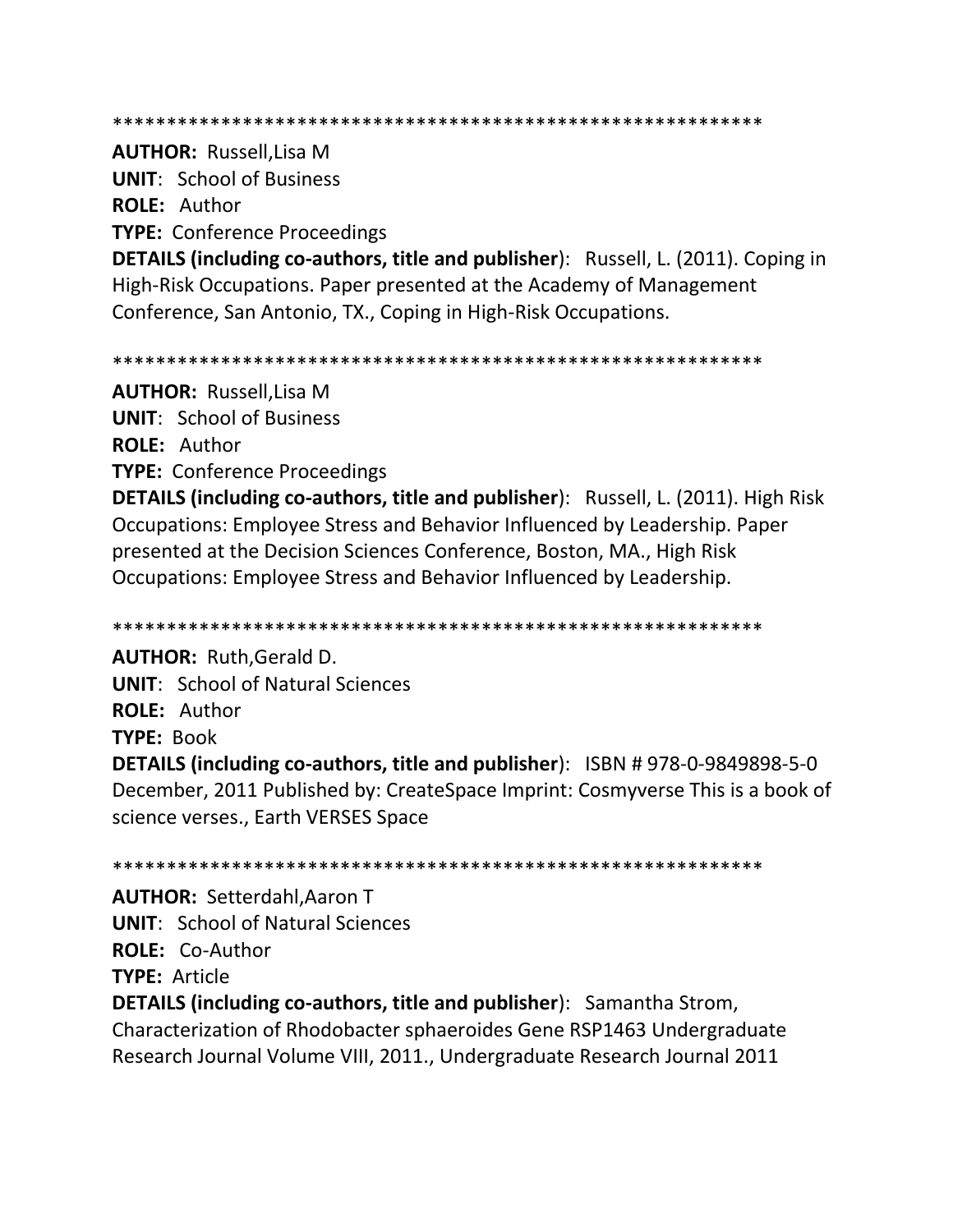**AUTHOR: Shi, Dylan UNIT: School of Natural Sciences ROLE: Author** 

**TYPE: Textbook** 

**DETAILS (including co-authors, title and publisher):** A Complete Solution Manuel for my textbook Elementary Probability with Applications was started in 2011. **Linus Publications.** 

**AUTHOR: Shi, Dylan UNIT: School of Natural Sciences** ROLE: Author **TYPE: Textbook** 

**DETAILS (including co-authors, title and publisher):** Students Solutions Manuel for my textbook Elementary Probability with Applications was completed in 2011. It is ready to be published., Linus Publications.

**AUTHOR: Staten, Clifford L.** 

**UNIT:** School of Social Sciences

**ROLE: Author** 

**TYPE: Chapter** 

**DETAILS (including co-authors, title and publisher):** Staten, Clifford L. 2011. An Interpretive Essay: The Reagan Revolution. In What Happened" The Most Important Events in American History, Volume 4 The Twentieth Century, edited by John Findling and Frank Thackeray, 277-85. Greenwood an imprint of ABC-CLIO, An Interpretive Essay: The Reagan Revolution

**AUTHOR: Staten, Clifford L.** 

**UNIT:** School of Social Sciences

**ROLE: Author** 

**TYPE: Editorial** 

**DETAILS (including co-authors, title and publisher):** Staten, Cliff. June 14, 2011. Are Bin Laden and al-Qaida Central Irrelevant" Times and Tribune. A5., Are Bin Laden and al-Oaida Central Irrelevant"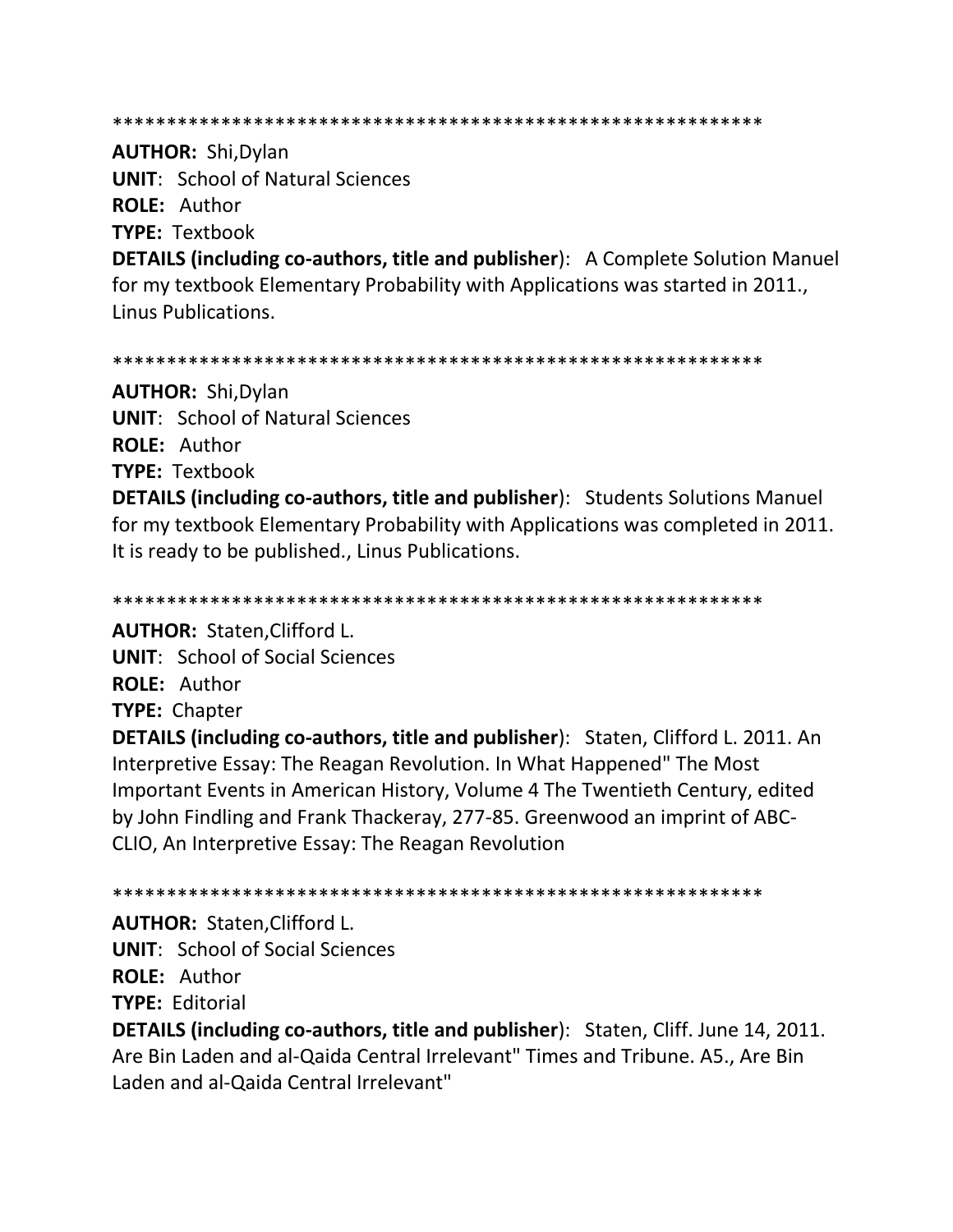**AUTHOR: Taylor, David W.** 

**UNIT:** School of Natural Sciences

ROLE: Other

**TYPE: Journal** 

**DETAILS (including co-authors, title and publisher):** Production of the Herbarium, submitted as Curator: Maxwell, R. H., 2011. New Species and Notes in the Genus Dioclea s.l. (Fabaceae, subtribe Diocleinae). Novon: A Journal for Botanical Nomenclature 21(2):226-243., Novon: A Journal for Botanical Nomenclature

**AUTHOR: Taylor, David W. UNIT:** School of Natural Sciences **ROLE: Other TYPE: Report** 

**DETAILS (including co-authors, title and publisher):** Production of the Herbarium (IUS, JEF), submitted by the Curator: W.E. Thomas. Floral survey of Blackacre Preserve part II, Jefferson County Kentucky for The Kentucky Nature Preserves Commission.,

**AUTHOR: Taylor, David W. UNIT: School of Natural Sciences** ROLE: Other **TYPE: Report** 

**DETAILS (including co-authors, title and publisher):** Production of the Herbarium (IUS, JEF), submitted by the Curator: W.E. Thomas, 2011. Report of activity in Charlestown State Park, Obannon Woods State Park, Clark State Forest, Harrison-Crawford State Forest, Ferdinand State Forest, Selmier State Forest,,

**AUTHOR: Taylor, David W. UNIT: School of Natural Sciences** ROLE: Other **TYPE: Report**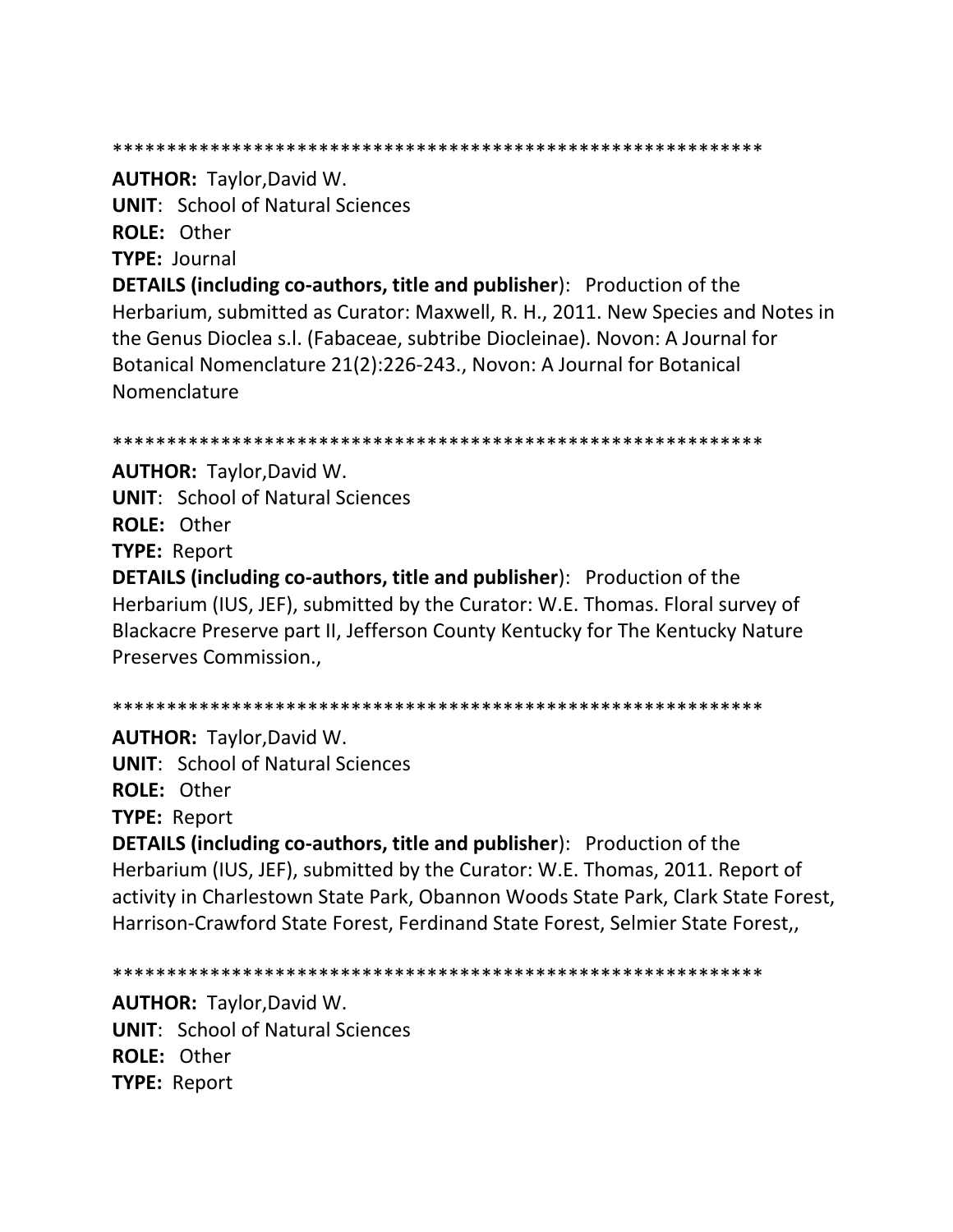**DETAILS (including co-authors, title and publisher**): Production of the Herbarium (IUS, JEF), submitted by the Curator: William R. Adams, 2011. Flora of the Jefferson Proving Grounds Tract, for the TNC.,

\*\*\*\*\*\*\*\*\*\*\*\*\*\*\*\*\*\*\*\*\*\*\*\*\*\*\*\*\*\*\*\*\*\*\*\*\*\*\*\*\*\*\*\*\*\*\*\*\*\*\*\*\*\*\*\*\*\*\*\* **AUTHOR:** Taylor,David W. **UNIT**: School of Natural Sciences **ROLE:** Other **TYPE:** Report **DETAILS (including co-authors, title and publisher**): Production of the Herbarium (IUS, JEF), submitted by the Curator: William R. Adams, 2011. Flora of the Flora of the Virginia Willow Tract, for the TNC.,

\*\*\*\*\*\*\*\*\*\*\*\*\*\*\*\*\*\*\*\*\*\*\*\*\*\*\*\*\*\*\*\*\*\*\*\*\*\*\*\*\*\*\*\*\*\*\*\*\*\*\*\*\*\*\*\*\*\*\*\*

**AUTHOR:** Thompson,Barbara C **UNIT**: School of Education **ROLE:** Author **TYPE:** Book Review **DETAILS (including co-authors, title and publisher**): Five reviews of author /illustrator Emily Gravetts books., Worlds of Words Books at wowlit.org

\*\*\*\*\*\*\*\*\*\*\*\*\*\*\*\*\*\*\*\*\*\*\*\*\*\*\*\*\*\*\*\*\*\*\*\*\*\*\*\*\*\*\*\*\*\*\*\*\*\*\*\*\*\*\*\*\*\*\*\*

**AUTHOR:** Treves,David S **UNIT**: School of Natural Sciences **ROLE:** Author **TYPE:** Manuscript

**DETAILS (including co-authors, title and publisher**): Treves, D.S. C.M.Martens. 2011. PENICILLIUM AND ASPERGILLUS DOMINATE A COLLECTION OF CULTURABLE MOLDS FROM A TANNERY IN INDIANA. Proceedings of the Indiana Academy of Science. 119(2):170-173., Proceedings of the Indiana Academy of Science

\*\*\*\*\*\*\*\*\*\*\*\*\*\*\*\*\*\*\*\*\*\*\*\*\*\*\*\*\*\*\*\*\*\*\*\*\*\*\*\*\*\*\*\*\*\*\*\*\*\*\*\*\*\*\*\*\*\*\*\*

**AUTHOR:** Waingeh,Victor F **UNIT**: School of Natural Sciences **ROLE:** Co-Author **TYPE:** Paper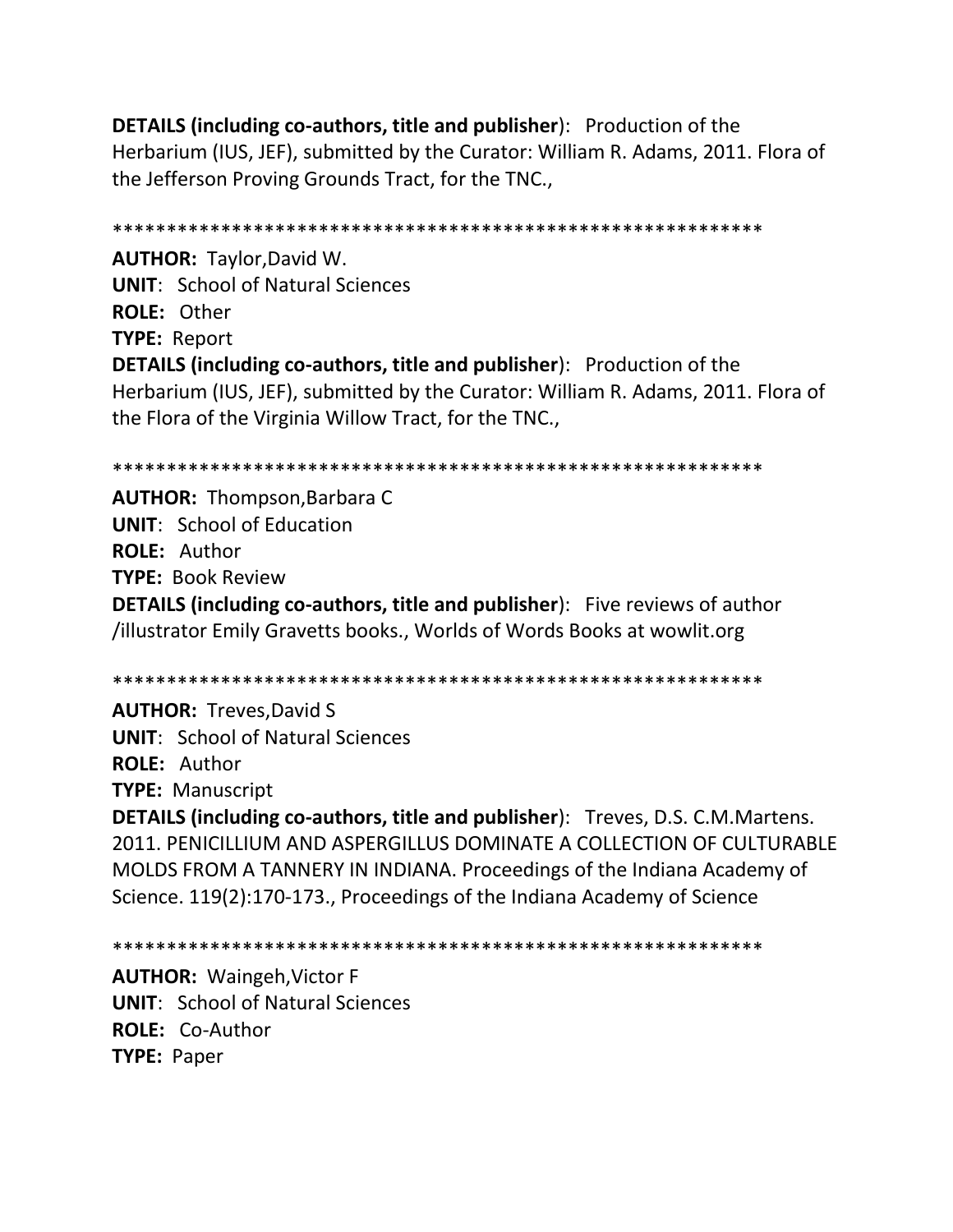**DETAILS (including co-authors, title and publisher):** lonic strength dependence of F-actin and glycolytic enzyme associations: a Brownian dynamics simulations approach. Source Proteins: Structure, Function, and Bioinformatics 2011, 79(10), 2813 - 2827, Proteins: Structure, Function, and Bioinformatics

**AUTHOR: Waingeh, Victor F** 

**UNIT: School of Natural Sciences** 

**ROLE: Author** 

**TYPE: Abstract** 

**DETAILS (including co-authors, title and publisher):** Docking Studies of Chloroquine Binding to Plasmodium falciparum Glyceraldehyde-3-phosphate Dehydrogenase Biophysical Journal, 2011, Vol1, Issue 3, Supplement 1, 393a -394a., Biophysical Journal, Supplement

**AUTHOR: Walsh, Sara Malinda UNIT:** School of Social Sciences **ROLE: Author TYPE:** Chapter **DETAILS (including co-authors, title and publisher):** Walsh, S.M. Russell, S. (2011). Chains and Circles: Hierarchy and the Status of Animals. In M. Vyas (Ed.), Issues in Animal Rights and Ethics., Chains and Circles: Hierarchy and the Status of **Animals** 

**AUTHOR: Walsh, Sara Malinda UNIT:** School of Social Sciences ROLE: Author **TYPE:** Encyclopedia **DETAILS (including co-authors, title and publisher):** Walsh, S.M. (2011). Ethnographic Methods. In R.J. Levesque (Ed.). Encyclopedia of Adolescence (pp. 871-873). New York, New York: Springer., Ethnographic Methods

**AUTHOR: Wille, Diane E. UNIT:** School of Social Sciences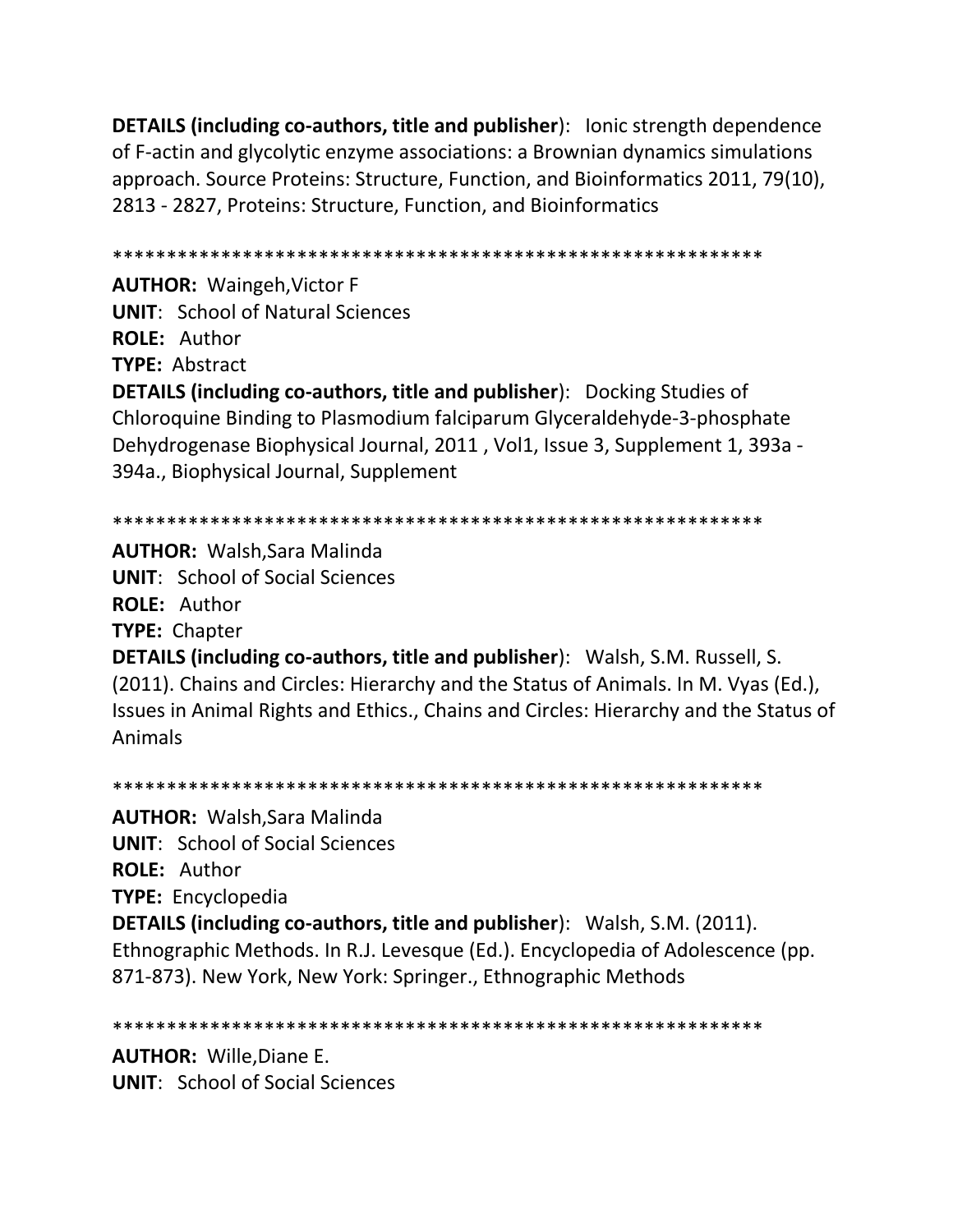**ROLE: Author** 

**TYPE: Article** 

**DETAILS (including co-authors, title and publisher):** Wille, D. (2011). Exploring parental sensitivity and infant attachment using the Family Systems Model. Journal of the Indiana Academy of Social Sciences, 14,103-116., Journal of the Indiana Academy of Social Sciences

**AUTHOR: Wille, Diane E.** 

**UNIT:** School of Social Sciences **ROLE: Co-Author** 

**TYPE: Chapter** 

**DETAILS (including co-authors, title and publisher):** Dahlgren, D. Wille, D. (2011). Effective and efficient studying and test taking. In D. Dahlgren (Ed.). College Success Guide. Publisher: Hayden-McNeil,

**AUTHOR: Wisman, Raymond F. UNIT: School of Natural Sciences ROLE: Co-Author** TYPE: Other **DETAILS (including co-authors, title and publisher):** Mobile Science -Temperature. Record temperature using a thermistor circuit connected to the headset port. http://itunes.apple.com/us/app/mobile-sciencetemperature/id467423322"mt=8, Apple App Store

**AUTHOR: Wisman, Raymond F.** 

**UNIT: School of Natural Sciences** 

**ROLE: Co-Author** 

**TYPE: Journal** 

**DETAILS (including co-authors, title and publisher):** Raymond Wisman and Kyle Forinash, Mobile Science, Ubiquitous Learning: An International Journal, Volume 3, Issue 1, pp.21-34., Ubiquitous Learning: An International Journal

**AUTHOR: Wong, Alan**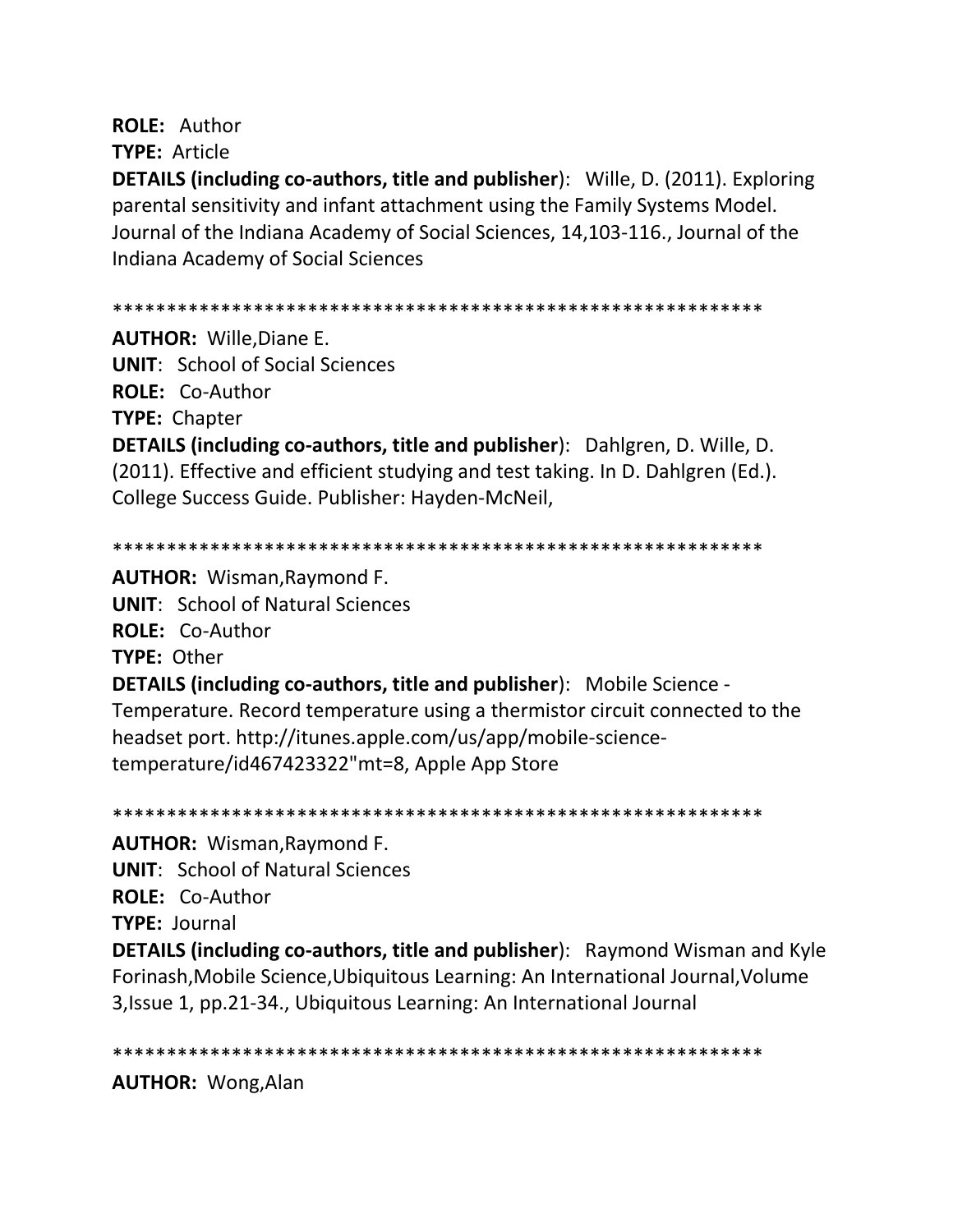**UNIT: School of Business** ROLE: Author **TYPE: Journal** 

**DETAILS (including co-authors, title and publisher):** Journal: Global Journal of Finance and Banking Issues, Volume 5, Number 5, 2011, Pages 1-12., Title: Financial Risk Tolerance and Selected Demographics Factors: A Comparative Study in 3 Countries

#### 

**AUTHOR: Wrzenski, Rhonda L UNIT:** School of Social Sciences **ROLE: Co-Author TYPE: Journal** 

**DETAILS (including co-authors, title and publisher):** Wrzenski, Rhonda and Jim Garand. Electoral Institutions and Constituency Representation in the U.S. Senate: The Case of the 17th Amendment, Revise and Resubmit at American Politics Research., American Politics Research

**AUTHOR:** Wrzenski, Rhonda L **UNIT:** School of Social Sciences ROLE: Co-Author **TYPE: Journal** 

**DETAILS (including co-authors, title and publisher):** Hogan, Robert, Keith Hamm and Rhonda Wrzenski. Guaging the Effects of Campaign Finance Laws: How Contribution Limits Reduce Interest Group Funding Disparities Between Incumbents and Challengers. Revise and Resubmit at Political Research **Quarterly., Political Research Quarterly** 

**AUTHOR: Wrzenski, Rhonda L UNIT:** School of Social Sciences ROLE: Co-Author **TYPE: Journal DETAILS (including co-authors, title and publisher):** Hogan, Robert, Mileah Kromer and Rhonda Wrzenski. Electoral Consequences of Lawmaking Activities for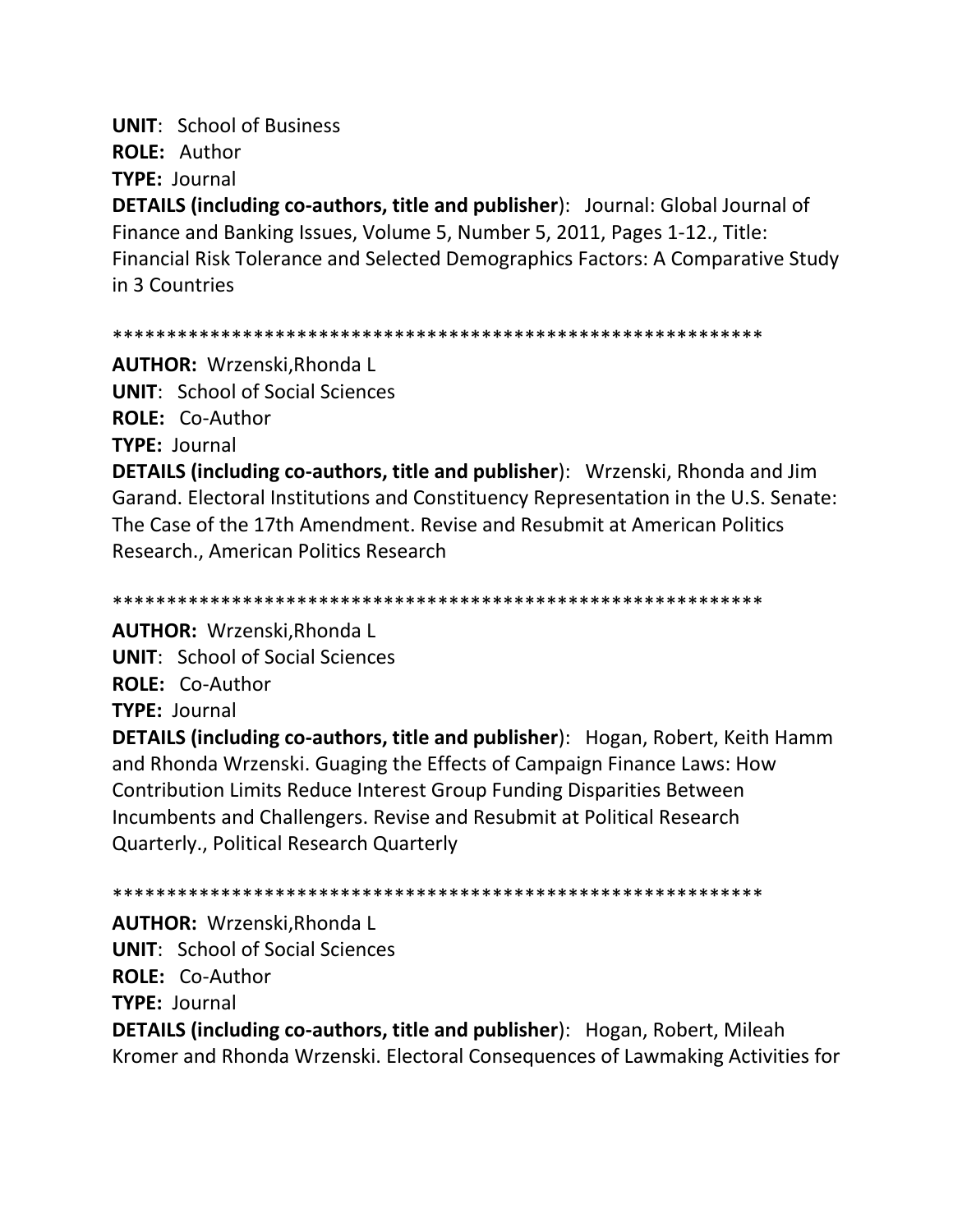State Legislative Incumbents. Revise and Resubmit at American Politics Research., American Politics Research

\*\*\*\*\*\*\*\*\*\*\*\*\*\*\*\*\*\*\*\*\*\*\*\*\*\*\*\*\*\*\*\*\*\*\*\*\*\*\*\*\*\*\*\*\*\*\*\*\*\*\*\*\*\*\*\*\*\*\*\*

**AUTHOR:** Zink,Amy E. **UNIT**: School of Arts & Letters **ROLE:** Author **TYPE:** Other **DETAILS (including co-authors, title and publisher**): Teching Culture with Google Docs, Quick Hit for Technology, 61, 2011, Quick Hits

\*\*\*\*\*\*\*\*\*\*\*\*\*\*\*\*\*\*\*\*\*\*\*\*\*\*\*\*\*\*\*\*\*\*\*\*\*\*\*\*\*\*\*\*\*\*\*\*\*\*\*\*\*\*\*\*\*\*\*\*

# **PRESENTATIONS**

**AUTHOR:** Abernethy,Michael Lee **UNIT**: School of Arts & Letters **TYPE:** Invited Talk **ORGANIZATION:** FACET

**DETAILS (including co-authors, dates, and location of presentation**): How My PowerPoint Ruined a Perfectly Good Lecture, Fifteenth Annual FACET Teaching Symposium, IU Southeast, 1/1/2011, Indiana University Southeast

\*\*\*\*\*\*\*\*\*\*\*\*\*\*\*\*\*\*\*\*\*\*\*\*\*\*\*\*\*\*\*\*\*\*\*\*\*\*\*\*\*\*\*\*\*\*\*\*\*\*\*\*\*\*\*\*\*\*\*\*

**AUTHOR:** Allen,Anne E Guernsey **UNIT**: School of Arts & Letters **TYPE:** Conference **ORGANIZATION:** College Art Association (CAA) **DETAILS (including co-authors, dates, and location of presentation**): Session accepted for College Art Association Annual Conference: The Body Politic: The Role of Body Art and Anthropomorphic Depictions in Oceanic SocietiesSession competatively chosen.Date of Presentation: Los Angeles 2012, 1/1/2011, Los Angeles

\*\*\*\*\*\*\*\*\*\*\*\*\*\*\*\*\*\*\*\*\*\*\*\*\*\*\*\*\*\*\*\*\*\*\*\*\*\*\*\*\*\*\*\*\*\*\*\*\*\*\*\*\*\*\*\*\*\*\*\*

**AUTHOR:** Alse,Janardhanan A. **UNIT**: School of Business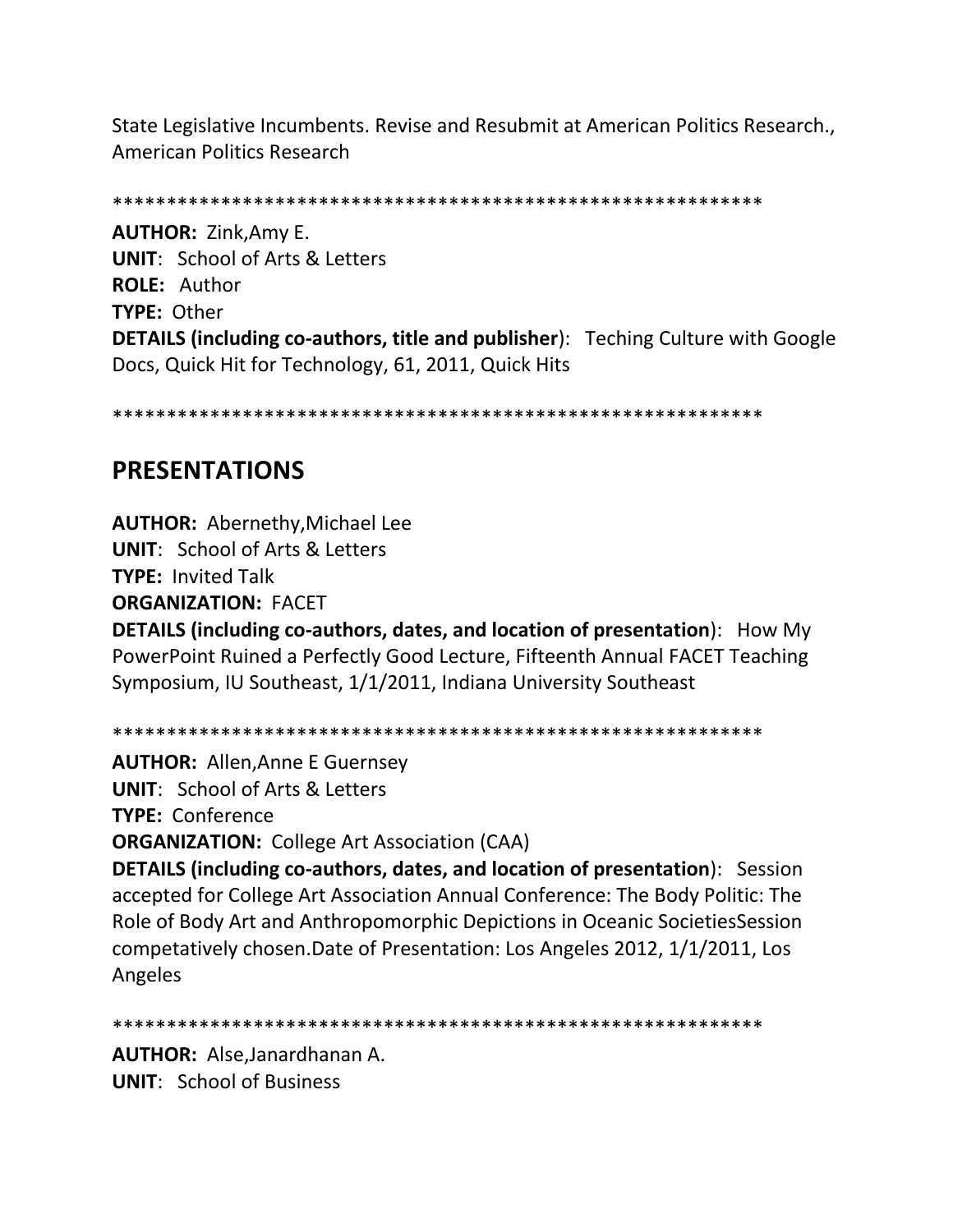**TYPE:** Invited Talk **ORGANIZATION:** Marsha Seigels Religion and Society **DETAILS (including co-authors, dates, and location of presentation**): Hinduism in the US:Organizational structure at the place of worship, 2/4/2011, New albany, IN

\*\*\*\*\*\*\*\*\*\*\*\*\*\*\*\*\*\*\*\*\*\*\*\*\*\*\*\*\*\*\*\*\*\*\*\*\*\*\*\*\*\*\*\*\*\*\*\*\*\*\*\*\*\*\*\*\*\*\*\*

**AUTHOR:** Ambrose,Timothy J.

**UNIT**: School of Arts & Letters **TYPE:** Invited Paper

**ORGANIZATION:** 64th Annual Kentucky Foreign Language Conference **DETAILS (including co-authors, dates, and location of presentation**): In April of 2011, I read a paper, entitled, The Goddess, Dionysus and the Material World in Don Quijote:Matriarchy in Patriarchal Times. I read this paper at the 64th Annual Kentucky Foreign Language Conference that takes place every spring in Lexington at the Universtiy of Kentucky., 4/21/2011, Lexington, Kentucky

\*\*\*\*\*\*\*\*\*\*\*\*\*\*\*\*\*\*\*\*\*\*\*\*\*\*\*\*\*\*\*\*\*\*\*\*\*\*\*\*\*\*\*\*\*\*\*\*\*\*\*\*\*\*\*\*\*\*\*\*

**AUTHOR:** Anderson,Virginia S.

**UNIT**: School of Arts & Letters

**TYPE:** Competitive Paper

**ORGANIZATION:** Kenneth Burke Society

**DETAILS (including co-authors, dates, and location of presentation**): Anderson, Virginia. Always with Us: Death, Taxes, and Division. 8th Triennial Conference of the Kenneth Burke Society. Clemson University, Clemson, South Carolina. 27 May 2011.The trend in biology to accept group selection as one of the ways evolution works has opened the door for faith that altruism can arise and survive in human as well as other living populations, since groups with a critical mass of altruistic members outcompete more competitive groups. But studies of how altruism functions in biological scenarios raise a troubling question that Kenneth Burke recognized long ago. The existence of groups whose members behave altruistically toward each other, for the good of the group, is predicated on perceived similarity among group membersthat is, identifi, ,

#### \*\*\*\*\*\*\*\*\*\*\*\*\*\*\*\*\*\*\*\*\*\*\*\*\*\*\*\*\*\*\*\*\*\*\*\*\*\*\*\*\*\*\*\*\*\*\*\*\*\*\*\*\*\*\*\*\*\*\*\*

**AUTHOR:** Babione,Carolyn **UNIT**: School of Education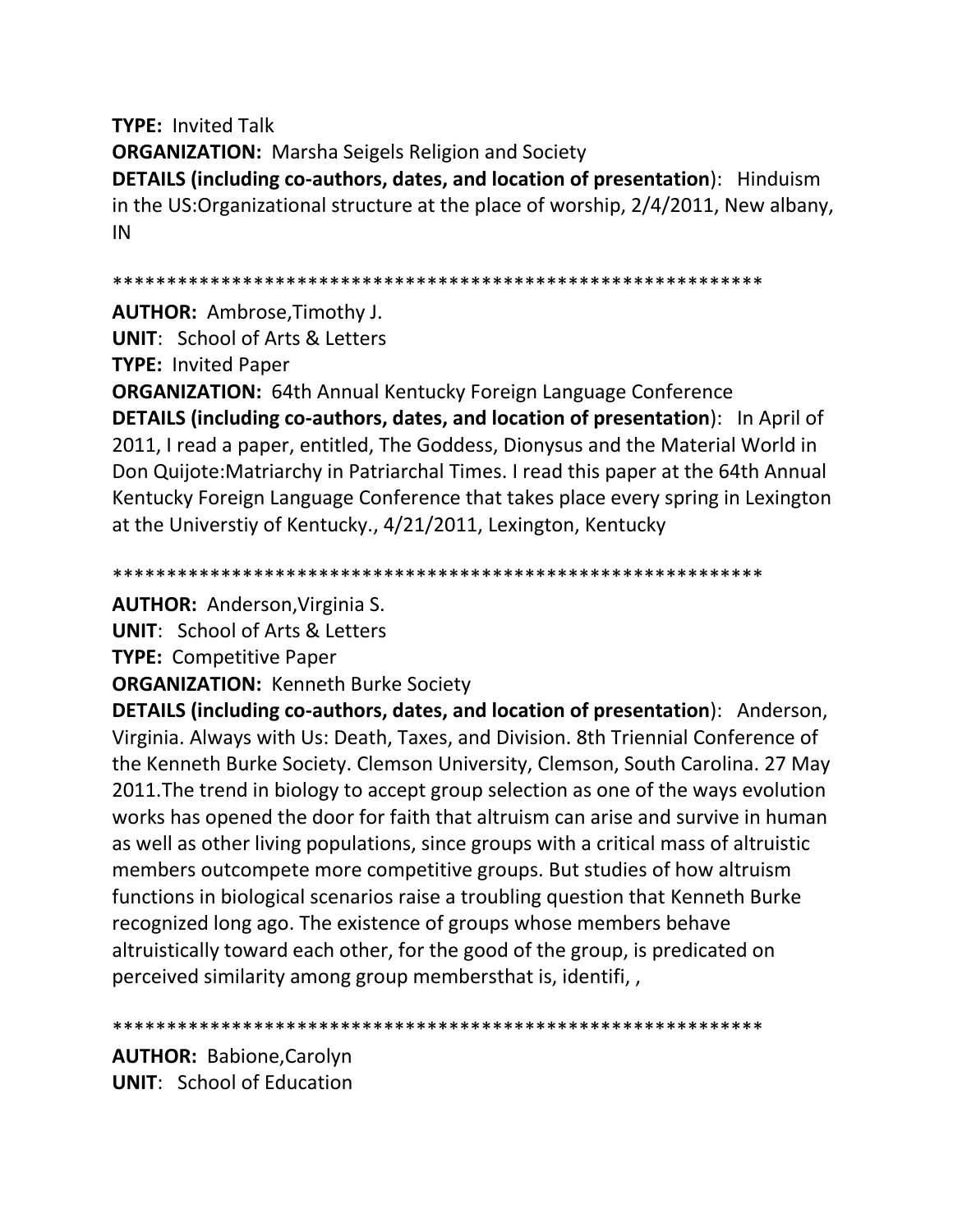**TYPE: Invited Talk ORGANIZATION: Association of Teacher Educators - Indiana Fall Conference** DETAILS (including co-authors, dates, and location of presentation): Expansion of Charter School Roundtable, Invited Presenter, 10/9/2011, Abe Martin Lodge, Indiana

**AUTHOR: Badia, Mindy Stivers UNIT:** School of Arts & Letters **TYPE: Competitive Paper** 

**ORGANIZATION:** Society for Renaissance and Baroque Spanish Poetry DETAILS (including co-authors, dates, and location of presentation): Presented the Paper. Movement and Metonymy: Francisco de Quevedo y Villegass Boda de negros. Co-organized a session., 9/9/2011, Queen's College: Belfast

**AUTHOR: Badia, Mindy Stivers UNIT:** School of Arts & Letters **TYPE: Invited Talk ORGANIZATION:** Association for Theater in Higher Education DETAILS (including co-authors, dates, and location of presentation): I was invited to give a talk on Tirso de Molinas El amor mdico as part of outreach efforts of the Association for Hispanic Classical theater. The talk conincided with the publication of a new English translation of the play, and our organization organized a session at ATHE, a predominantly English-speaking audience, to familarize attendees with Spanish classical theater., 1/1/2011, Chicago, Illinois

**AUTHOR: Bailey, Kevin Sue UNIT:** School of Education **TYPE: Presentation ORGANIZATION: DETAILS (including co-authors, dates, and location of presentation):** Booktalk: Mindset and Switch National Staff Development Council 2011 Conference, Anaheim, CA., 12/5/2011,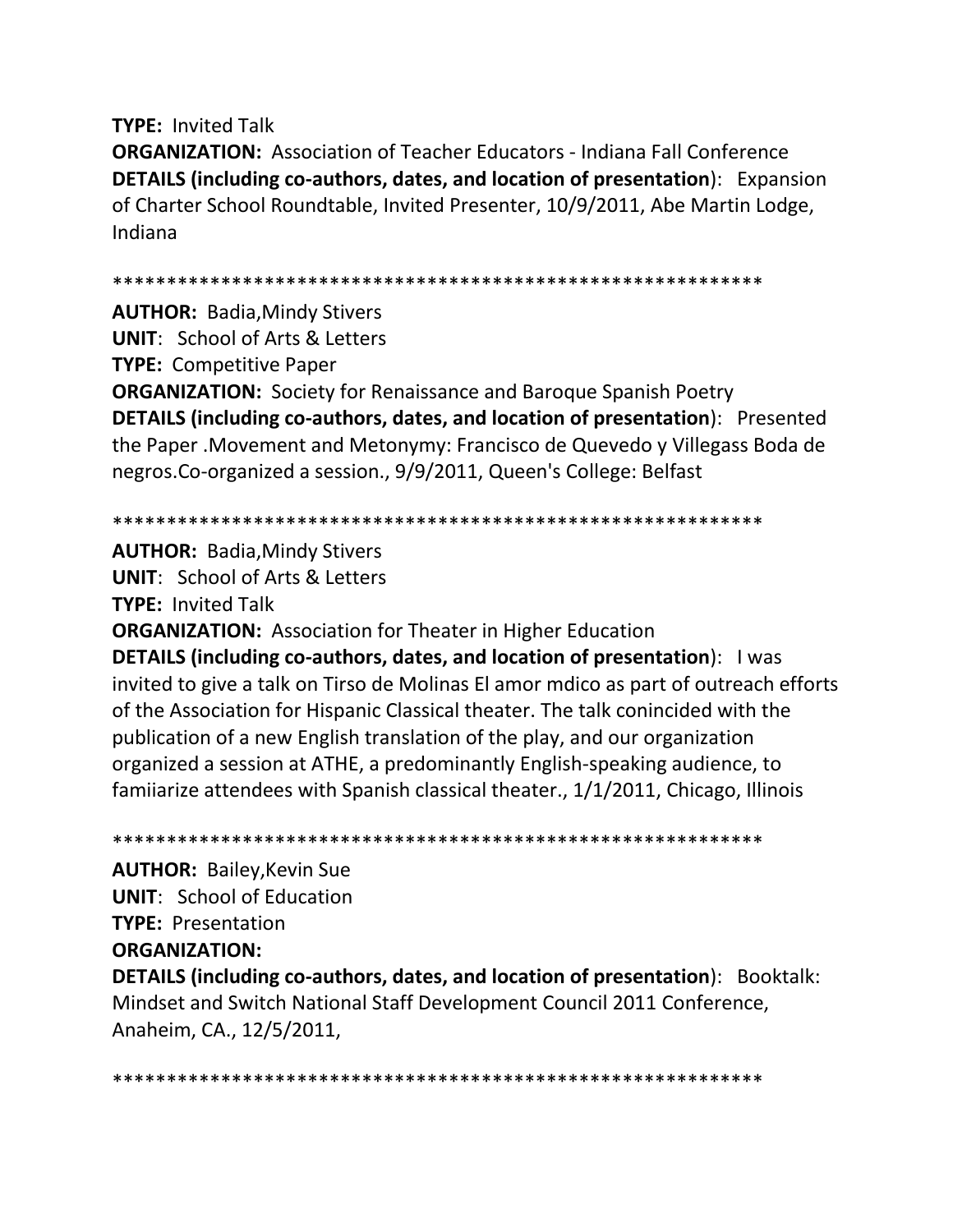**AUTHOR:** Barney,Douglas K. **UNIT**: School of Business **TYPE:** Competitive Paper **ORGANIZATION:** American Accounting Association Midwest Meeting **DETAILS (including co-authors, dates, and location of presentation**): Stealth Taxes, 4/8/2011, Indianapolis

\*\*\*\*\*\*\*\*\*\*\*\*\*\*\*\*\*\*\*\*\*\*\*\*\*\*\*\*\*\*\*\*\*\*\*\*\*\*\*\*\*\*\*\*\*\*\*\*\*\*\*\*\*\*\*\*\*\*\*\*

**AUTHOR:** Barney,Douglas K. **UNIT**: School of Business **TYPE:** Competitive Paper **ORGANIZATION:** American Accounting Association Midwest meeting **DETAILS (including co-authors, dates, and location of presentation**): Student Interviews, 4/8/2011, Indianapolit

\*\*\*\*\*\*\*\*\*\*\*\*\*\*\*\*\*\*\*\*\*\*\*\*\*\*\*\*\*\*\*\*\*\*\*\*\*\*\*\*\*\*\*\*\*\*\*\*\*\*\*\*\*\*\*\*\*\*\*\*

**AUTHOR:** Boonthanom,Ranida

**UNIT**: School of Business

**TYPE:** Presentation

**ORGANIZATION:** International Conference on Learning and Administration in Higher Education

**DETAILS (including co-authors, dates, and location of presentation**): Harris, K. J., Eplion, D., Harris, R. B. (2011). Should Junior Faculty Teach in Management Development Programs" An Analysis of the Potential Pros and Cons from Junior Faculty Members Perspectives. International Conference on Learning and Administration in Higher Education, Nashville, Tennessee., 5/25/2011, Nashville, TN

\*\*\*\*\*\*\*\*\*\*\*\*\*\*\*\*\*\*\*\*\*\*\*\*\*\*\*\*\*\*\*\*\*\*\*\*\*\*\*\*\*\*\*\*\*\*\*\*\*\*\*\*\*\*\*\*\*\*\*\* **AUTHOR:** Boonthanom,Ranida **UNIT**: School of Business **TYPE:** Presentation **ORGANIZATION:** Work, Stress, and Health 2011 Conference, American Psychological Association **DETAILS (including co-authors, dates, and location of presentation**): Harris, K. J., Gallagher, V., Rossi, A., Harris, R. B. (2011). Workplace impression management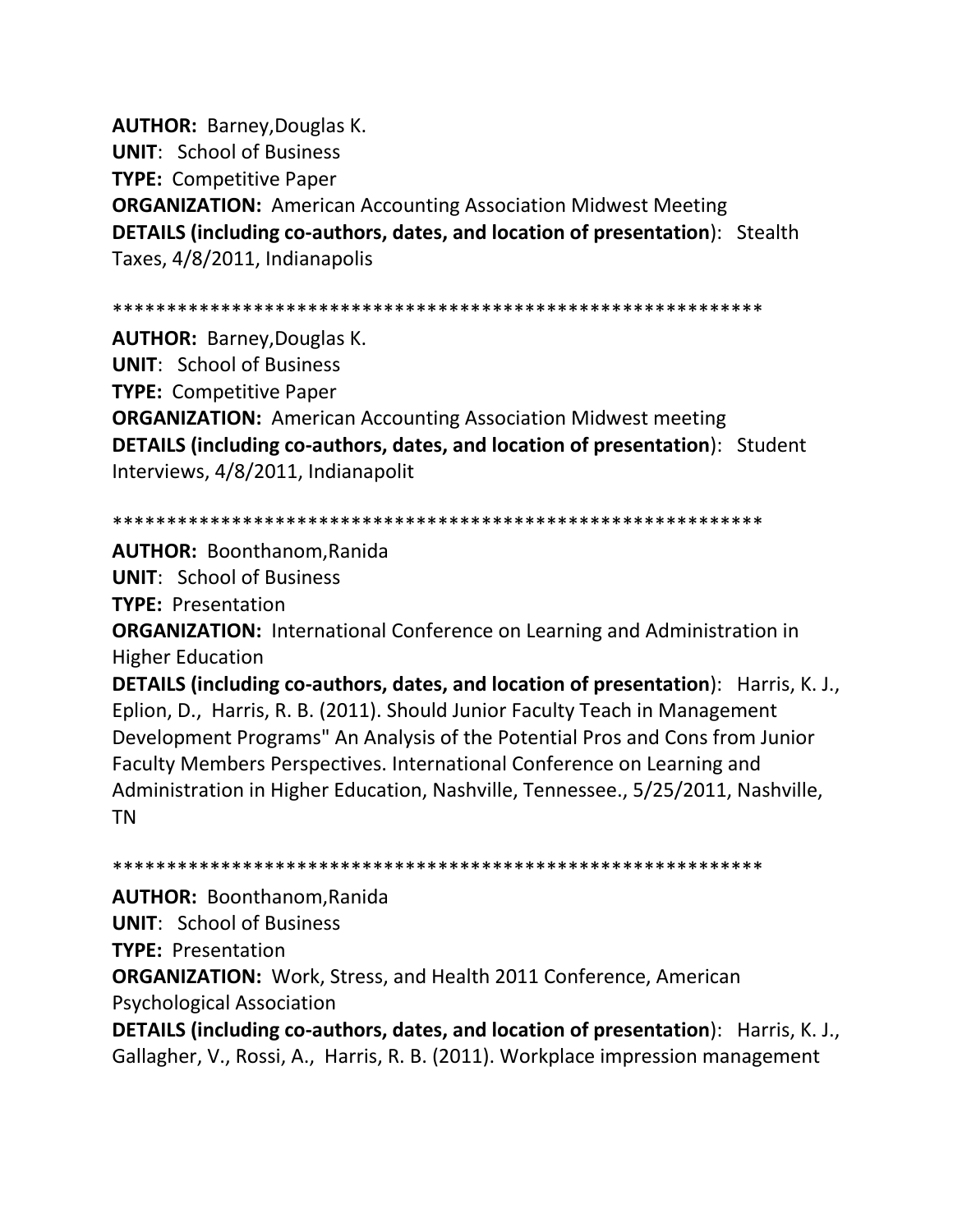norms, employee tactic usage and stress outcomes.Work, Stress, and Health 2011 Conference, Orlando, Florida., 5/19/2011, Orlando, FL

\*\*\*\*\*\*\*\*\*\*\*\*\*\*\*\*\*\*\*\*\*\*\*\*\*\*\*\*\*\*\*\*\*\*\*\*\*\*\*\*\*\*\*\*\*\*\*\*\*\*\*\*\*\*\*\*\*\*\*\* **AUTHOR:** Bowles,Donna **UNIT**: School of Nursing **TYPE:** Presentation **ORGANIZATION:** Kentucky League for School of Nursing **DETAILS (including co-authors, dates, and location of presentation**): Bowles, D. (2011). Remediation Techniques for Undergraduate School of Nursing Students: Proven Winners. Creative School of Nursing Education in Classroom and Clinical Settings. Kentucky League for School of Nursings 2011 Annual Nurse Educator Conference, Carrollton, KY (May 13), 1/1/2011, Carrollton, KY

\*\*\*\*\*\*\*\*\*\*\*\*\*\*\*\*\*\*\*\*\*\*\*\*\*\*\*\*\*\*\*\*\*\*\*\*\*\*\*\*\*\*\*\*\*\*\*\*\*\*\*\*\*\*\*\*\*\*\*\*

**AUTHOR:** Bowles,Donna **UNIT**: School of Nursing **TYPE:** Presentation

**ORGANIZATION:** FACET

**DETAILS (including co-authors, dates, and location of presentation**): Bowles, D. (2011). An Oncourse Test and Survey Success story. Fifteenth Annual FACET Teaching Symposium.The Use and Abuse of Technology:Teaching Wired Students in a Digital Age. IU Southeast, New Albany, IN (January 28), 1/1/2011, IU Southeast

\*\*\*\*\*\*\*\*\*\*\*\*\*\*\*\*\*\*\*\*\*\*\*\*\*\*\*\*\*\*\*\*\*\*\*\*\*\*\*\*\*\*\*\*\*\*\*\*\*\*\*\*\*\*\*\*\*\*\*\* **AUTHOR:** Bowles,Donna **UNIT**: School of Nursing **TYPE:** Presentation **ORGANIZATION:** University of Kentucky College of School of Nursing **DETAILS (including co-authors, dates, and location of presentation**): Bowles, D. (2011). Testing Undergraduate School of Nursing Students: Trials, Tribulations and Triumphs.7th Annual Faculty Development Workshop: Using Technology to Increase Teaching Effectiveness. University ofKentucky College of School of Nursing, Lexington, (May 10th), 1/1/2011, Lexington, KY

\*\*\*\*\*\*\*\*\*\*\*\*\*\*\*\*\*\*\*\*\*\*\*\*\*\*\*\*\*\*\*\*\*\*\*\*\*\*\*\*\*\*\*\*\*\*\*\*\*\*\*\*\*\*\*\*\*\*\*\*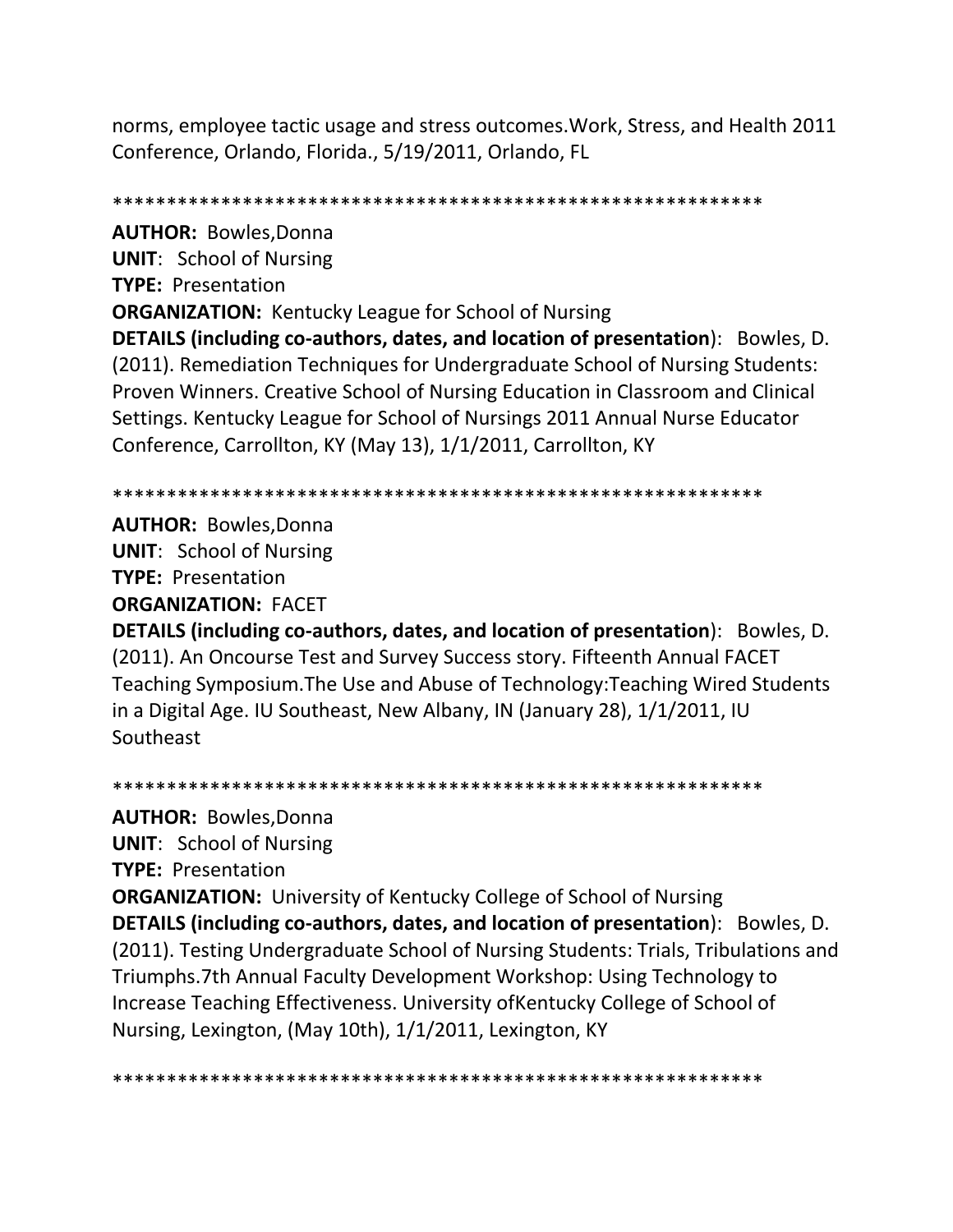**AUTHOR:** Bowles,Donna

**UNIT**: School of Nursing

**TYPE:** Poster Session

**ORGANIZATION:** National Gerontological Nurses Association **DETAILS (including co-authors, dates, and location of presentation**): Bowles, D. (2011). Evidence-Based Guidelines for Sleep Disorders in the Elderly. Poster Presentation.26th AnnualNational Gerontological School of Nursing Association Conference, Louisville, KY (October 13-16), 1/1/2011, Louisville, KY

\*\*\*\*\*\*\*\*\*\*\*\*\*\*\*\*\*\*\*\*\*\*\*\*\*\*\*\*\*\*\*\*\*\*\*\*\*\*\*\*\*\*\*\*\*\*\*\*\*\*\*\*\*\*\*\*\*\*\*\*

**AUTHOR:** Bowles,Donna **UNIT**: School of Nursing **TYPE:** Presentation **ORGANIZATION:** Faculty Colloquim on Excellence in Teaching (FACET) **DETAILS (including co-authors, dates, and location of presentation**): Bowles, D. (2011). Are We Engaging or Enraging Our Students" FACET Workshop. IU Southeast, New Albany, IN (August 23), 1/1/2011, IU Southeast

\*\*\*\*\*\*\*\*\*\*\*\*\*\*\*\*\*\*\*\*\*\*\*\*\*\*\*\*\*\*\*\*\*\*\*\*\*\*\*\*\*\*\*\*\*\*\*\*\*\*\*\*\*\*\*\*\*\*\*\*

**AUTHOR:** Bradley,Mary Christine **UNIT**: School of Education **TYPE:** Presentation **ORGANIZATION:** American School Counseling Association **DETAILS (including co-authors, dates, and location of presentation**): Working with ELLs and their Families: What School Counselors can doPresentation submitted and accepted by the American School Counseling Association; to be presented at the 2012 American School Counseling Association Conference; Sunday June 24, 2012; 11:15 - 12:30, 1/1/2011, Conference

\*\*\*\*\*\*\*\*\*\*\*\*\*\*\*\*\*\*\*\*\*\*\*\*\*\*\*\*\*\*\*\*\*\*\*\*\*\*\*\*\*\*\*\*\*\*\*\*\*\*\*\*\*\*\*\*\*\*\*\*

**AUTHOR:** Briscoe,Phyllis Annette

**UNIT**: School of Arts & Letters

**TYPE:** Competitive Paper

**ORGANIZATION:** Journal of Diversity in Higher Education

**DETAILS (including co-authors, dates, and location of presentation**): Reconceptualizing Curriculum Transformation in Higher Education Focus: Proposes a

holistic pedagogy for teaching and assessing learning in a multicultural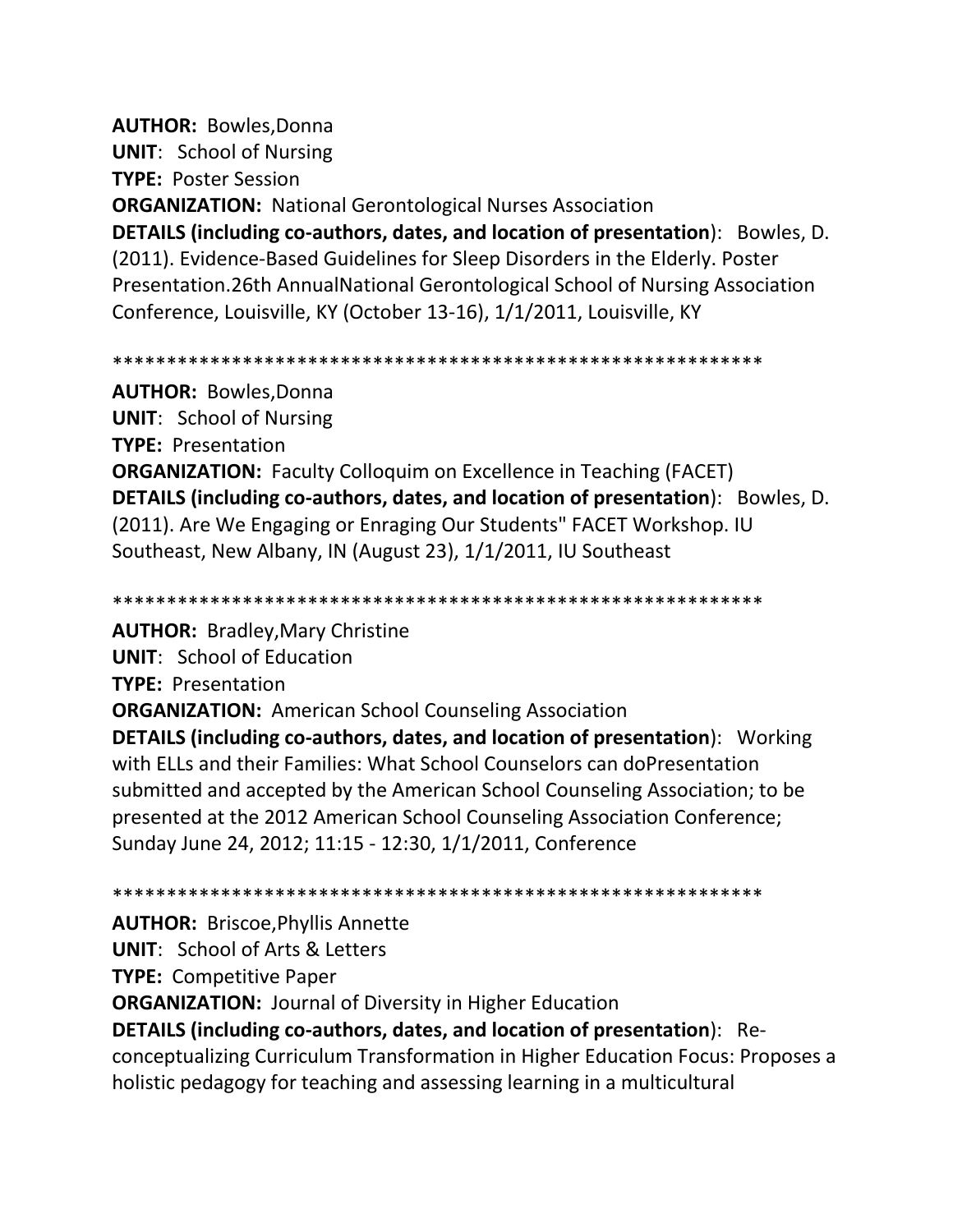educational setting that addresses the intellectual, emotional, and ethical dimensions of teaching and learning. 2011 Achievements: We conducted the research of the literature in the three dimensions pertinent to multicultural teaching and learning, drafted and revised several versions, and submitted the finished version on March 7, 2011. Results: We received two specific and helpful critiques from reviewers with multicultural expertise. We have studied them and begun to do additional reading in fall, 2011., 10/1/2010,

**AUTHOR: Briscoe, Phyllis Annette UNIT: School of Arts & Letters TYPE: Presentation ORGANIZATION: Indiana University** DETAILS (including co-authors, dates, and location of presentation): Who Am I U" A Model of Curriculum Transformation to Cultivate Learners SocialIdentities. Paper co-presented with Dr. Seonmin Huh at the Indiana University AnnualDiversity Conference., 3/7/2011, Bloomington, IN

**AUTHOR: Briscoe, Phyllis Annette UNIT:** School of Arts & Letters **TYPE: Presentation ORGANIZATION: University of Missouri DETAILS (including co-authors, dates, and location of presentation):** Action Research in the English Classroom: Assessing Prospective English TeachersMultiliteracy in Language Applications. Paper co-presented with Dr. Gloria Murray, Dr. Judy Myers, and Dr. Seonmin Huh. Eighth St. Louis Qualitative ResearchConference on Multi-literacies in Research: from Text to You Tube., 3/8/2011, St. Louis, MO

**AUTHOR: Briscoe, Phyllis Annette UNIT: School of Arts & Letters TYPE: Presentation ORGANIZATION: National Korean English Teachers Association**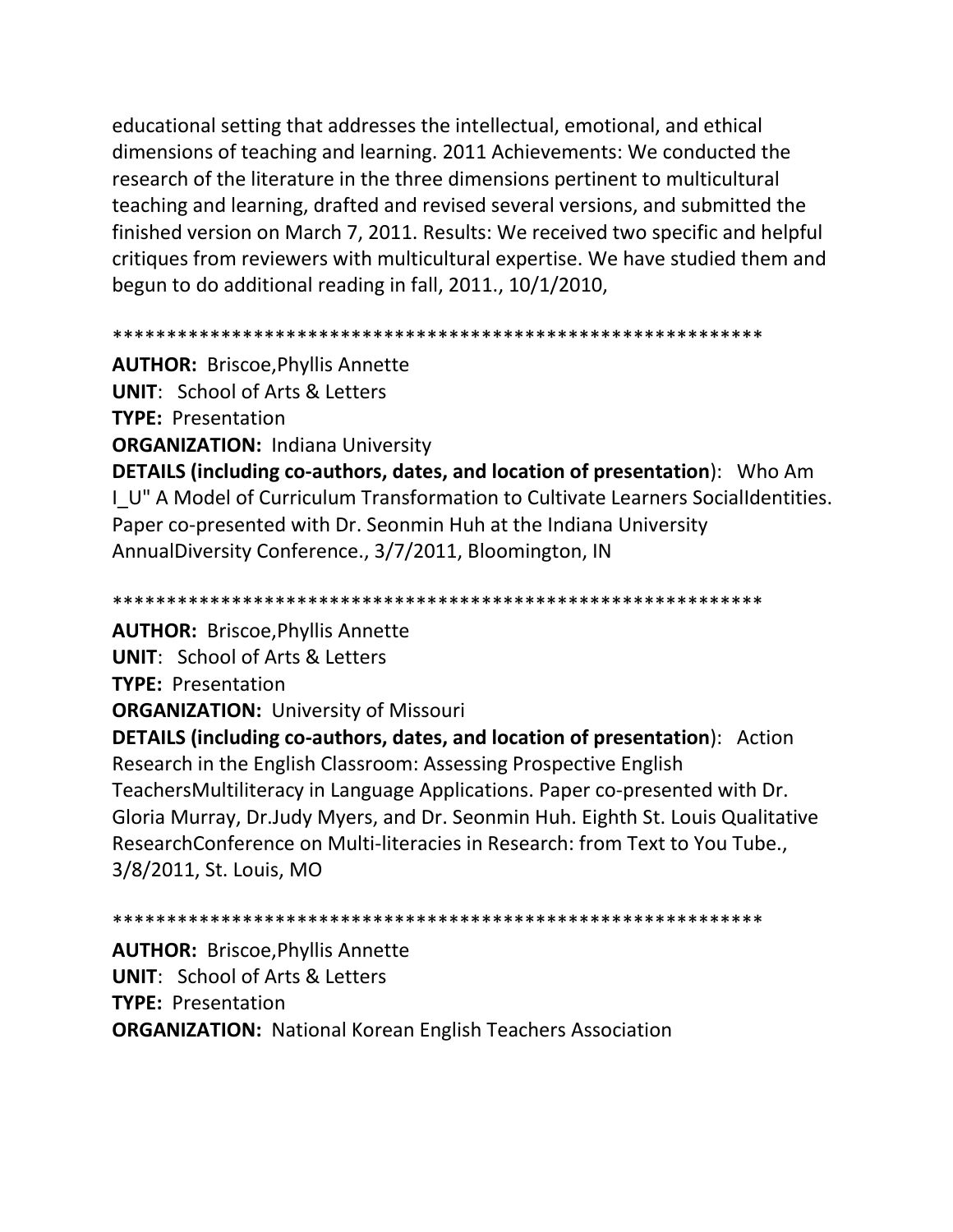### **DETAILS (including co-authors, dates, and location of presentation**):

Empowering Students and Addressing World Englishes: Ways to Critique the Power of Standard English., 7/2/2011,

\*\*\*\*\*\*\*\*\*\*\*\*\*\*\*\*\*\*\*\*\*\*\*\*\*\*\*\*\*\*\*\*\*\*\*\*\*\*\*\*\*\*\*\*\*\*\*\*\*\*\*\*\*\*\*\*\*\*\*\* **AUTHOR:** Briscoe,Phyllis Annette **UNIT**: School of Arts & Letters **TYPE:** Presentation **ORGANIZATION:** Indiana College English Teachers **DETAILS (including co-authors, dates, and location of presentation**): Empathy, The Call of Self to Other: A Theoretical Account of Why Literary Study Is aPower-Tool for Social Change. Paper delivered at the annual state conference of The IndianaCollege English Teachers., 10/3/2011, Anderson, Indiana

\*\*\*\*\*\*\*\*\*\*\*\*\*\*\*\*\*\*\*\*\*\*\*\*\*\*\*\*\*\*\*\*\*\*\*\*\*\*\*\*\*\*\*\*\*\*\*\*\*\*\*\*\*\*\*\*\*\*\*\*

**AUTHOR:** Caldwell,Herbert William **UNIT**: School of Arts & Letters **TYPE:** Presentation **ORGANIZATION:** International Alliance of Theatrical Stage Employees **DETAILS (including co-authors, dates, and location of presentation**): Electrical Safety in Backstage OperationsApprentice Class, 7/9/2011, Cincinnati, Ohio

\*\*\*\*\*\*\*\*\*\*\*\*\*\*\*\*\*\*\*\*\*\*\*\*\*\*\*\*\*\*\*\*\*\*\*\*\*\*\*\*\*\*\*\*\*\*\*\*\*\*\*\*\*\*\*\*\*\*\*\*

**AUTHOR:** Carlton,Rebecca **UNIT**: School of Arts & Letters **TYPE:** Presentation **ORGANIZATION:** Presentation for Rauch Industries Clients **DETAILS (including co-authors, dates, and location of presentation**): Presented Being a Self-Advocate to clients at Rauch Industries in New Albany on January 14,2011., 1/14/2011,

\*\*\*\*\*\*\*\*\*\*\*\*\*\*\*\*\*\*\*\*\*\*\*\*\*\*\*\*\*\*\*\*\*\*\*\*\*\*\*\*\*\*\*\*\*\*\*\*\*\*\*\*\*\*\*\*\*\*\*\* **AUTHOR:** Carter-Harris,Lisa **UNIT**: School of Nursing **TYPE:** Invited Talk **ORGANIZATION:** University of Louisville School of School of Nursing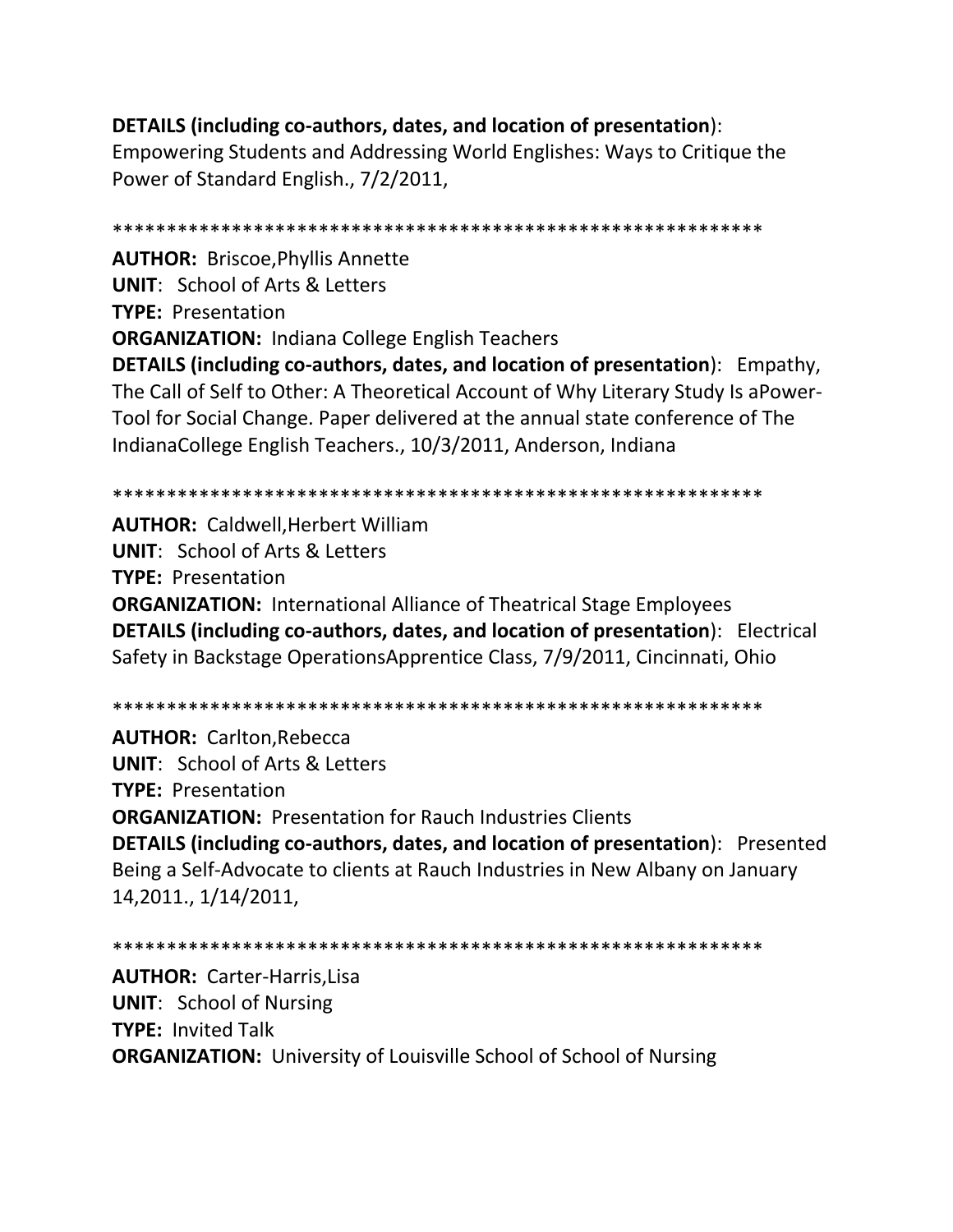**DETAILS (including co-authors, dates, and location of presentation**): Invited guest lecturer - Transitions to Practice - Graduate Nurse Practitioner Program (U of L), 2/1/2011, Louisville, KY

\*\*\*\*\*\*\*\*\*\*\*\*\*\*\*\*\*\*\*\*\*\*\*\*\*\*\*\*\*\*\*\*\*\*\*\*\*\*\*\*\*\*\*\*\*\*\*\*\*\*\*\*\*\*\*\*\*\*\*\*

**AUTHOR:** Chang,Sau Hou **UNIT**: School of Education **TYPE:** Presentation **ORGANIZATION:** Association for Teacher Educators-Indiana **DETAILS (including co-authors, dates, and location of presentation**): Chang, S. H. (2011, Oct 9). Teacher candidates conceptions of second langauge acquisition. Paper presented at the 64th Annual ATE-I teacher education coference at Nashville, Indiana., 10/8/2011, Nashville, Indiana

#### \*\*\*\*\*\*\*\*\*\*\*\*\*\*\*\*\*\*\*\*\*\*\*\*\*\*\*\*\*\*\*\*\*\*\*\*\*\*\*\*\*\*\*\*\*\*\*\*\*\*\*\*\*\*\*\*\*\*\*\*

**AUTHOR:** Christiansen,Linda **UNIT**: School of Business **TYPE:** Presentation

**ORGANIZATION:** Academy of Legal Studies in Business International Conference **DETAILS (including co-authors, dates, and location of presentation**): Christiansen, L., Perry, Prenkert, Murphy, and Morehead, Business Education Under Attack: Can the Criticisms in Academically Adrift and Rethinking Undergraduate Business Education Be Addressed by Strong Business Law and Ethics Programs", Academy of Legal Studies in Business Annual Conference, New Orleans, 2011., 1/1/2011,

#### \*\*\*\*\*\*\*\*\*\*\*\*\*\*\*\*\*\*\*\*\*\*\*\*\*\*\*\*\*\*\*\*\*\*\*\*\*\*\*\*\*\*\*\*\*\*\*\*\*\*\*\*\*\*\*\*\*\*\*\*

**AUTHOR:** Clark,Elizabeth H.

**UNIT**: School of Education

**TYPE:** Competitive Paper

**ORGANIZATION:** Journal of Curriculum Theorizing

**DETAILS (including co-authors, dates, and location of presentation**): Immigrant Families Educating University Faculty: Working from Within a School of Education.Paper presented at the annual Bergamo Conference on Curriculum Theory and Classroom Practice.Presenter: Hoffman, L.Description:A universitybased project is seeking to reimagine immigrant parents interaction with teacher educators through a lens of family empowerment. Culturally and linguistically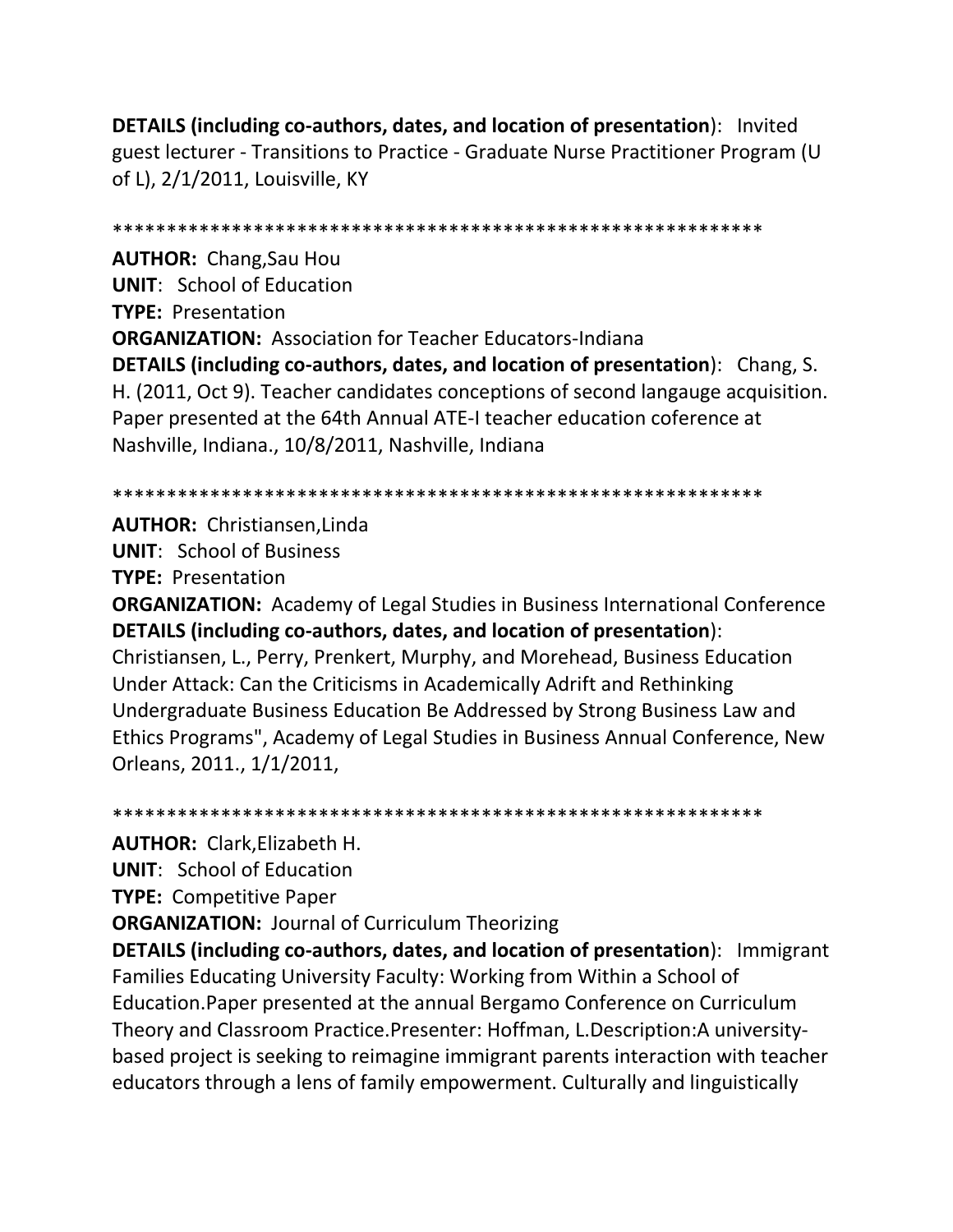diverse parents play a role in faculty development through direct involvement in a professional development program focused on English language learner needs. Join the conversation as we grapple with reimagining faculty development and parent involvement through an infusion model of teacher education for compassion and creativity in English learner education., 10/13/2011,

**AUTHOR: Clark.Elizabeth H.** 

**UNIT:** School of Education

**TYPE: Competitive Paper** 

**ORGANIZATION: National Center for Family Literacy** 

DETAILS (including co-authors, dates, and location of presentation): Welcoming New Neighbors: A Holistic Approach to Improving ESL/ENL Education in Local SchoolsPaper presented at the annual meeting of the National Conference on Family Literacy, Louisville, Kentucky.Co-presenters: Herdoza-Estvez, M., Clark, L. H., Perez, G. G. Description: How can you educate bus drivers and university professors alike about welcoming immigrant families" New Neighbors is a holistic project designed to build capacity for educating English language learners in eight network schools in southern Indiana. From its inception as a professional development program for teachers to its current strong family literacy component, New Neighbors has grown through federal OELA and local foundation support into a multi-faceted outreach to school administrators,,

**AUTHOR: Clark, Elizabeth H.** 

**UNIT:** School of Education

**TYPE: Competitive Paper** 

**ORGANIZATION: National Center for Family Literacy** 

**DETAILS (including co-authors, dates, and location of presentation): Families** Read, Kids Succeed - Parent Empowerment Through a Bilingual Education Center for AdultsPaper presented at the annual meeting of the National Conference on Family Literacy, Louisville, Kentucky. Presenters: Clark, L. H., Perez, G. G., Herdoza-Estvez, M.Description: The Bilingual Education Center for Adults (BECA) serves parents of K-12 students in southern Indiana. BECAs goal is to help immigrant and Latino parents become leaders and partners in the educational success of their children. BECA programs combine family literacy education, parenting education, and advocacy through evening sessions held at eight public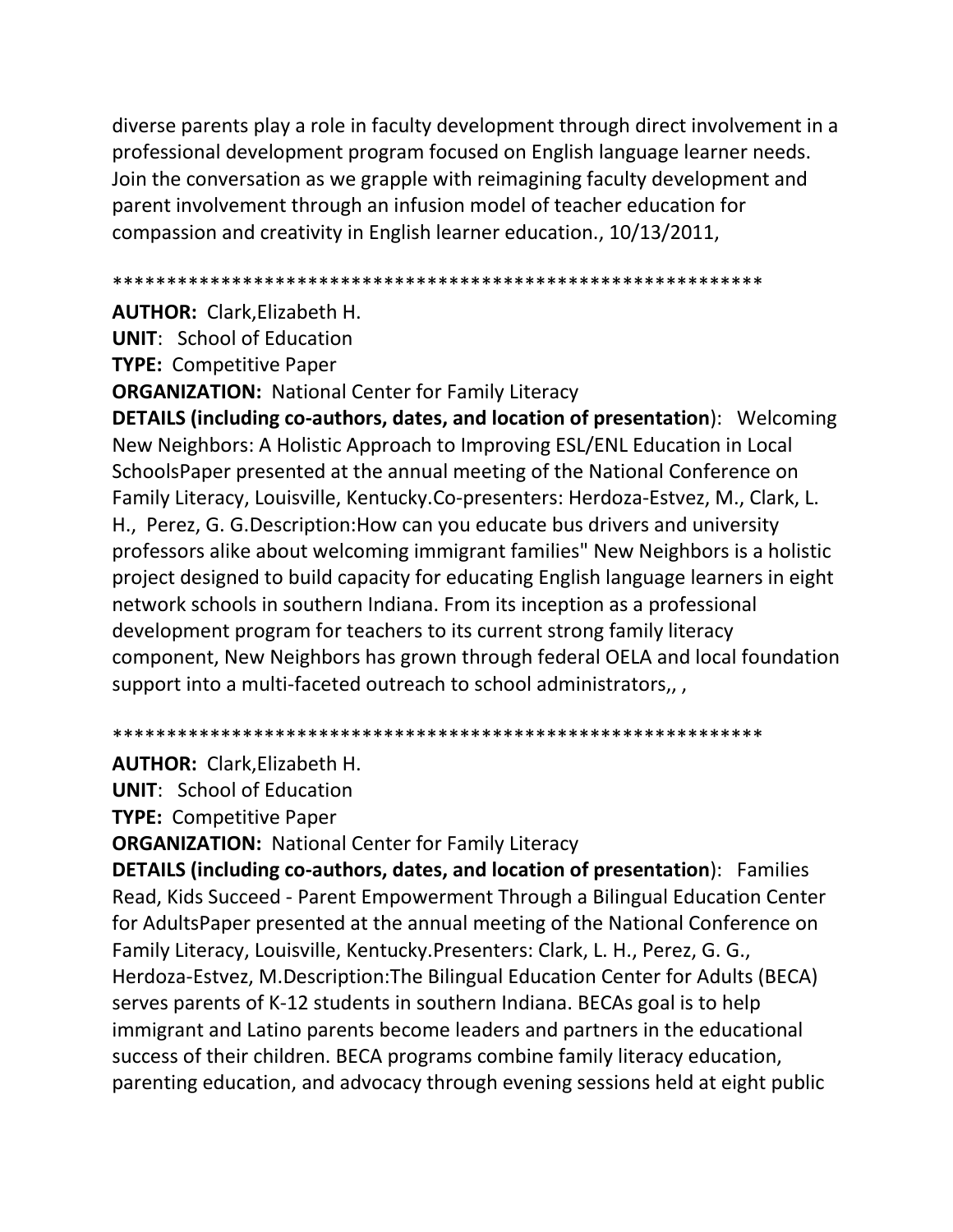schools. Foto-novelas, videos, and PACT time are incorporated into themed parent meetings. BECA curriculum will be shared with participants,

**AUTHOR: Clark.Elizabeth H. UNIT:** School of Education **TYPE: Contributed Paper ORGANIZATION: IU Southeast Student Leadership Conference** DETAILS (including co-authors, dates, and location of presentation): How Do We Think About Who We Are": The Interplay of Cultural, Religious, Racial, and Linguistic IdentityBreakout session presented at the IU Southeast Student Leadership Conference.Conference Title: Who Are You" Exploring Identity and LeadersipDescription: The conference theme Who Are You" Exploring Identity and Leadership invites us to describe our identities as we see ourselves and how others see us. When you arrive in a new country and no one knows you, who do you become" Research with teenaged women from Bosnian Muslim refugee families reveals how cultural identities are shaped by world events, as well as by local social assumptions about religion, race, and language. Participants in this discussion-oriented session will be encouraged to think of cu,,

**AUTHOR: Cochran, Delaine E UNIT: School of Natural Sciences TYPE: Presentation ORGANIZATION: ILTE** DETAILS (including co-authors, dates, and location of presentation): 2011 Teaching Symposium 1/28/2011, 1/28/2011, IUS

**AUTHOR: Cochran, Delaine E UNIT: School of Natural Sciences TYPE: Invited Talk ORGANIZATION: Pearson** DETAILS (including co-authors, dates, and location of presentation): Speaking about Course Redesign, 3/25/2011, WEbinar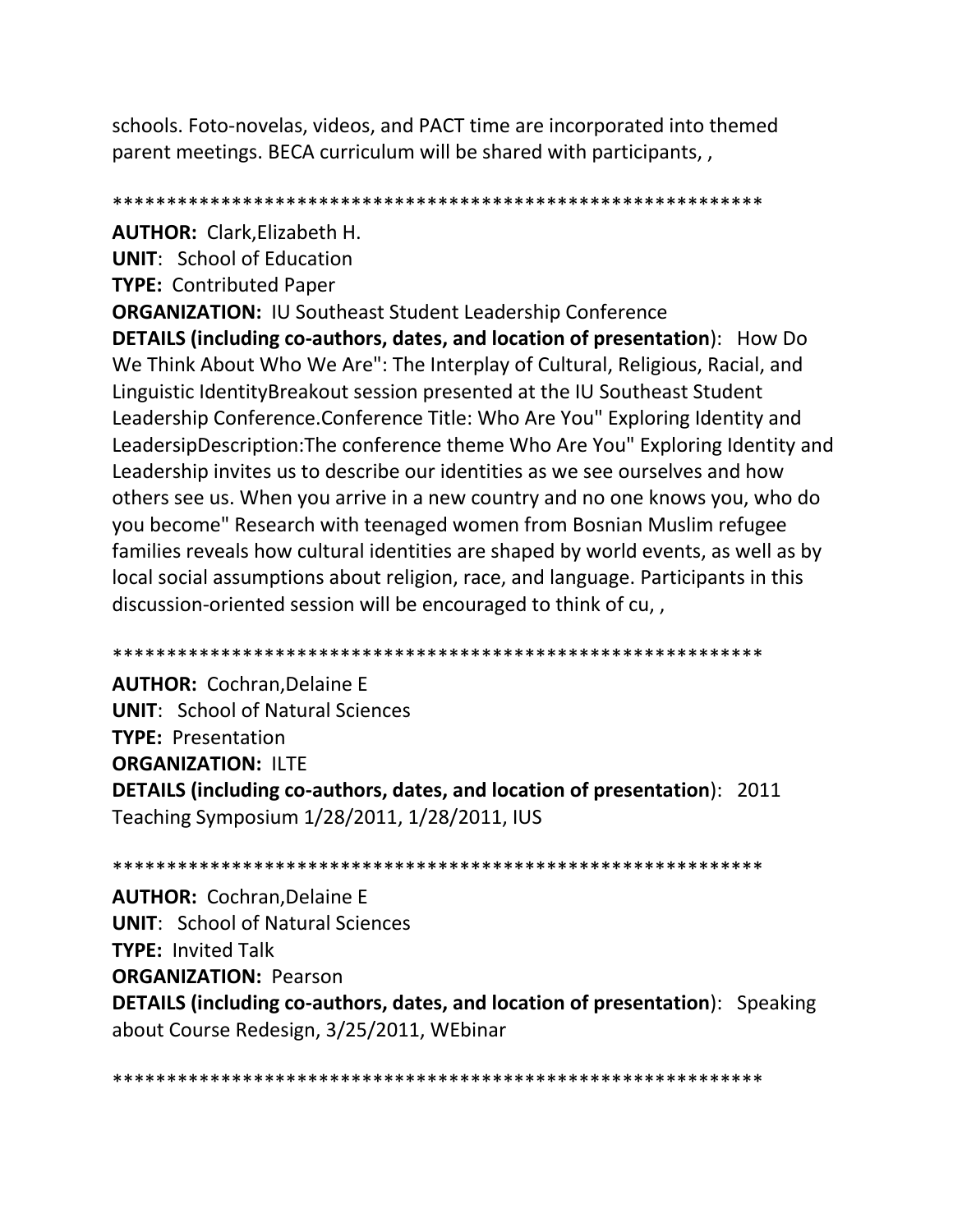**AUTHOR:** Connerly,Pamela Lucas **UNIT**: School of Natural Sciences

**TYPE:** Presentation

### **ORGANIZATION:**

**DETAILS (including co-authors, dates, and location of presentation**): Timothy A. Kremer and Pamela L. Connerly. Characterization of the Novel, Filamentous Acinetobacter Phage Incognito.126th Annual Meeting of the Indiana Academy of Science, Indianapolis, IN, March 2011. (Oral presentation), 1/1/2011,

\*\*\*\*\*\*\*\*\*\*\*\*\*\*\*\*\*\*\*\*\*\*\*\*\*\*\*\*\*\*\*\*\*\*\*\*\*\*\*\*\*\*\*\*\*\*\*\*\*\*\*\*\*\*\*\*\*\*\*\*

**AUTHOR:** Connerly,Pamela Lucas **UNIT**: School of Natural Sciences **TYPE:** Presentation

### **ORGANIZATION:**

**DETAILS (including co-authors, dates, and location of presentation**): Timothy A. Kremer, Lindsey M. Barr, Charles Bowman, and Pamela L. Connerly. Life Cycle and Genetic Characterization of Acinetobacter Phage Incognito. The 2011 Madison Molecular Genetics of Bacteria and Phages Meeting, Madison, WI, August 2011. (poster presentation), 1/1/2011,

\*\*\*\*\*\*\*\*\*\*\*\*\*\*\*\*\*\*\*\*\*\*\*\*\*\*\*\*\*\*\*\*\*\*\*\*\*\*\*\*\*\*\*\*\*\*\*\*\*\*\*\*\*\*\*\*\*\*\*\*

**AUTHOR:** Connerly,Pamela Lucas **UNIT**: School of Natural Sciences **TYPE:** Presentation

### **ORGANIZATION:**

**DETAILS (including co-authors, dates, and location of presentation**): Nathan Schweiger, Lindsey M. Barr, and Pamela L. Connerly. Optimizing the Search for Novel Acinetobacter Phages. 126th Annual Meeting of the Indiana Academy of Science, Indianapolis, IN, March 2011. (Poster presentation), 1/1/2011,

\*\*\*\*\*\*\*\*\*\*\*\*\*\*\*\*\*\*\*\*\*\*\*\*\*\*\*\*\*\*\*\*\*\*\*\*\*\*\*\*\*\*\*\*\*\*\*\*\*\*\*\*\*\*\*\*\*\*\*\*

**AUTHOR:** Connerly,Pamela Lucas **UNIT**: School of Natural Sciences **TYPE:** Contributed Paper **ORGANIZATION:** 

**DETAILS (including co-authors, dates, and location of presentation**): Publication:Connerly, Pamela L. and Deborah Jacobs-Sera. 2011. Phagehunting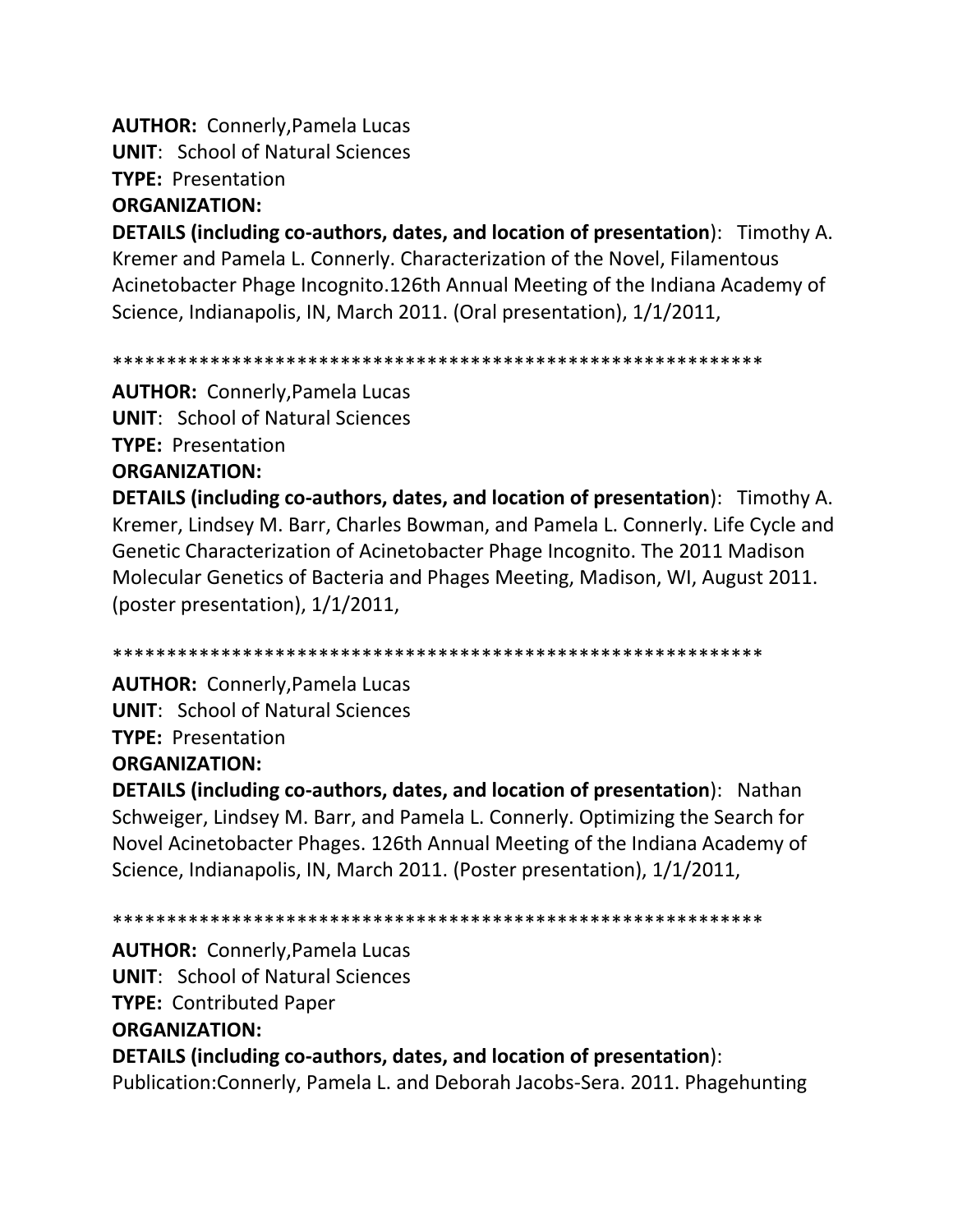with Introductory Biology Students. Pages 60-77, in Tested Studies for Laboratory Teaching, Volume 32 (K. McMahon, Editor). Proceedings of the 32nd Workshop/Conference of the Association for Biology Laboratory Education (ABLE), 445 pages. http://www.ableweb.org/volumes/vol-32/v32reprint.php"ch=6Note: This publication is included in both research and teaching because this project encompasses both., 1/1/2011,

```
************************************************************
```
**AUTHOR:** Connerly,Pamela Lucas **UNIT**: School of Natural Sciences **TYPE:** Presentation **ORGANIZATION:** 

**DETAILS (including co-authors, dates, and location of presentation**): Timothy A. Kremer, Lindsey M. Barr, Charles Bowman, and Pamela L. Connerly. Newly Discovered Filamentous Acinetobacter Phage Infects and May be Resident in Acinetobacter baylyi ADP1. 111th General Meeting of the American Society for Microbiology, New Orleans, LA, May 2011. (poster presentation), 1/1/2011,

\*\*\*\*\*\*\*\*\*\*\*\*\*\*\*\*\*\*\*\*\*\*\*\*\*\*\*\*\*\*\*\*\*\*\*\*\*\*\*\*\*\*\*\*\*\*\*\*\*\*\*\*\*\*\*\*\*\*\*\*

**AUTHOR:** Dahlgren,Donna J.

**UNIT**: School of Social Sciences

**TYPE:** Competitive Paper

**ORGANIZATION:** National Resource Center for the First Year Experience & Students in Transition.

**DETAILS (including co-authors, dates, and location of presentation**): Dahlgren, D. J. (2011). 700 Minutes to Success. Presented at 24th International Conference on the First-Year Experience in Manchester England., 6/21/2011, Manchester, England

\*\*\*\*\*\*\*\*\*\*\*\*\*\*\*\*\*\*\*\*\*\*\*\*\*\*\*\*\*\*\*\*\*\*\*\*\*\*\*\*\*\*\*\*\*\*\*\*\*\*\*\*\*\*\*\*\*\*\*\*

**AUTHOR:** Darnowski,Douglas William

**UNIT**: School of Natural Sciences

**TYPE:** Invited Paper

**ORGANIZATION:** Ohio Carnivorous Plant Society

**DETAILS (including co-authors, dates, and location of presentation**): Gave a talk on Prey Preference in North American Bladderworts from A Wide Geographic Range., 5/14/2011, Columbus, OH, USA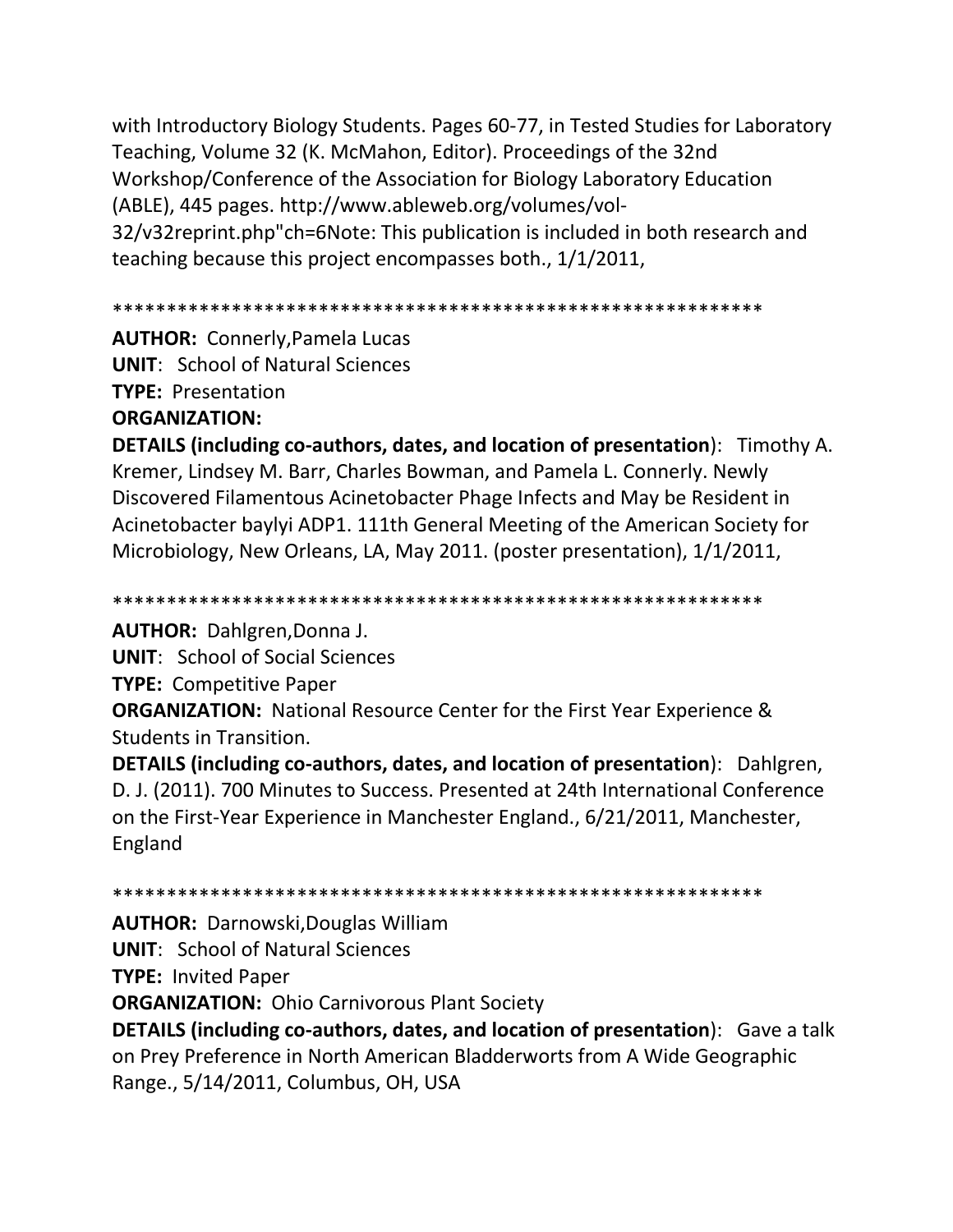**AUTHOR: Darnowski, Douglas William UNIT:** School of Natural Sciences **TYPE: Presentation ORGANIZATION: Botanical Society of America DETAILS (including co-authors, dates, and location of presentation):** Prey Preference in North American Utricularia Over a Broad Geographical Range, 7/10/2011, St. Louis, MO, USA

**AUTHOR: De, Subhranil UNIT: School of Natural Sciences TYPE: Invited Talk ORGANIZATION: University of Barcelona DETAILS (including co-authors, dates, and location of presentation):** Title of the talk: A multiscale computational method to simulate flow of fluids with a memory effectSeminar announcement is attached to the supplementary section., 5/31/2011, Barcelona

**AUTHOR: Durham, Joanna Elizabeth UNIT:** School of Education **TYPE: Presentation** 

**ORGANIZATION: National Association of Multicultural Education** DETAILS (including co-authors, dates, and location of presentation): Durham-Barnes, J., Eds, M., Ferrari, A., Forehand, M., Record, A. Gotta see it to believe it: Photojournalism as a method for examining discrimination and stereotypes. Paper presentation. National Association of Multicultural Education International Conference. Chicago, IL(Nov. 4, 2011). Thispresentation at the annual international conference of the National Association of Multicultural Education in Chicago focused on my methods for teaching students to recognize prejudice, discrimination, or oppression through the use of photography. Under my guidance, four undergraduate IU Southeast students presented their class projects in which they used photography to explore elements of societal oppression on the following topics: poverty, gender roles, raci,,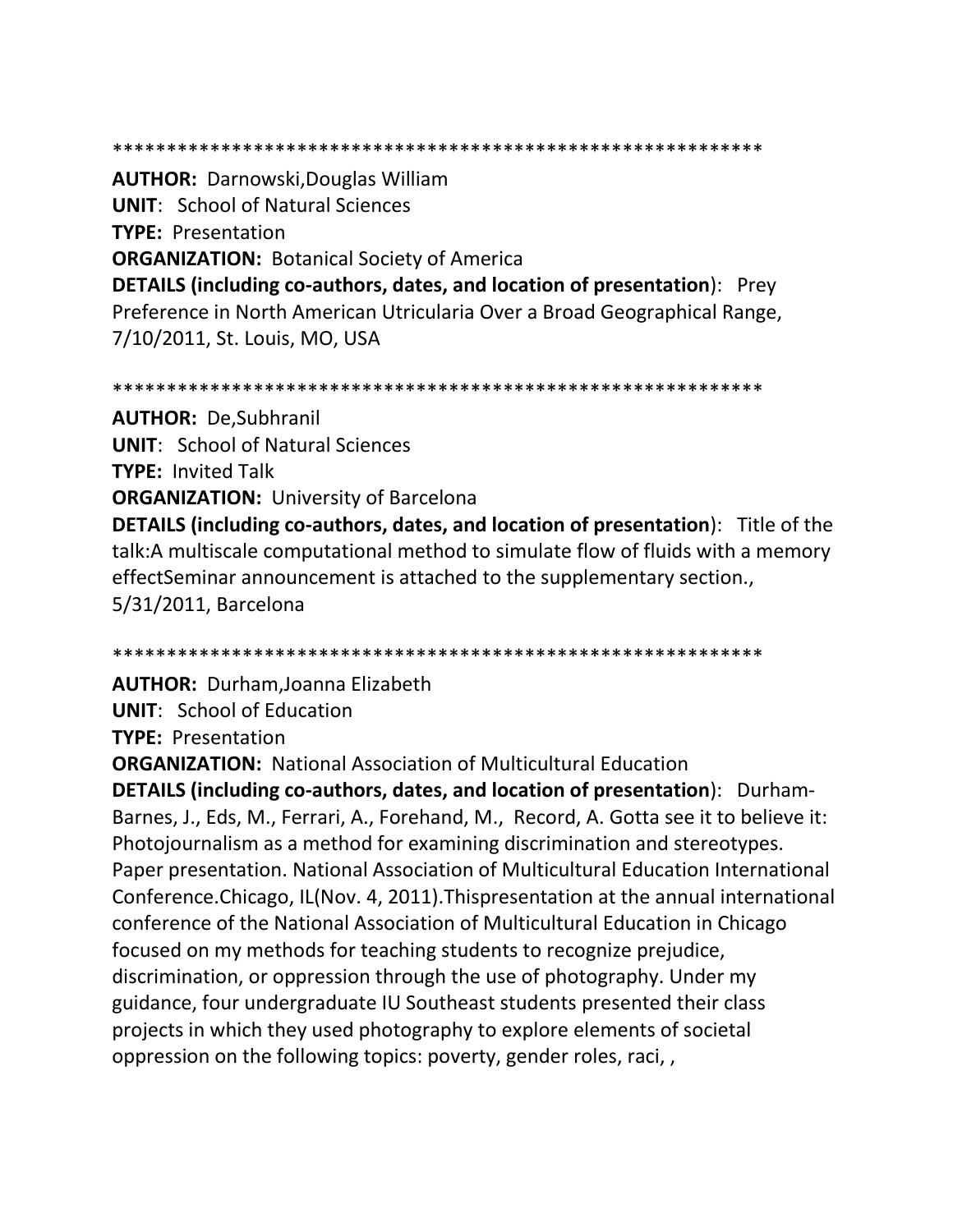\*\*\*\*\*\*\*\*\*\*\*\*\*\*\*\*\*\*\*\*\*\*\*\*\*\*\*\*\*\*\*\*\*\*\*\*\*\*\*\*\*\*\*\*\*\*\*\*\*\*\*\*\*\*\*\*\*\*\*\*

**AUTHOR:** Edmonds,Kent E.

**UNIT**: School of Natural Sciences

**TYPE:** Professional Meeting

**ORGANIZATION:** Society for Integrative and Comparative Biology **DETAILS (including co-authors, dates, and location of presentation**): Presented poster entitled Compensatory Gonadal Hypertrophy in the Marsh Rice Rat (Oryzomys palustris)., 1/3/2011, Salt Lake City, UT

\*\*\*\*\*\*\*\*\*\*\*\*\*\*\*\*\*\*\*\*\*\*\*\*\*\*\*\*\*\*\*\*\*\*\*\*\*\*\*\*\*\*\*\*\*\*\*\*\*\*\*\*\*\*\*\*\*\*\*\*

**AUTHOR:** Edmonds,Kent E. **UNIT**: School of Natural Sciences **TYPE:** Poster Session **ORGANIZATION:** Society for Integrative and Comparative Biology **DETAILS (including co-authors, dates, and location of presentation**): Compensatory Gonadal Hypertrophy in the Marsh Rice Rat (Oryzomys palustris)., 1/3/2011, Salt Lake City, UT

\*\*\*\*\*\*\*\*\*\*\*\*\*\*\*\*\*\*\*\*\*\*\*\*\*\*\*\*\*\*\*\*\*\*\*\*\*\*\*\*\*\*\*\*\*\*\*\*\*\*\*\*\*\*\*\*\*\*\*\*

**AUTHOR:** Edmonds,Kent E.

**UNIT**: School of Natural Sciences

**TYPE:** Professional Meeting

**ORGANIZATION:** Indiana Physiological Society

**DETAILS (including co-authors, dates, and location of presentation**): Presented a poster entitled Compensatory Gonadal Hypertrophy in the Marsh Rice Rat (Oryzomys palustris)., 2/5/2011, IUPUI, Indianapolis, IN

\*\*\*\*\*\*\*\*\*\*\*\*\*\*\*\*\*\*\*\*\*\*\*\*\*\*\*\*\*\*\*\*\*\*\*\*\*\*\*\*\*\*\*\*\*\*\*\*\*\*\*\*\*\*\*\*\*\*\*\*

**AUTHOR:** Edmonds,Kent E.

**UNIT**: School of Natural Sciences

**TYPE:** Poster Session

**ORGANIZATION:** Indiana Physiological Society

**DETAILS (including co-authors, dates, and location of presentation**):

Compensatory Gonadal Hypertrophy in the Marsh Rice Rat (Oryzomys palustris)., 2/5/2011, IUPUI, Indianapolis, IN

\*\*\*\*\*\*\*\*\*\*\*\*\*\*\*\*\*\*\*\*\*\*\*\*\*\*\*\*\*\*\*\*\*\*\*\*\*\*\*\*\*\*\*\*\*\*\*\*\*\*\*\*\*\*\*\*\*\*\*\*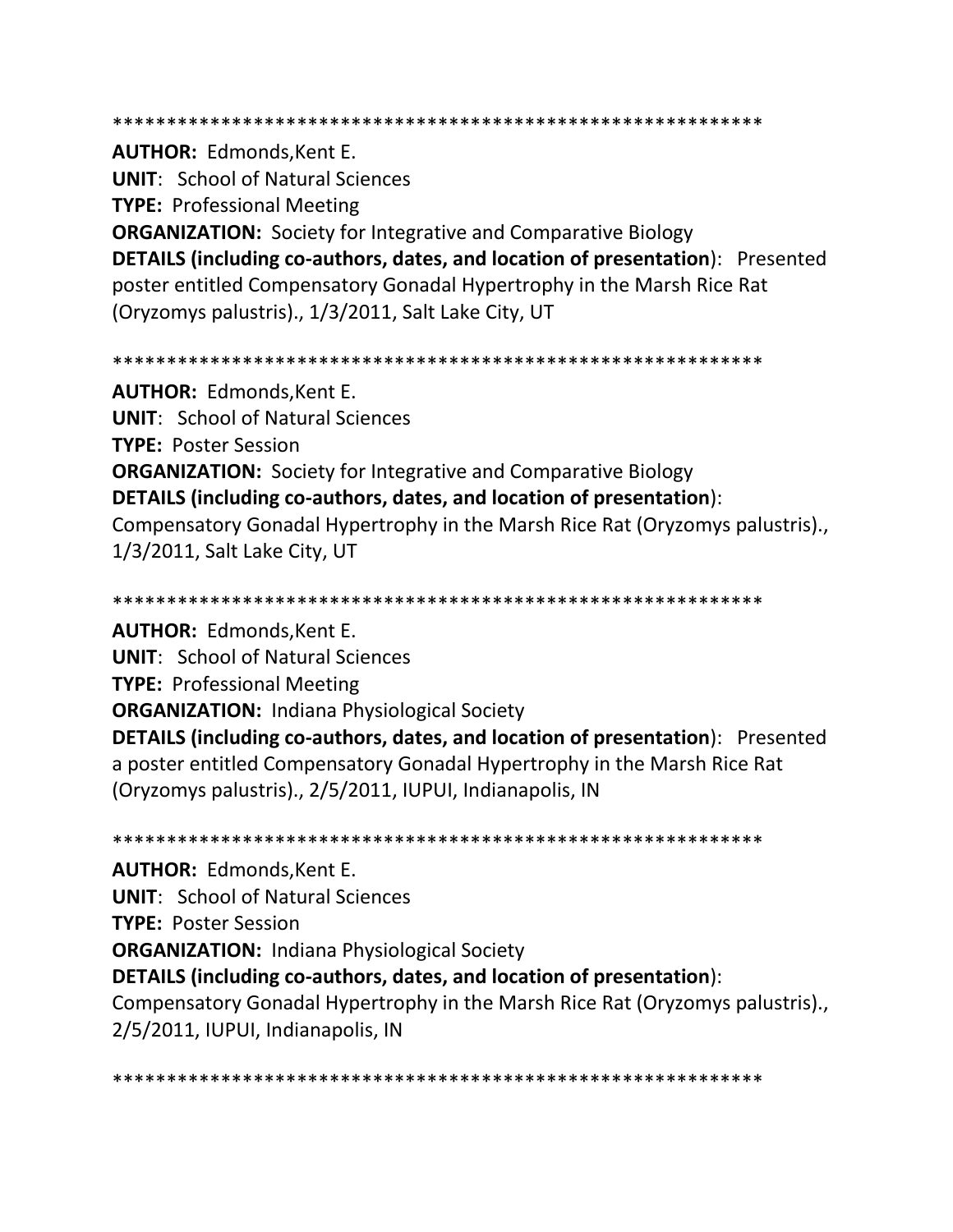**AUTHOR:** Edmonds,Kent E. **UNIT**: School of Natural Sciences **TYPE:** Poster Session **ORGANIZATION:** Indiana Academy of Science **DETAILS (including co-authors, dates, and location of presentation**):

Compensatory Gonadal Hypertrophy in the Marsh Rice Rat (Oryzomys palustris)., 3/5/2011, IUPUI, Indianapolis, IN

\*\*\*\*\*\*\*\*\*\*\*\*\*\*\*\*\*\*\*\*\*\*\*\*\*\*\*\*\*\*\*\*\*\*\*\*\*\*\*\*\*\*\*\*\*\*\*\*\*\*\*\*\*\*\*\*\*\*\*\*

**AUTHOR:** Edmonds,Kent E. **UNIT**: School of Natural Sciences **TYPE:** Presentation **ORGANIZATION:** American Society of Bone and Mineral Research **DETAILS (including co-authors, dates, and location of presentation**): Oncologic Doses of Zoledronic Acid Induce ONJ-Like Lesions in Rice Rats (Oryzomys palustris) with Periodontitis., 9/16/2011, San Diego, CA

\*\*\*\*\*\*\*\*\*\*\*\*\*\*\*\*\*\*\*\*\*\*\*\*\*\*\*\*\*\*\*\*\*\*\*\*\*\*\*\*\*\*\*\*\*\*\*\*\*\*\*\*\*\*\*\*\*\*\*\*

**AUTHOR:** Edmonds,Kent E. **UNIT**: School of Natural Sciences **TYPE:** Presentation **ORGANIZATION:** American Society of Bone and Mineral Research **DETAILS (including co-authors, dates, and location of presentation**): Characterization of a Non-Invasive Model of Periodontitis and Alveolar Bone Loss in Rice Rats (Oryzomys palustris)., 9/16/2011, San Diego, CA

\*\*\*\*\*\*\*\*\*\*\*\*\*\*\*\*\*\*\*\*\*\*\*\*\*\*\*\*\*\*\*\*\*\*\*\*\*\*\*\*\*\*\*\*\*\*\*\*\*\*\*\*\*\*\*\*\*\*\*\*

**AUTHOR:** Edmonds,Kent E.

**UNIT**: School of Natural Sciences

**TYPE:** Presentation

**ORGANIZATION:** American Association of Laboratory Animal Science **DETAILS (including co-authors, dates, and location of presentation**): Refinement of the Rice Rat (Oryzomys palustris) Model of Periodontitis and Zoledronic Acid-Induced Osteonecrosis of the Jaw., 10/2/2011, San Diego, CA

\*\*\*\*\*\*\*\*\*\*\*\*\*\*\*\*\*\*\*\*\*\*\*\*\*\*\*\*\*\*\*\*\*\*\*\*\*\*\*\*\*\*\*\*\*\*\*\*\*\*\*\*\*\*\*\*\*\*\*\*

**AUTHOR:** Edmonds,Kent E.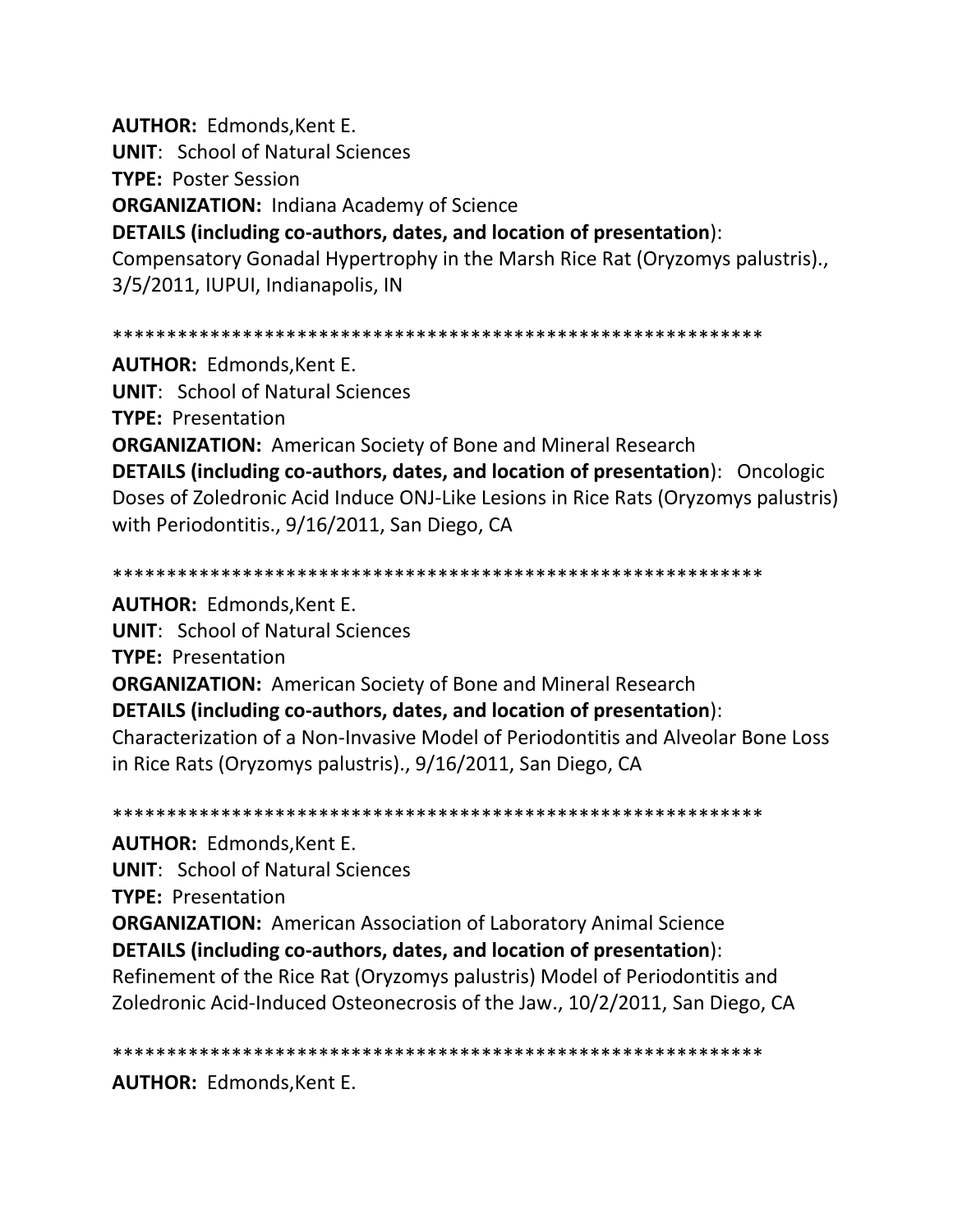**UNIT**: School of Natural Sciences **TYPE:** Poster Session **ORGANIZATION:** International Association for Dental Research **DETAILS (including co-authors, dates, and location of presentation**): Periodontal Bone Loss in Rice Rats., 10/7/2011, Tampa, FL

\*\*\*\*\*\*\*\*\*\*\*\*\*\*\*\*\*\*\*\*\*\*\*\*\*\*\*\*\*\*\*\*\*\*\*\*\*\*\*\*\*\*\*\*\*\*\*\*\*\*\*\*\*\*\*\*\*\*\*\*

**AUTHOR:** Farah,Mariana de Oliveira **UNIT**: School of Arts & Letters **TYPE:** Other **ORGANIZATION:** Festival de Musica de Londrina **DETAILS (including co-authors, dates, and location of presentation**): Invitation to teach and direct at the 31o. Festival de Musica de Londrina., 7/9/2011, Londrina

\*\*\*\*\*\*\*\*\*\*\*\*\*\*\*\*\*\*\*\*\*\*\*\*\*\*\*\*\*\*\*\*\*\*\*\*\*\*\*\*\*\*\*\*\*\*\*\*\*\*\*\*\*\*\*\*\*\*\*\*

**AUTHOR:** Farah,Mariana de Oliveira **UNIT**: School of Arts & Letters **TYPE:** Presentation **ORGANIZATION:** Indiana Music Educators Association **DETAILS (including co-authors, dates, and location of presentation**): Research Presentation titled The A Cappella Choral Music of Ernani Aguiar., 3/15/2011, Fort Wayne, IN

\*\*\*\*\*\*\*\*\*\*\*\*\*\*\*\*\*\*\*\*\*\*\*\*\*\*\*\*\*\*\*\*\*\*\*\*\*\*\*\*\*\*\*\*\*\*\*\*\*\*\*\*\*\*\*\*\*\*\*\*

**AUTHOR:** Farah,Mariana de Oliveira **UNIT**: School of Arts & Letters **TYPE:** Presentation **ORGANIZATION:** American Choral Directors Association **DETAILS (including co-authors, dates, and location of presentation**): Research Presentation titled: Beyond Psalm 150: the A Cappella Choral Music of Ernani Aguiar., 4/15/2011, Providence, RI

```
************************************************************
```
**AUTHOR:** Farah,Mariana de Oliveira **UNIT**: School of Arts & Letters **TYPE:** Presentation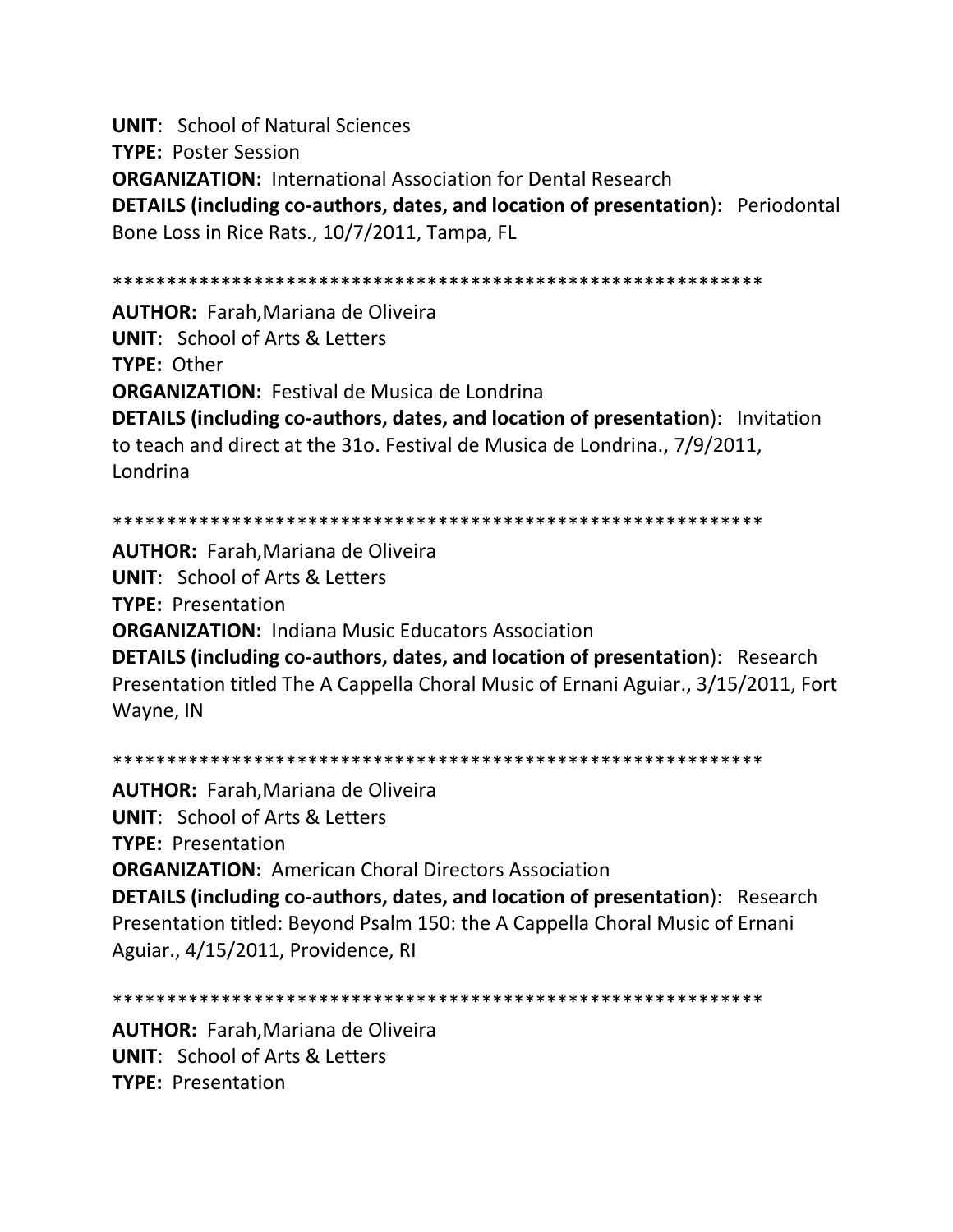### **ORGANIZATION:** Ameride **DETAILS (including co-authors, dates, and location of presentation**): Research presentation and choral judge for the Festival e Concurso Internacional de Corais., 9/13/2011, Sao Lourenco

\*\*\*\*\*\*\*\*\*\*\*\*\*\*\*\*\*\*\*\*\*\*\*\*\*\*\*\*\*\*\*\*\*\*\*\*\*\*\*\*\*\*\*\*\*\*\*\*\*\*\*\*\*\*\*\*\*\*\*\*

**AUTHOR:** Farrell,William J. **UNIT**: School of Social Sciences **TYPE:** Presentation **ORGANIZATION:** American Society of Criminology **DETAILS (including co-authors, dates, and location of presentation**): Was coauthor (With William Brown) of the paper Reentry and the Politics of the Budget at the annual meetings of the American Society of Criminology. Dr. Brown presented the paper., 1/1/2011, Washington D.C.

\*\*\*\*\*\*\*\*\*\*\*\*\*\*\*\*\*\*\*\*\*\*\*\*\*\*\*\*\*\*\*\*\*\*\*\*\*\*\*\*\*\*\*\*\*\*\*\*\*\*\*\*\*\*\*\*\*\*\*\*

**AUTHOR:** Finkel,Deborah G. **UNIT**: School of Social Sciences **TYPE:** Poster Session **ORGANIZATION:** Midwestern Psychological Association **DETAILS (including co-authors, dates, and location of presentation**): Finkel, D. (2011, May). Using peer review of writing in psychology classes. Annual meeting of Midwestern Psychological Association, Chicago, IL., 5/6/2011, Chicago, IL

\*\*\*\*\*\*\*\*\*\*\*\*\*\*\*\*\*\*\*\*\*\*\*\*\*\*\*\*\*\*\*\*\*\*\*\*\*\*\*\*\*\*\*\*\*\*\*\*\*\*\*\*\*\*\*\*\*\*\*\*

**AUTHOR:** Finkel,Deborah G. **UNIT**: School of Social Sciences **TYPE:** Presentation **ORGANIZATION:** Behavior Genetics Association **DETAILS (including co-authors, dates, and location of presentation**): Finkel, D., Reynolds, C. A., Larsson, M., Gatz,M., Pedersen, N.L. (2011, June). Odor identification and ApoE-e4 impact normative cognitive aging [Abstract]. Behavior Genetics, 41, 906., 6/8/2011, Newport, RI

\*\*\*\*\*\*\*\*\*\*\*\*\*\*\*\*\*\*\*\*\*\*\*\*\*\*\*\*\*\*\*\*\*\*\*\*\*\*\*\*\*\*\*\*\*\*\*\*\*\*\*\*\*\*\*\*\*\*\*\*

**AUTHOR:** Finkel,Deborah G. **UNIT**: School of Social Sciences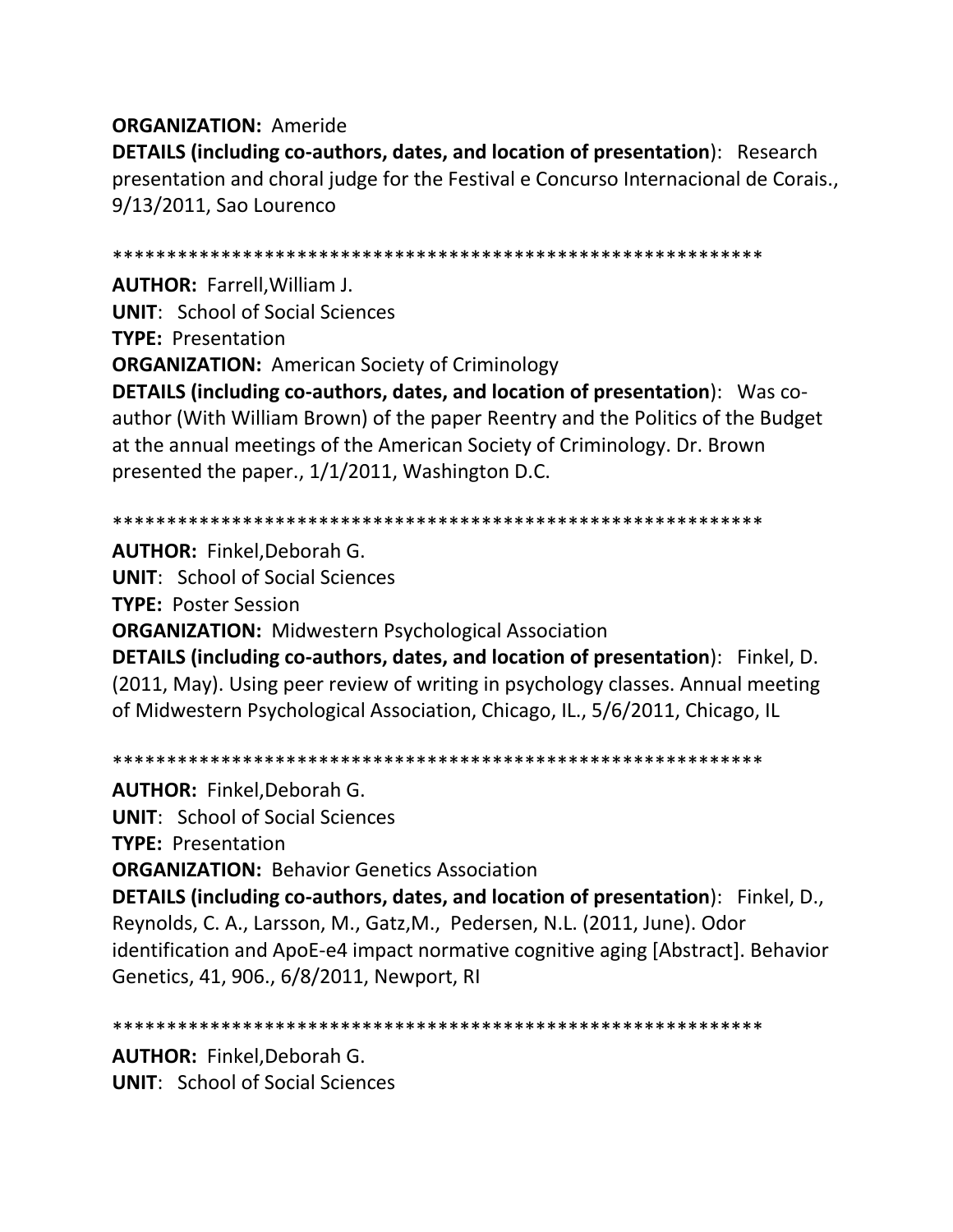#### **TYPE:** Presentation

**ORGANIZATION:** Association for Graduate Liberal Studies Programs **DETAILS (including co-authors, dates, and location of presentation**): Finkel, D.(2011, October). Integrating science into your GLS curriculum. Annual meeting of the Association for Graduate Liberal Studies Programs, Sarasota Springs, NY., 10/12/2011, Sarasota Springs, NY

#### \*\*\*\*\*\*\*\*\*\*\*\*\*\*\*\*\*\*\*\*\*\*\*\*\*\*\*\*\*\*\*\*\*\*\*\*\*\*\*\*\*\*\*\*\*\*\*\*\*\*\*\*\*\*\*\*\*\*\*\*

**AUTHOR:** Finkel,Deborah G.

**UNIT**: School of Social Sciences

**TYPE:** Presentation

**ORGANIZATION:** Gerontological Society of America

**DETAILS (including co-authors, dates, and location of presentation**): Finkel, D., Ram, N. (2011, November). Intraindividual variability and aging: Self-inconsistency and cognitive decline. Annual meeting of the Gerontological Society of America, Boston, MA., 11/18/2011, Boston, MA

\*\*\*\*\*\*\*\*\*\*\*\*\*\*\*\*\*\*\*\*\*\*\*\*\*\*\*\*\*\*\*\*\*\*\*\*\*\*\*\*\*\*\*\*\*\*\*\*\*\*\*\*\*\*\*\*\*\*\*\*

**AUTHOR:** Forinash,Kyle

**UNIT**: School of Natural Sciences

**TYPE:** Invited Talk

**ORGANIZATION:** U. S. Green Building Council.

**DETAILS (including co-authors, dates, and location of presentation**): K. Forinash; Ending our Fossil Fuel Addiction: What will it take"; given as a webinar (slides and live audio) on Feb. 22, 2011 to the private membership of the U. S. Green Building Council; 278 in attendance., 2/22/2011, Webinar

\*\*\*\*\*\*\*\*\*\*\*\*\*\*\*\*\*\*\*\*\*\*\*\*\*\*\*\*\*\*\*\*\*\*\*\*\*\*\*\*\*\*\*\*\*\*\*\*\*\*\*\*\*\*\*\*\*\*\*\*

**AUTHOR:** Forinash,Kyle **UNIT**: School of Natural Sciences **TYPE:** Invited Talk **ORGANIZATION:** Association of Graduate Liberal Studies Programs **DETAILS (including co-authors, dates, and location of presentation**): Invited panel participant and presenter, Integrating Science into your GLS Curriculum at the annual meeting of the Association of Graduate Liberal Studies Programs in Saratoga, NY, Oct. 13, 2011., 10/13/2011, Saratoga, NY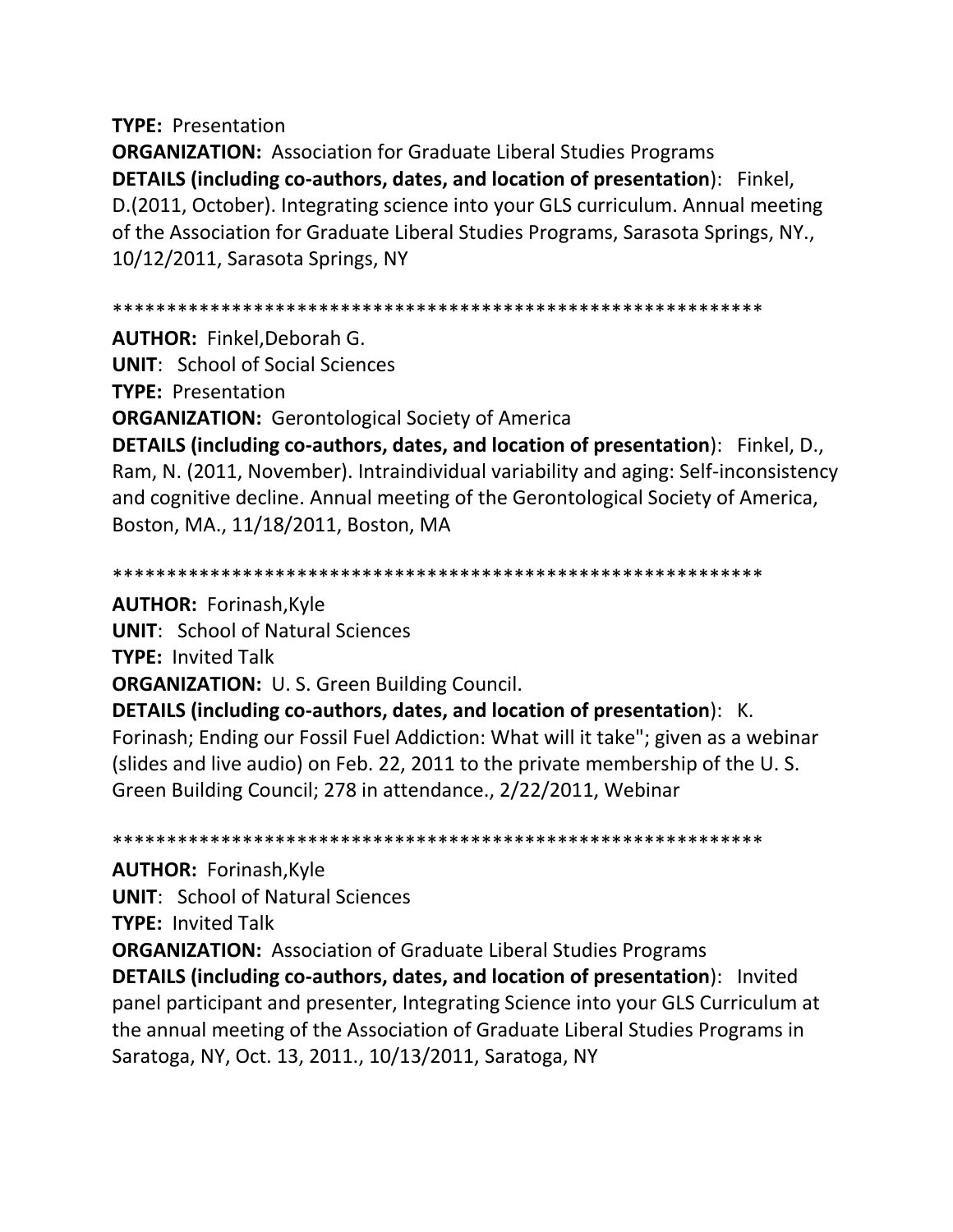**AUTHOR: Fraser, Virginia A** 

**UNIT:** School of Education

**TYPE: Contributed Paper** 

**ORGANIZATION: School of Education** 

**DETAILS (including co-authors, dates, and location of presentation):** Wrote the Specialty Program Area report (SPA) for NCATE program (NCTM) accreditation. This 100 page report consisted of 7 assessments that illustrated the secondary mathematics program candidates met the NCTM/NCATE program standards (2003) for initial preparation of mathematics teachers. Standards allignment to assessments and data supporting these claims were incorporated., 1/1/2011,

**AUTHOR: Fraser, Virginia A** 

**UNIT:** School of Education

**TYPE: Presentation** 

**ORGANIZATION:** National Council of Teachers of Mathematics (NCTM) Regional Conference

DETAILS (including co-authors, dates, and location of presentation): Presention: Developing Linear Graphs and Equations through Guided Discovery. Illustrated how to use Excel to develop the slope of a line, the slope formula of a line, and linear correlation to middle and high school teachers., 10/20/2011, Atlantic City,  $N<sub>J</sub>$ 

**AUTHOR: Fraser, Virginia A** 

**UNIT:** School of Education

**TYPE: Presentation** 

**ORGANIZATION:** National Council of Teachers of Mathematics (NCTM) Regional Conference

DETAILS (including co-authors, dates, and location of presentation):

Presentation: Using PowerPoint to Support Dynamic Mathematics Teaching. Demonstrated how in PowerPoint movies, annimations, hyperlinks, and illustrations could be used to enhance the visualization of mathematical concepts with dynamic applications., 10/28/2011, St. Louis, MS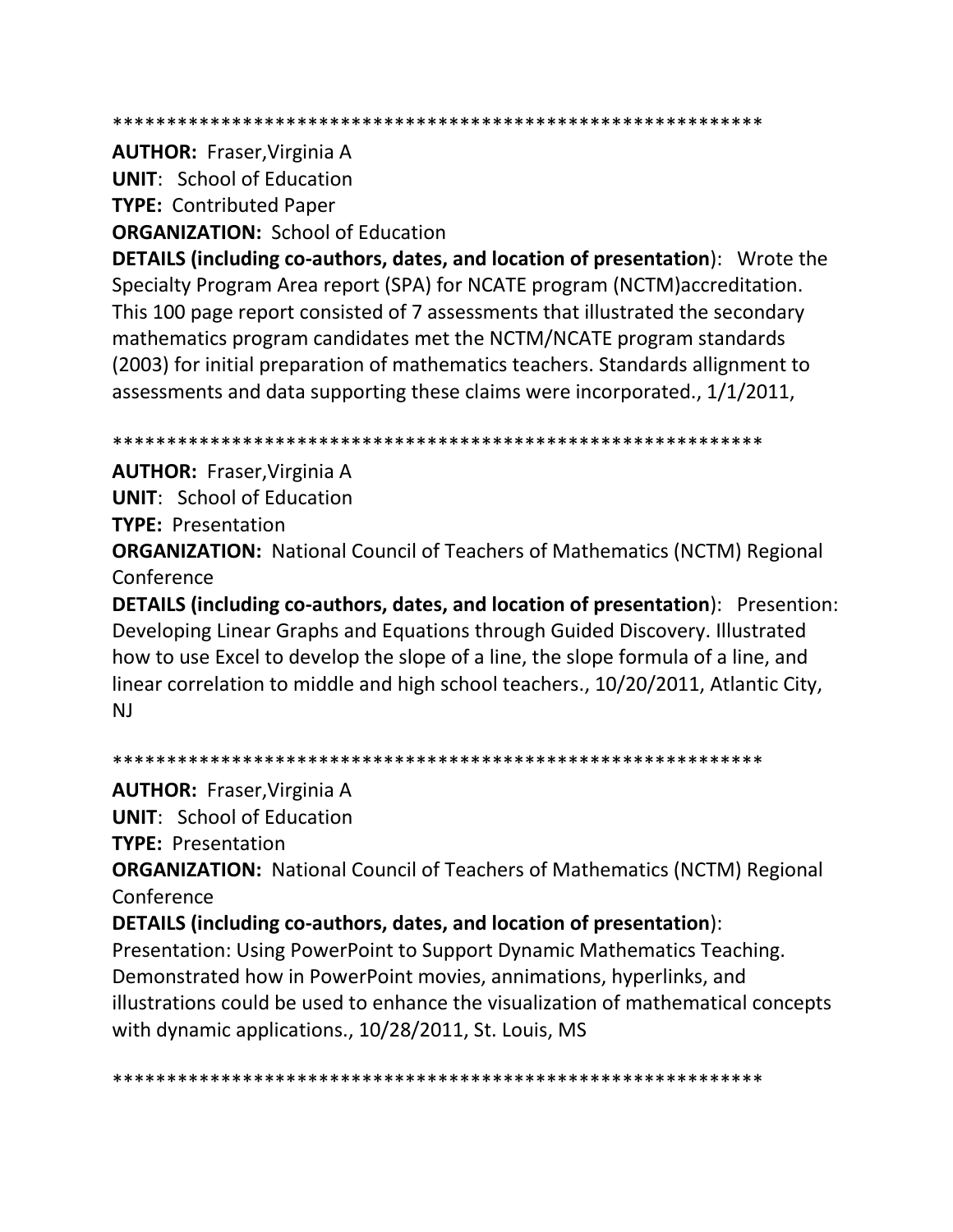**AUTHOR:** French,G. Richard **UNIT**: School of Business **TYPE:** Invited Talk **ORGANIZATION:** Management Development - IUS/LG&E/KU **DETAILS (including co-authors, dates, and location of presentation**): Presented accounting practicesto three groups of LGE/KU employees for threeFridays overthree weeks., 5/13/2011, New Albany, IN

\*\*\*\*\*\*\*\*\*\*\*\*\*\*\*\*\*\*\*\*\*\*\*\*\*\*\*\*\*\*\*\*\*\*\*\*\*\*\*\*\*\*\*\*\*\*\*\*\*\*\*\*\*\*\*\*\*\*\*\*

**AUTHOR:** French,G. Richard **UNIT**: School of Business **TYPE:** Presentation **ORGANIZATION:** Academy of Business Disciplines **DETAILS (including co-authors, dates, and location of presentation**): Student Develoment of a Graduate Business Program SWOT Analysis and Balanced Scorecard for Teaching and Administrative Purposes, 11/10/2011, Ft Meyers, Fl

\*\*\*\*\*\*\*\*\*\*\*\*\*\*\*\*\*\*\*\*\*\*\*\*\*\*\*\*\*\*\*\*\*\*\*\*\*\*\*\*\*\*\*\*\*\*\*\*\*\*\*\*\*\*\*\*\*\*\*\*

**AUTHOR:** Fry,Melissa S. **UNIT**: School of Social Sciences **TYPE:** Presentation **ORGANIZATION:** Appalachian Studies Organization **DETAILS (including co-authors, dates, and location of presentation**): The Changing Racial Composition of Appalachia: A Demographic Analysis, 10/1/2011, Indiana, PA

\*\*\*\*\*\*\*\*\*\*\*\*\*\*\*\*\*\*\*\*\*\*\*\*\*\*\*\*\*\*\*\*\*\*\*\*\*\*\*\*\*\*\*\*\*\*\*\*\*\*\*\*\*\*\*\*\*\*\*\*

**AUTHOR:** Fry,Melissa S. **UNIT**: School of Social Sciences **TYPE:** Invited Talk **ORGANIZATION:** Kentucky Housing and Homeless Coalition **DETAILS (including co-authors, dates, and location of presentation**): Presented research findings on Payday Lending in Kentucky as part of the Predatory Lending in Kentucky panelat the 2011 Kentucky Affordable Housing Conference, Housing is the Key in Lexington, KY., 10/13/2011, Lexington, KY

\*\*\*\*\*\*\*\*\*\*\*\*\*\*\*\*\*\*\*\*\*\*\*\*\*\*\*\*\*\*\*\*\*\*\*\*\*\*\*\*\*\*\*\*\*\*\*\*\*\*\*\*\*\*\*\*\*\*\*\*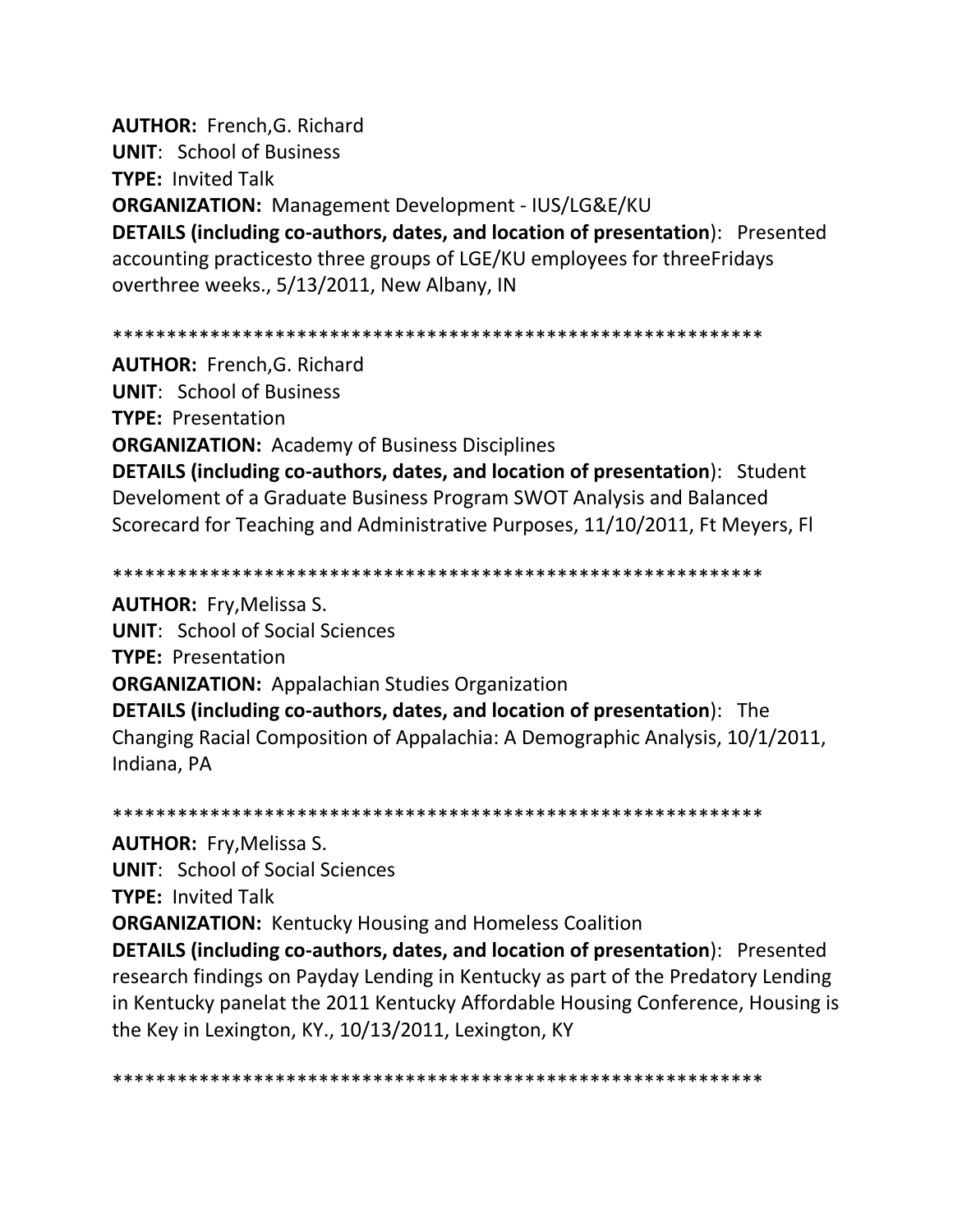**AUTHOR:** Galvin,Peter Reppert **UNIT**: School of Natural Sciences **TYPE:** Contributed Paper **ORGANIZATION:** Indiana Academy of Social Sciences **DETAILS (including co-authors, dates, and location of presentation**): Attended annual meeting and presented paper (see Publications), 1/1/2011,

\*\*\*\*\*\*\*\*\*\*\*\*\*\*\*\*\*\*\*\*\*\*\*\*\*\*\*\*\*\*\*\*\*\*\*\*\*\*\*\*\*\*\*\*\*\*\*\*\*\*\*\*\*\*\*\*\*\*\*\*

**AUTHOR:** Gibson,Lee R

**UNIT**: School of Natural Sciences

**TYPE:** Presentation

**ORGANIZATION:** Mathematics Association of America 2011 MathFest **DETAILS (including co-authors, dates, and location of presentation**): Student Multimedia Projects Connect the Real-World to Model Visualization in Multivariable CalculusCome and see student video projects resulting from a Calculus 3 class effort to use critical thinking and digital media tools to connect geometric model visualization to the real-world. Hear the students and instructors responses to the project and about the supporting role of the university quality enhancement plan. 3d-glasses will be distributed to the audience for viewing clips from some of the student videos., 8/4/2011, Lexington, KY

\*\*\*\*\*\*\*\*\*\*\*\*\*\*\*\*\*\*\*\*\*\*\*\*\*\*\*\*\*\*\*\*\*\*\*\*\*\*\*\*\*\*\*\*\*\*\*\*\*\*\*\*\*\*\*\*\*\*\*\*

**AUTHOR:** Gibson,Lee R **UNIT**: School of Natural Sciences **TYPE:** Invited Talk

**ORGANIZATION:** Math Tech Pioneers Annual Conference

**DETAILS (including co-authors, dates, and location of presentation**): Pioneering uses of Clickers in the wilderness of student learningWith a clicker in hand, you will learn how to use clickers in a basicway that has the power to transform the wilderness of your classroom.Already getting daily feedback from every student in your class"Well also see how clickers can help students ford the river ofintuitions failure and orient them toward deep conceptual learningthrough peer-instruction. Finally, well head toward the new frontierof best-practices for clickers with alphanumeric answer submissions,exploring data entry activities and catching unexpected mistakes., 10/22/2011, JCTCS, Louisville, KY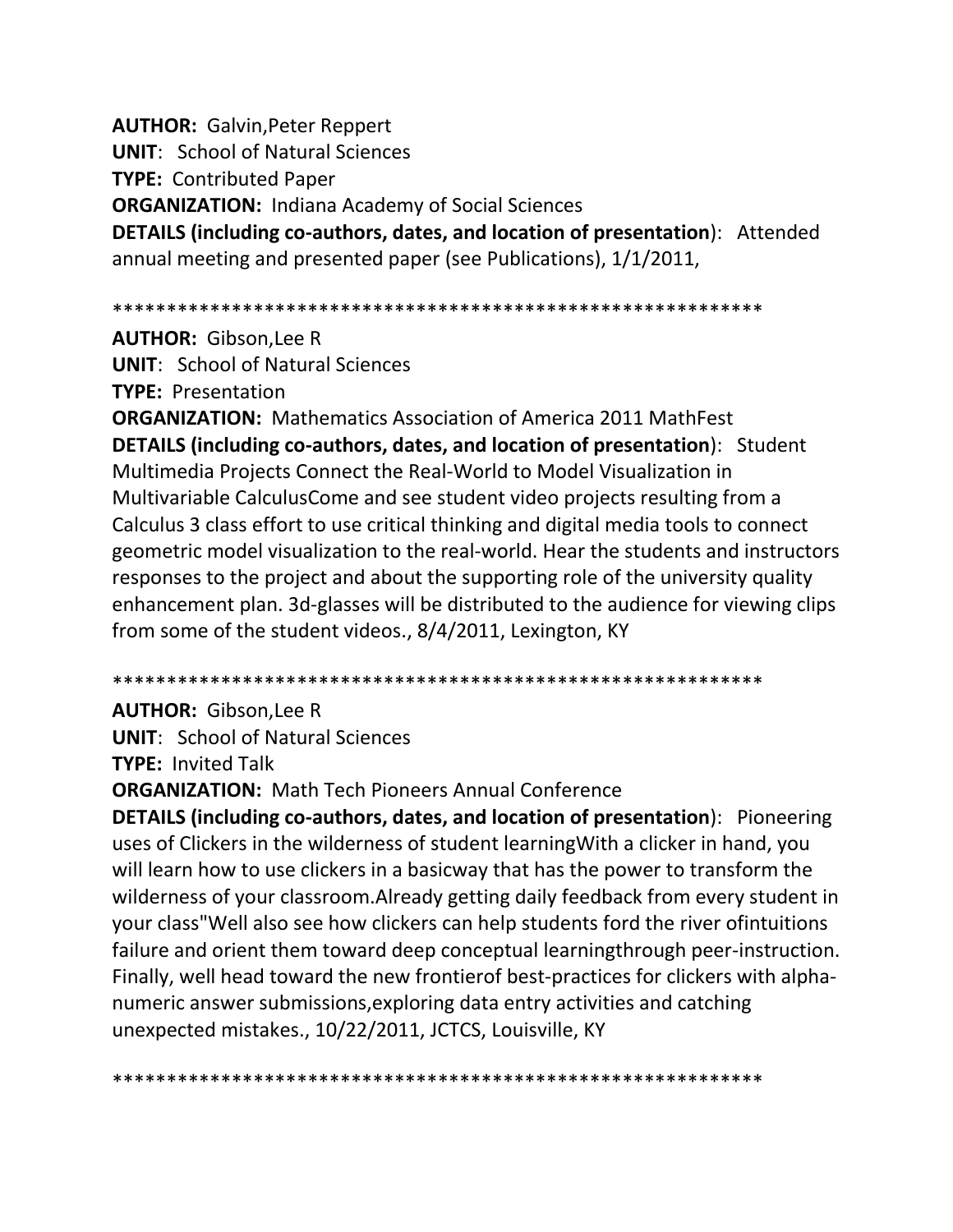**AUTHOR: Hackett, Brenda V.** 

**UNIT:** School of Nursing

**TYPE: Workshop** 

**ORGANIZATION:** Bellarmine University, Office of Student Affairs and **Multicultural Affairs** 

DETAILS (including co-authors, dates, and location of presentation): 2/12/11 -Participated as a panelist in a Dialogue on Diversity series, Faculty of Color., 1/1/2011, Bellarmine University

**AUTHOR: Hall, Bryan Wesley UNIT:** School of Arts & Letters **TYPE: Contributed Paper ORGANIZATION: University of Bucharest** 

**DETAILS (including co-authors, dates, and location of presentation):** Presented my paper The Structure and History of the Opus postumum on 03/16/11 at the University of Bucharest., 3/16/2011, Bucharest

**AUTHOR: Hall, Bryan Wesley UNIT:** School of Arts & Letters **TYPE: Contributed Paper ORGANIZATION: University of Bucharest** 

**DETAILS (including co-authors, dates, and location of presentation):** Presented my paper Identifying and Bridging the Gap in Kants Critical Philosophy on 04/13/11 at the University of Bucharest., 4/13/2011, Bucharest

**AUTHOR: Hall, Bryan Wesley UNIT: School of Arts & Letters TYPE: Competitive Paper ORGANIZATION: International Society for Intellectual History DETAILS (including co-authors, dates, and location of presentation):** Presented my paper Newton, Genius, and the Logic of Scientific Discovery on 05/26/11 at the International Society for Intellectual History Conference in Bucharest., 5/26/2011, Bucharest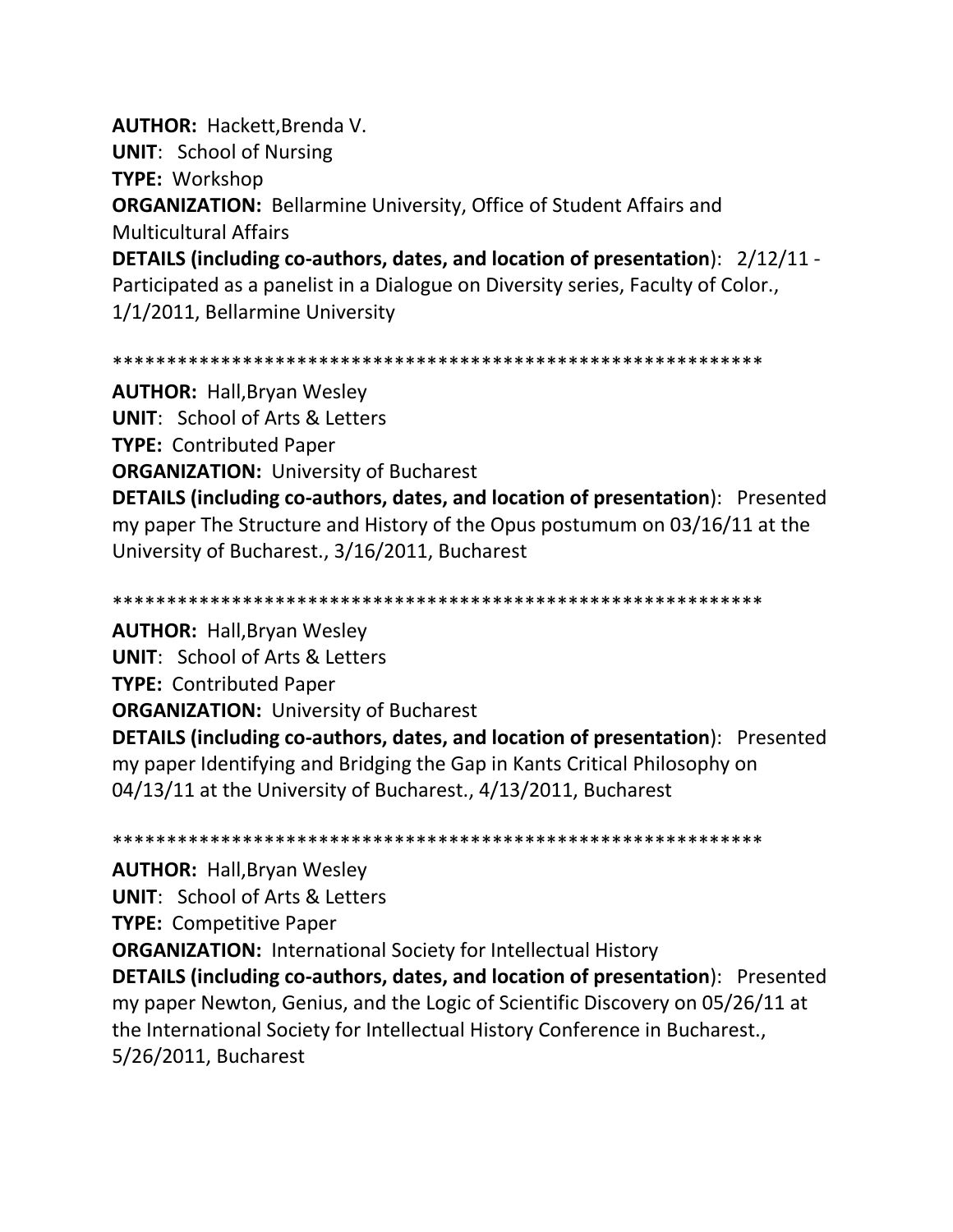**AUTHOR: Hall, Bryan Wesley** 

**UNIT: School of Arts & Letters** 

**TYPE: Competitive Paper** 

**ORGANIZATION: Austrian Society for Philosophy** 

**DETAILS (including co-authors, dates, and location of presentation):** Presented my paper Kants Conception of Genius and the Boundary between Art and Science on 06/04/11 at the annual Austrian Society for Philosophy Conference., 6/4/2011, Vienna

**AUTHOR: Hall, Bryan Wesley UNIT: School of Arts & Letters TYPE: Competitive Paper ORGANIZATION:** Pittsburgh Area Philosophy Colloquium DETAILS (including co-authors, dates, and location of presentation): Presented my paper Identifying and Bridging the Gap in Kants Critical Philosophy on 09/10/2011 at the Pittsburgh Area Philosophy Colloquium in Washington, PA., 9/10/2011, Washington, PA

**AUTHOR: Hall, Bryan Wesley UNIT: School of Arts & Letters TYPE: Competitive Paper ORGANIZATION: Indiana Philosophical Association** DETAILS (including co-authors, dates, and location of presentation): Presented my paper Kant on Newton, Genius, and Scientific Discover at the Indiana Philosophical Association meeting at Hanover College on 10/21/2011., 10/21/2011, Hanover, IN

**AUTHOR: Hare, Sara Cornell UNIT:** School of Social Sciences **TYPE: Invited Talk ORGANIZATION:** 

DETAILS (including co-authors, dates, and location of presentation): Coburn, C. and Hare, S. 2011. Girls on the Side: The marginalization of female characters in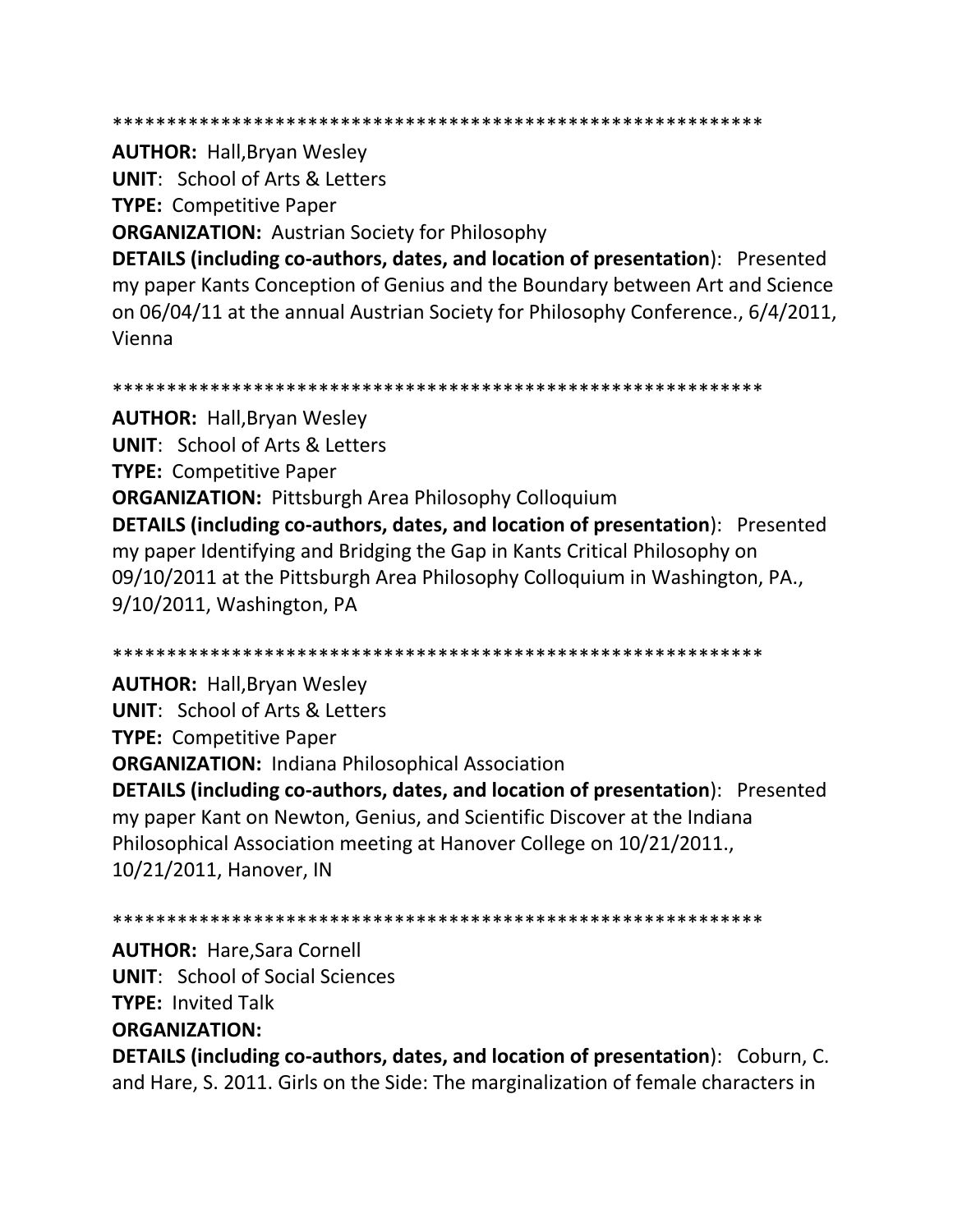popular animated film. Presented at the IUS Adult Student Center Brown Bag lunch series on October 18, 2011., 10/18/2011, Indiana University Southeast

\*\*\*\*\*\*\*\*\*\*\*\*\*\*\*\*\*\*\*\*\*\*\*\*\*\*\*\*\*\*\*\*\*\*\*\*\*\*\*\*\*\*\*\*\*\*\*\*\*\*\*\*\*\*\*\*\*\*\*\*

**AUTHOR:** Harris,Kenneth J **UNIT**: School of Business **TYPE:** Presentation **ORGANIZATION: DETAILS (including co-authors, dates, and location of presentation**): Harris, R. B., Harris, K. J. , Eplion, D. (2011). A Database Design and Development Case: Smile Land Academy. Information Systems Education Conference, Savannah, Georgia., 1/1/2011, Georgia

\*\*\*\*\*\*\*\*\*\*\*\*\*\*\*\*\*\*\*\*\*\*\*\*\*\*\*\*\*\*\*\*\*\*\*\*\*\*\*\*\*\*\*\*\*\*\*\*\*\*\*\*\*\*\*\*\*\*\*\*

**AUTHOR:** Harris,Kenneth J **UNIT**: School of Business **TYPE:** Presentation **ORGANIZATION:** 

**DETAILS (including co-authors, dates, and location of presentation**): Harris, K. J., Eplion, D., Harris, R. B. (2011). Should Junior Faculty Teach in Management Development Programs" An Analysis of the Potential Pros and Cons from Junior Faculty Members Perspectives. Academic Business World International Conference, Nashville, Tennessee., 1/1/2011, Tennessee

\*\*\*\*\*\*\*\*\*\*\*\*\*\*\*\*\*\*\*\*\*\*\*\*\*\*\*\*\*\*\*\*\*\*\*\*\*\*\*\*\*\*\*\*\*\*\*\*\*\*\*\*\*\*\*\*\*\*\*\*

**AUTHOR:** Harris,Kenneth J **UNIT**: School of Business **TYPE:** Presentation **ORGANIZATION:** 

**DETAILS (including co-authors, dates, and location of presentation**): Harris, K. J., Gallagher, V. C. , Rosie, A. M. , Harris, R. B. (2011). Workplace impression management norms, employee tactic usage and stress outcomes. Work, Stress, and Health, Orlando, Florida., 1/1/2011, Florida

\*\*\*\*\*\*\*\*\*\*\*\*\*\*\*\*\*\*\*\*\*\*\*\*\*\*\*\*\*\*\*\*\*\*\*\*\*\*\*\*\*\*\*\*\*\*\*\*\*\*\*\*\*\*\*\*\*\*\*\*

**AUTHOR:** Harris,Kenneth J **UNIT**: School of Business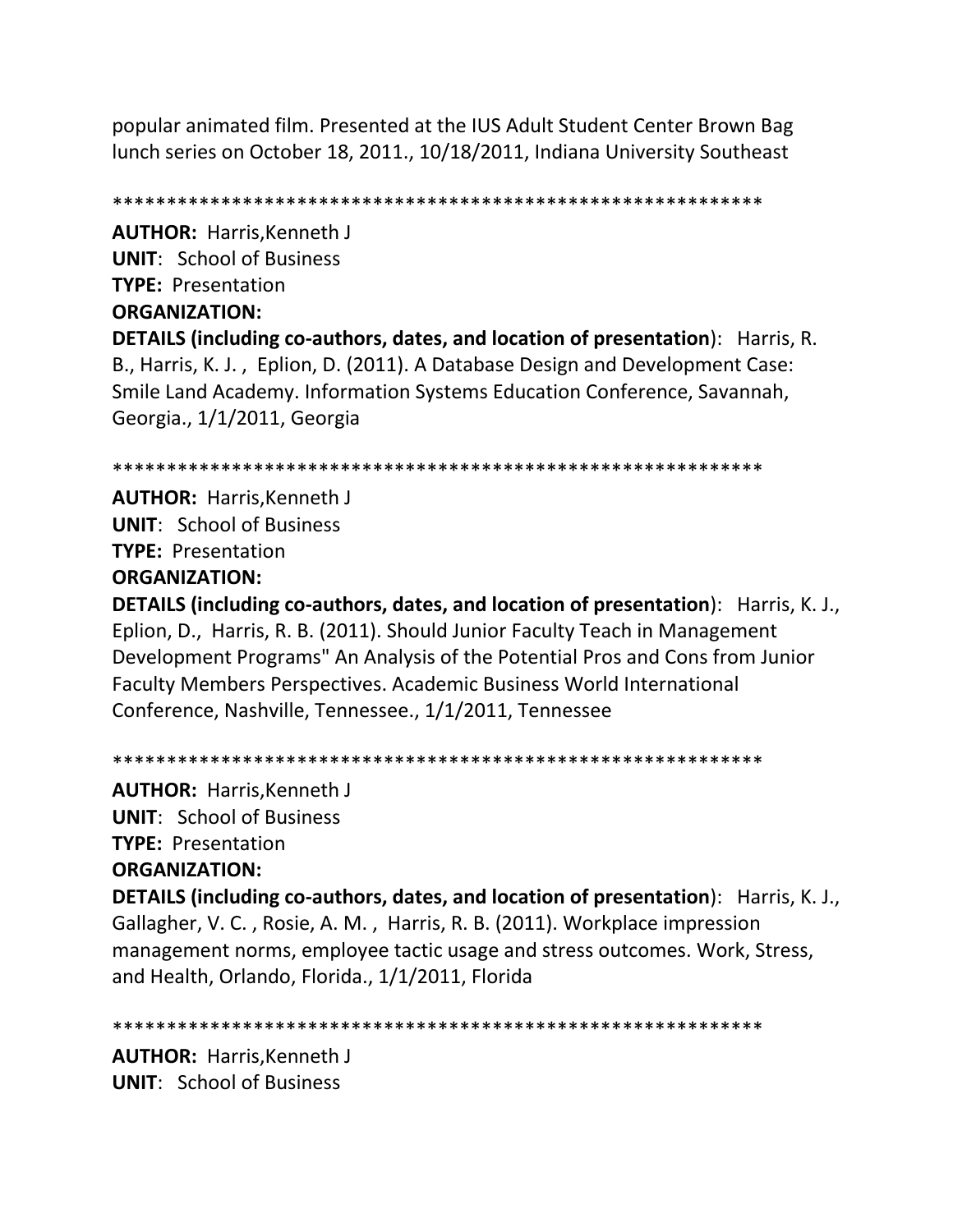## **TYPE:** Presentation **ORGANIZATION:**

**DETAILS (including co-authors, dates, and location of presentation**): Lambert, A. D., Steinke, C., Harris, K. J. (2011). Benefit Availability and Benefit Usage: An Examination of Their Independent and Interactive Effects on Job Satisfaction and Work. Work and Family Researchers Network (WFRN) Conference, New York City, New York., 1/1/2011, New York

\*\*\*\*\*\*\*\*\*\*\*\*\*\*\*\*\*\*\*\*\*\*\*\*\*\*\*\*\*\*\*\*\*\*\*\*\*\*\*\*\*\*\*\*\*\*\*\*\*\*\*\*\*\*\*\*\*\*\*\*

**AUTHOR:** Harris,Kenneth J **UNIT**: School of Business **TYPE:** Presentation **ORGANIZATION:** 

**DETAILS (including co-authors, dates, and location of presentation**): Rosen, C., Kacmar, K. M. , Harris, K. J. (2011). People Behaving Badly: Same Song, Four Different Verses. Southern Management Association, Savannah, Georgia., 1/1/2011, Georgia

\*\*\*\*\*\*\*\*\*\*\*\*\*\*\*\*\*\*\*\*\*\*\*\*\*\*\*\*\*\*\*\*\*\*\*\*\*\*\*\*\*\*\*\*\*\*\*\*\*\*\*\*\*\*\*\*\*\*\*\*

**AUTHOR:** Harris,Kenneth J **UNIT**: School of Business **TYPE:** Presentation **ORGANIZATION: DETAILS (including co-authors, dates, and location of presentation**): Wu, S., Cheung, Y. H. , Harris, K. J. (2011). Social effectiveness and Career Success. Academy of Management, San Antonio, Texas., 1/1/2011, Texas

\*\*\*\*\*\*\*\*\*\*\*\*\*\*\*\*\*\*\*\*\*\*\*\*\*\*\*\*\*\*\*\*\*\*\*\*\*\*\*\*\*\*\*\*\*\*\*\*\*\*\*\*\*\*\*\*\*\*\*\*

**AUTHOR:** Haub,Elaine Kay **UNIT**: School of Natural Sciences **TYPE:** Workshop **ORGANIZATION:** FACET

**DETAILS (including co-authors, dates, and location of presentation**): A Different Way of Teaching. I ran two breakout sessions concerning Changing Paradigms for the 21st Centrury., August 2011, 8/23/2011, IU Southeast

\*\*\*\*\*\*\*\*\*\*\*\*\*\*\*\*\*\*\*\*\*\*\*\*\*\*\*\*\*\*\*\*\*\*\*\*\*\*\*\*\*\*\*\*\*\*\*\*\*\*\*\*\*\*\*\*\*\*\*\*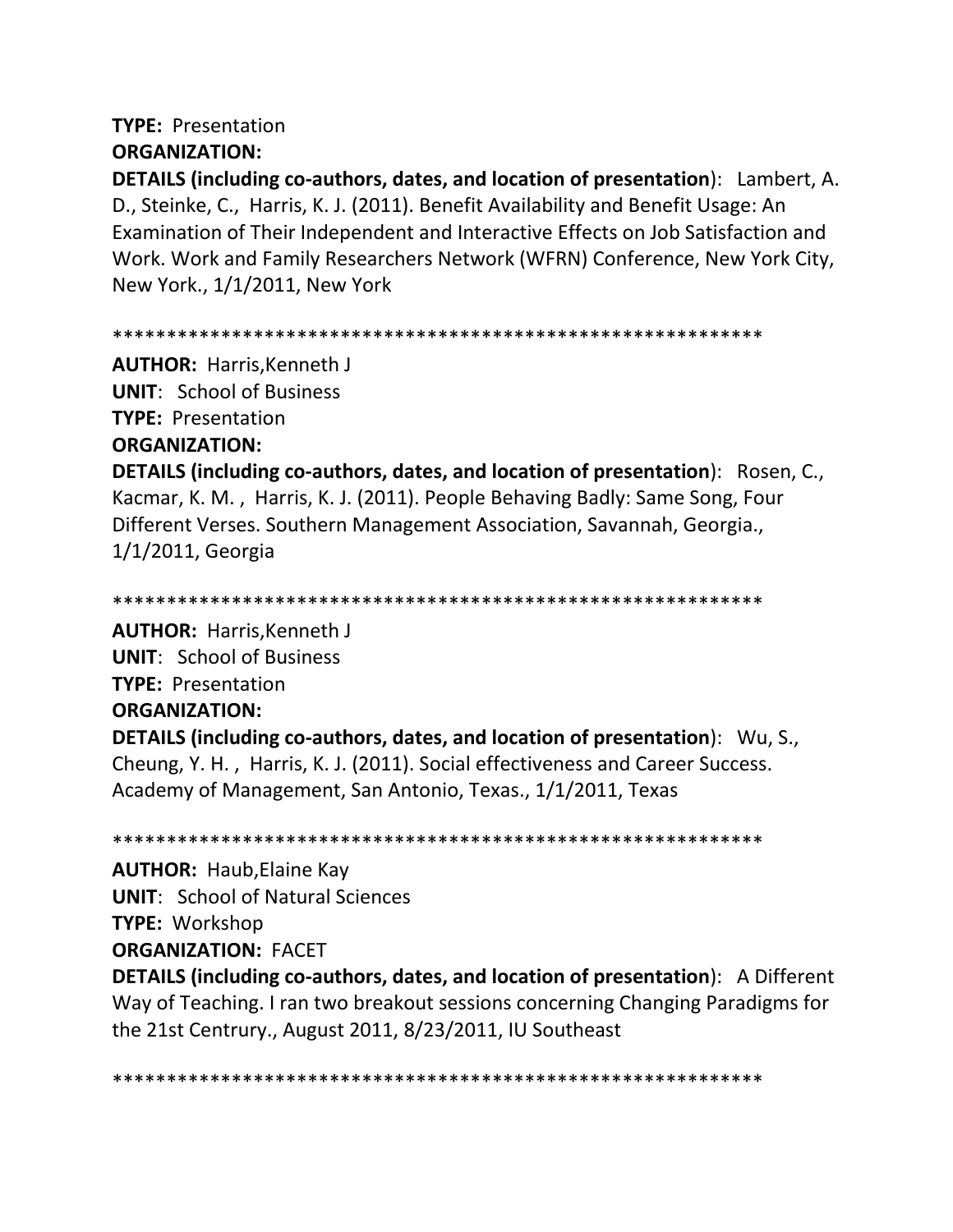**AUTHOR:** He,Yan **UNIT**: School of Business **TYPE:** Presentation **ORGANIZATION:** Financial Management Association **DETAILS (including co-authors, dates, and location of presentation**): Domestic versus Foreign Equity Shares: Which are More Costly to Trade in the Chinese Market" with J. Wang and C. Wu, presented at the Financial Management Association annual meeting, Denver, Colorado, October 2011., 1/1/2011, Denver

\*\*\*\*\*\*\*\*\*\*\*\*\*\*\*\*\*\*\*\*\*\*\*\*\*\*\*\*\*\*\*\*\*\*\*\*\*\*\*\*\*\*\*\*\*\*\*\*\*\*\*\*\*\*\*\*\*\*\*\*

\*\*\*\*\*\*\*\*\*\*\*\*\*\*\*\*\*\*\*\*\*\*\*\*\*\*\*\*\*\*\*\*\*\*\*\*\*\*\*\*\*\*\*\*\*\*\*\*\*\*\*\*\*\*\*\*\*\*\*\*

**AUTHOR:** Herdoiza-Estevez,Magdalena **UNIT**: School of Education **TYPE:** Invited Talk **ORGANIZATION:** IBE Statewide Education Conference **DETAILS (including co-authors, dates, and location of presentation**): 2011 IBE Statewide Education Conference, July 13-14, 2011 Invited as guest speaker.Panel: Community Parental Engagement Programming as a Vehicle for Improved Academic Outcomes, 7/13/2011,

**AUTHOR:** Herdoiza-Estevez,Magdalena **UNIT**: School of Education **TYPE:** Other **ORGANIZATION:** United Students for Fair Trade National Convergence **DETAILS (including co-authors, dates, and location of presentation**): Presentation: International Service Learning., 3/19/2011, WKU, Bowling Green, KY

\*\*\*\*\*\*\*\*\*\*\*\*\*\*\*\*\*\*\*\*\*\*\*\*\*\*\*\*\*\*\*\*\*\*\*\*\*\*\*\*\*\*\*\*\*\*\*\*\*\*\*\*\*\*\*\*\*\*\*\* **AUTHOR:** Herdoiza-Estevez,Magdalena **UNIT**: School of Education **TYPE:** Presentation **ORGANIZATION:** KentuckyCouncil on Education Abroad **DETAILS (including co-authors, dates, and location of presentation**): Panel Presentation: Learning from our Journey, 10/26/2011, UK, Lexington, KY

\*\*\*\*\*\*\*\*\*\*\*\*\*\*\*\*\*\*\*\*\*\*\*\*\*\*\*\*\*\*\*\*\*\*\*\*\*\*\*\*\*\*\*\*\*\*\*\*\*\*\*\*\*\*\*\*\*\*\*\*

**AUTHOR:** Herdoiza-Estevez,Magdalena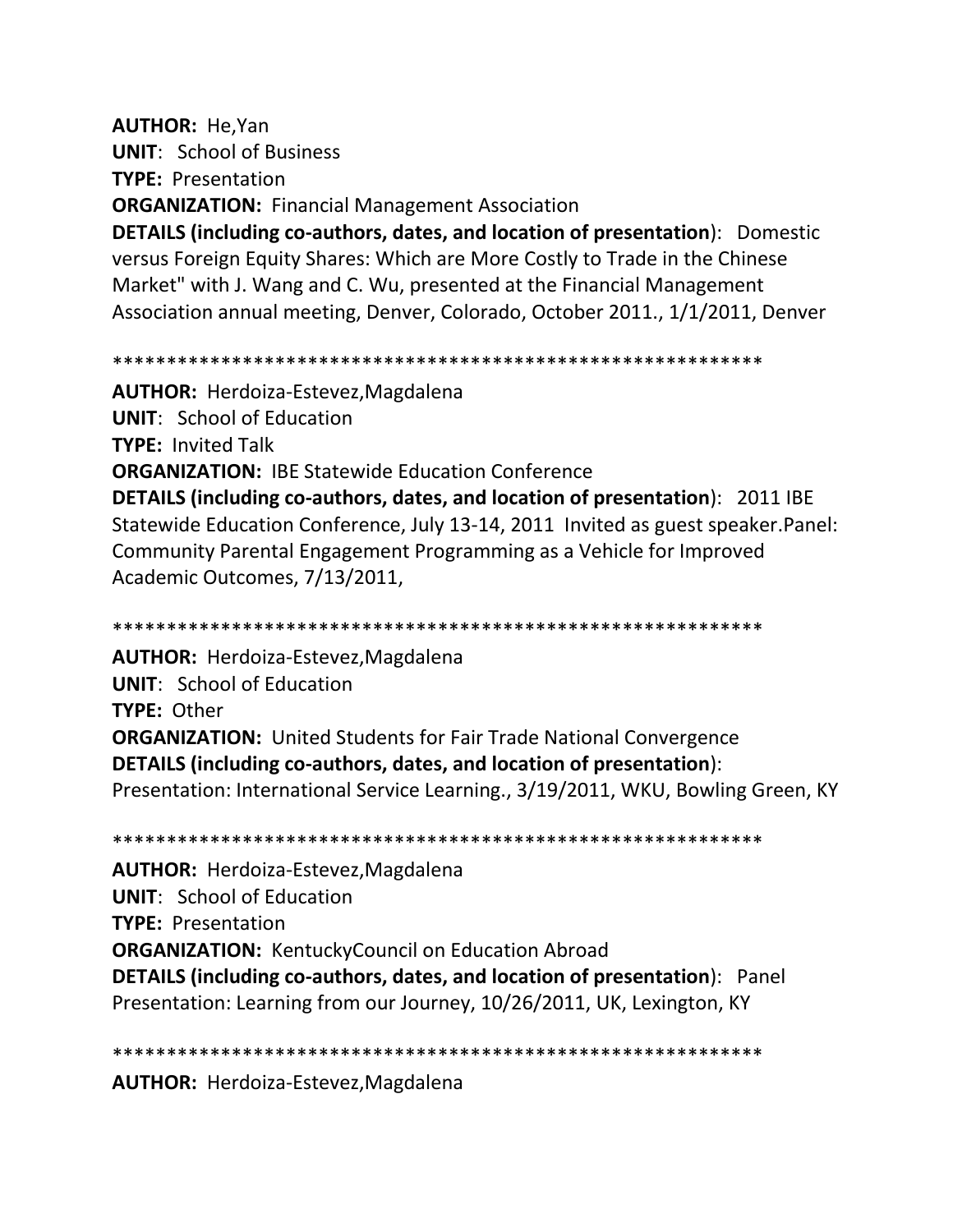**UNIT**: School of Education

**TYPE:** Presentation

**ORGANIZATION:** ENL Regional Conference

**DETAILS (including co-authors, dates, and location of presentation**):

Conference: Welcoming English Learners to our Schools, November 11-12, 2011. Presentation: The New Neighbors Model: Improving the Educational Success of English Learners., 11/12/2011, IU Southeast

\*\*\*\*\*\*\*\*\*\*\*\*\*\*\*\*\*\*\*\*\*\*\*\*\*\*\*\*\*\*\*\*\*\*\*\*\*\*\*\*\*\*\*\*\*\*\*\*\*\*\*\*\*\*\*\*\*\*\*\*

**AUTHOR:** Hesselman,James L **UNIT**: School of Arts & Letters

**TYPE:** Other

**ORGANIZATION:** Various

**DETAILS (including co-authors, dates, and location of presentation**): For more details on Creative and Professional Development done outside of campus see the following under Creative Activities:1) Played leading role in DROWSY CHAPERONE at Derby Dinner Playhouse in Clarksville, IN2) Directed and choreographed production of HAIRSPRAY THE MUSICAL for Circa 21 Dinner Playhouse in Rock Island, IL3) Directed production of THE WOMEN OF SPOON RIVER: THEIR VOICES FROM THE HILL for Theatre West in Los Angeles starring actress and former Miss America, Lee Meriwether.4) Directed and choreographed production of the musical, NUNCRACKERS at Circa 21 Dinner Playhouse in Rock Island, IL, 1/1/2011, Various

\*\*\*\*\*\*\*\*\*\*\*\*\*\*\*\*\*\*\*\*\*\*\*\*\*\*\*\*\*\*\*\*\*\*\*\*\*\*\*\*\*\*\*\*\*\*\*\*\*\*\*\*\*\*\*\*\*\*\*\*

**AUTHOR:** Hettiarachchi,Suranga D

**UNIT**: School of Natural Sciences

**TYPE:** Presentation

**ORGANIZATION:** IU Southeast

**DETAILS (including co-authors, dates, and location of presentation**): Nicholas Phillips: Design and implement adaptive solutions based on evolutionary and neural network approaches for digit recognition problem, 2011.Abstract:We can use Genetic Algorithms(GA) and Artificial Neural Networks (ANN) to design software applications that reads and learn to recognize hand written numbers. GAs and ANNs are innovative techniques of training machines to analyze and recognize objects as humans do. We propose to introduce a more efficient adaptive algorithm for solving digit recognition problem by using a blend of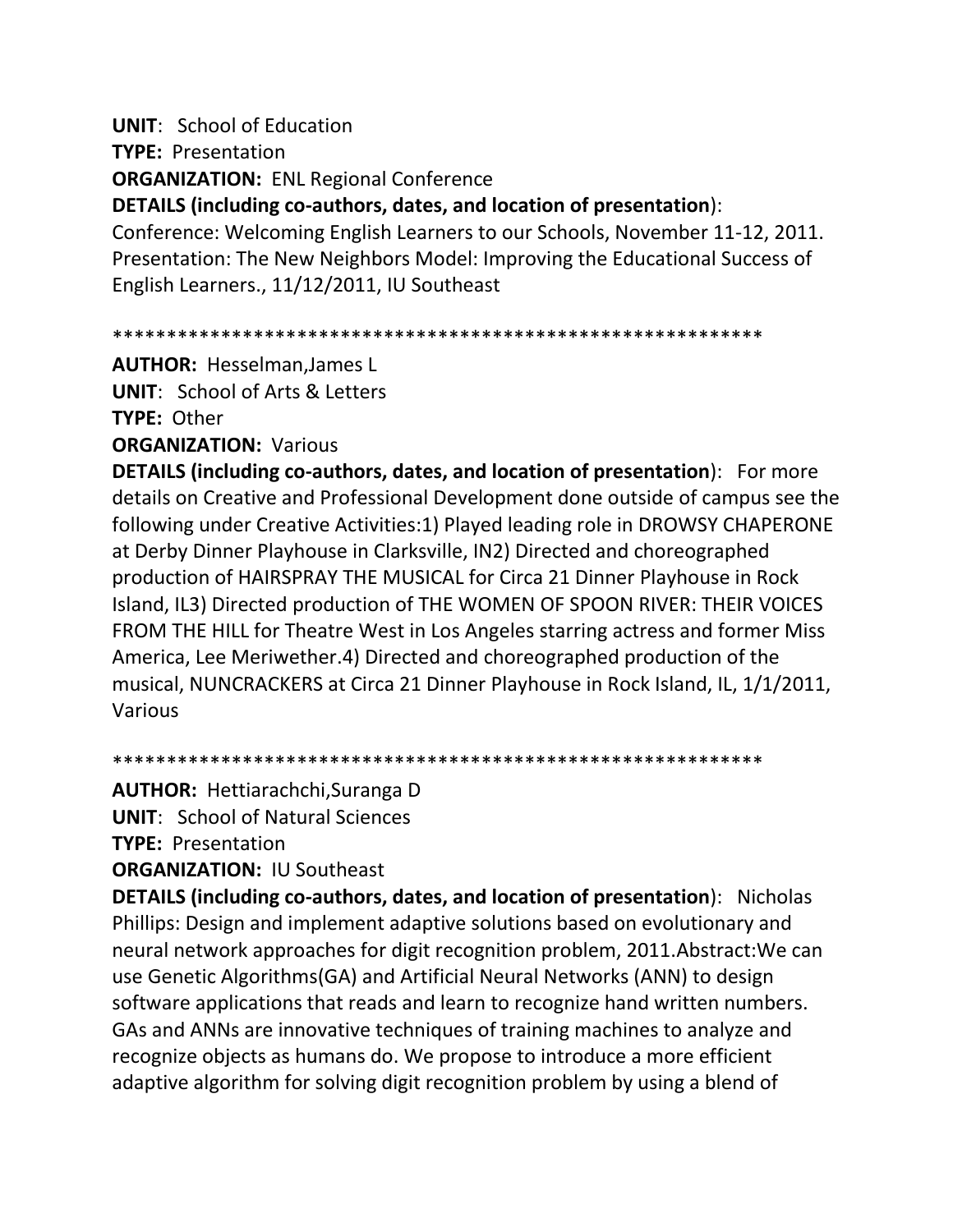approaches available within the GA and ANN techniques. We expect our approach to produce improved results compared to the current rate of success., 1/1/2011, IU Southeast

\*\*\*\*\*\*\*\*\*\*\*\*\*\*\*\*\*\*\*\*\*\*\*\*\*\*\*\*\*\*\*\*\*\*\*\*\*\*\*\*\*\*\*\*\*\*\*\*\*\*\*\*\*\*\*\*\*\*\*\*

**AUTHOR:** Hettiarachchi,Suranga D **UNIT**: School of Natural Sciences **TYPE:** Presentation **ORGANIZATION:** IU Southeast

**DETAILS (including co-authors, dates, and location of presentation**): Randall Heidorn, Greg Reinhardt, Nathaniel Biefeld, and Ryan Hughes: Distinguishing and Characterizing Objects in An Environment Through Sensor Modalities Using Bayesian Methods, 2011.Abstract:Our group was tasked with the topic of distinguishing and characterizing objects in an environment through sensor modalities using Bayesian methods. That means that we wanted to be able to use robots (varying from one to four) to take a probabilistic guess at identifying an object. The end goal of the project is to be able to identify various objects with a high probability of correctness, and if that is not possible, then to be able to give our best guesses as to what that object could be (along with the corresponding probability of correctness). We believed that with a combina, ,

\*\*\*\*\*\*\*\*\*\*\*\*\*\*\*\*\*\*\*\*\*\*\*\*\*\*\*\*\*\*\*\*\*\*\*\*\*\*\*\*\*\*\*\*\*\*\*\*\*\*\*\*\*\*\*\*\*\*\*\*

**AUTHOR:** Hettiarachchi,Suranga D

**UNIT**: School of Natural Sciences

**TYPE:** Poster Session

**ORGANIZATION:** IU Southeast

**DETAILS (including co-authors, dates, and location of presentation**): Colton Jenkins: Adaptive mine sweepers in dynamic environments, this work is ongoing, 2011.We can utilize Neural Networks(NN) multiple ways to find solutions to different problems. We train a NN combined with a Genetic Algorithm(GA) to produce an optimized solution to minesweeper problem. The minesweepers move on a 2D grid environment looking for mines. The NN in each of the minesweeper takes in the current direction the minesweeper is heading and outputs the optimal force required to turn towards a mine. In this work, we demonstrate two concepts; neural networks and genetic algorithms in the context of minesweeper application and present an analysis., 1/1/2011, IU Southeast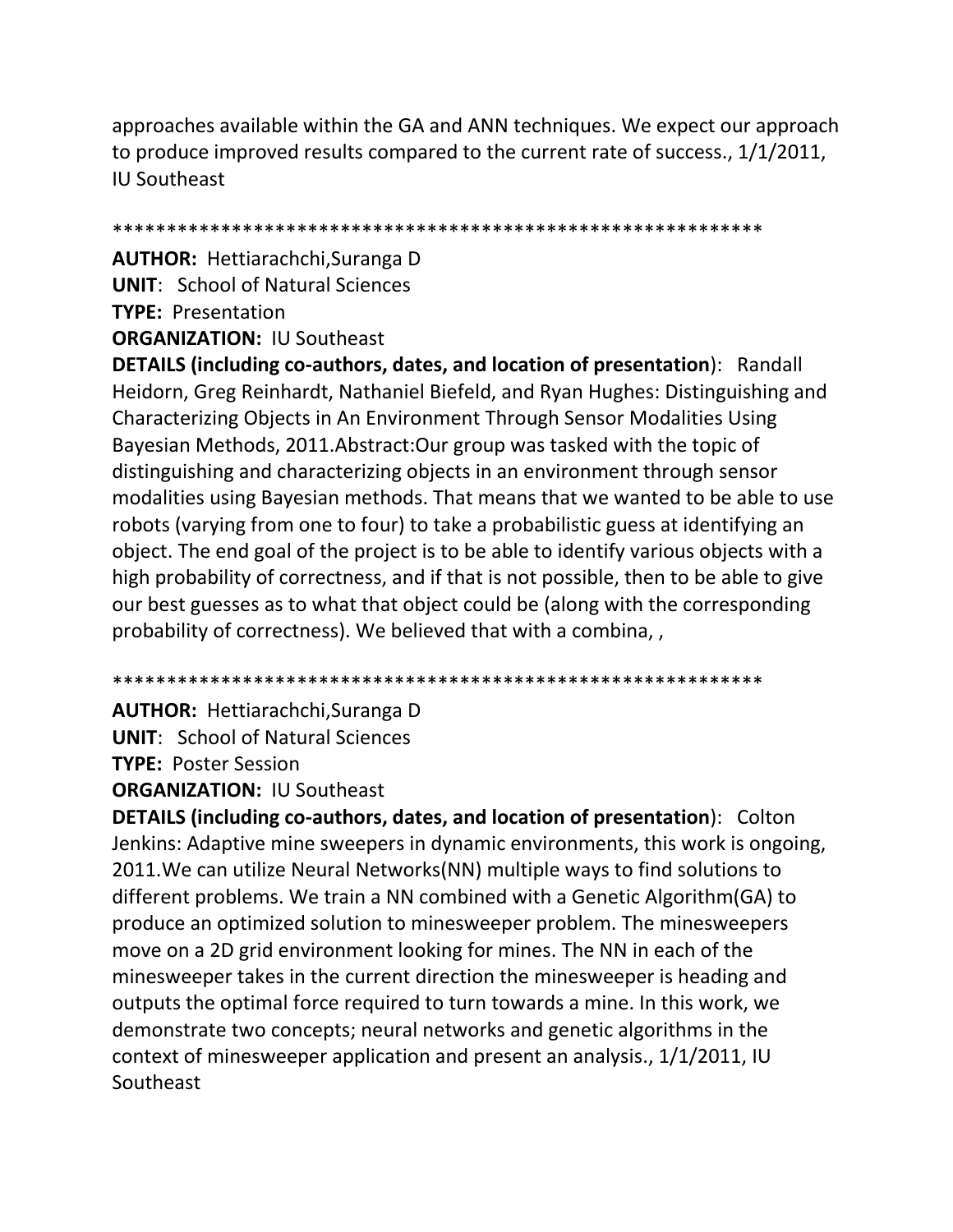#### \*\*\*\*\*\*\*\*\*\*\*\*\*\*\*\*\*\*\*\*\*\*\*\*\*\*\*\*\*\*\*\*\*\*\*\*\*\*\*\*\*\*\*\*\*\*\*\*\*\*\*\*\*\*\*\*\*\*\*\*

**AUTHOR:** Hollenbeck,James E

**UNIT**: School of Education

**TYPE:** Contributed Paper

**ORGANIZATION: ERIC National Clearinghouse.** 

**DETAILS (including co-authors, dates, and location of presentation**): Hollenbeck J. Enhanced Student Learning with Problem Based Learning. ED519989. ERIC National Clearinghouse. Columbus, OH. June, 2011, 1/1/2011, Ohio

\*\*\*\*\*\*\*\*\*\*\*\*\*\*\*\*\*\*\*\*\*\*\*\*\*\*\*\*\*\*\*\*\*\*\*\*\*\*\*\*\*\*\*\*\*\*\*\*\*\*\*\*\*\*\*\*\*\*\*\*

**AUTHOR:** Hollenbeck,James E **UNIT**: School of Education **TYPE:** Contributed Paper **ORGANIZATION:** HASTI **DETAILS (including co-authors, dates, and location of presentation**): Hollenbeck, J. Being a Fulbright Lecturer/Researcher in Bulgaria. The Hoosier Science Teacher. Expected Publication, Winter, 2011., 1/1/2011, IN

\*\*\*\*\*\*\*\*\*\*\*\*\*\*\*\*\*\*\*\*\*\*\*\*\*\*\*\*\*\*\*\*\*\*\*\*\*\*\*\*\*\*\*\*\*\*\*\*\*\*\*\*\*\*\*\*\*\*\*\*

**AUTHOR:** Hollenbeck,James E **UNIT**: School of Education **TYPE:** Contributed Paper **ORGANIZATION: ERIC National Clearinghouse. DETAILS (including co-authors, dates, and location of presentation**): Hollenbeck, J. and Hristova-Hollenbeck, D.Z. Using Technology to Bridge the

Cultures Together in the Multicultural Classroom. ED519991 .ERIC National Clearinghouse. Columbus, OH. June, 2011, 1/1/2011, Ohio

\*\*\*\*\*\*\*\*\*\*\*\*\*\*\*\*\*\*\*\*\*\*\*\*\*\*\*\*\*\*\*\*\*\*\*\*\*\*\*\*\*\*\*\*\*\*\*\*\*\*\*\*\*\*\*\*\*\*\*\*

**AUTHOR:** Hollenbeck,James E

**UNIT**: School of Education

**TYPE:** Contributed Paper

**ORGANIZATION:** Influenza Research and Treatment

**DETAILS (including co-authors, dates, and location of presentation**): Submitted paper:Hollenbeck, J., Jackson, A.M, and Vaugh, S. influenza Threats from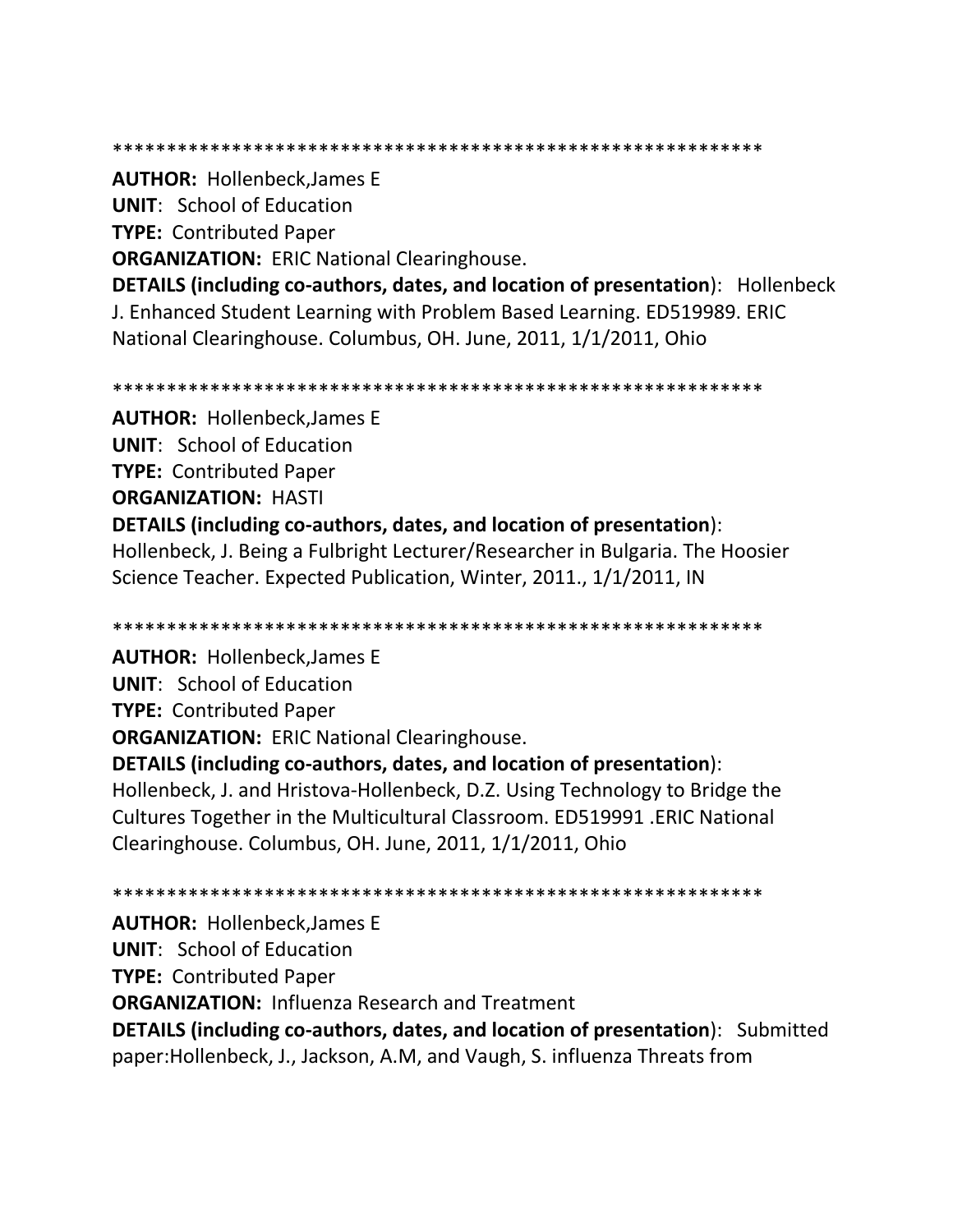Concentrated Animal Feeding Operations (CAFO)s. Influenza Research and Treatment. October, 2011., 1/1/2011, India

\*\*\*\*\*\*\*\*\*\*\*\*\*\*\*\*\*\*\*\*\*\*\*\*\*\*\*\*\*\*\*\*\*\*\*\*\*\*\*\*\*\*\*\*\*\*\*\*\*\*\*\*\*\*\*\*\*\*\*\* **AUTHOR:** Hollenbeck,James E **UNIT**: School of Education **TYPE:** Contributed Paper **ORGANIZATION:** Sofia University **DETAILS (including co-authors, dates, and location of presentation**): E. Boiadjieva, M. Kirova, A. Tafrova-Grigorova, J.E. Hollenbeck.Science Learning Environment in the Bulgarian School: Students Beliefs.Chemistry 20, 43-56 (2011) (in Bulgarian, English Abstract)., 1/1/2011, Sofia

\*\*\*\*\*\*\*\*\*\*\*\*\*\*\*\*\*\*\*\*\*\*\*\*\*\*\*\*\*\*\*\*\*\*\*\*\*\*\*\*\*\*\*\*\*\*\*\*\*\*\*\*\*\*\*\*\*\*\*\*

**AUTHOR:** Hollenbeck,James E **UNIT**: School of Education **TYPE:** Contributed Paper **ORGANIZATION:** ERIC National Clearinghouse. **DETAILS (including co-authors, dates, and location of presentation**): Hollenbeck, J. and Hristova-Hollenbeck, D.Z. Perception of Secondary Science Educators of Limited English Language (LEP) Learners in their Classrooms. ED 520218 .ERIC National Clearinghouse., 1/1/2011, Ohio

\*\*\*\*\*\*\*\*\*\*\*\*\*\*\*\*\*\*\*\*\*\*\*\*\*\*\*\*\*\*\*\*\*\*\*\*\*\*\*\*\*\*\*\*\*\*\*\*\*\*\*\*\*\*\*\*\*\*\*\*

**AUTHOR:** Hollenbeck,James E

**UNIT**: School of Education

**TYPE:** Contributed Paper

**ORGANIZATION:** ERIC National Clearinghouse.

**DETAILS (including co-authors, dates, and location of presentation**):

Hollenbeck, J. and Hristova-Hollenbeck, D.Z. What Do I Do, if I Cant Understand My New Students Language" .ERIC National Clearinghouse. ED 520217 Columbus, OH. July, 2011., 1/1/2011, Ohio

\*\*\*\*\*\*\*\*\*\*\*\*\*\*\*\*\*\*\*\*\*\*\*\*\*\*\*\*\*\*\*\*\*\*\*\*\*\*\*\*\*\*\*\*\*\*\*\*\*\*\*\*\*\*\*\*\*\*\*\*

**AUTHOR:** Hollenbeck,James E **UNIT**: School of Education **TYPE:** Contributed Paper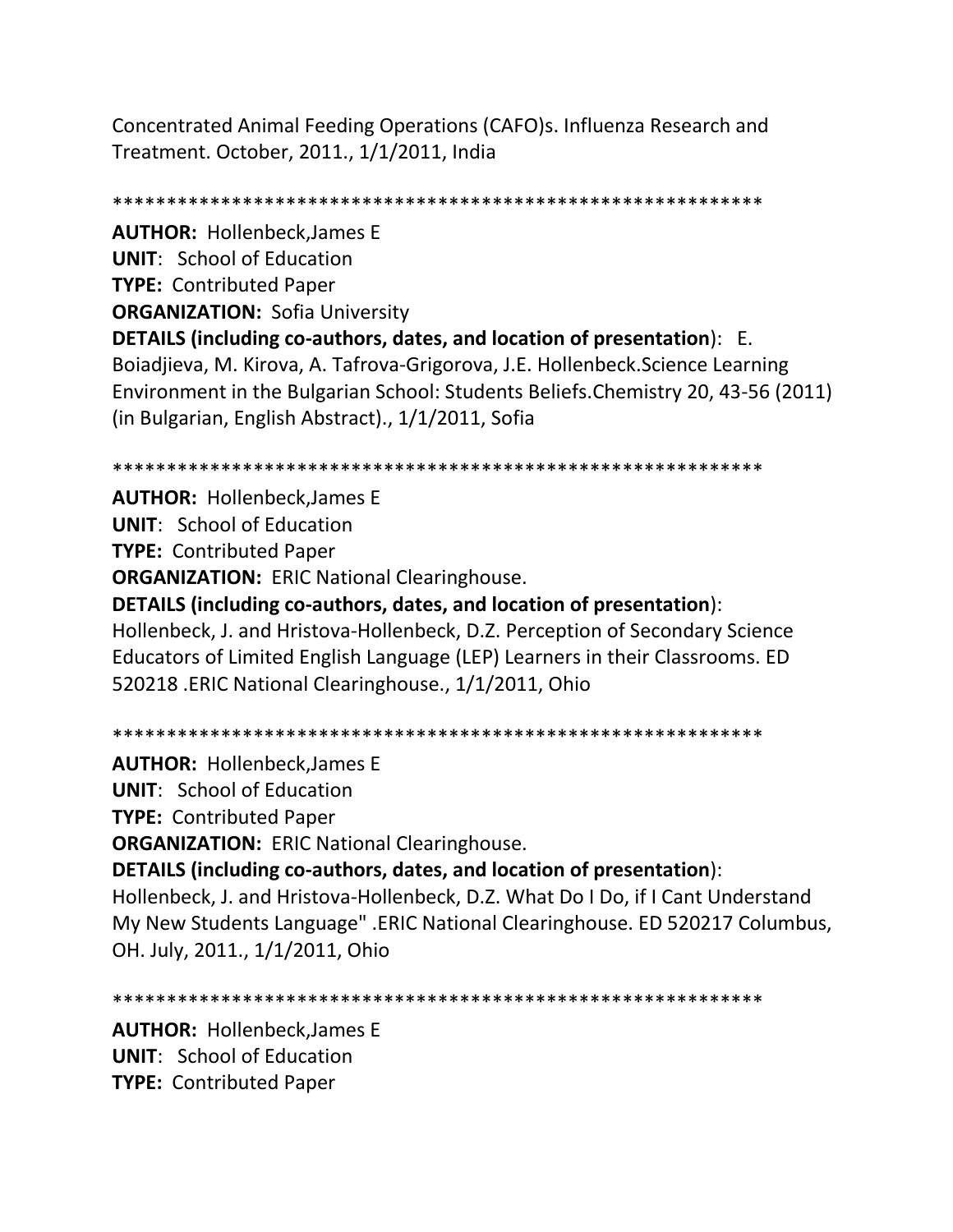**ORGANIZATION: ERIC National Clearinghouse.** 

**DETAILS (including co-authors, dates, and location of presentation**):

Hollenbeck, J. and Fisher, M.C. (2011) How Shining Star improved Mathematics and Science Learning with the inclusion of Data-loggers and Teacher Professional Development. ED 520223. ERIC National Clearinghouse. Columbus, OH. July, 2011., 1/1/2011, Ohio

\*\*\*\*\*\*\*\*\*\*\*\*\*\*\*\*\*\*\*\*\*\*\*\*\*\*\*\*\*\*\*\*\*\*\*\*\*\*\*\*\*\*\*\*\*\*\*\*\*\*\*\*\*\*\*\*\*\*\*\*

**AUTHOR:** Hollenbeck,James E

**UNIT**: School of Education

**TYPE:** Contributed Paper

**ORGANIZATION:** HASTI

**DETAILS (including co-authors, dates, and location of presentation**):

Hollenbeck, J., Ezer, H., and Mevorach, M. Metaphors: American and Israeli Teacher Educators Describe the Teacher Education Process The Hoosier Science Teacher. Volume 36.No. 4. Summer, 2011., 1/1/2011, IN

\*\*\*\*\*\*\*\*\*\*\*\*\*\*\*\*\*\*\*\*\*\*\*\*\*\*\*\*\*\*\*\*\*\*\*\*\*\*\*\*\*\*\*\*\*\*\*\*\*\*\*\*\*\*\*\*\*\*\*\*

**AUTHOR:** Hollenbeck,James E **UNIT**: School of Education **TYPE:** Presentation **ORGANIZATION:** Southern Illinois University, Carbondale **DETAILS (including co-authors, dates, and location of presentation**): Hollenbeck, J. Data Loggers, Interested Students in STEM and Improved Test Scores. Science in the South , Illinois Science Teachers Association. Southern Illinois University, Carbondale, Il. Jan. 2011., 1/27/2011,

\*\*\*\*\*\*\*\*\*\*\*\*\*\*\*\*\*\*\*\*\*\*\*\*\*\*\*\*\*\*\*\*\*\*\*\*\*\*\*\*\*\*\*\*\*\*\*\*\*\*\*\*\*\*\*\*\*\*\*\*

**AUTHOR:** Hollenbeck,James E **UNIT**: School of Education **TYPE:** Invited Talk

**ORGANIZATION:** 

**DETAILS (including co-authors, dates, and location of presentation**):

Hollenbeck, J. A Kohawk Fulbrighter Introducing Science Education to the Republic of Bulgaria. Coe College, Cedar Rapids, IA Sept. 2011, 9/8/2011, Cedar Rapids, Iowa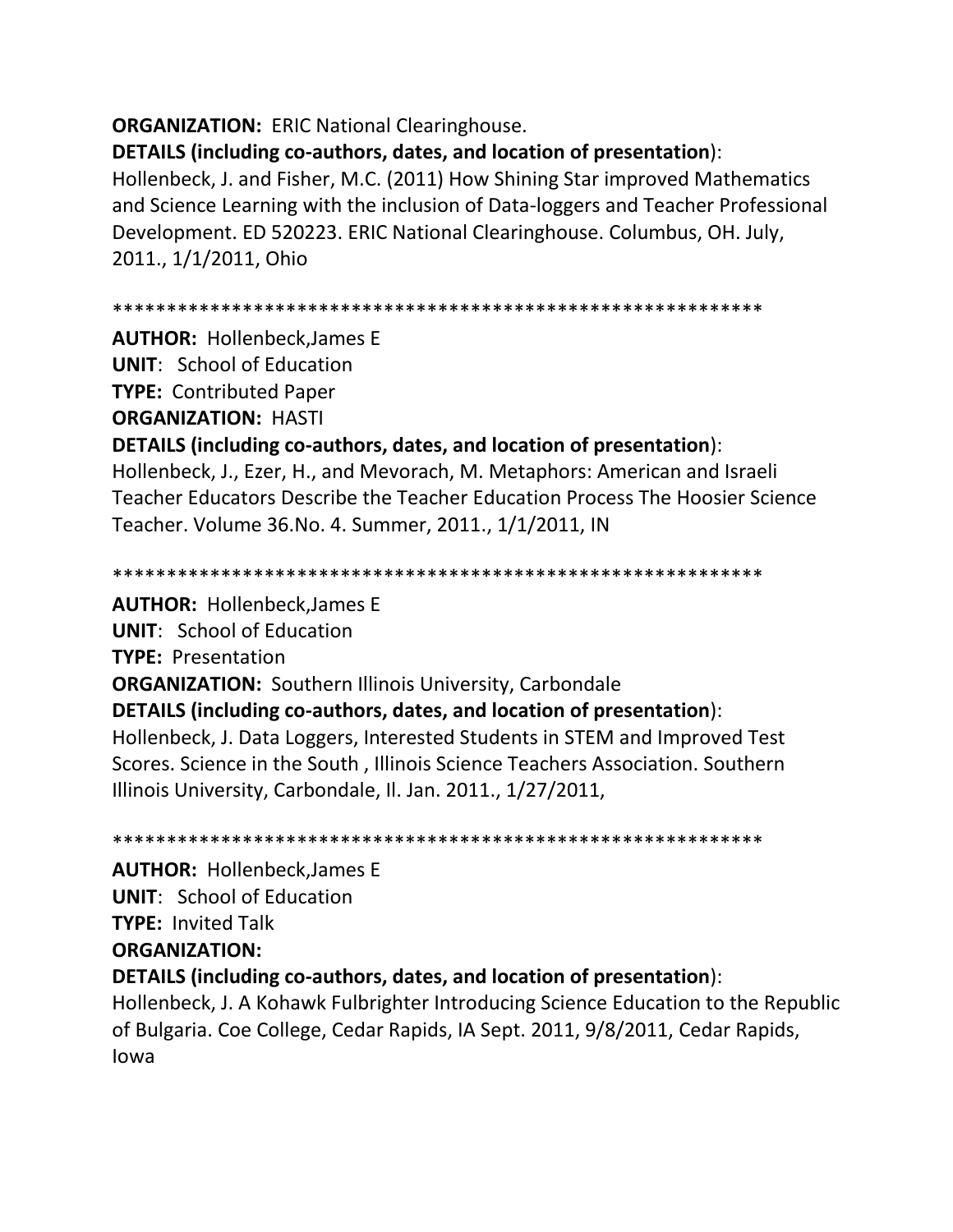**AUTHOR: Hollingsworth, Joseph E UNIT: School of Natural Sciences** 

**TYPE: Presentation** 

**ORGANIZATION: SIGCSE - Special Interest Group on Computer Science Education** DETAILS (including co-authors, dates, and location of presentation): I served as a co-presenter for a three hour long workshop whose attendees are computer science professors from various institutions around the country. The workshop covered research associated with the NSF TUEs grant that I am currently working under., 3/9/2011, Dallas, TX

**AUTHOR: Hollingsworth, Joseph E UNIT: School of Natural Sciences TYPE: Presentation ORGANIZATION: SIGCSE - Special Interest Group on Computer Science Education** DETAILS (including co-authors, dates, and location of presentation): Presented NSF Grant Research at an NSF Showcase booth at SIGCSENSF Showcase #1 -Thursday 10:00 - 11:30am - Location: Lone Star BC, 3/10/2011, Dallas, TX

**AUTHOR: Hollingsworth, Joseph E UNIT: School of Natural Sciences TYPE: Presentation** 

**ORGANIZATION: CCSC: Consortium for Computing Sciences in Colleges** DETAILS (including co-authors, dates, and location of presentation): I served as a co-presenter for a three hour long workshop whose attendees are computer science professors from various institutions from around the Midwest. The workshop covered research associated with the NSF TUEs grant that I am currently working under., 9/23/2011, Huntington, Indiana

**AUTHOR: Hunt, Randy E. UNIT: School of Natural Sciences TYPE: Contributed Paper ORGANIZATION:** 13th International Meeting on Invertebrate Sound and Vibration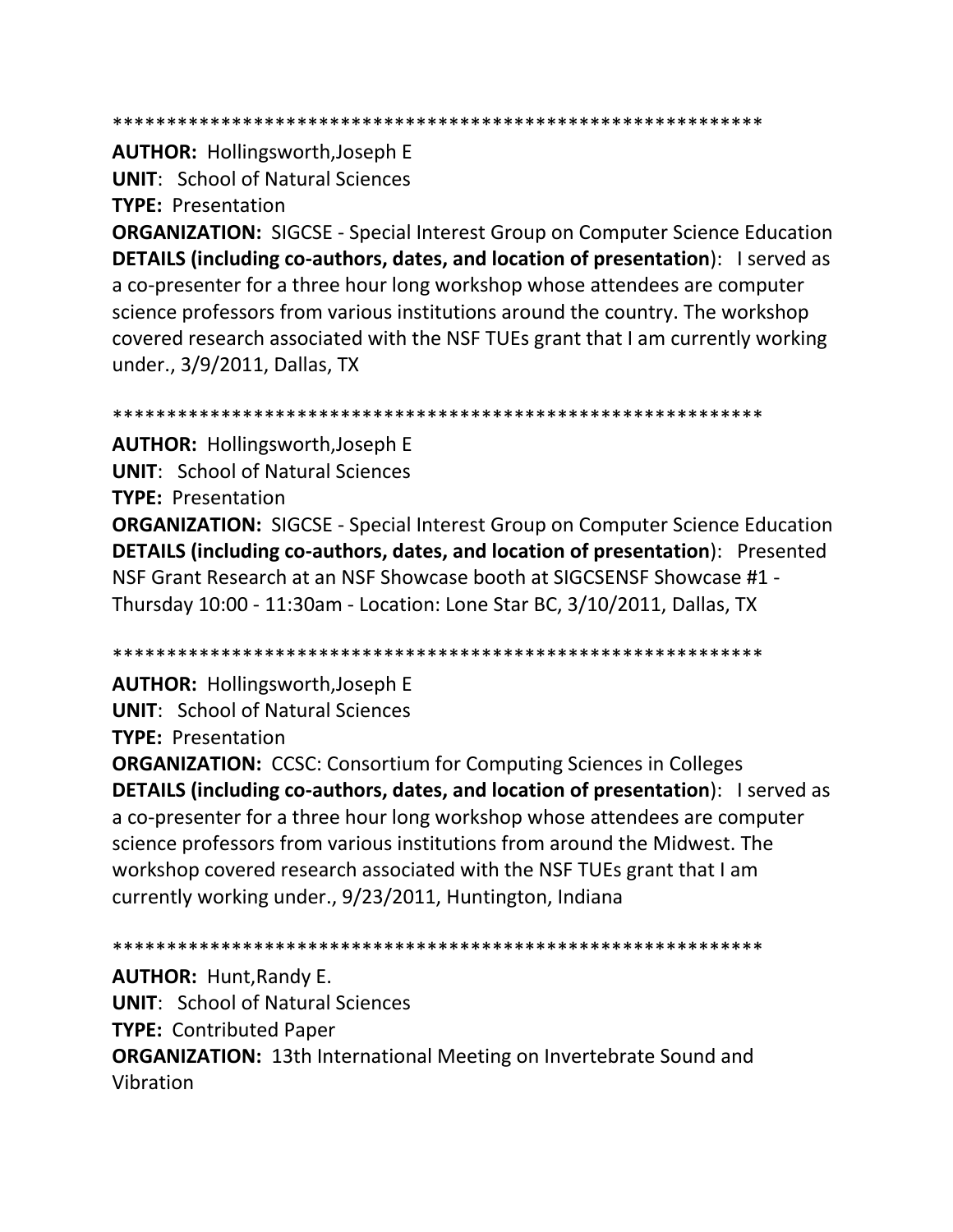**DETAILS (including co-authors, dates, and location of presentation**): Author and Title: Hunt, R.E. 2011. Reproductive interference in Erythroneura leafhoppers, 6/4/2011, Columbia, Missouri

\*\*\*\*\*\*\*\*\*\*\*\*\*\*\*\*\*\*\*\*\*\*\*\*\*\*\*\*\*\*\*\*\*\*\*\*\*\*\*\*\*\*\*\*\*\*\*\*\*\*\*\*\*\*\*\*\*\*\*\*

**AUTHOR:** Johnson,Jacqueline Fessard **UNIT**: Library **TYPE:** Competitive Paper **ORGANIZATION:** Jane Austen Society of North America

**DETAILS (including co-authors, dates, and location of presentation**): Johnson, J. F., Reynolds, C. T. (2011, October). A Justification for Mrs. Jennings. Paper presented at the Annnual General Meeting of the Jane Austen Society of North America, Fort Worth, TX.I again presented at the Annual General Meeting of the Jane Austen Society of North America in Fort Worth, Texas. This year I re-united with my co-presenter from the Chawton conference in 2009, Tresa Reynolds. Our topic, A Justification for Mrs. Jennings was a reflection of the conference theme celebrating the 200thanniversary of the publication of Sense Sensibility, Jane Austens first published novel. The proposal had been accepted out of a pool of about 400 applicants and our session was held in one of the larger breakout rooms, drawing almost 100 people. The presentation concentrat, ,

\*\*\*\*\*\*\*\*\*\*\*\*\*\*\*\*\*\*\*\*\*\*\*\*\*\*\*\*\*\*\*\*\*\*\*\*\*\*\*\*\*\*\*\*\*\*\*\*\*\*\*\*\*\*\*\*\*\*\*\*

**AUTHOR:** Johnson,Sandra L

**UNIT**: School of Natural Sciences

**TYPE:** Other

**ORGANIZATION:** Delmar-Cengage Learning

**DETAILS (including co-authors, dates, and location of presentation**): Copresenter of Live Fall Webinar Series sponsored by Delmar-Cengage Learning on October 7, 2011. Topic: Understanding Medical Coding: A Comprehensive Guide, to introduce third edition to be published March 2012. Created power point presentation to highlight key revisions, additions, etc. to participants. (Seventy attendees)., 1/1/2011, Webinar

\*\*\*\*\*\*\*\*\*\*\*\*\*\*\*\*\*\*\*\*\*\*\*\*\*\*\*\*\*\*\*\*\*\*\*\*\*\*\*\*\*\*\*\*\*\*\*\*\*\*\*\*\*\*\*\*\*\*\*\*

**AUTHOR:** Johnson,Sandra L **UNIT**: School of Natural Sciences **TYPE:** Presentation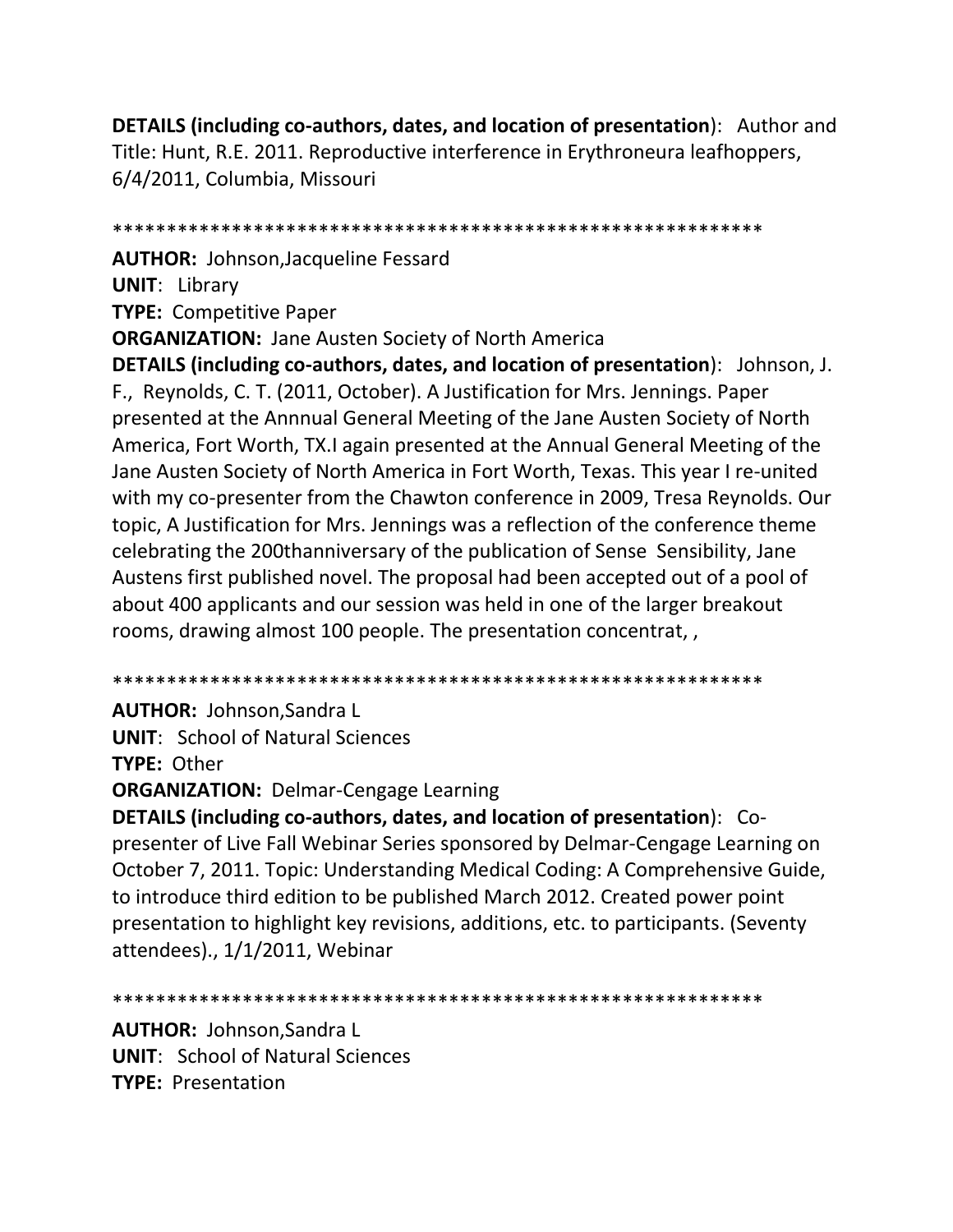**ORGANIZATION:** Indiana Society of Medical Assistants (ISMA)

**DETAILS (including co-authors, dates, and location of presentation**): Copresenter of ICD-10-CM - Its Coming! at the Indiana Society of Medical Assistants annual conference April 3, 2011, in W. Lafayette, Indiana. Two-hour presentation over upcoming coding changes for continuing education., 1/1/2011, W. Lafayette, Indiana

```
************************************************************
```
**AUTHOR:** Kimmer,Christopher James **UNIT**: School of Natural Sciences **TYPE:** Presentation **ORGANIZATION:** Computer Engineering and Computer Science Department **DETAILS (including co-authors, dates, and location of presentation**): Gave invited UofL CECS Seminar on Sept. 23, 2011 entitled Natural Interaction Using the Microsoft Xbox Kinect, 9/23/2011, University of Louisville

\*\*\*\*\*\*\*\*\*\*\*\*\*\*\*\*\*\*\*\*\*\*\*\*\*\*\*\*\*\*\*\*\*\*\*\*\*\*\*\*\*\*\*\*\*\*\*\*\*\*\*\*\*\*\*\*\*\*\*\* **AUTHOR:** Koerner,Michael Allen **UNIT**: School of Arts & Letters **TYPE:** Invited Talk **ORGANIZATION: Bellarmine University DETAILS (including co-authors, dates, and location of presentation**): I was invited to give an artist talk/presentation between 3:00-4:30pm to Laura Hartfords Web Art class at Bellarmine University. Laura is the current Art Department Chair. The talk focused upon my own research, creative development, professional trajectory and teaching techniques. I received a small Honorarium for this service., 10/26/2011, Louisville, KY

\*\*\*\*\*\*\*\*\*\*\*\*\*\*\*\*\*\*\*\*\*\*\*\*\*\*\*\*\*\*\*\*\*\*\*\*\*\*\*\*\*\*\*\*\*\*\*\*\*\*\*\*\*\*\*\*\*\*\*\*

**AUTHOR:** Lambert,Alysa D.

**UNIT**: School of Business

**TYPE:** Presentation

**ORGANIZATION:** Academy of Management

**DETAILS (including co-authors, dates, and location of presentation**): Steinke, C. M. Lambert, A. D. (2011). Stigma in Law Enforcement: Potential Impact on Benefit Avoidance. Paper presented at the Academy of Management Annual Conference in San Antonio, TX., 8/11/2011, San Antonio, TX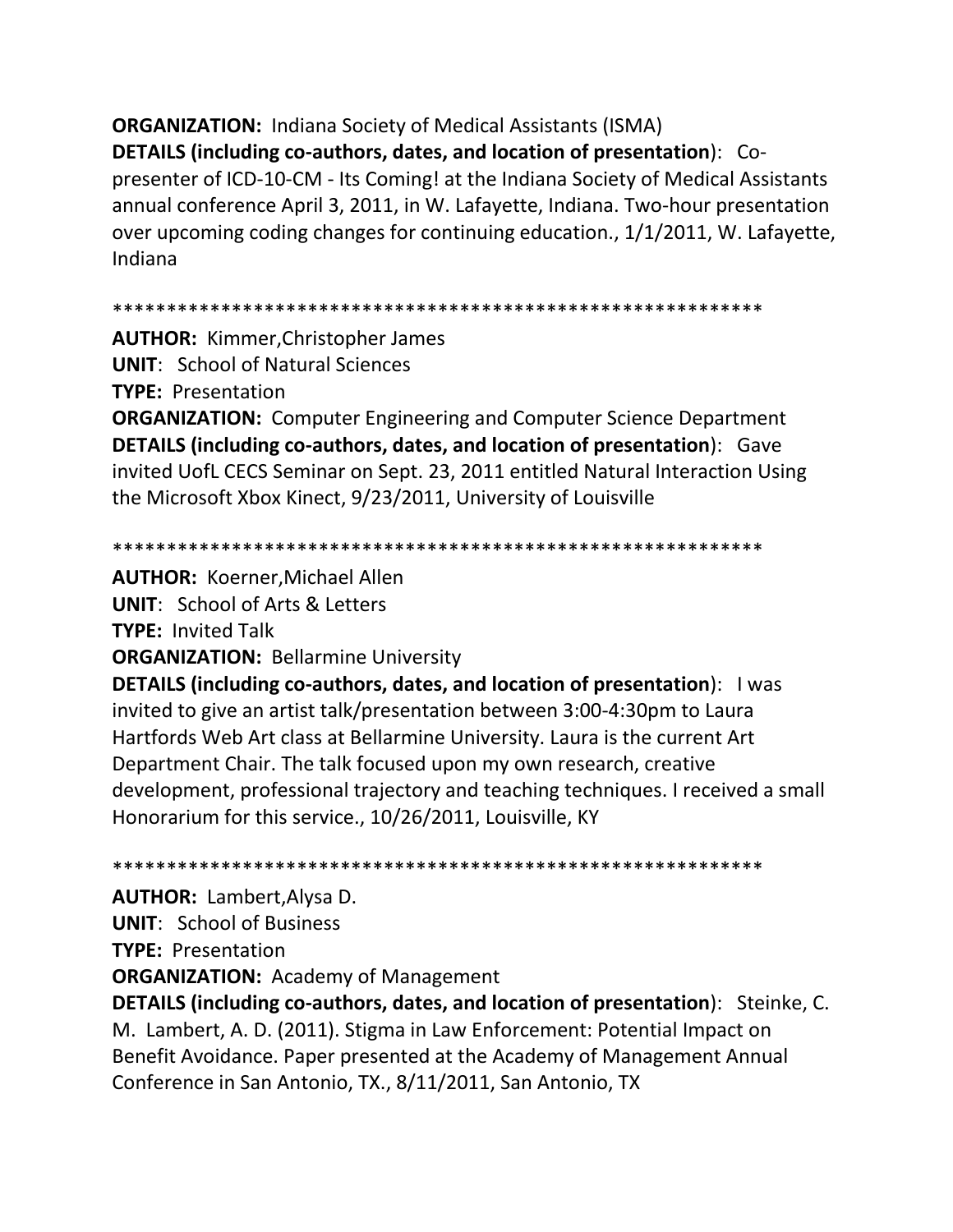**AUTHOR: Lambert, Alysa D.** 

**UNIT:** School of Business

**TYPE: Poster Session** 

**ORGANIZATION: Southern Managment Association** 

DETAILS (including co-authors, dates, and location of presentation): Steinke, C. Lambert, A. D. (2011). Measuring Benefit Availability: The Error in Perceptions of What is Offered and Its Effect on Conclusions. Paper presented at the Southern Management Association Annual Conference in Savannah, GA., 11/9/2011, Savannah, GA

**AUTHOR: Mc Ilvoy, Laura H UNIT: School of Nursing TYPE: Poster Session ORGANIZATION:** Mosby Faculty Development Institute DETAILS (including co-authors, dates, and location of presentation): Presented poster on the Integration of Multi-Modality Technology into High Fidelity Clinical Simulation to audience of School of Nursing educators, 1/4/2011, Orlando FL

**AUTHOR: Mc Ilvoy, Laura H UNIT: School of Nursing TYPE: Poster Session ORGANIZATION: International School of Nursing Association of Clinical** Simulation and Learning

DETAILS (including co-authors, dates, and location of presentation): Presented poster on Integration of Multi-Modality Technology into High Fidelity Clinical Simulation to audience of clinical simulation experts, 6/21/2011, Orlando, FL

**AUTHOR:** Mc Ilvoy, Laura H **UNIT:** School of Nursing **TYPE: Invited Talk ORGANIZATION:** Dot Patterson Stroke Symposium sponsored by Jewish Hospital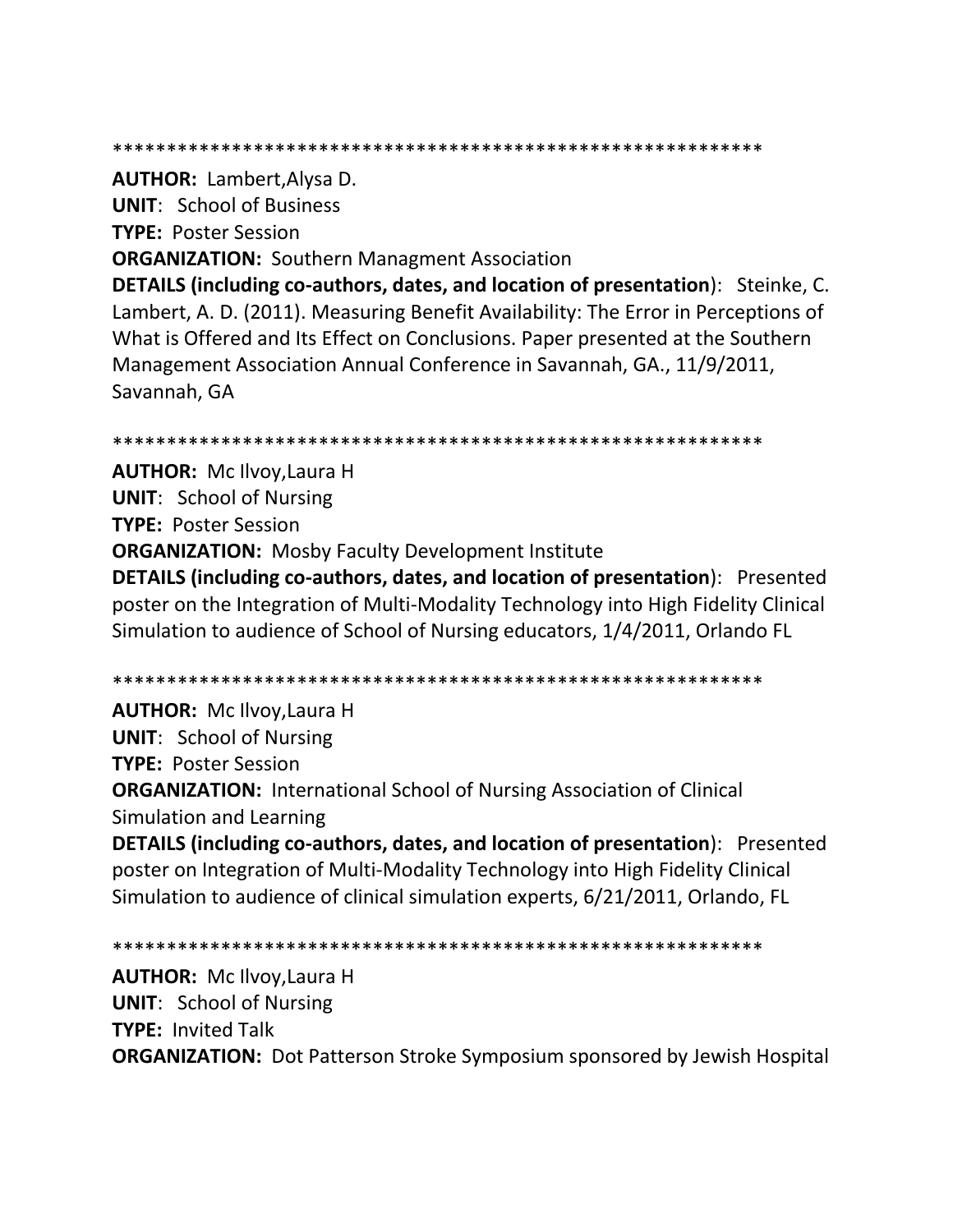**DETAILS (including co-authors, dates, and location of presentation**): Using Evidence to Prevent the Complications of Stroke Dot Patterson Stroke Symposium, Louisville, KY, September 16, 2011., 9/16/2011, Louisville KY

\*\*\*\*\*\*\*\*\*\*\*\*\*\*\*\*\*\*\*\*\*\*\*\*\*\*\*\*\*\*\*\*\*\*\*\*\*\*\*\*\*\*\*\*\*\*\*\*\*\*\*\*\*\*\*\*\*\*\*\*

**AUTHOR:** Moore,Kate Banet **UNIT**: Library **TYPE:** Poster Session

**ORGANIZATION:** North American Serials Interest Group (NASIG) **DETAILS (including co-authors, dates, and location of presentation**): Title: On the Road to (Better) Discovery: Choosing a New Interface for our OPACAbstract: This poster will illustrate the process through which an Indiana University Libraries Task Force determined which discovery layer was best suited as the new public interface for our online catalog, IUCAT. Part of this process included creating a rubric of the core functionality necessary for a better search experience in the OPAC. This rubric rated the search functionality, display of search results, the ability to export and share records, the management of user accounts, user authentication, as well as the general look and feel of the discovery layer. Our rubric for rating core functionality will be displayed as well as brief descriptions and examples of the two discovery layers reviewed,, ,

\*\*\*\*\*\*\*\*\*\*\*\*\*\*\*\*\*\*\*\*\*\*\*\*\*\*\*\*\*\*\*\*\*\*\*\*\*\*\*\*\*\*\*\*\*\*\*\*\*\*\*\*\*\*\*\*\*\*\*\*

**AUTHOR:** Moore,Kate Banet

**UNIT**: Library

**TYPE:** Presentation

**ORGANIZATION:** Indiana University Libraries Faculty Council's Librarians' Day **DETAILS (including co-authors, dates, and location of presentation**): Title: Learning from the Epic Fail: How We Can Better Plan and Promote Library EventsAbstract:Have you ever tried every method you could think of to promote a Library event, but students still didnt show up" Conversely, do you have experience in promoting a successful event, either in or beyond the Library" The presenters will highlight results from Library literature regarding successful programming and outreach, and guide audience members through the steps to developing a successful event. Topics covered include developing and implementing different types of events and evaluating an events success. Audience members will then be invited to work together to formulate ideas and techniques for future use., 6/10/2011, Indianapolis, IN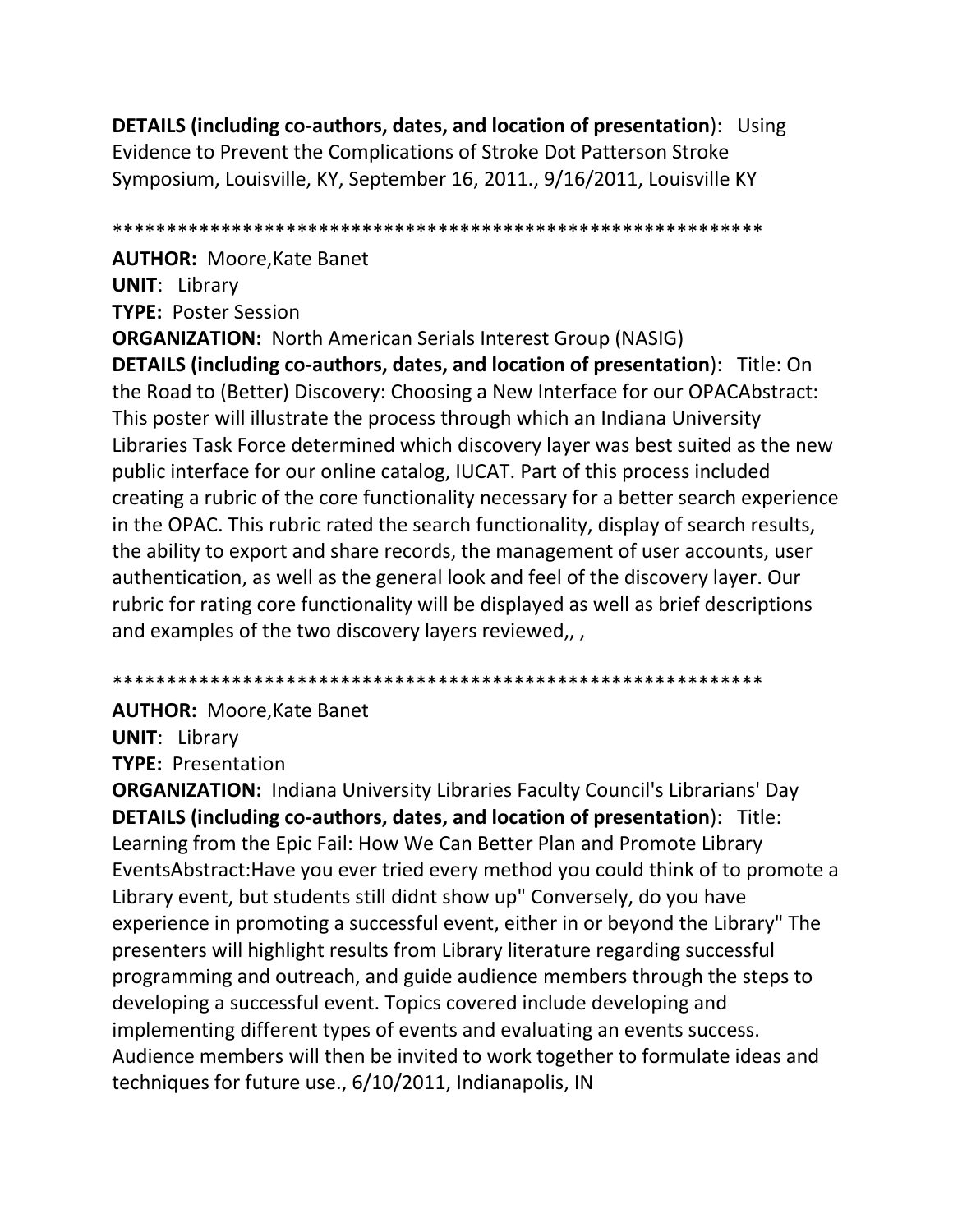#### 

**AUTHOR: Moore, Kate Banet** 

**UNIT: Library** 

**TYPE: Presentation** 

**ORGANIZATION:** Indiana University Libraries Faculty Council's Librarians' Day **DETAILS (including co-authors, dates, and location of presentation):** Title: Look what youve won! The new IUCATAbstract: As the development of OLE, IUs new open-source ILS system, moves forward, we will be transitioning to a new public interface for IUCAT. A system-wide task force was charged with assessing the two candidate applications, Blacklight and VuFind, and making a recommendation to the IU Council of Head Librarians early this summer. Generally referred to as next generation Library catalogs, or discovery layers, these applications provide a much richer experience for users through easy-to-use but powerful search capabilities and increased ability to manipulate and share catalog data. In this breakout session, members of the task force will describe and explain the rubric used to evaluate the applications, demonstrate both applicati,

## 

**AUTHOR:** Morgan, Robin K

**UNIT:** School of Social Sciences

**TYPE: Poster Session** 

**ORGANIZATION:** Division 2 Society for the Teaching of Psychology, American **Psychological Association** 

DETAILS (including co-authors, dates, and location of presentation): Morgan, R.K., Kavanaugh, K.D., Allan, A.A. (2011). Student stalking of faculty: Impact on faculty behaviors in the classroom. Presented at the 33rd AnnualNational Institute for the Teaching of Psychology., 1/1/2011, FL

#### 

# **AUTHOR: Morgan, Robin K**

**UNIT:** School of Social Sciences

**TYPE: Poster Session** 

**ORGANIZATION:** Division 2 Society for the Teaching of Psychology, American **Psychological Association** 

DETAILS (including co-authors, dates, and location of presentation): Woodward, L. Morgan, R.K. (2011). The role of parallel processing in peer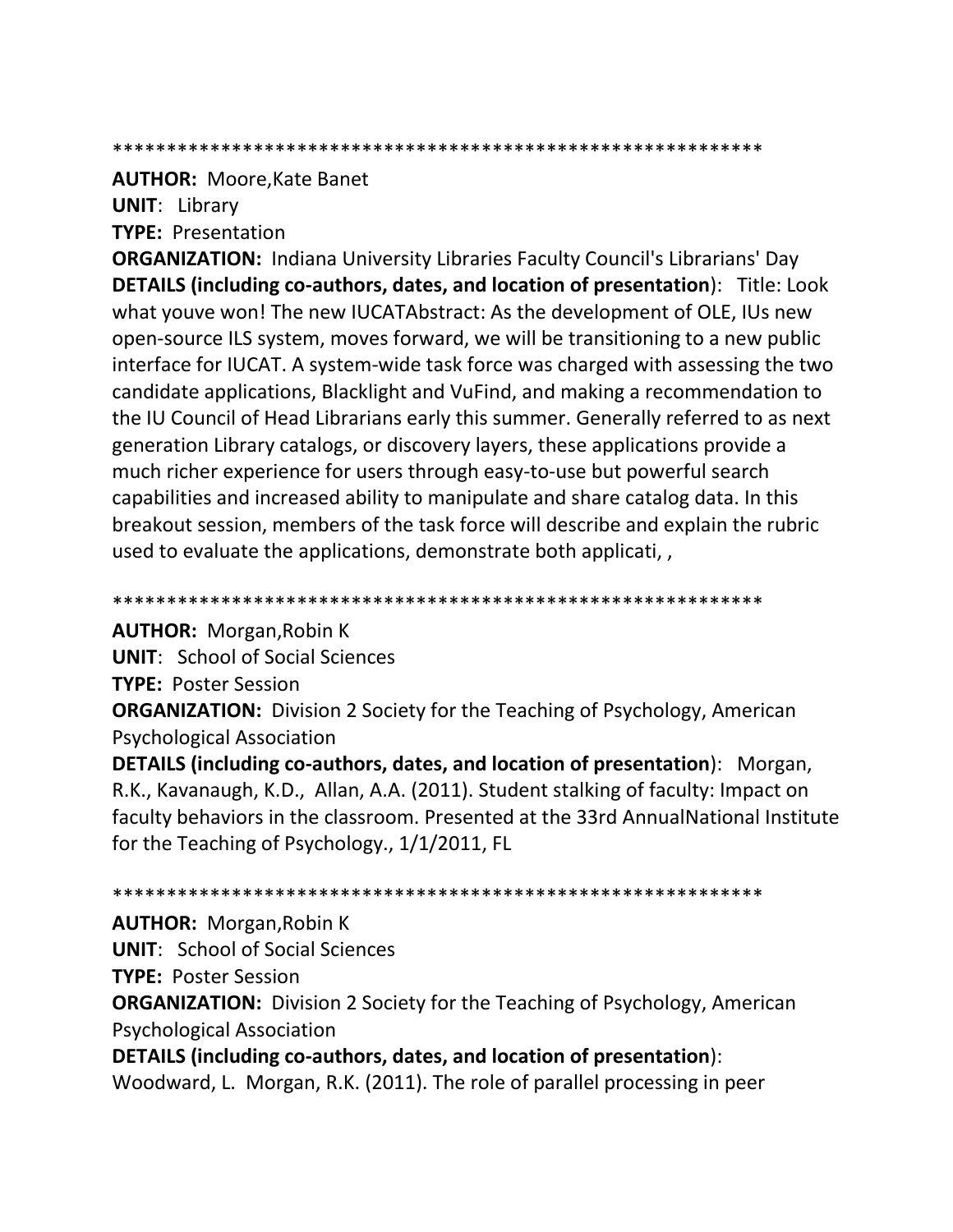supervision of teaching. Presented at the 33rd Annual National Institute for the Teaching of Psychology., 1/1/2011, FL

\*\*\*\*\*\*\*\*\*\*\*\*\*\*\*\*\*\*\*\*\*\*\*\*\*\*\*\*\*\*\*\*\*\*\*\*\*\*\*\*\*\*\*\*\*\*\*\*\*\*\*\*\*\*\*\*\*\*\*\* **AUTHOR:** Morgan,Robin K **UNIT**: School of Social Sciences **TYPE:** Presentation **ORGANIZATION:** Division 2 Society for the Teaching of Psychology, American Psychological Association **DETAILS (including co-authors, dates, and location of presentation**): Morgan, R.K., Woodward, L., Kavanaugh, K.D., Allan, A.A. (2011). History of psychology abroad: Going to the source. Presented at the 33rd AnnualNational Institute for the Teaching of Psychology., 1/1/2011, FL

\*\*\*\*\*\*\*\*\*\*\*\*\*\*\*\*\*\*\*\*\*\*\*\*\*\*\*\*\*\*\*\*\*\*\*\*\*\*\*\*\*\*\*\*\*\*\*\*\*\*\*\*\*\*\*\*\*\*\*\*

**AUTHOR:** Morgan,Robin K **UNIT**: School of Social Sciences **TYPE:** Presentation **ORGANIZATION:** FACET Retreat **DETAILS (including co-authors, dates, and location of presentation**): Morgan, R.K., Olivares, K. (2011). Teacher as Learner 2.0, 5/19/2011, Indianapolis, IN

\*\*\*\*\*\*\*\*\*\*\*\*\*\*\*\*\*\*\*\*\*\*\*\*\*\*\*\*\*\*\*\*\*\*\*\*\*\*\*\*\*\*\*\*\*\*\*\*\*\*\*\*\*\*\*\*\*\*\*\*

**AUTHOR:** Morgan,Robin K **UNIT**: School of Social Sciences **TYPE:** Presentation **ORGANIZATION:** American Psychological Association Convention **DETAILS (including co-authors, dates, and location of presentation**): Slattery, J., Morgan, R.K., Frantz, S., Grobman, K.G. (2011). Project Syllabus: Connecting Student Learning Outcomes with Assessment, 8/10/2011, Washington, D.C.

\*\*\*\*\*\*\*\*\*\*\*\*\*\*\*\*\*\*\*\*\*\*\*\*\*\*\*\*\*\*\*\*\*\*\*\*\*\*\*\*\*\*\*\*\*\*\*\*\*\*\*\*\*\*\*\*\*\*\*\* **AUTHOR:** Morgan,Robin K **UNIT**: School of Social Sciences **TYPE:** Invited Talk **ORGANIZATION:** Institute for Learning and Teaching Excellence Half-Day Workshop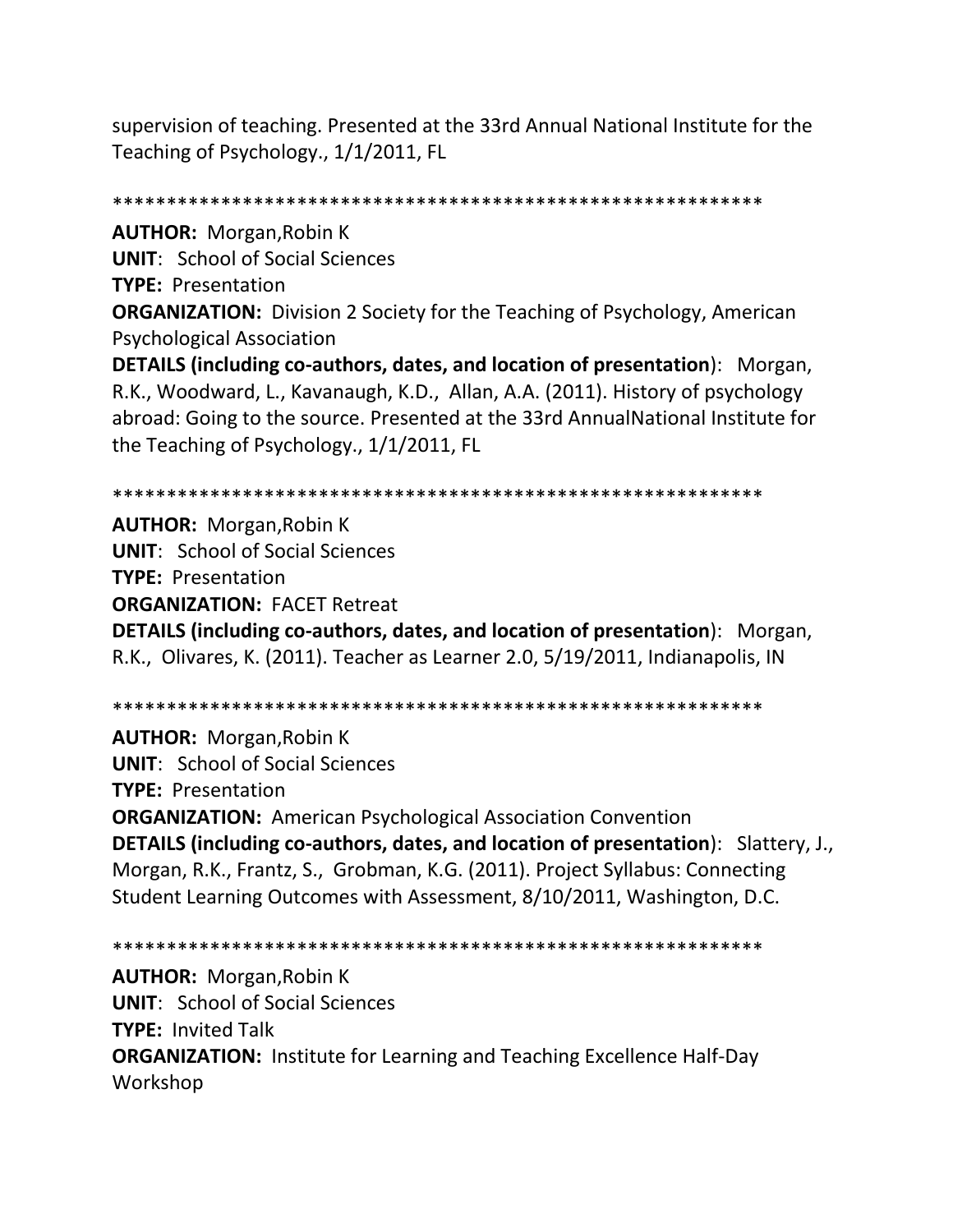**DETAILS (including co-authors, dates, and location of presentation**): Creating the Classroom Environment You Want: You Want to Dissolve Disruptions and Inappropriate Classroom Comments: Thats so gay! retorts the student in the back of your classroom. Comments such as this immediately disrupt your class. As facilitators of student learning, it is our responsibility to make sure students feel comfortable asking questions and contributing to discussion but at the same time, create a respectful and conducive environment for learning. Together we will focus on successful - and not so successful - strategies for F2F, hybrid, and online learning environments., 8/22/2011, Southeast

\*\*\*\*\*\*\*\*\*\*\*\*\*\*\*\*\*\*\*\*\*\*\*\*\*\*\*\*\*\*\*\*\*\*\*\*\*\*\*\*\*\*\*\*\*\*\*\*\*\*\*\*\*\*\*\*\*\*\*\*

**AUTHOR:** Morgan,Robin K **UNIT**: School of Social Sciences **TYPE:** Presentation **ORGANIZATION:** American Psychological Association Convention **DETAILS (including co-authors, dates, and location of presentation**): Slattery, J., Morgan, R.K., Venske, B., Frantz, S., Richmond, A., Baker, S. (accepted). Project Syllabus: Paradigmatic Shift, 8/29/2011, Orlando, FL

\*\*\*\*\*\*\*\*\*\*\*\*\*\*\*\*\*\*\*\*\*\*\*\*\*\*\*\*\*\*\*\*\*\*\*\*\*\*\*\*\*\*\*\*\*\*\*\*\*\*\*\*\*\*\*\*\*\*\*\*

**AUTHOR:** Morgan,Robin K **UNIT**: School of Social Sciences **TYPE:** Presentation **ORGANIZATION:** Lilly Conference on Excellence in College Teaching-Traverse City, Michigan

**DETAILS (including co-authors, dates, and location of presentation**): Morgan, R.K., Morgan, D.L., (2011). Closing the loop: Low tech methods for combining feedback and active academic responding., 9/22/2011, Traverse City, MI

\*\*\*\*\*\*\*\*\*\*\*\*\*\*\*\*\*\*\*\*\*\*\*\*\*\*\*\*\*\*\*\*\*\*\*\*\*\*\*\*\*\*\*\*\*\*\*\*\*\*\*\*\*\*\*\*\*\*\*\*

# **AUTHOR:** Morgan,Robin K

**UNIT**: School of Social Sciences

**TYPE:** Presentation

**ORGANIZATION:** Lilly Conference on Excellence in College Teaching-Traverse City, Michigan

**DETAILS (including co-authors, dates, and location of presentation**): Morgan, R.K., Olivares, K. (2011). Qucik Hits on the Web, 9/22/2011, Traverse City, MI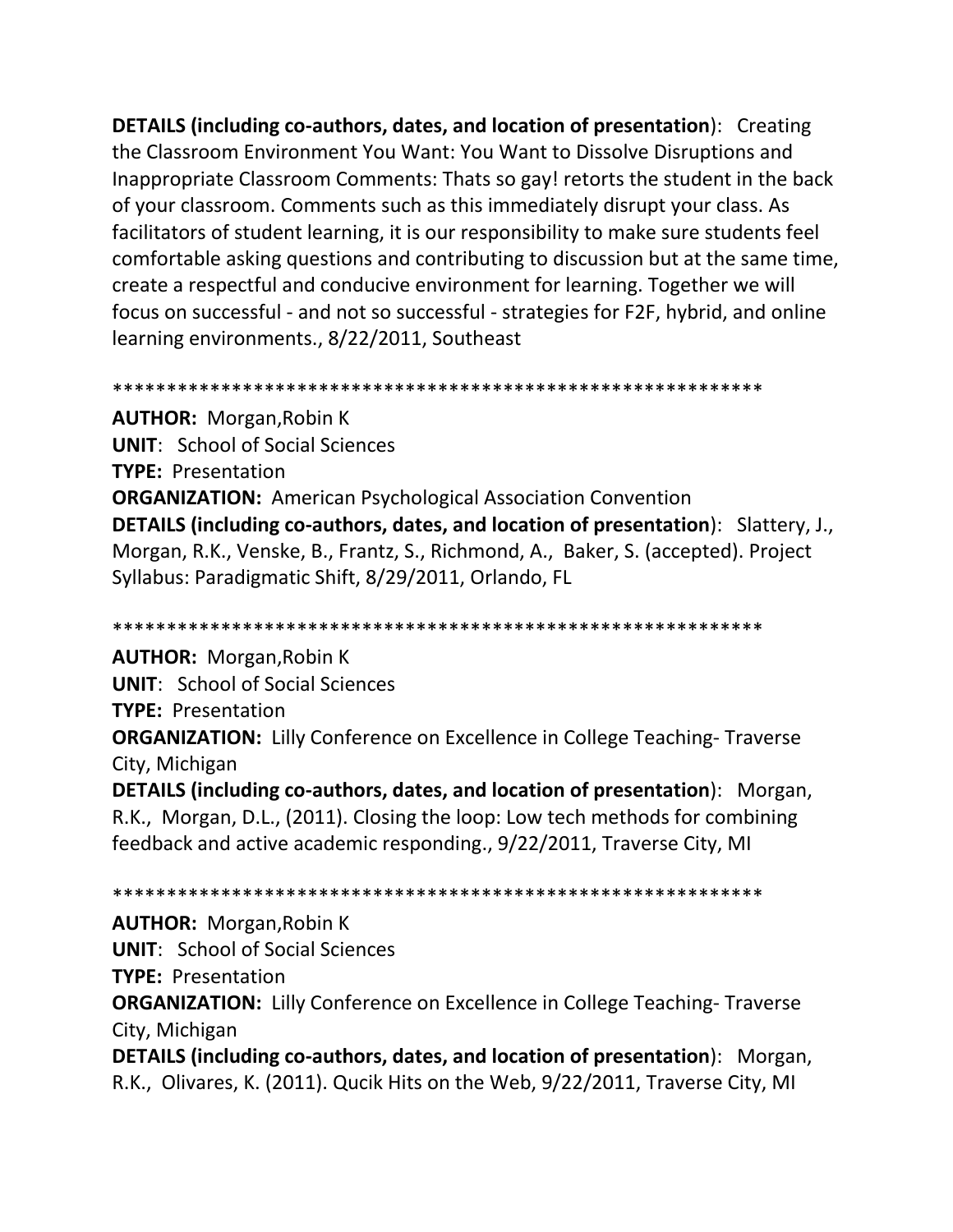#### \*\*\*\*\*\*\*\*\*\*\*\*\*\*\*\*\*\*\*\*\*\*\*\*\*\*\*\*\*\*\*\*\*\*\*\*\*\*\*\*\*\*\*\*\*\*\*\*\*\*\*\*\*\*\*\*\*\*\*\*

**AUTHOR:** Morgan,Robin K **UNIT**: School of Social Sciences **TYPE:** Presentation **ORGANIZATION:** Applied Behavior Analysis International **DETAILS (including co-authors, dates, and location of presentation**): Morgan, D.L., Morgan, R.K. (submitted). A meta-analysis of behavioral safety skills training., 10/17/2011, Seattle, WA

\*\*\*\*\*\*\*\*\*\*\*\*\*\*\*\*\*\*\*\*\*\*\*\*\*\*\*\*\*\*\*\*\*\*\*\*\*\*\*\*\*\*\*\*\*\*\*\*\*\*\*\*\*\*\*\*\*\*\*\*

**AUTHOR:** Musgrove,Carolyn Findley **UNIT**: School of Business **TYPE:** Invited Talk **ORGANIZATION:** Society for Marketing Advances **DETAILS (including co-authors, dates, and location of presentation**): Invited Speaker at 2011 Elsevier Doctoral Consortium, Society of Marketing Advances, Memphis, TN, 11/4/2011, Memphis, TN

\*\*\*\*\*\*\*\*\*\*\*\*\*\*\*\*\*\*\*\*\*\*\*\*\*\*\*\*\*\*\*\*\*\*\*\*\*\*\*\*\*\*\*\*\*\*\*\*\*\*\*\*\*\*\*\*\*\*\*\*

**AUTHOR:** Myers,Judy G.

**UNIT**: School of Nursing

**TYPE:** Other

**ORGANIZATION:** The 8th St. Louis Qualitative Research Conference on 'Multiliteracies in research

**DETAILS (including co-authors, dates, and location of presentation**): Title of Presentation: How Critical, Qualitative Research Supports Students Multiliteracies across the CurriculumAs part of a team of four IUS faculty I reported findings from a qualitative analysis of text from reflective journal assignment submitted by student nurses who participated in the Ropes Outdoor Leadership Trainning over past three years., 2/4/2011, St. Louis

\*\*\*\*\*\*\*\*\*\*\*\*\*\*\*\*\*\*\*\*\*\*\*\*\*\*\*\*\*\*\*\*\*\*\*\*\*\*\*\*\*\*\*\*\*\*\*\*\*\*\*\*\*\*\*\*\*\*\*\*

**AUTHOR:** Myers,Judy G. **UNIT**: School of Nursing **TYPE:** Invited Talk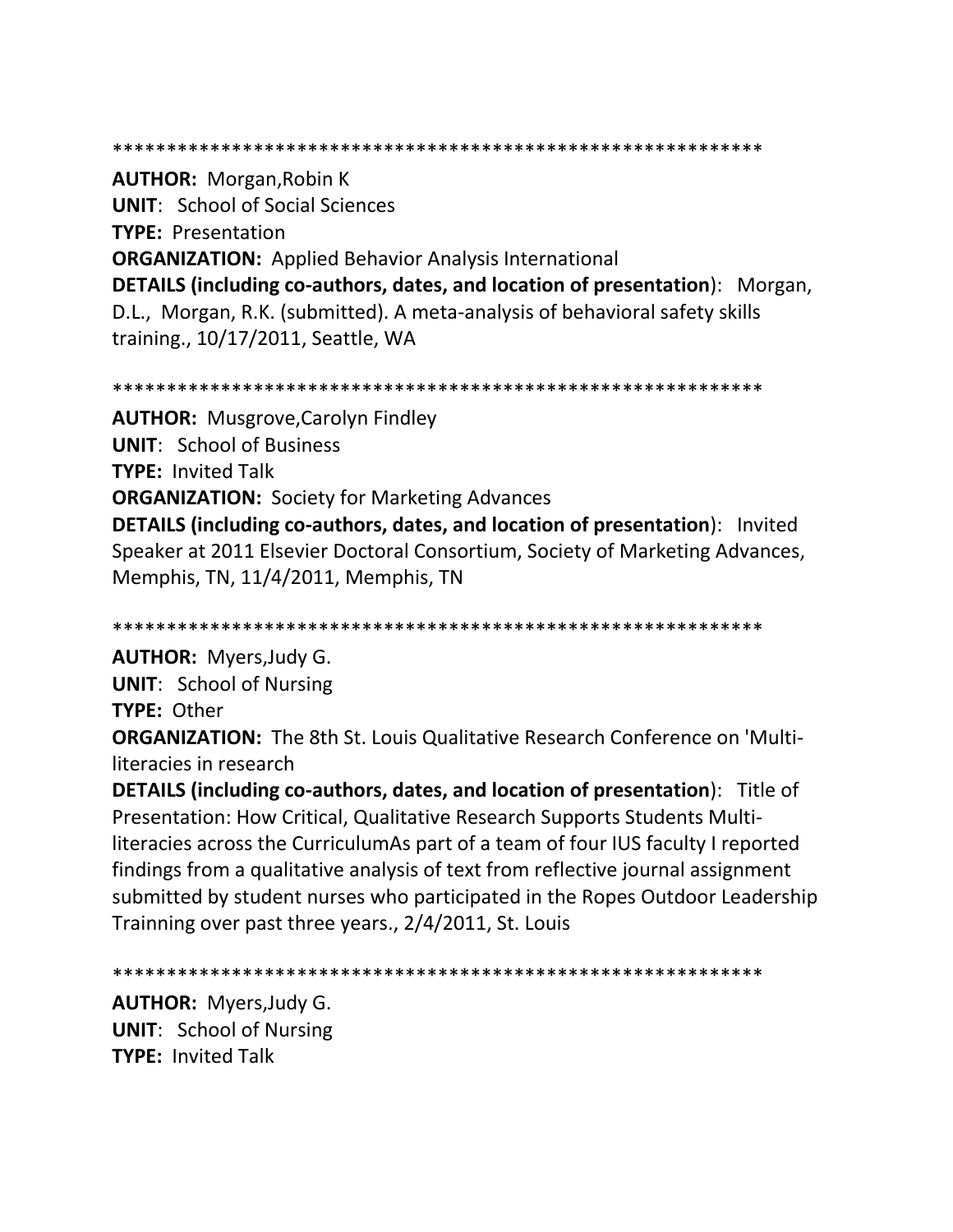**ORGANIZATION:** Kentucky Department of Public Health- Annual Nurse Practitioner Conference

**DETAILS (including co-authors, dates, and location of presentation**):

Presentator/Facilitator: Lunchtime Discussion: Reproductive Rights: Historically Targeted during Times of Social and Economic Upheaval -, 9/20/2011, Bardstown KY

```
************************************************************
```
**AUTHOR:** Myers,Judy G.

**UNIT**: School of Nursing

**TYPE:** Invited Talk

**ORGANIZATION:** Kentucky State Department for Public Health Annual Nurse Practitioner Conference

**DETAILS (including co-authors, dates, and location of presentation**): Title Keynote Address: Todays Rhetoric is Nothing New: Kentuckys Colorful History of Birth Control, 9/20/2011, Bardstown Kentucky

\*\*\*\*\*\*\*\*\*\*\*\*\*\*\*\*\*\*\*\*\*\*\*\*\*\*\*\*\*\*\*\*\*\*\*\*\*\*\*\*\*\*\*\*\*\*\*\*\*\*\*\*\*\*\*\*\*\*\*\*

**AUTHOR:** Myers,Judy G.

**UNIT**: School of Nursing **TYPE:** Poster Session **ORGANIZATION:** Professional Nurse Educator Group 38th Annual Conference **DETAILS (including co-authors, dates, and location of presentation**): Simulation: Using Human Actors in Undergraduate Psychiatric School of Nursing Education, 10/22/2011, Baltimore MD

\*\*\*\*\*\*\*\*\*\*\*\*\*\*\*\*\*\*\*\*\*\*\*\*\*\*\*\*\*\*\*\*\*\*\*\*\*\*\*\*\*\*\*\*\*\*\*\*\*\*\*\*\*\*\*\*\*\*\*\*

**AUTHOR:** Myers,Judy G. **UNIT**: School of Arts & Letters **TYPE:** Invited Talk **ORGANIZATION:** Kentucky State Department for Public Health Annual Nurse Practitioner Conference **DETAILS (including co-authors, dates, and location of presentation**): Title Keynote Address: Todays Rhetoric is Nothing New: Kentuckys Colorful History of

Birth Control, 9/20/2011, Bardstown Kentucky

\*\*\*\*\*\*\*\*\*\*\*\*\*\*\*\*\*\*\*\*\*\*\*\*\*\*\*\*\*\*\*\*\*\*\*\*\*\*\*\*\*\*\*\*\*\*\*\*\*\*\*\*\*\*\*\*\*\*\*\*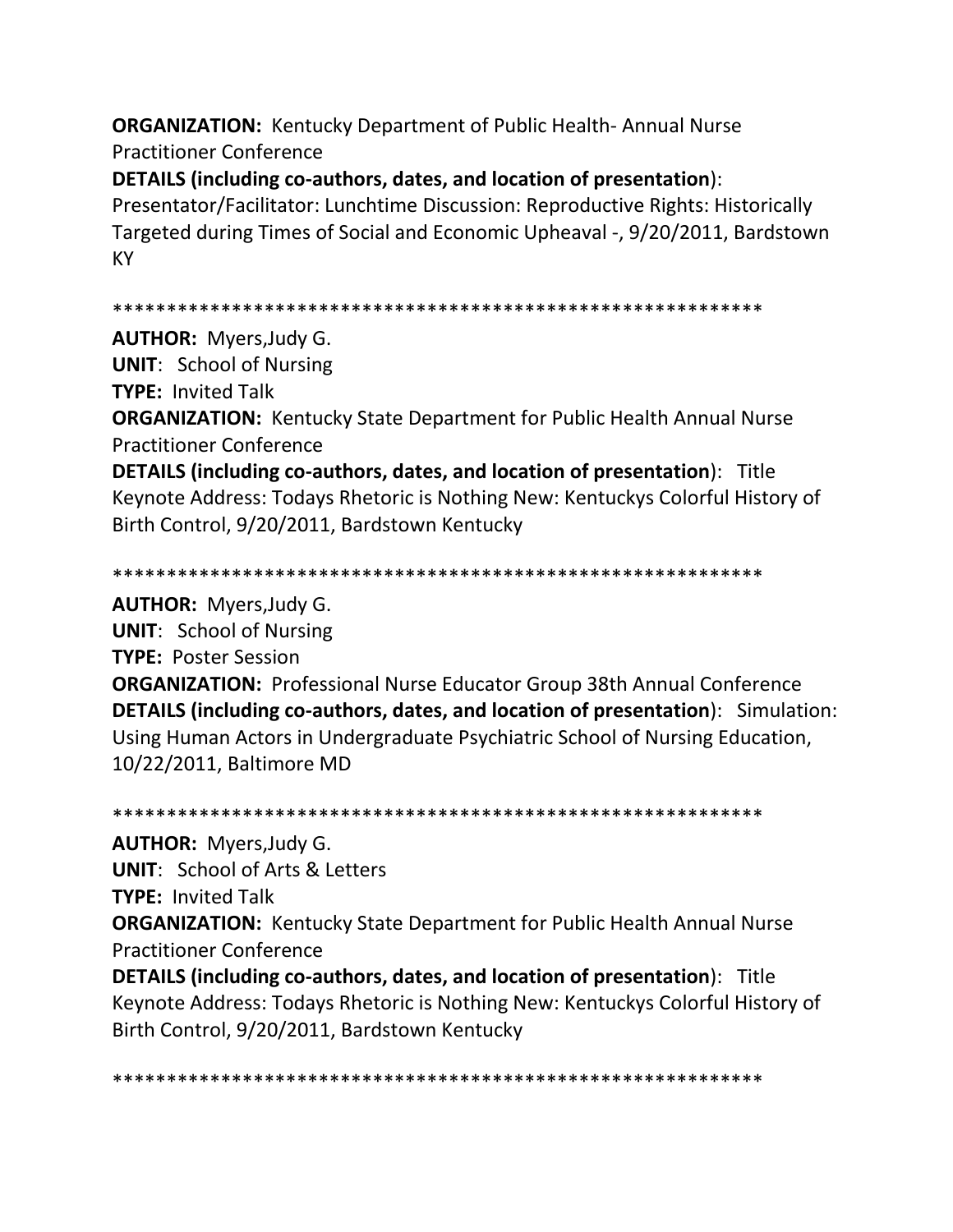**AUTHOR:** Myers, Judy G.

**UNIT: School of Arts & Letters** 

TYPE: Other

**ORGANIZATION:** The 8th St. Louis Qualitative Research Conference on 'Multiliteracies in research

**DETAILS (including co-authors, dates, and location of presentation):** Title of Presentation: How Critical, Qualitative Research Supports Students Multiliteracies across the CurriculumAs part of a team of four IUS faculty I reported findings from a qualitative analysis of text from reflective journal assignment submitted by student nurses who participated in the Ropes Outdoor Leadership Trainning over past three years., 2/4/2011, St. Louis

**AUTHOR: Myers, Judy G.** 

**UNIT:** School of Arts & Letters

**TYPE: Invited Talk** 

**ORGANIZATION: Kentucky Department of Public Health-Annual Nurse Practitioner Conference** 

DETAILS (including co-authors, dates, and location of presentation): Presentator/Facilitator: Lunchtime Discussion: Reproductive Rights: Historically Targeted during Times of Social and Economic Upheaval -, 9/20/2011, Bardstown **KY** 

**AUTHOR: Myers, Judy G. UNIT:** School of Arts & Letters **TYPE: Poster Session ORGANIZATION: Professional Nurse Educator Group 38th Annual Conference** DETAILS (including co-authors, dates, and location of presentation): Simulation: Using Human Actors in Undergraduate Psychiatric School of Nursing Education, 10/22/2011, Baltimore MD

**AUTHOR: Pinkston, Gary L. UNIT:** School of Education **TYPE: Presentation ORGANIZATION: Kentucy Society for Teachers in Education**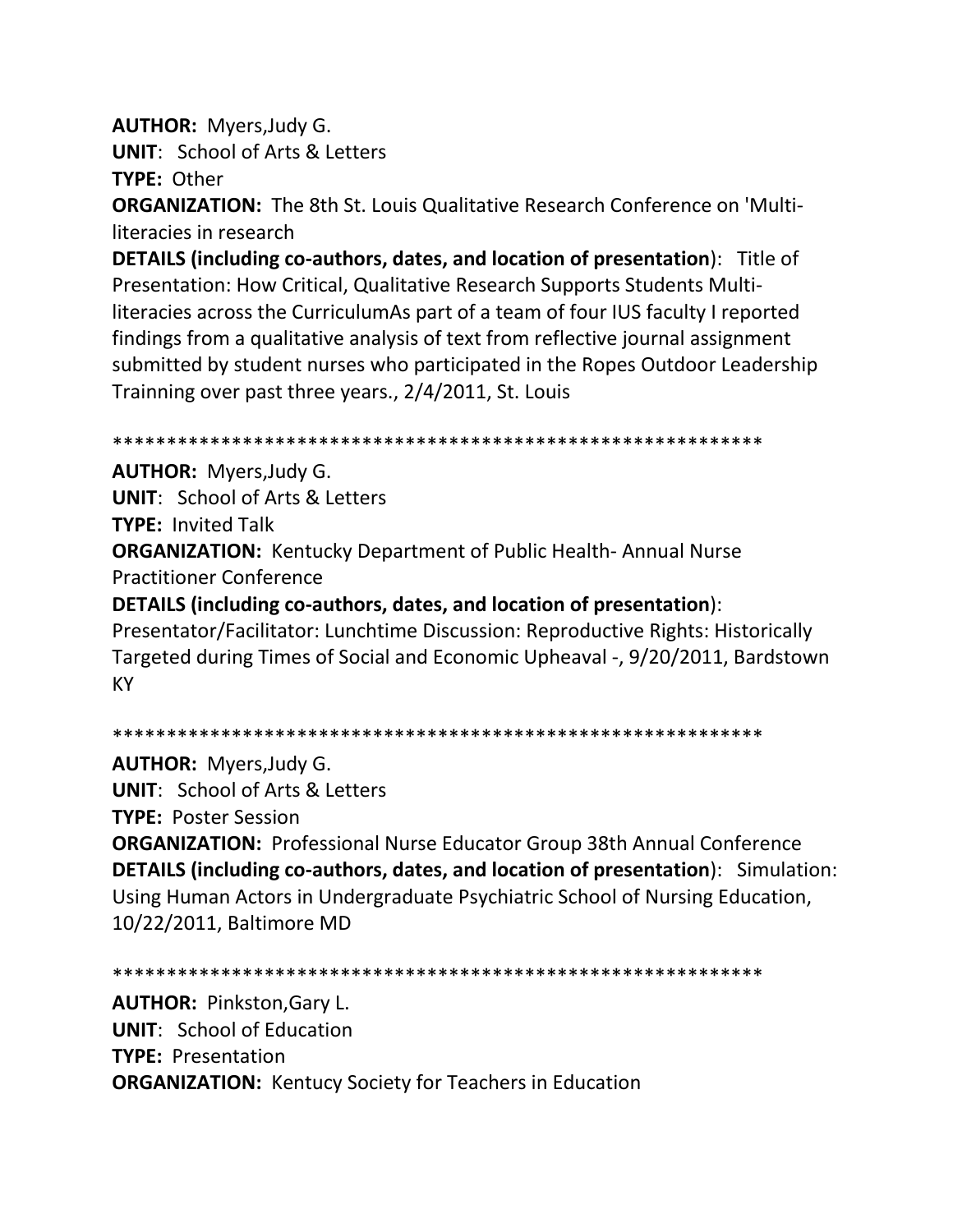**DETAILS (including co-authors, dates, and location of presentation**): Kentucky Society for Technology In Education (KySTE) Conference Presentation included information regarding the collaborative experience between IUS and middle school students. Curriculum, technical issues, and project results were discussed.discussed., 1/1/2011, Lousville, KY

\*\*\*\*\*\*\*\*\*\*\*\*\*\*\*\*\*\*\*\*\*\*\*\*\*\*\*\*\*\*\*\*\*\*\*\*\*\*\*\*\*\*\*\*\*\*\*\*\*\*\*\*\*\*\*\*\*\*\*\*

**AUTHOR:** Pinkston,Gary L.

**UNIT**: School of Education

**TYPE:** Presentation

**ORGANIZATION:** Regional ATE

**DETAILS (including co-authors, dates, and location of presentation**): Regional ATE Presentation on the collaborative instruction between IUS and middle school students. Curriculum, technical issues, and project results discussed.Additional online collaborative resources were discussed., 4/8/2011, Lafayette, IN

\*\*\*\*\*\*\*\*\*\*\*\*\*\*\*\*\*\*\*\*\*\*\*\*\*\*\*\*\*\*\*\*\*\*\*\*\*\*\*\*\*\*\*\*\*\*\*\*\*\*\*\*\*\*\*\*\*\*\*\*

**AUTHOR:** Pittman,Paul H. **UNIT**: School of Business **TYPE:** Invited Talk **ORGANIZATION:** APICS The Association for Operations Management **DETAILS (including co-authors, dates, and location of presentation**): Opening Welcome to Participants and Conference Structure, 2012 APICS Asia Supply Chain Operations Conferences, Seoul Korea Shanghai China, April 2-6. 2012., 12/1/2011, Seoul, Korea & Shanghai, China

\*\*\*\*\*\*\*\*\*\*\*\*\*\*\*\*\*\*\*\*\*\*\*\*\*\*\*\*\*\*\*\*\*\*\*\*\*\*\*\*\*\*\*\*\*\*\*\*\*\*\*\*\*\*\*\*\*\*\*\* **AUTHOR:** Pittman,Paul H. **UNIT**: School of Business **TYPE:** Invited Talk **ORGANIZATION:** Joint meeting of PMAL & APICS Fall Cities Chapter **DETAILS (including co-authors, dates, and location of presentation**): The Secrets to Sustaining the Benefits of Lean,Joint Chapter Professional Development Meeting of the PMAL APICS, February 15, 2011., 2/15/2011, Louisville, Kentucky

\*\*\*\*\*\*\*\*\*\*\*\*\*\*\*\*\*\*\*\*\*\*\*\*\*\*\*\*\*\*\*\*\*\*\*\*\*\*\*\*\*\*\*\*\*\*\*\*\*\*\*\*\*\*\*\*\*\*\*\*

**AUTHOR:** Pittman,Paul H.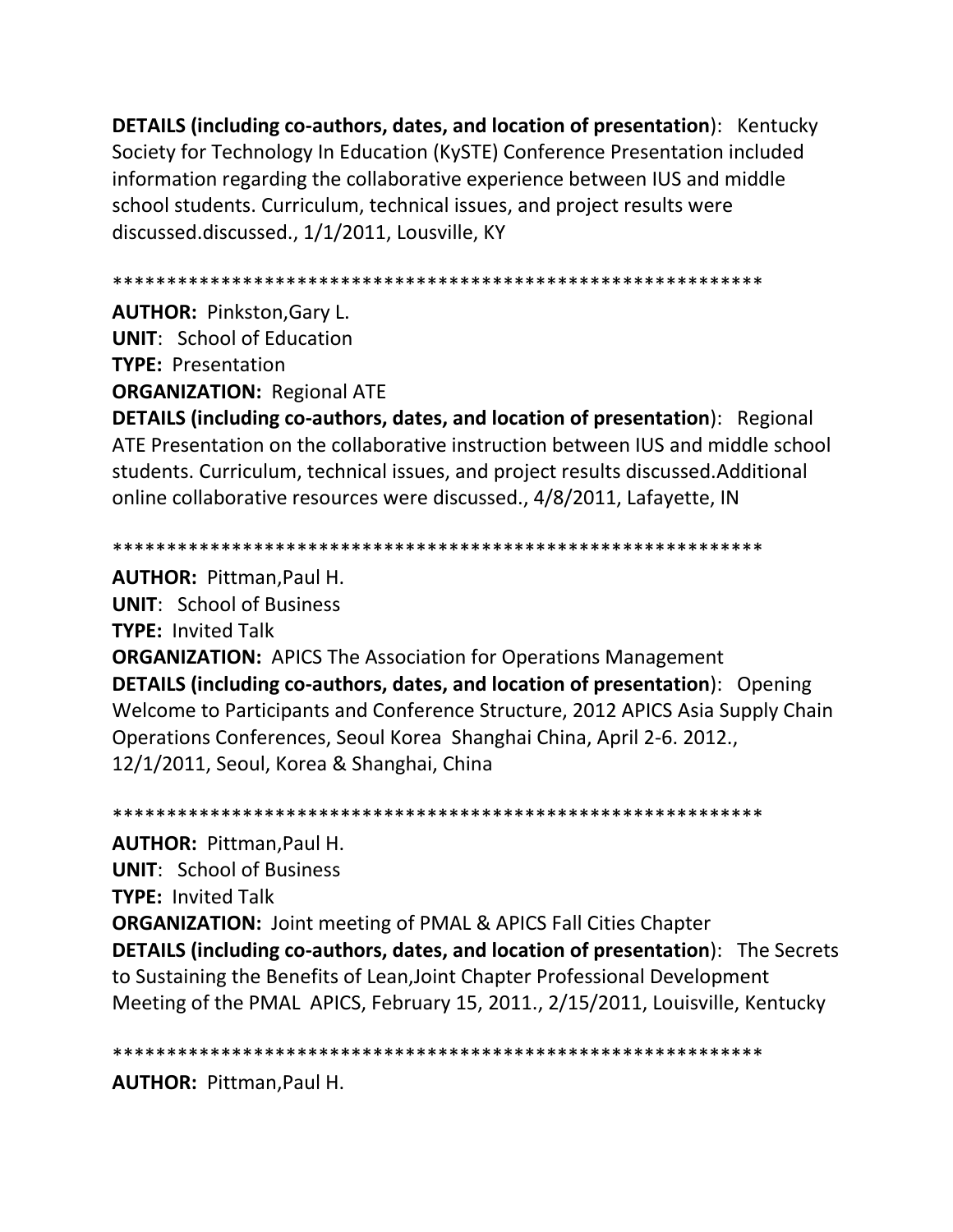**UNIT**: School of Business **TYPE:** Invited Talk **ORGANIZATION:** APICS Piedmont Triad Chapter

**DETAILS (including co-authors, dates, and location of presentation**): The Secrets of Lean A Systemic Perspective,APICS Piedmont Triad Chapter Professional Development Meeting, Greensboro, North Carolina, April 12, 2011., 4/12/2011, Greensboro, North Carolina

\*\*\*\*\*\*\*\*\*\*\*\*\*\*\*\*\*\*\*\*\*\*\*\*\*\*\*\*\*\*\*\*\*\*\*\*\*\*\*\*\*\*\*\*\*\*\*\*\*\*\*\*\*\*\*\*\*\*\*\*

**AUTHOR:** Pittman,Paul H. **UNIT**: School of Business **TYPE:** Other **ORGANIZATION:** LG&E/KU Front Line Leaders Program **DETAILS (including co-authors, dates, and location of presentation**): LGE/KU Front Line Leaders Program - developed and delivered a day-long workshop (3 groups for 3 separate days) on Operations Management as part of this ongoing leadership development series., 8/1/2011, New Albany

**AUTHOR:** Pittman,Paul H. **UNIT**: School of Business **TYPE:** Invited Talk **ORGANIZATION:** APICS Falls Cities Chapter **DETAILS (including co-authors, dates, and location of presentation**): De-Mystifying APICS Certification Examinations, APICS Falls Cities Chapter Professional Development Meeting, January 19, 2012., 12/1/2011, Louisville, Kentucky

\*\*\*\*\*\*\*\*\*\*\*\*\*\*\*\*\*\*\*\*\*\*\*\*\*\*\*\*\*\*\*\*\*\*\*\*\*\*\*\*\*\*\*\*\*\*\*\*\*\*\*\*\*\*\*\*\*\*\*\*

\*\*\*\*\*\*\*\*\*\*\*\*\*\*\*\*\*\*\*\*\*\*\*\*\*\*\*\*\*\*\*\*\*\*\*\*\*\*\*\*\*\*\*\*\*\*\*\*\*\*\*\*\*\*\*\*\*\*\*\*

**AUTHOR:** Pooser,Charles Langdon **UNIT**: School of Arts & Letters **TYPE:** Conference

**ORGANIZATION:** The Louisville Conference on Literature and Culture since 1900 **DETAILS (including co-authors, dates, and location of presentation**): I chaired a session on francophone film for the 39th edition of this international conference, involving three presentations relating to works by Palcy (Rue Cases-negres), Kassovitz (La haine) and Godard (Made in USA). The individual topics of the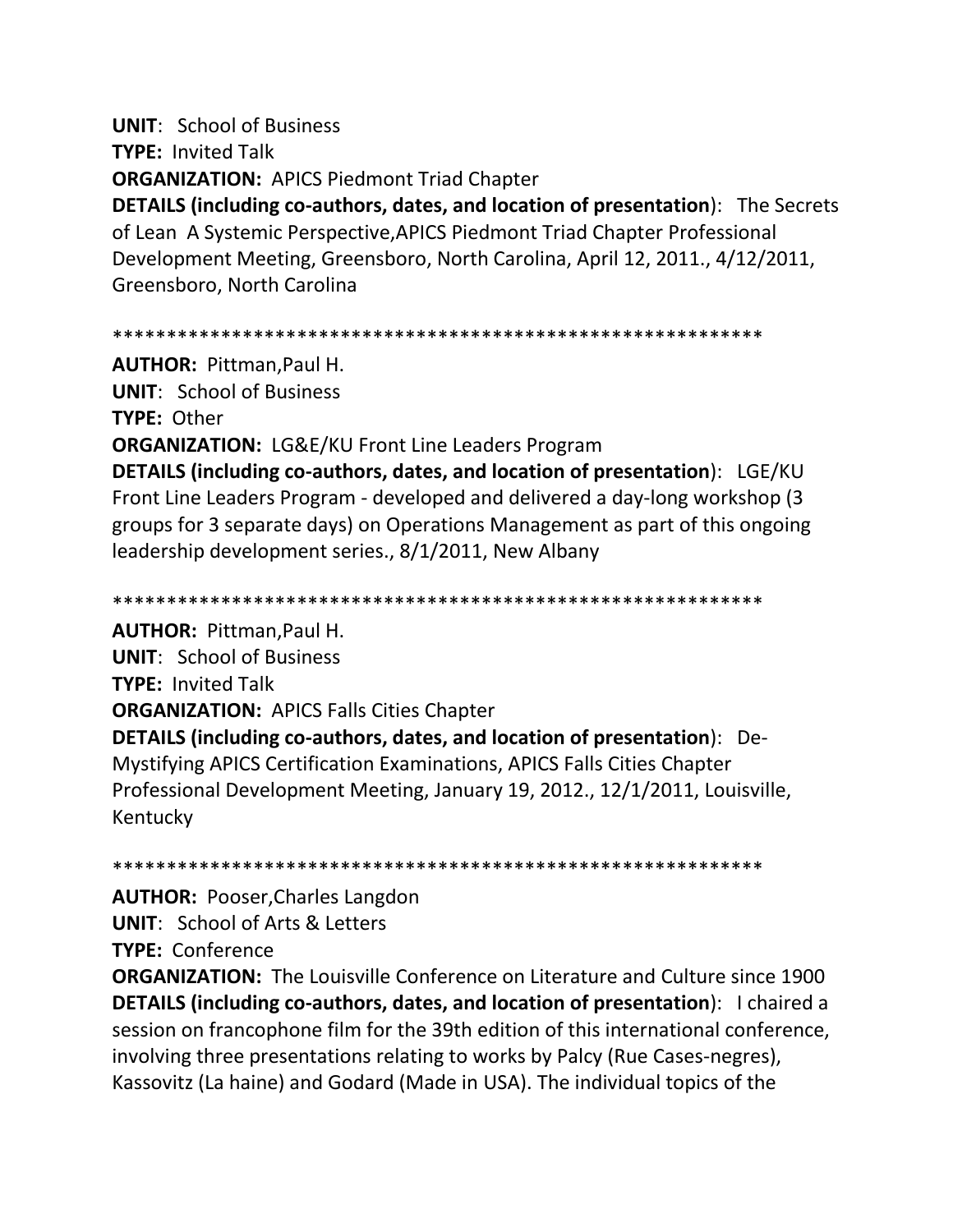presentations varied from a discussion of Negritude and identity, to the use of language and the message it relayed, to the Brechtian elements in a seminal work from the late 1960s., 2/24/2011, Louisville, KY

**AUTHOR: Pooser, Charles Langdon UNIT: School of Arts & Letters TYPE: Presentation** 

**ORGANIZATION: 2011 Federation of Alliance Francaises Annual Convention** DETAILS (including co-authors, dates, and location of presentation): As part of a series of all-day teacher development workshops with a number of teachers of French from both Kentucky and Indiana in attendance, I presented an interactive session on the pedagogical work that I have done in developing a series of introductory lessons that combine both the basics of French phonetics and an introduction to the French-speaking world beyond Europe., 10/28/2011, Louisville, KY

**AUTHOR: Ramp, Susan Kay UNIT:** School of Education **TYPE: Presentation ORGANIZATION:** Kentucky Society for Technology in Education **DETAILS (including co-authors, dates, and location of presentation):** Technology as a Vehicle to Support Middle School Writers and Create More Informed Teachers of Writing. Kentucky Society for Technology in Education,. Louisville, Kentucky. March 2, 2011., 3/2/2011, Louisville, Kentucky

**AUTHOR: Ramp, Susan Kay UNIT:** School of Education **TYPE: Invited Talk ORGANIZATION:** Metro United Way, Success by Six **DETAILS (including co-authors, dates, and location of presentation):** Literacy Learning 101: Parents Really Are the Childs First Teacher. Success by Six (Metro United Way) Parenting Workshop. Floyd Memorial Hospital, New Albany, Indiana. February 23, 2011., 2/23/2011, New Albany, IN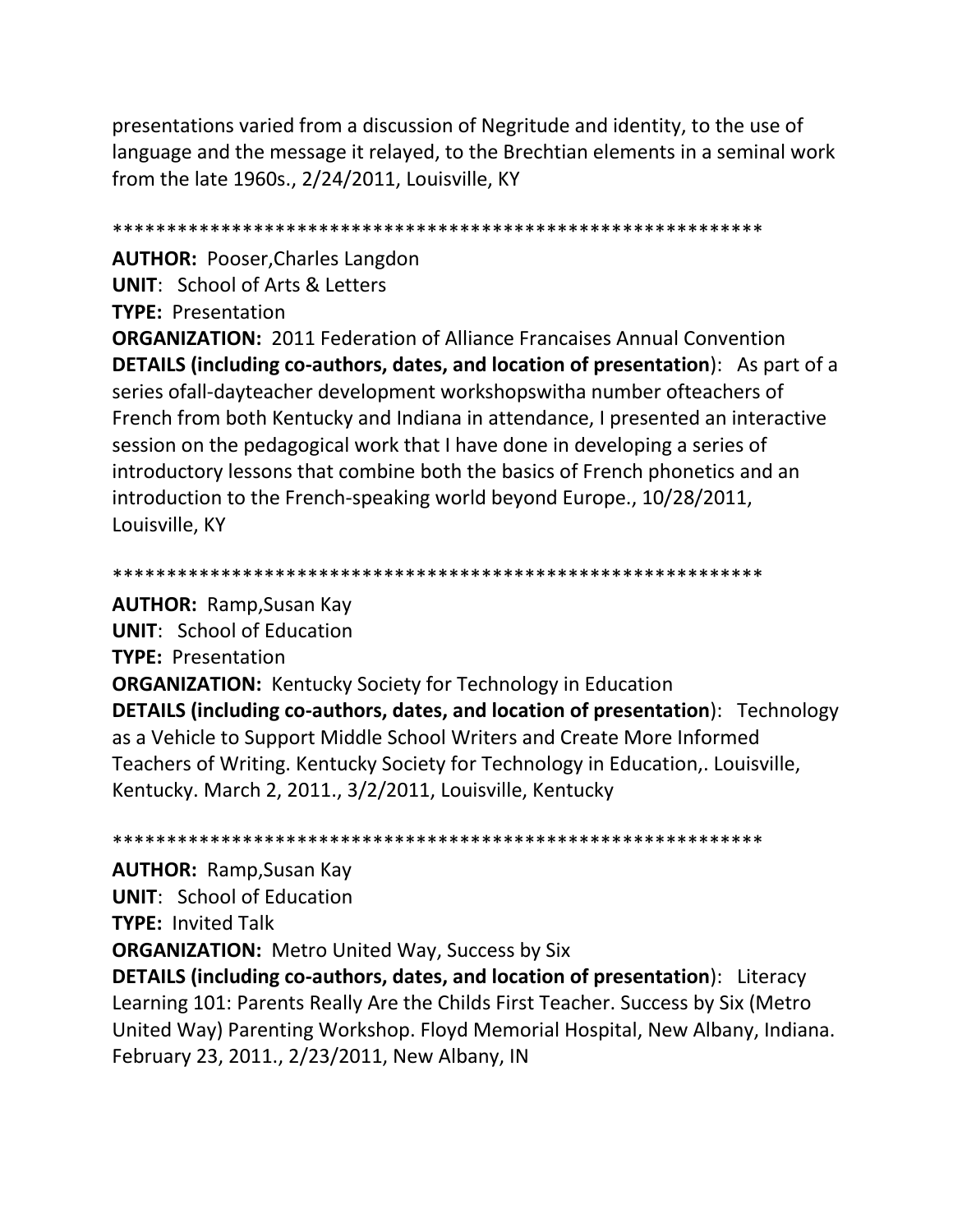\*\*\*\*\*\*\*\*\*\*\*\*\*\*\*\*\*\*\*\*\*\*\*\*\*\*\*\*\*\*\*\*\*\*\*\*\*\*\*\*\*\*\*\*\*\*\*\*\*\*\*\*\*\*\*\*\*\*\*\*

**AUTHOR:** Reynolds,C. Teresa **UNIT**: School of Arts & Letters **TYPE:** Invited Paper **ORGANIZATION:** JASNA (Jane Austen Society of North America) **DETAILS (including co-authors, dates, and location of presentation**): Coauthored and co-presented (with Jacqueline Johnson, IUS Librarian) at the Annual General Meeting (AGM) of the Jane Austen Society of North America (JASNA) in Fort Worth, Texas, a paper entitled A Justification for Mrs. Jennings in Jane Austens Sense and Sensbility., 10/14/2011, Fort Worth, Texas

\*\*\*\*\*\*\*\*\*\*\*\*\*\*\*\*\*\*\*\*\*\*\*\*\*\*\*\*\*\*\*\*\*\*\*\*\*\*\*\*\*\*\*\*\*\*\*\*\*\*\*\*\*\*\*\*\*\*\*\* **AUTHOR:** Reynolds,C. Teresa **UNIT**: School of Arts & Letters **TYPE:** Invited Paper **ORGANIZATION:** JASNA-Greater Louisville Region **DETAILS (including co-authors, dates, and location of presentation**): Coauthored and co-presented (with IUS Librarian Jacqueline Johnson) paper entitled A Justification for Mrs. Jennings., 11/20/2011, Louisville, Kentucky

\*\*\*\*\*\*\*\*\*\*\*\*\*\*\*\*\*\*\*\*\*\*\*\*\*\*\*\*\*\*\*\*\*\*\*\*\*\*\*\*\*\*\*\*\*\*\*\*\*\*\*\*\*\*\*\*\*\*\*\*

**AUTHOR:** Rosen,C. Martin **UNIT**: Library **TYPE:** Presentation **ORGANIZATION:** Higher Learning Commission of the North Central Association **DETAILS (including co-authors, dates, and location of presentation**): No Stress Self-Study Success: Information Management, Step By Step (with Jennifer Johnson Wolf, Gabrielle M. Carr)., 1/1/2011,

\*\*\*\*\*\*\*\*\*\*\*\*\*\*\*\*\*\*\*\*\*\*\*\*\*\*\*\*\*\*\*\*\*\*\*\*\*\*\*\*\*\*\*\*\*\*\*\*\*\*\*\*\*\*\*\*\*\*\*\*

**AUTHOR:** Rosen,C. Martin **UNIT**: Library **TYPE:** Presentation

**ORGANIZATION:** Higher Learning Commission of the North Central Association **DETAILS (including co-authors, dates, and location of presentation**): Two Paths, One Goal: Connecting the Self-Study to the Strategic Plan (with Gilbert W. Atnip, Jennifer Johnson Johnson Wolf, Sandra Patterson-Randles), 1/1/2011,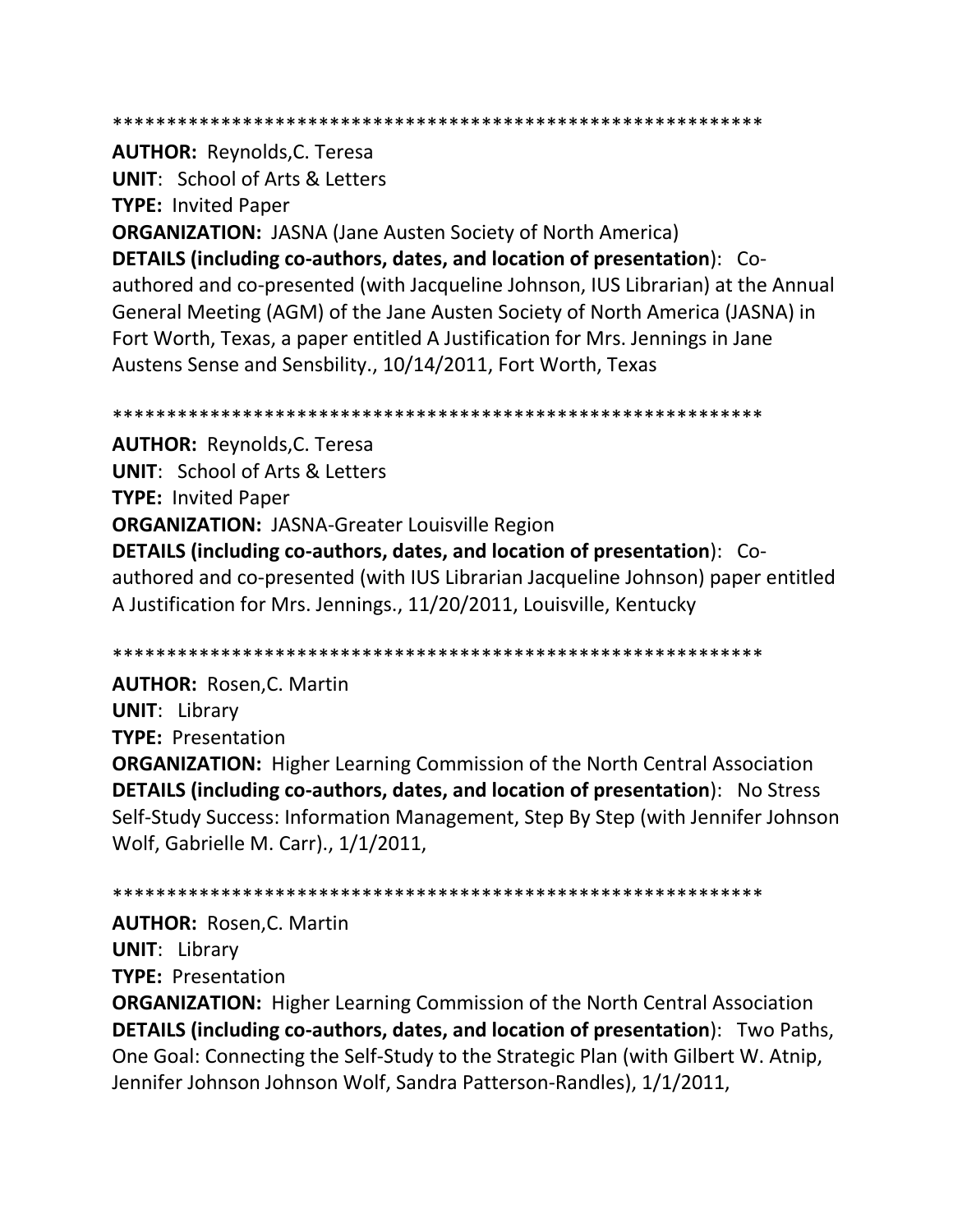\*\*\*\*\*\*\*\*\*\*\*\*\*\*\*\*\*\*\*\*\*\*\*\*\*\*\*\*\*\*\*\*\*\*\*\*\*\*\*\*\*\*\*\*\*\*\*\*\*\*\*\*\*\*\*\*\*\*\*\*

**AUTHOR:** Russell,Lisa M **UNIT**: School of Business **TYPE:** Presentation **ORGANIZATION:** Academy of Management **DETAILS (including co-authors, dates, and location of presentation**): Paper

Presentation: Russell, L. (2011).Coping in High-Risk Occupations. Paper presented at the Academy of Management Conference, San Antonio, TX., 8/16/2011, San Antonio, TX

\*\*\*\*\*\*\*\*\*\*\*\*\*\*\*\*\*\*\*\*\*\*\*\*\*\*\*\*\*\*\*\*\*\*\*\*\*\*\*\*\*\*\*\*\*\*\*\*\*\*\*\*\*\*\*\*\*\*\*\*

**AUTHOR:** Russell,Lisa M **UNIT**: School of Business **TYPE:** Presentation **ORGANIZATION: Decision Sciences Institute DETAILS (including co-authors, dates, and location of presentation**): Paper Presentation: Russell, L. (2011).High Risk Occupations: Employee Stress and Behavior Influenced by Leadership. Paper presented at the Decision Sciences Conference, Boston, MA., 11/21/2011, Boston, MA

\*\*\*\*\*\*\*\*\*\*\*\*\*\*\*\*\*\*\*\*\*\*\*\*\*\*\*\*\*\*\*\*\*\*\*\*\*\*\*\*\*\*\*\*\*\*\*\*\*\*\*\*\*\*\*\*\*\*\*\*

**AUTHOR:** Ryan,Kelly Alisa **UNIT**: School of Social Sciences **TYPE:** Competitive Paper

**ORGANIZATION:** Fifteenth Berkshire Conference on the History of Women **DETAILS (including co-authors, dates, and location of presentation**): I organized a panel and wrote a paper which was accepted by the highly competitive Berkshire Conference, which is only held every three years. The panel title was The Gendered Implications of Interracial Sex in the Postward Contexts of the United States. The paper I presented was titled Patriarchy and Bans on Interracial Sex in Massachusetts, 1780-1830., 6/9/2011,

\*\*\*\*\*\*\*\*\*\*\*\*\*\*\*\*\*\*\*\*\*\*\*\*\*\*\*\*\*\*\*\*\*\*\*\*\*\*\*\*\*\*\*\*\*\*\*\*\*\*\*\*\*\*\*\*\*\*\*\*

**AUTHOR:** Ryan,Kelly Alisa **UNIT**: School of Social Sciences **TYPE:** Competitive Paper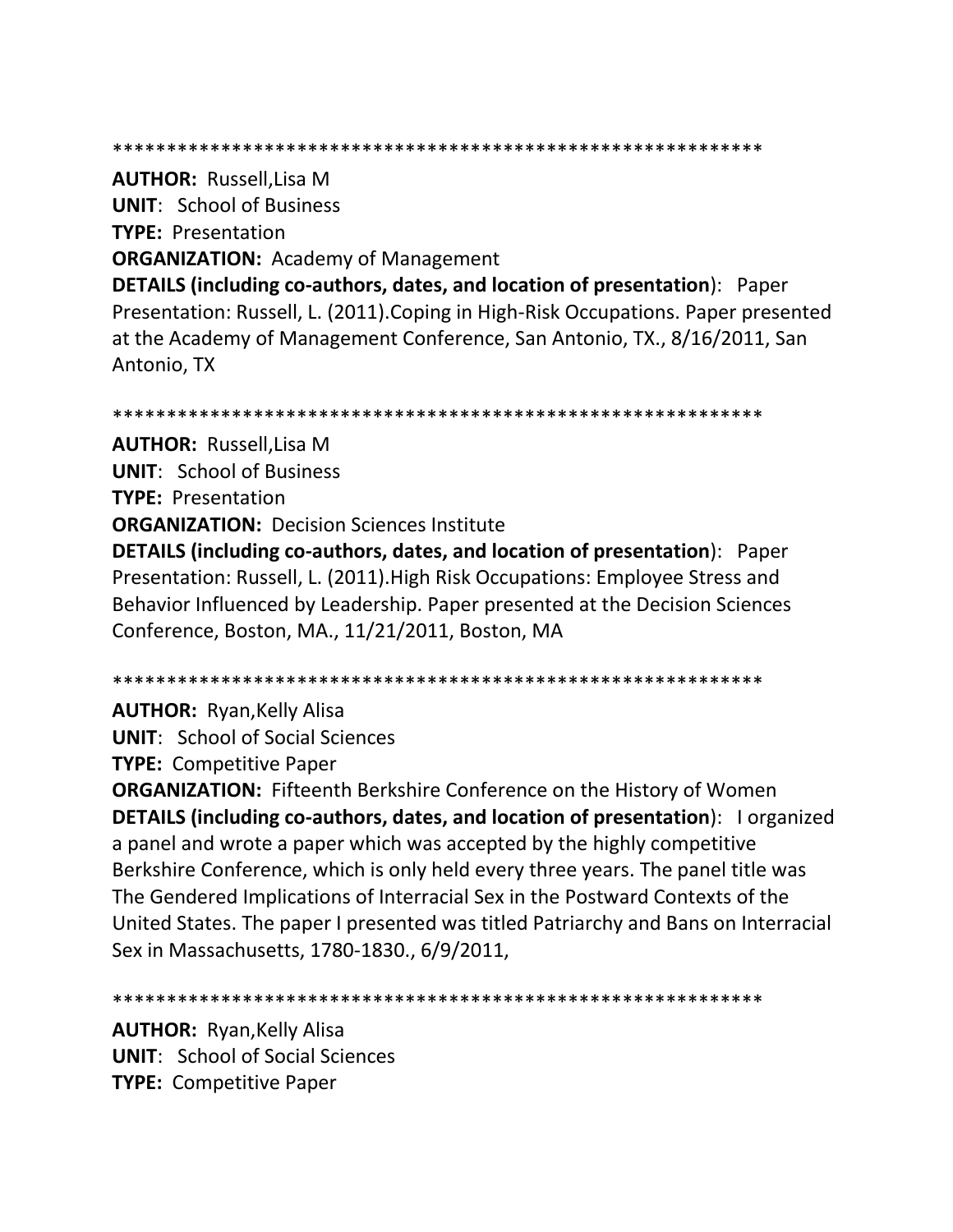**ORGANIZATION:** Omohundro Institute of Early American History and Culture Conference

DETAILS (including co-authors, dates, and location of presentation): I presented a paper entitled, The Sexual and Patriarchal Rituals in Poor Relief, 17831830 at the Seventeehn Annual Omohundro Institute of Early American History and Culture Conference. This is the most pretigious conference for early Americanists., 6/17/2011, New Paltz, NY

**AUTHOR: Setterdahl, Aaron T UNIT: School of Natural Sciences TYPE: Poster Session ORGANIZATION: Central Regional American Chemical Society DETAILS (including co-authors, dates, and location of presentation):** Arlie Green, 1/1/2011, IUPUI

**AUTHOR: Setterdahl.Aaron T UNIT: School of Natural Sciences TYPE: Presentation ORGANIZATION:** Central Regional American Chemical Society DETAILS (including co-authors, dates, and location of presentation): , 1/1/2011, **IUPUI** 

**AUTHOR: Setterdahl, Aaron T UNIT:** School of Natural Sciences **TYPE: Poster Session ORGANIZATION:** Central Regional American Chemical Society **DETAILS (including co-authors, dates, and location of presentation):** Samantha Strom, 1/1/2011, IUPUI

**AUTHOR: Setterdahl.Aaron T UNIT: School of Natural Sciences TYPE: Presentation ORGANIZATION: Indiana Academy of Science**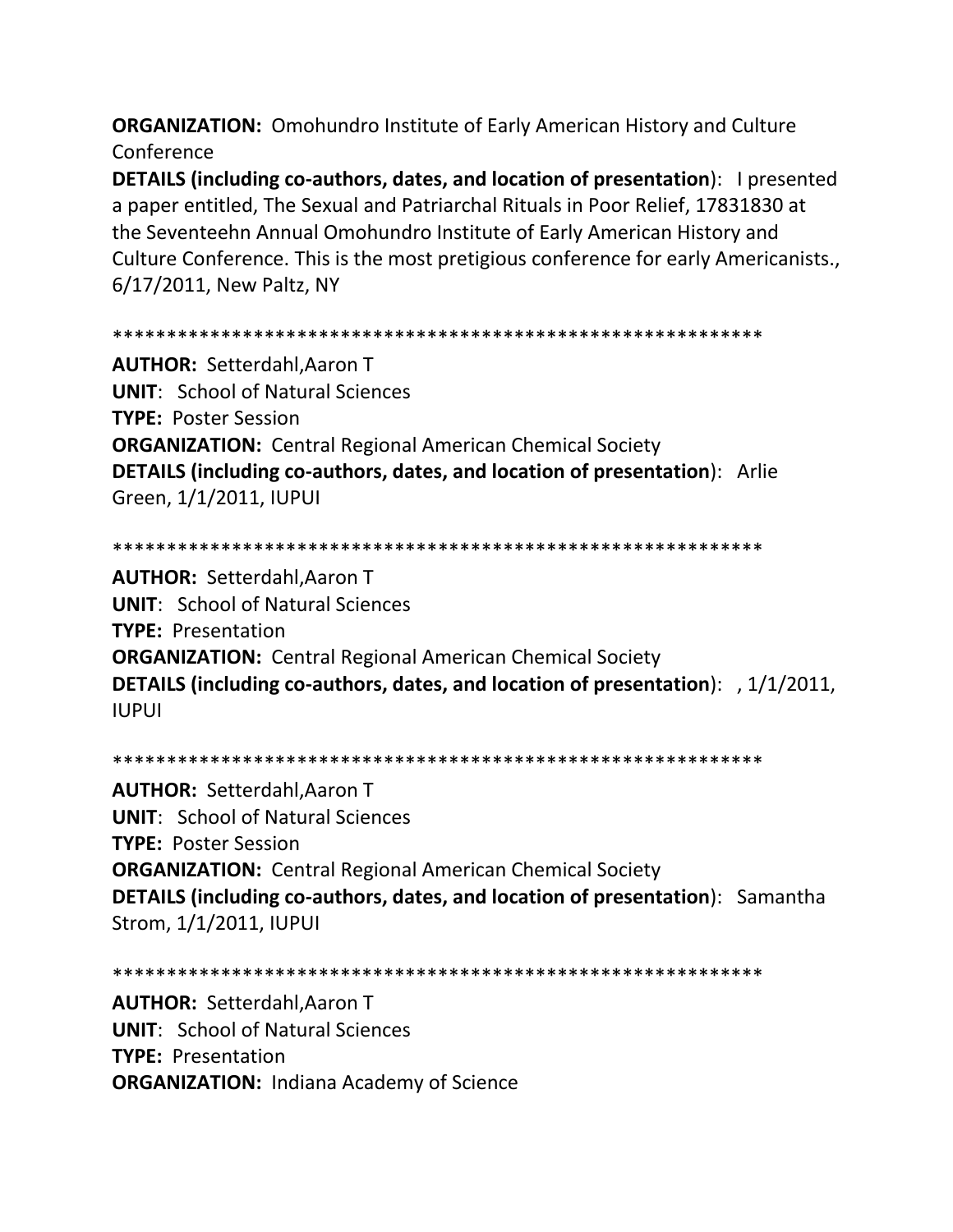**DETAILS (including co-authors, dates, and location of presentation**): , 3/18/2011, IUPUI

\*\*\*\*\*\*\*\*\*\*\*\*\*\*\*\*\*\*\*\*\*\*\*\*\*\*\*\*\*\*\*\*\*\*\*\*\*\*\*\*\*\*\*\*\*\*\*\*\*\*\*\*\*\*\*\*\*\*\*\* **AUTHOR:** Shea,Catherine A. **UNIT**: School of Education **TYPE:** Presentation **ORGANIZATION:** Association of Teacher Educators **DETAILS (including co-authors, dates, and location of presentation**): Shea, C. (February, 2011) How do candidates define pudding that proves student learning" Association of Teacher Educators Annual Meeting 2011, Orlando, FL., 2/11/2011, Orlando, Florida

\*\*\*\*\*\*\*\*\*\*\*\*\*\*\*\*\*\*\*\*\*\*\*\*\*\*\*\*\*\*\*\*\*\*\*\*\*\*\*\*\*\*\*\*\*\*\*\*\*\*\*\*\*\*\*\*\*\*\*\*

**AUTHOR:** Shea,Catherine A. **UNIT**: School of Education **TYPE:** Presentation **ORGANIZATION:** Association of Teacher Educators **DETAILS (including co-authors, dates, and location of presentation**): Shea, C. (February, 2011) The D Factor: Addressing Counterproductive Dispositions through a 5-Here Approach. Association of Teacher Educators Annual Meeting 2011, Orlando, FL., 2/11/2011, Orlando, FL

\*\*\*\*\*\*\*\*\*\*\*\*\*\*\*\*\*\*\*\*\*\*\*\*\*\*\*\*\*\*\*\*\*\*\*\*\*\*\*\*\*\*\*\*\*\*\*\*\*\*\*\*\*\*\*\*\*\*\*\* **AUTHOR:** Srinivasan,Arun K. **UNIT**: School of Business **TYPE:** Presentation **ORGANIZATION:** Southwest Economics Association **DETAILS (including co-authors, dates, and location of presentation**): Presented my research paper Environmental Justice in Indiana:An Analysis of Superfund Sites, 3/17/2011,

\*\*\*\*\*\*\*\*\*\*\*\*\*\*\*\*\*\*\*\*\*\*\*\*\*\*\*\*\*\*\*\*\*\*\*\*\*\*\*\*\*\*\*\*\*\*\*\*\*\*\*\*\*\*\*\*\*\*\*\*

**AUTHOR:** Sung,Chang Oan **UNIT**: School of Natural Sciences **TYPE:** Competitive Paper **ORGANIZATION:** ACM SAC 2011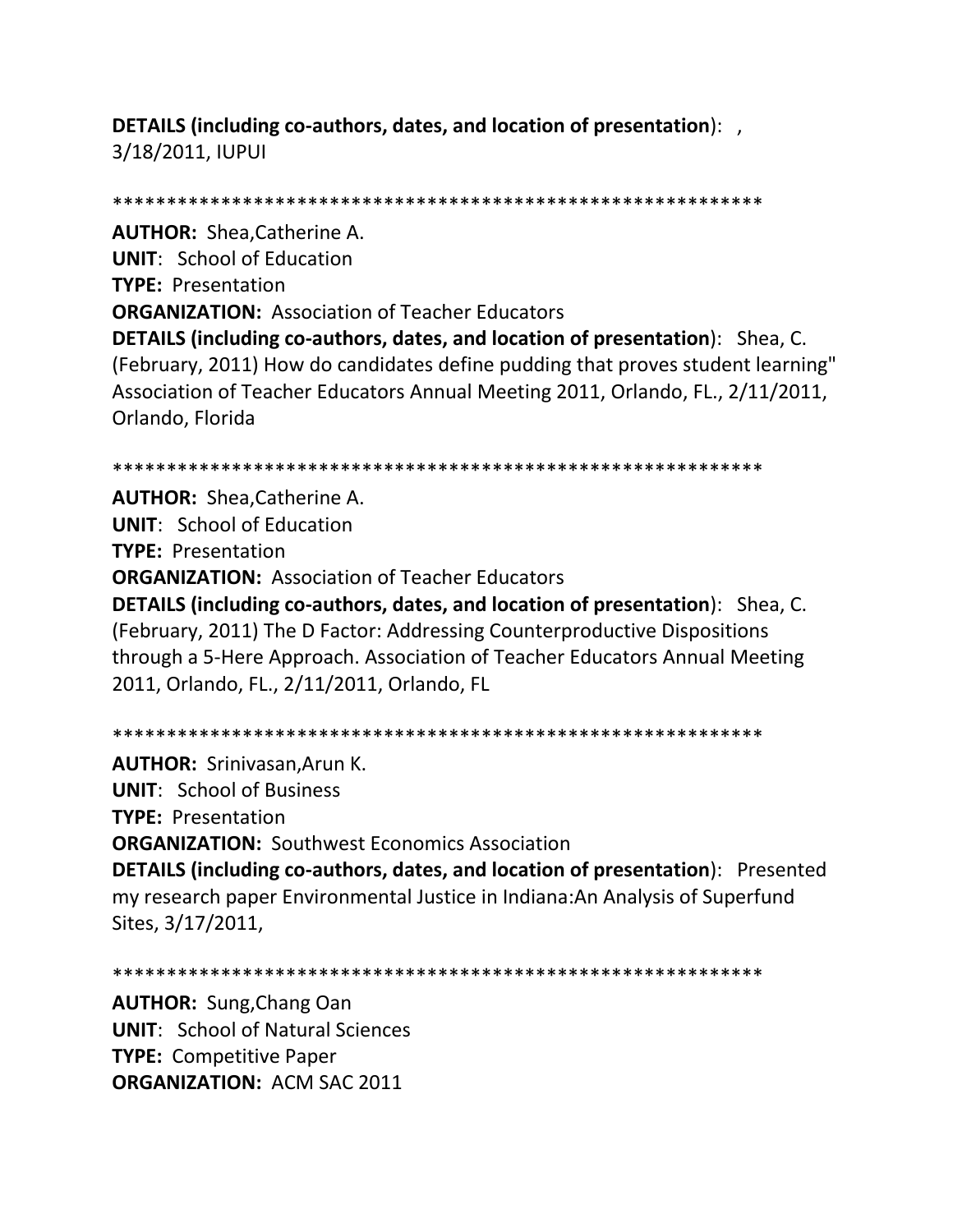**DETAILS (including co-authors, dates, and location of presentation): 1. Software** Engineering Track Paper Reviews2. Database Track Paper Reviews3. Operating System Track Paper Review, 3/21/2011, Taichung

\*\*\*\*\*\*\*\*\*\*\*\*\*\*\*\*\*\*\*\*\*\*\*\*\*\*\*\*\*\*\*\*\*\*\*\*\*\*\*\*\*\*\*\*\*\*\*\*\*\*\*\*\*\*\*\*\*\*\*\*

**AUTHOR:** Sung,Chang Oan **UNIT**: School of Natural Sciences **TYPE:** Competitive Paper **ORGANIZATION:** RACS **DETAILS (including co-authors, dates, and location of presentation**): RACS 2011 Paper Reviews., 11/2/2011, Miami

\*\*\*\*\*\*\*\*\*\*\*\*\*\*\*\*\*\*\*\*\*\*\*\*\*\*\*\*\*\*\*\*\*\*\*\*\*\*\*\*\*\*\*\*\*\*\*\*\*\*\*\*\*\*\*\*\*\*\*\*

**AUTHOR:** Taylor,David W. **UNIT**: School of Natural Sciences **TYPE:** Contributed Paper **ORGANIZATION:** Botanical Society of America **DETAILS (including co-authors, dates, and location of presentation**): Hu, S., Taylor, D. W., Hickey L. J., 2011. A new Turonian flower of Ericalean affinity from New Jersey. Botany 2011, 1/1/2011, St. Louis, MO

\*\*\*\*\*\*\*\*\*\*\*\*\*\*\*\*\*\*\*\*\*\*\*\*\*\*\*\*\*\*\*\*\*\*\*\*\*\*\*\*\*\*\*\*\*\*\*\*\*\*\*\*\*\*\*\*\*\*\*\*

**AUTHOR:** Taylor,David W. **UNIT**: School of Natural Sciences **TYPE:** Invited Talk **ORGANIZATION:** XVIII International Botanical Congress (IBC2011) **DETAILS (including co-authors, dates, and location of presentation**): Taylor, D. W., Zinniker, D., McCorkle, E., Hu, S., Barbanti, S.M., Moldowan, J.M., 2011 Tracking validated angiosperm fossil biomolecules through the Mesozoic. (Invited Contribution to Symposium)., 1/1/2011, Melbourne

\*\*\*\*\*\*\*\*\*\*\*\*\*\*\*\*\*\*\*\*\*\*\*\*\*\*\*\*\*\*\*\*\*\*\*\*\*\*\*\*\*\*\*\*\*\*\*\*\*\*\*\*\*\*\*\*\*\*\*\*

**AUTHOR:** Thompson,Barbara C **UNIT**: School of Education **TYPE:** Invited Talk **ORGANIZATION:** Tucson Festival of Books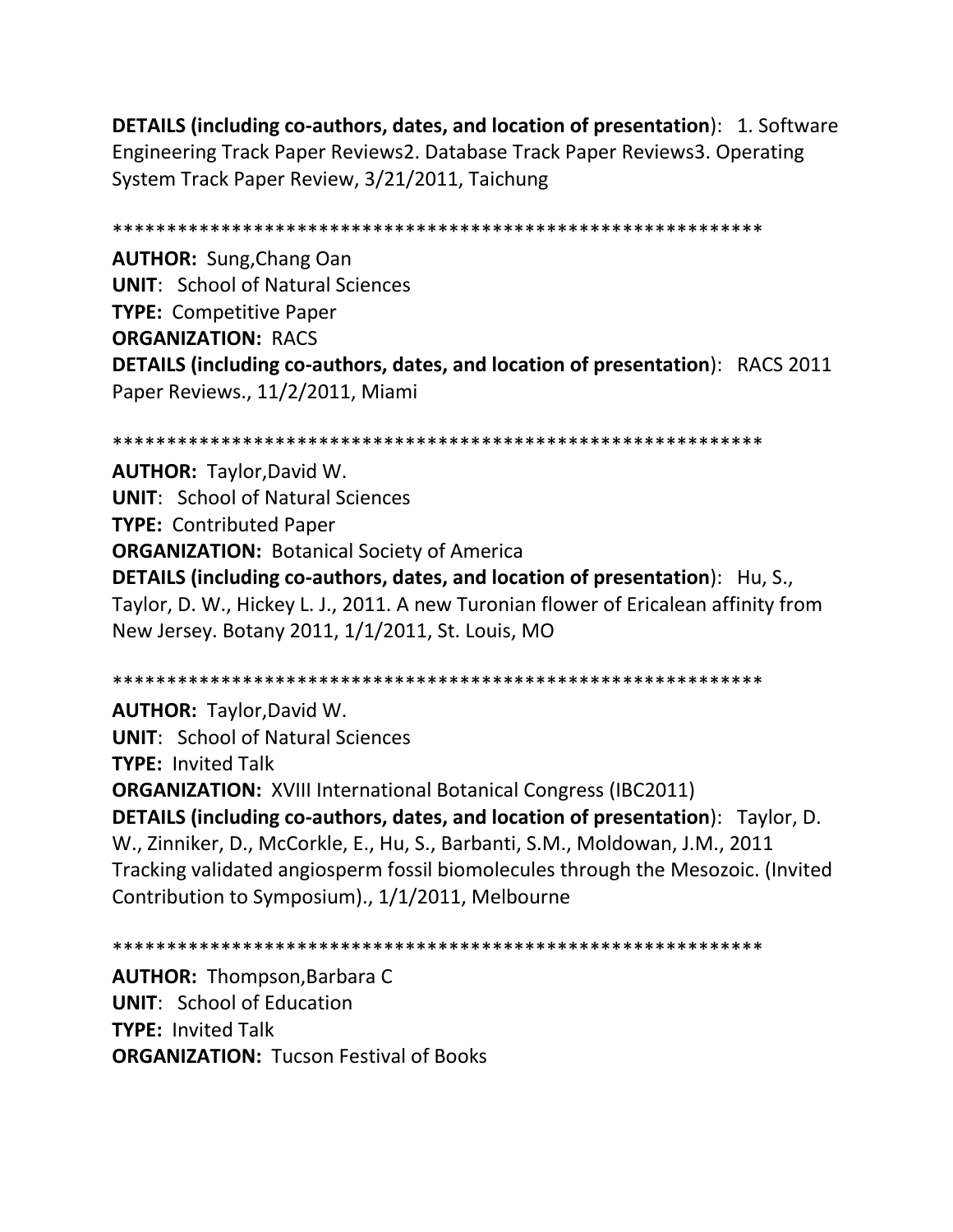# DETAILS (including co-authors, dates, and location of presentation):

Motivating Children to Read. Panel with four other panelists., 1/1/2011, Tucson,  $AZ$ 

**AUTHOR: Treves, David S UNIT: School of Natural Sciences TYPE: Presentation ORGANIZATION:** Tiedje Symposium on microbial genomics and ecology **DETAILS (including co-authors, dates, and location of presentation): Poster** presentation: M. Willis D.S. Treves, Degradation of 2,4D by halotolerant bacteria from Big Bone Lick State Park., 10/29/2011, Michigan State University

## 

**AUTHOR: Waingeh, Victor F UNIT: School of Natural Sciences TYPE: Poster Session ORGANIZATION:** American Chemical Soceity Regional Meeting DETAILS (including co-authors, dates, and location of presentation): Computational Studies of Chloroquine Binding to Plasmodium falciparum Lactate dehydrogenase and Glyceraldehyde-3- phosphate dehydrogenase Poster presentation at 42nd Central Regional Meeting of the American Chemical Society, Indianapolis, IN, June 8-10, 2011. Presenter: Adam T. Groves. (Student), 1/1/2011,

**AUTHOR: Waingeh, Victor F UNIT:** School of Natural Sciences **TYPE: Poster Session ORGANIZATION: 2011 Biophysical Soceity Annual Meeting** 

**DETAILS (including co-authors, dates, and location of presentation):** Docking Studies of Chloroquine Binding to Plasmodium falciparum Glyceraldehyde-3phosphate Dehydrogenase Poster Presentation (published abstract) at 55th Annual Meeting of the Biophysical Society, Baltimore, MD, March 5-9, 2011: Presenter: Jeremy A. Eberle (Student), 1/1/2011,

**AUTHOR: Waingeh, Victor F**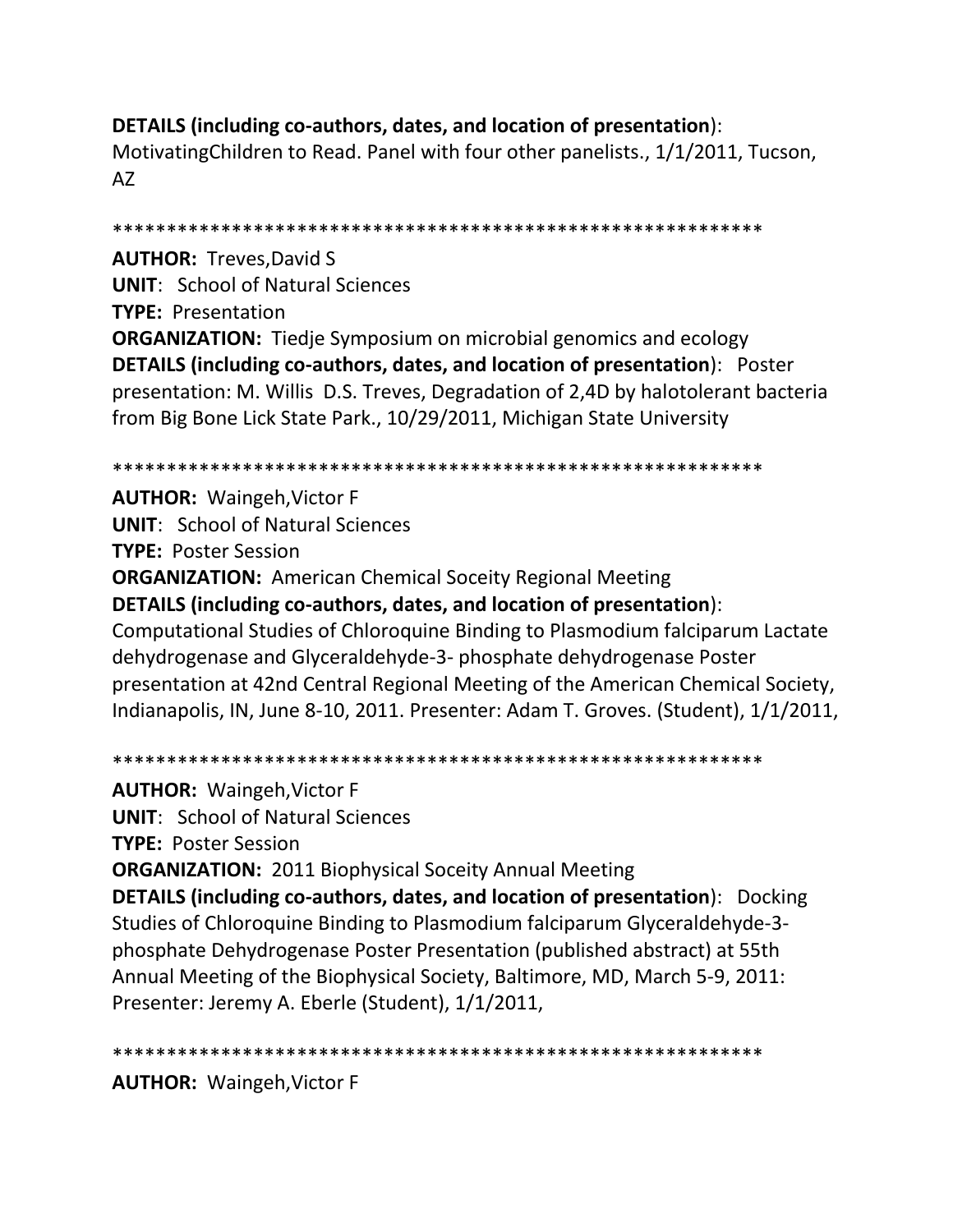**UNIT**: School of Natural Sciences

**TYPE:** Invited Talk

**ORGANIZATION:** 42nd American Chemical Society Central Regional Meeting **DETAILS (including co-authors, dates, and location of presentation**):

Computational Studies of Chloroquine Binding to Plasmodium falciparum Glyceraldehyde-3-phosphate Dehydrogenase42nd Central Regional Meeting of the American Chemical Society; Indianapolis, IN, June 8-10, 2011, 6/8/2011, Indianapolis, IN

\*\*\*\*\*\*\*\*\*\*\*\*\*\*\*\*\*\*\*\*\*\*\*\*\*\*\*\*\*\*\*\*\*\*\*\*\*\*\*\*\*\*\*\*\*\*\*\*\*\*\*\*\*\*\*\*\*\*\*\*

**AUTHOR:** Walsh,Sara Malinda **UNIT**: School of Social Sciences **TYPE:** Presentation **ORGANIZATION:** American Society of Criminology **DETAILS (including co-authors, dates, and location of presentation**): Disrupting Rape Culture: The Question of Niceties in Critical Pedagogy. Annual meetings of the American Society of Criminology, November, Washington, DC., 1/1/2011, Washington, DC.

\*\*\*\*\*\*\*\*\*\*\*\*\*\*\*\*\*\*\*\*\*\*\*\*\*\*\*\*\*\*\*\*\*\*\*\*\*\*\*\*\*\*\*\*\*\*\*\*\*\*\*\*\*\*\*\*\*\*\*\* **AUTHOR:** White,Pamela P. **UNIT**: School of Nursing

**TYPE:** Presentation

**ORGANIZATION:** Villanova University

**DETAILS (including co-authors, dates, and location of presentation**): White, P. Myers, J., (2010), Simulation in an Undergraduate Psychiatric Mental Health School of Nursing Course.Poster sessionpresented at Advancing and Empowering Nurse Educators, Baltimore, MD., 1/1/2011,

\*\*\*\*\*\*\*\*\*\*\*\*\*\*\*\*\*\*\*\*\*\*\*\*\*\*\*\*\*\*\*\*\*\*\*\*\*\*\*\*\*\*\*\*\*\*\*\*\*\*\*\*\*\*\*\*\*\*\*\*

**AUTHOR:** Wisman,Raymond F.

**UNIT**: School of Natural Sciences

**TYPE:** Presentation

**ORGANIZATION:** Ubiquitous Learning: An International Conference 2011 **DETAILS (including co-authors, dates, and location of presentation**): Mobile electronic devices offer the potential for extending the physical bounds and the spirit of inquiry in science education. The goal of science education is for students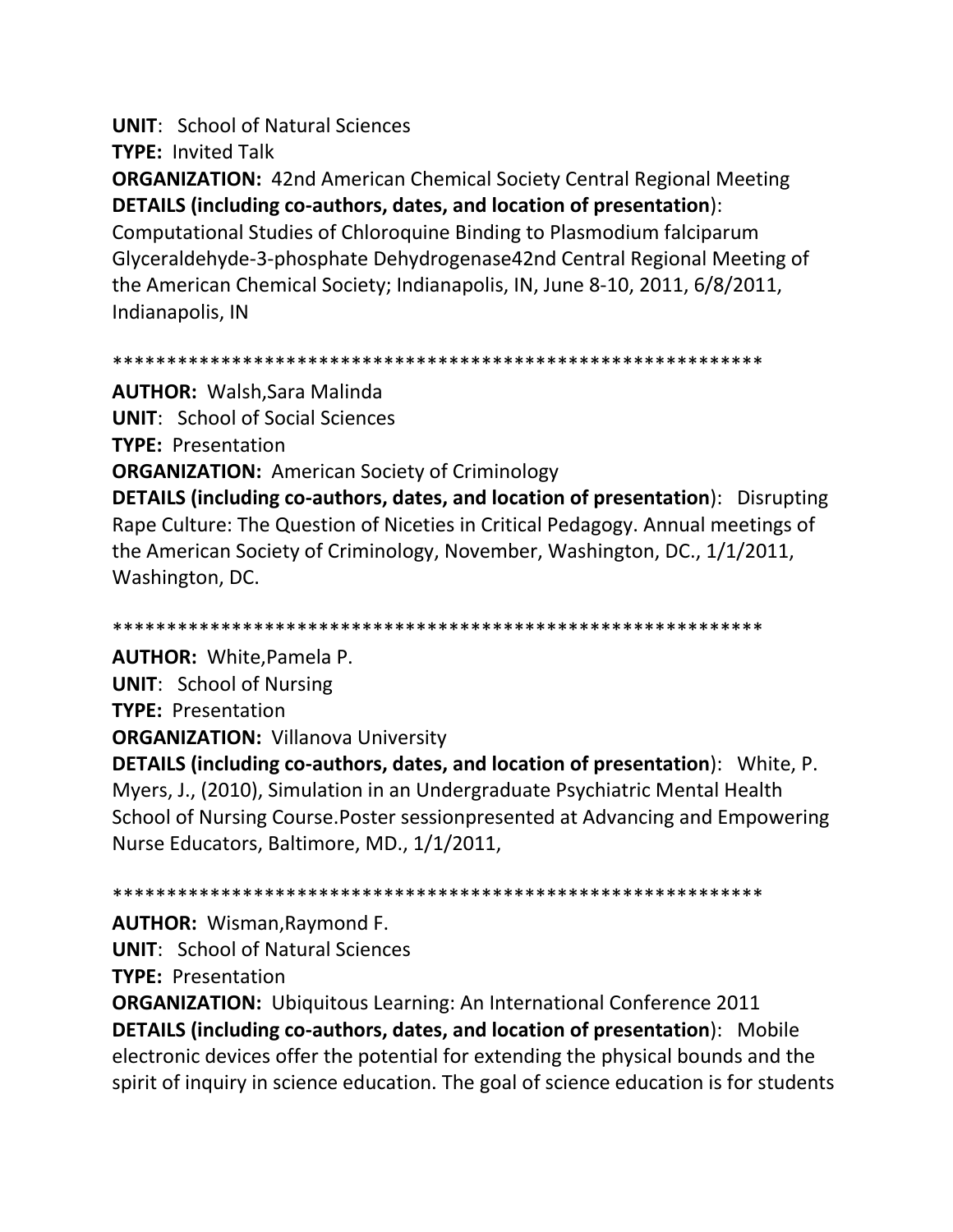to learn to think like a scientist, which means learning how to do science, which often means doing experiments. Traditionally, science education relies upon scheduled experiments in a school lab, even though many engaging experiments can be created and performed by students outside of a specific time or location. Mobile devices, such as smart phones, can measure sound, light, acceleration, position, barometric pressure, and other phenomena, allowing students to perform a range of experiments whenever and wherever they choose. Smart phones also have the computational power to anal,

**AUTHOR: Wong, Alan UNIT: School of Business TYPE: Presentation ORGANIZATION: MBAA International DETAILS (including co-authors, dates, and location of presentation):** Paper Discussed: Do Green Investment Funds Perform Well" by Nelson, Chang, Witte, Missouri State University., 3/23/2011, Chicago

**AUTHOR: Wong, Alan UNIT:** School of Business **TYPE: Presentation ORGANIZATION: MBAA International DETAILS (including co-authors, dates, and location of presentation):** Title: Risk Tolerance and Selected Demographic Factors: A Comparative Study in 3 Countries, 3/23/2011, Chicago

**AUTHOR: Wrzenski, Rhonda L UNIT:** School of Social Sciences **TYPE: Conference ORGANIZATION: State Politics and Policy Conference DETAILS (including co-authors, dates, and location of presentation):** I presented two papers at the 11th Annual Conference on State Politics and Policy. The first paper was titled Primary Attraction: The Dimensions of Candidacy for Women in State Legislative Elections. The second paper was titled Exploring the Impact of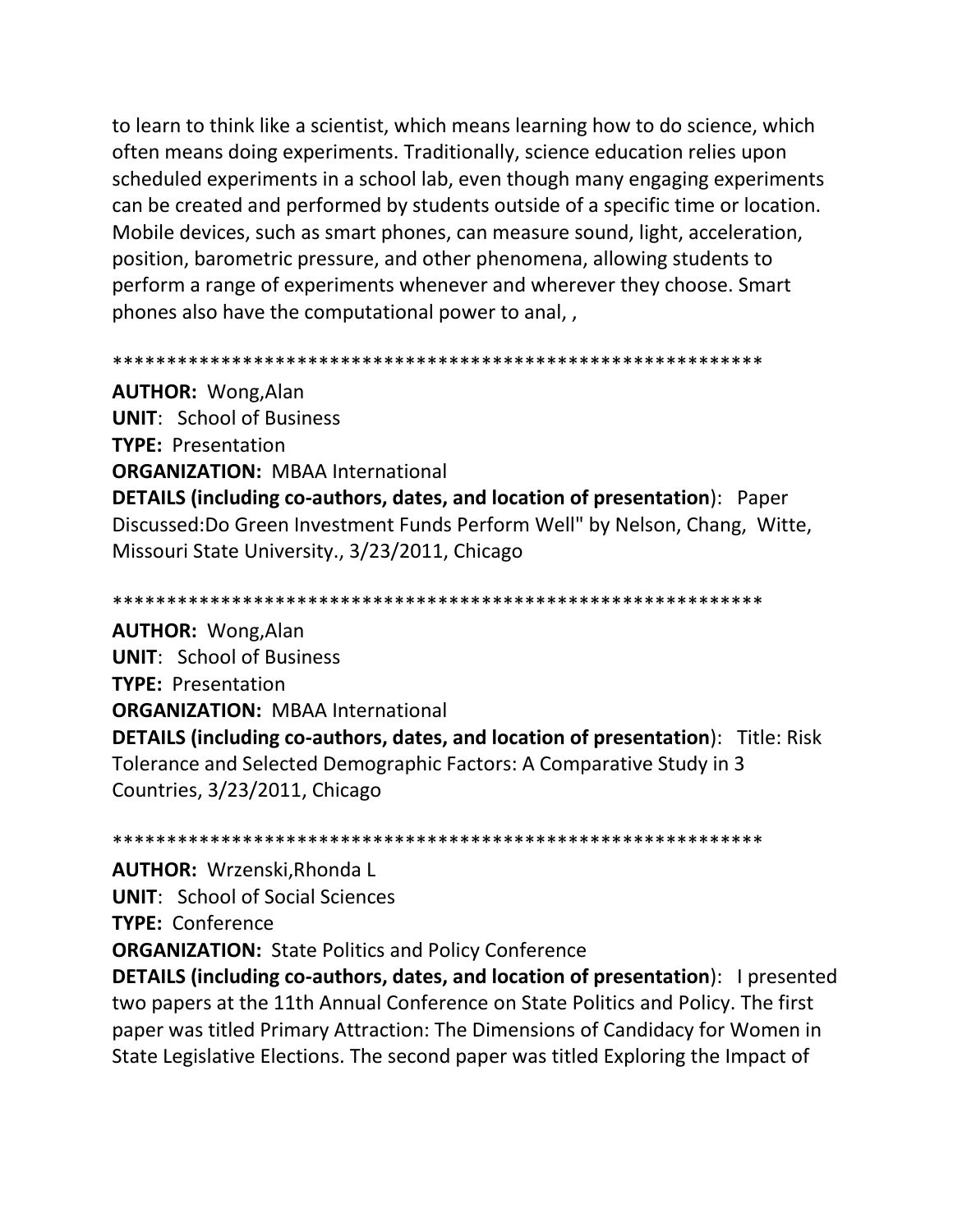Professionalism on Campaign Contributions to Male and Female State Legislative Candidates., 6/2/2011, Hanover, New Hampshire

**AUTHOR: Zorn, Christa UNIT:** School of Arts & Letters **TYPE: Competitive Paper ORGANIZATION: Comparative Drama Conference DETAILS (including co-authors, dates, and location of presentation):** The

argument of the essay focuses on Shaws representation of the public sphere in World War I. It is an investigation of scale. In other words, the play demonstrates that the large scale of public events is not comprehended by the British public since the public discussion functions as a private drawing room discussion of Little Englanders. The essay draws on Shaws major play during the War, as well as on the preface and political writings during that time period. The theoretical framework for the public sphere is based on writings by Richard Sennett, James Bohmann, and Hanna Ahrend., 1/1/2011, Los Angeles

# **OTHER CREATIVE ACTIVITY**

**AUTHOR: Abernethy, Michael Lee UNIT: School of Arts & Letters TYPE: Reading ROLE: Performer DETAILS (including dates of performance, if applicable)**: Banned Book Week Reading - read a selection from Alice Walker's The Color Purple., 9/27/2011

**AUTHOR: Abernethy, Michael Lee UNIT:** School of Arts & Letters **TYPE: Other ROLE: Performer DETAILS (including dates of performance, if applicable)**: Fall Festival - read a selection of children's literature., 10/2/2011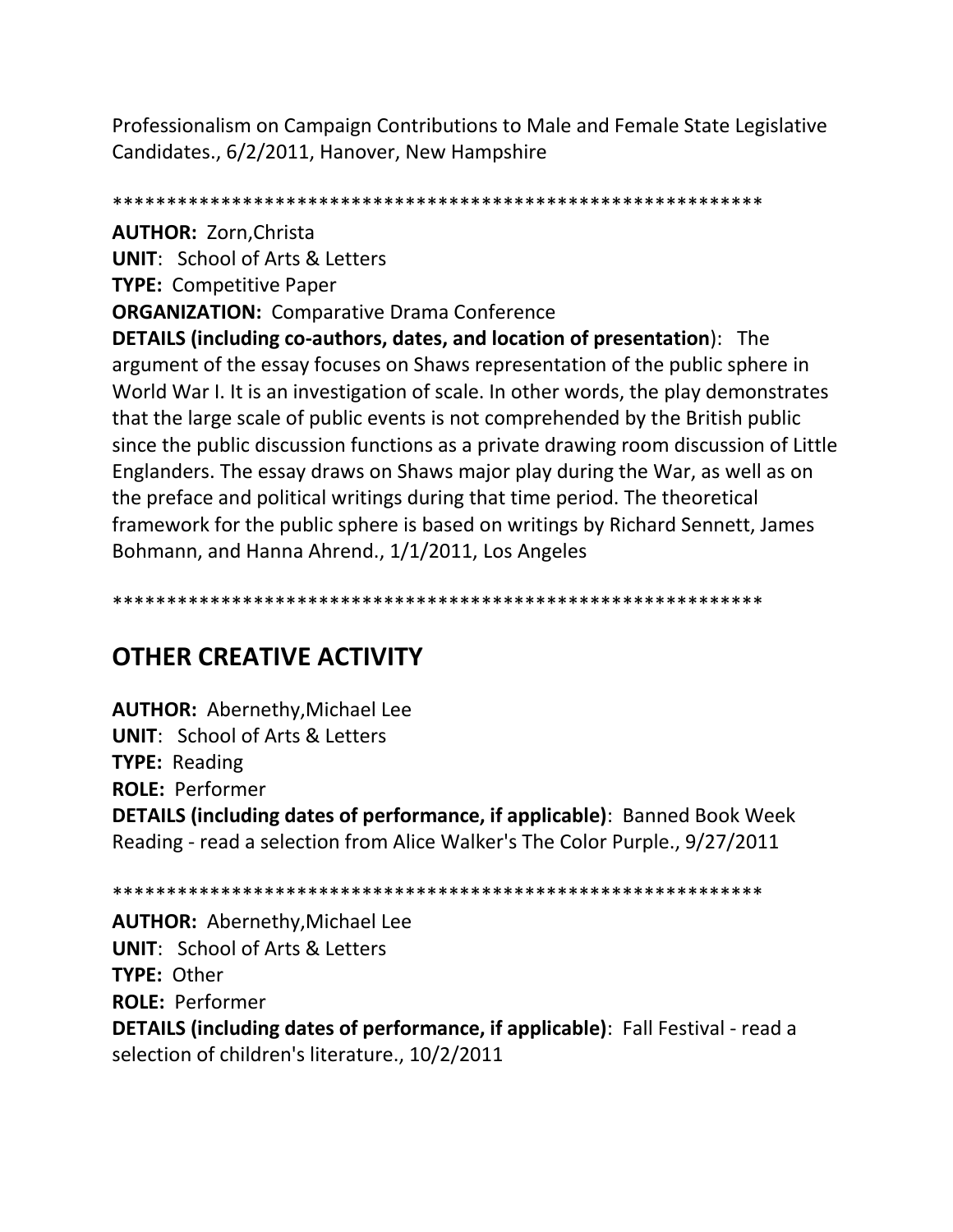\*\*\*\*\*\*\*\*\*\*\*\*\*\*\*\*\*\*\*\*\*\*\*\*\*\*\*\*\*\*\*\*\*\*\*\*\*\*\*\*\*\*\*\*\*\*\*\*\*\*\*\*\*\*\*\*\*\*\*\*

**AUTHOR:** Abernethy,Michael Lee **UNIT**: School of Arts & Letters **TYPE:** Performance **ROLE:** Performer **DETAILS (including dates of performance, if applicable)**: Come to the Canteen performed two pieces in Diane Reid's Veteran's Program., 11/12/2011

\*\*\*\*\*\*\*\*\*\*\*\*\*\*\*\*\*\*\*\*\*\*\*\*\*\*\*\*\*\*\*\*\*\*\*\*\*\*\*\*\*\*\*\*\*\*\*\*\*\*\*\*\*\*\*\*\*\*\*\*

**AUTHOR:** Allman,Ronald J. **UNIT**: School of Social Sciences **TYPE:** Artist Publishing **ROLE:** Designer **DETAILS (including dates of performance, if applicable)**: Logo design, The Glass Slipper Foundation of Northern Virginia, November 2011, 12/31/2011

\*\*\*\*\*\*\*\*\*\*\*\*\*\*\*\*\*\*\*\*\*\*\*\*\*\*\*\*\*\*\*\*\*\*\*\*\*\*\*\*\*\*\*\*\*\*\*\*\*\*\*\*\*\*\*\*\*\*\*\*

**AUTHOR:** Allman,Ronald J. **UNIT**: School of Social Sciences **TYPE:** Other **ROLE:** Designer **DETAILS (including dates of performance, if applicable)**: Today's Family "Superhero" T-shirt design, 12/31/2011

\*\*\*\*\*\*\*\*\*\*\*\*\*\*\*\*\*\*\*\*\*\*\*\*\*\*\*\*\*\*\*\*\*\*\*\*\*\*\*\*\*\*\*\*\*\*\*\*\*\*\*\*\*\*\*\*\*\*\*\*

**AUTHOR:** Arnold,Janet Kamer **UNIT**: School of Natural Sciences **TYPE:** Other **ROLE:** Other **DETAILS (including dates of performance, if applicable)**: Helped with the basket for the Chancellors Mediallon Dinner. See the attached photo., 12/31/2011

\*\*\*\*\*\*\*\*\*\*\*\*\*\*\*\*\*\*\*\*\*\*\*\*\*\*\*\*\*\*\*\*\*\*\*\*\*\*\*\*\*\*\*\*\*\*\*\*\*\*\*\*\*\*\*\*\*\*\*\*

**AUTHOR:** Baird,David M. **UNIT**: School of Business **TYPE:** Performance **ROLE:** Other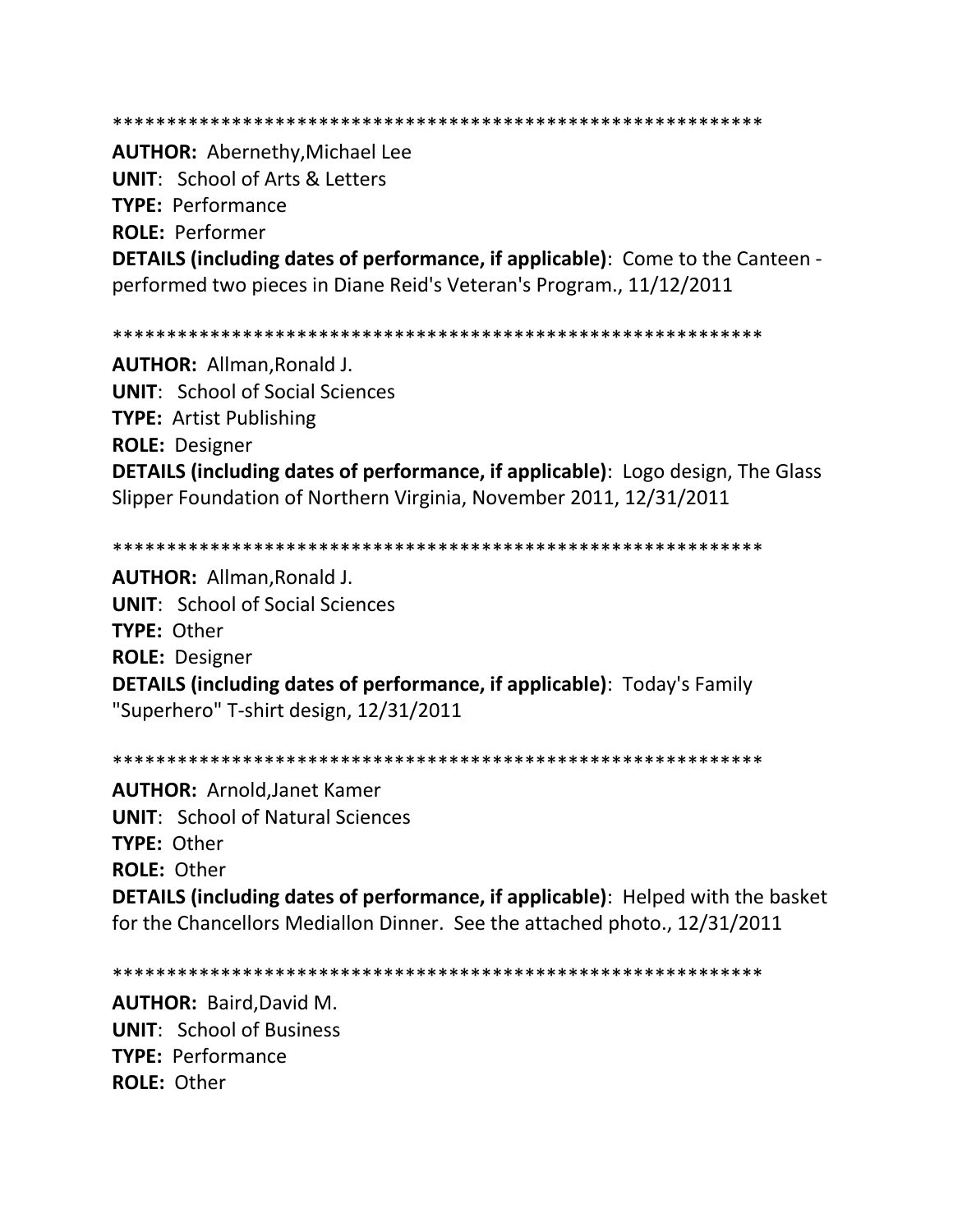**DETAILS (including dates of performance, if applicable)**: Guest Speaker for the week for FCA MX., 8/12/2011

\*\*\*\*\*\*\*\*\*\*\*\*\*\*\*\*\*\*\*\*\*\*\*\*\*\*\*\*\*\*\*\*\*\*\*\*\*\*\*\*\*\*\*\*\*\*\*\*\*\*\*\*\*\*\*\*\*\*\*\*

**AUTHOR:** Baird,David M. **UNIT**: School of Business **TYPE:** Performance **ROLE:** Other **DETAILS (including dates of performance, if applicable)**: Guest Preacher, 10/9/2011

```
************************************************************
```
**AUTHOR:** Baird,David M. **UNIT**: School of Business **TYPE:** Other **ROLE:** Other **DETAILS (including dates of performance, if applicable)**: Family Life Marriage Retreat, 10/16/2011

\*\*\*\*\*\*\*\*\*\*\*\*\*\*\*\*\*\*\*\*\*\*\*\*\*\*\*\*\*\*\*\*\*\*\*\*\*\*\*\*\*\*\*\*\*\*\*\*\*\*\*\*\*\*\*\*\*\*\*\* **AUTHOR:** Baker,Crump W. **UNIT**: School of Natural Sciences **TYPE:** Other **ROLE:** Author **DETAILS (including dates of performance, if applicable)**: Reviewed the paper "g closed sets and the decomposition of continuity" by S. Misser, et al. for publication in the Journal of Advanced Studies in Topology.Reviewed the paper "On slightly phi-beta continuous functions" by N. Rajesh for publication for the, 12/31/2011

```
************************************************************
```
**AUTHOR:** Brewer,Neil H **UNIT**: School of Education **TYPE:** Composition **ROLE:** Developer **DETAILS (including dates of performance, if applicable)**: Academic Work: Creation of a new elective course for graduates: Outdoor Education for Educators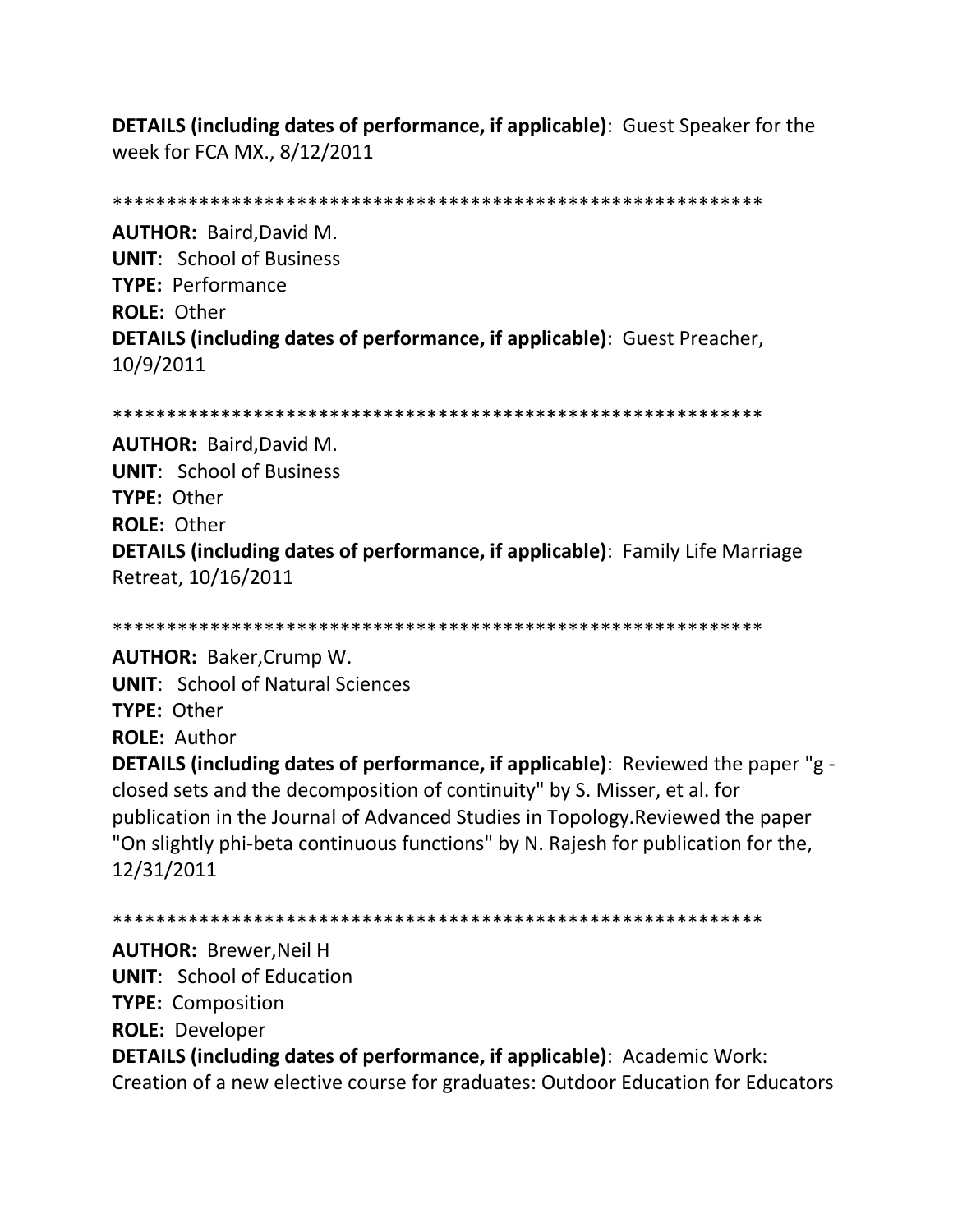in collaboration with the Harrison County O?Bannon Woods State Recreation Site. The first class was conducted during the fall of 2011., 12/31/2011

\*\*\*\*\*\*\*\*\*\*\*\*\*\*\*\*\*\*\*\*\*\*\*\*\*\*\*\*\*\*\*\*\*\*\*\*\*\*\*\*\*\*\*\*\*\*\*\*\*\*\*\*\*\*\*\*\*\*\*\* **AUTHOR:** Brewer,Neil H **UNIT**: SUMMER SESSIONS **TYPE:** Composition **ROLE:** Developer **DETAILS (including dates of performance, if applicable)**: Academic Work: Creation of a new elective course for graduates: Outdoor Education for Educators in collaboration with the Harrison County O?Bannon Woods State Recreation Site. The first class was conducted during the fall of 2011., 12/31/2011

**AUTHOR:** Caldwell,Herbert William **UNIT**: School of Arts & Letters **TYPE:** Theatrical Production **ROLE:** Technical **DETAILS (including dates of performance, if applicable)**: Equus - Technical DirectorRobinson Main Stage at the Ogle Center, 3/6/2011

\*\*\*\*\*\*\*\*\*\*\*\*\*\*\*\*\*\*\*\*\*\*\*\*\*\*\*\*\*\*\*\*\*\*\*\*\*\*\*\*\*\*\*\*\*\*\*\*\*\*\*\*\*\*\*\*\*\*\*\*

\*\*\*\*\*\*\*\*\*\*\*\*\*\*\*\*\*\*\*\*\*\*\*\*\*\*\*\*\*\*\*\*\*\*\*\*\*\*\*\*\*\*\*\*\*\*\*\*\*\*\*\*\*\*\*\*\*\*\*\* **AUTHOR:** Caldwell,Herbert William **UNIT**: School of Arts & Letters **TYPE:** Theatrical Performance **ROLE:** Designer **DETAILS (including dates of performance, if applicable)**: Equus - Sound DesignerRobinson Main Stage at the Ogle Center, 3/6/2011

\*\*\*\*\*\*\*\*\*\*\*\*\*\*\*\*\*\*\*\*\*\*\*\*\*\*\*\*\*\*\*\*\*\*\*\*\*\*\*\*\*\*\*\*\*\*\*\*\*\*\*\*\*\*\*\*\*\*\*\* **AUTHOR:** Caldwell,Herbert William **UNIT**: School of Arts & Letters **TYPE:** Theatrical Production **ROLE:** Technical **DETAILS (including dates of performance, if applicable)**: Night Mother - Technical DirectorRobinson Main Stage at the Ogle Center, 4/10/2011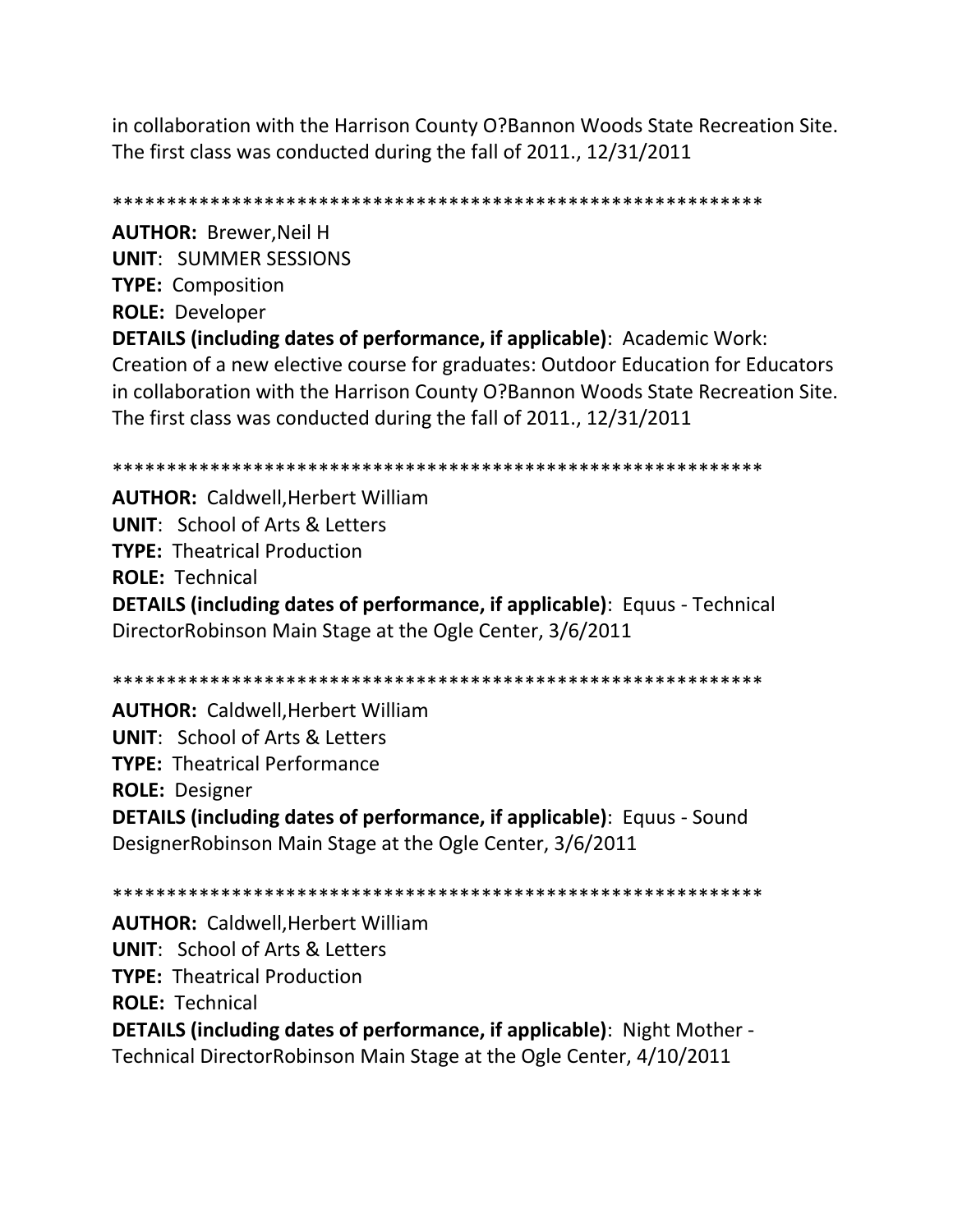#### \*\*\*\*\*\*\*\*\*\*\*\*\*\*\*\*\*\*\*\*\*\*\*\*\*\*\*\*\*\*\*\*\*\*\*\*\*\*\*\*\*\*\*\*\*\*\*\*\*\*\*\*\*\*\*\*\*\*\*\*

#### **AUTHOR:** Caldwell,Herbert William

**UNIT**: School of Arts & Letters

**TYPE:** Theatrical Production

**ROLE:** Designer

**DETAILS (including dates of performance, if applicable)**: Bye Bye Birdie - Lighting DesignerBatesville High School AuditoriumProduced by the Rural Arts Alliance of Ripley/Franklin County, 7/24/2011

```
************************************************************
```
**AUTHOR:** Caldwell,Herbert William **UNIT**: School of Arts & Letters **TYPE:** Theatrical Production **ROLE:** Technical

**DETAILS (including dates of performance, if applicable)**: Mousetrap - Technical DirectorRobinson Main Stage at the Ogle Center, 11/6/2011

\*\*\*\*\*\*\*\*\*\*\*\*\*\*\*\*\*\*\*\*\*\*\*\*\*\*\*\*\*\*\*\*\*\*\*\*\*\*\*\*\*\*\*\*\*\*\*\*\*\*\*\*\*\*\*\*\*\*\*\*

**AUTHOR:** Caldwell,Herbert William **UNIT**: School of Arts & Letters **TYPE:** Theatrical Performance **ROLE:** Designer **DETAILS (including dates of performance, if applicable)**: Mousetrap - Sound DesignerRobinson Main Stage at the Ogle Center, 11/6/2011

\*\*\*\*\*\*\*\*\*\*\*\*\*\*\*\*\*\*\*\*\*\*\*\*\*\*\*\*\*\*\*\*\*\*\*\*\*\*\*\*\*\*\*\*\*\*\*\*\*\*\*\*\*\*\*\*\*\*\*\*

**AUTHOR:** Camahalan,Faye Marsha **UNIT**: School of Education **TYPE:** Other

**ROLE:** Author

**DETAILS (including dates of performance, if applicable)**: I created podcasts for my graduate students and completed/posted them in Oncourse-Podcasts. Each podcasts is about 10-15 minutes.Six (6) podcasts about psychology in teaching. Four (4) podcasts about instruction in the context of curriculum.Three (3) podc, 12/31/2011

\*\*\*\*\*\*\*\*\*\*\*\*\*\*\*\*\*\*\*\*\*\*\*\*\*\*\*\*\*\*\*\*\*\*\*\*\*\*\*\*\*\*\*\*\*\*\*\*\*\*\*\*\*\*\*\*\*\*\*\*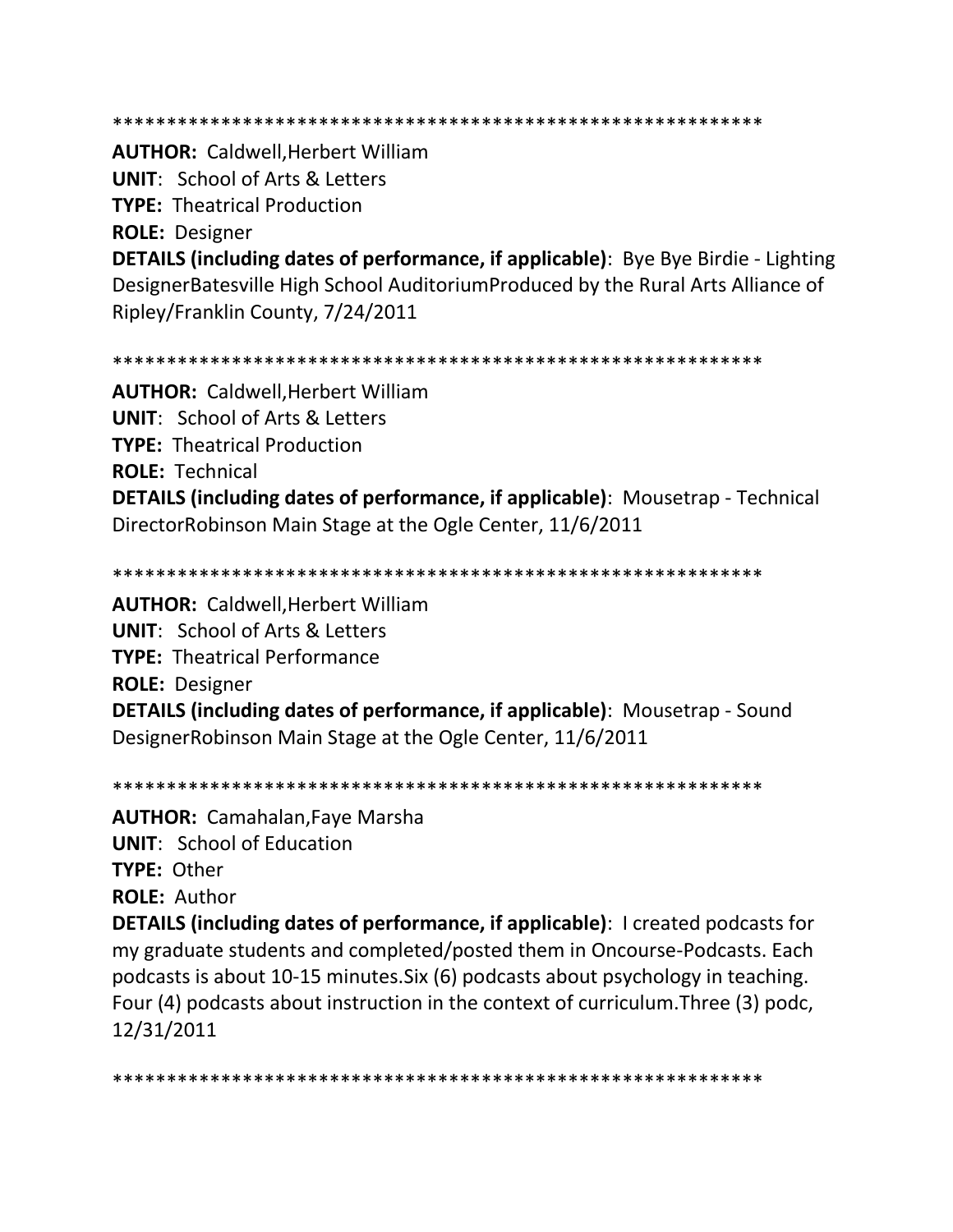**AUTHOR:** Camahalan,Faye Marsha

**UNIT**: School of Education

**TYPE:** Other

**ROLE:** Author

**DETAILS (including dates of performance, if applicable)**: I completed and posted 13 blogs on child development for my class in the summer of 2011.All blogs were available to 50 students enrolled in my class through Oncourse-Blogs Beta., 6/30/2011

\*\*\*\*\*\*\*\*\*\*\*\*\*\*\*\*\*\*\*\*\*\*\*\*\*\*\*\*\*\*\*\*\*\*\*\*\*\*\*\*\*\*\*\*\*\*\*\*\*\*\*\*\*\*\*\*\*\*\*\*

**AUTHOR:** Camahalan,Faye Marsha **UNIT**: School of Education **TYPE:** Other **ROLE:** Organizer

**DETAILS (including dates of performance, if applicable)**: Rock Climbing Summer Camp - I was a co-organizer and co-director for this project. With the help of Rocksport Climbing Gym in Louisville, KY, who sponsored the facility and all equipment, the summer camps were held in the first and third week of June and, 7/22/2011

\*\*\*\*\*\*\*\*\*\*\*\*\*\*\*\*\*\*\*\*\*\*\*\*\*\*\*\*\*\*\*\*\*\*\*\*\*\*\*\*\*\*\*\*\*\*\*\*\*\*\*\*\*\*\*\*\*\*\*\*

**AUTHOR:** Clem,Debra K. **UNIT**: School of Arts & Letters **TYPE:** Exhibition **ROLE:** Artist **DETAILS (including dates of performance, if applicable)**: Dec 12, 2010 - Mar 6, 2011 - 55th Mid-states Artists Exhibition, (juried) Evansville Museum, Evansville, Indiana - (\$5000 - Museum Guild Purchase Award), 12/31/2011

\*\*\*\*\*\*\*\*\*\*\*\*\*\*\*\*\*\*\*\*\*\*\*\*\*\*\*\*\*\*\*\*\*\*\*\*\*\*\*\*\*\*\*\*\*\*\*\*\*\*\*\*\*\*\*\*\*\*\*\*

**AUTHOR:** Clem,Debra K. **UNIT**: School of Arts & Letters **TYPE:** Exhibition **ROLE:** Artist **DETAILS (including dates of performance, if applicable)**: June 28 - July 23, 2011 - National Affiliates Exhibition, SOHO20 Gallery, New York, New York, 12/31/2011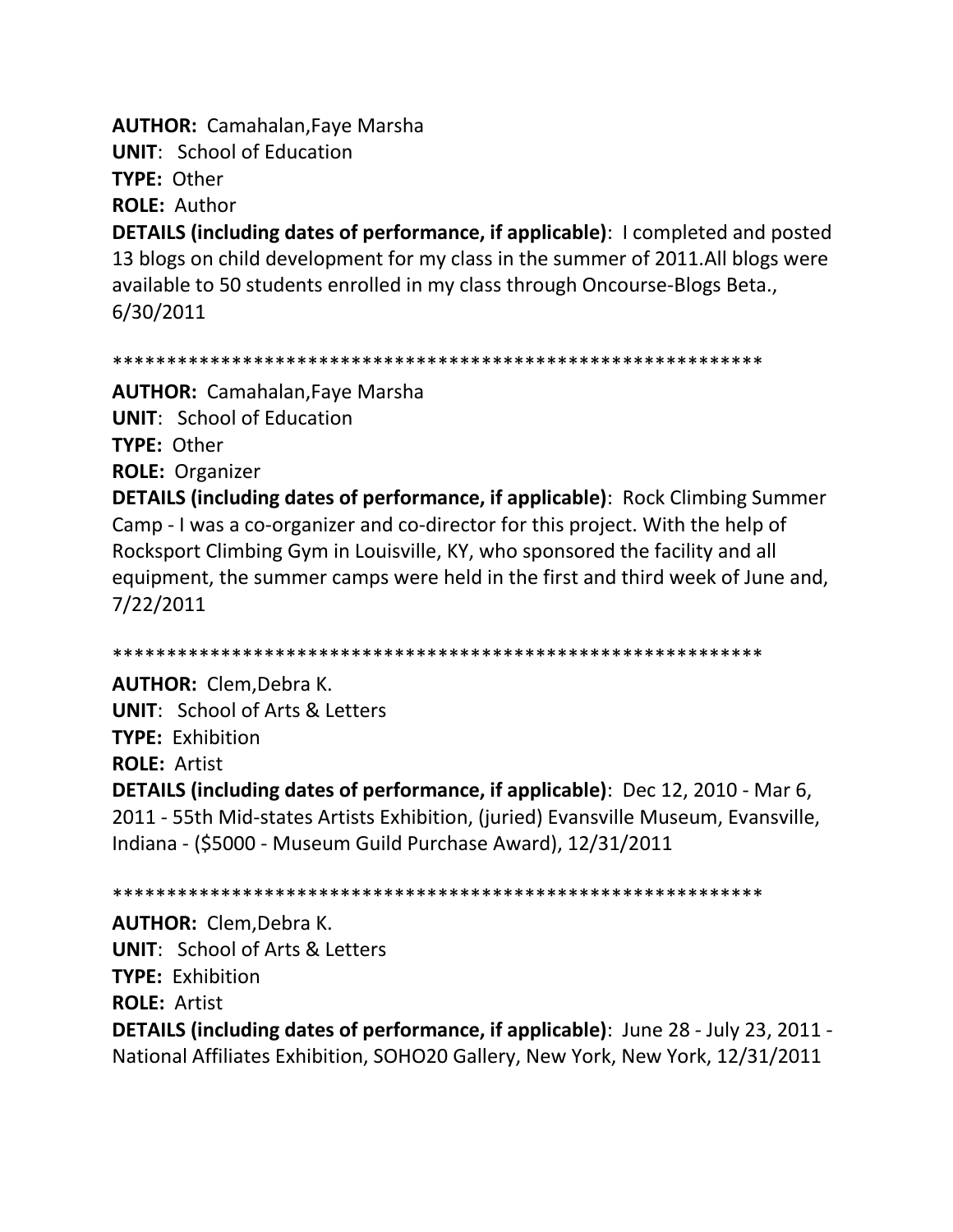**AUTHOR: Darnowski, Douglas William UNIT: School of Natural Sciences** TYPE: Other **ROLE: Other** 

**DETAILS (including dates of performance, if applicable)**: Provided triggerplants of two species to Bob Stagg, retired Art Professor from Sullivan University, for scientific portraits of these plants. I have previously hosted Bob for a seminar on his work., 3/17/2011

**AUTHOR:** Farah, Mariana de Oliveira **UNIT:** School of Arts & Letters **TYPE:** Musical Performance **ROLE: Conductor DETAILS (including dates of performance, if applicable)**: Performance of Antonio Vivaldi?s Credo and Gloria, RV 588, with the IUS Concert Choir and Community Chorus, Stem Hall, Indiana University Southeast., 4/3/2011

**AUTHOR:** Farah, Mariana de Oliveira **UNIT:** School of Arts & Letters **TYPE:** Musical Performance **ROLE: Conductor DETAILS (including dates of performance, if applicable)**: 2011 Southern Indiana Women?s Choral Festival, Stem Hall, Indiana University Southeast., 4/11/2011

**AUTHOR:** Farah.Mariana de Oliveira **UNIT: School of Arts & Letters TYPE: Musical Performance ROLE: Contributor DETAILS (including dates of performance, if applicable)**: Performances of Mozart's Requiem and Verdi's Triumphal March at the 310. Festival de Musica de Londrina with the Festival Choir, Teatro Ouro Verde, Londrina, Brazil., 7/23/2011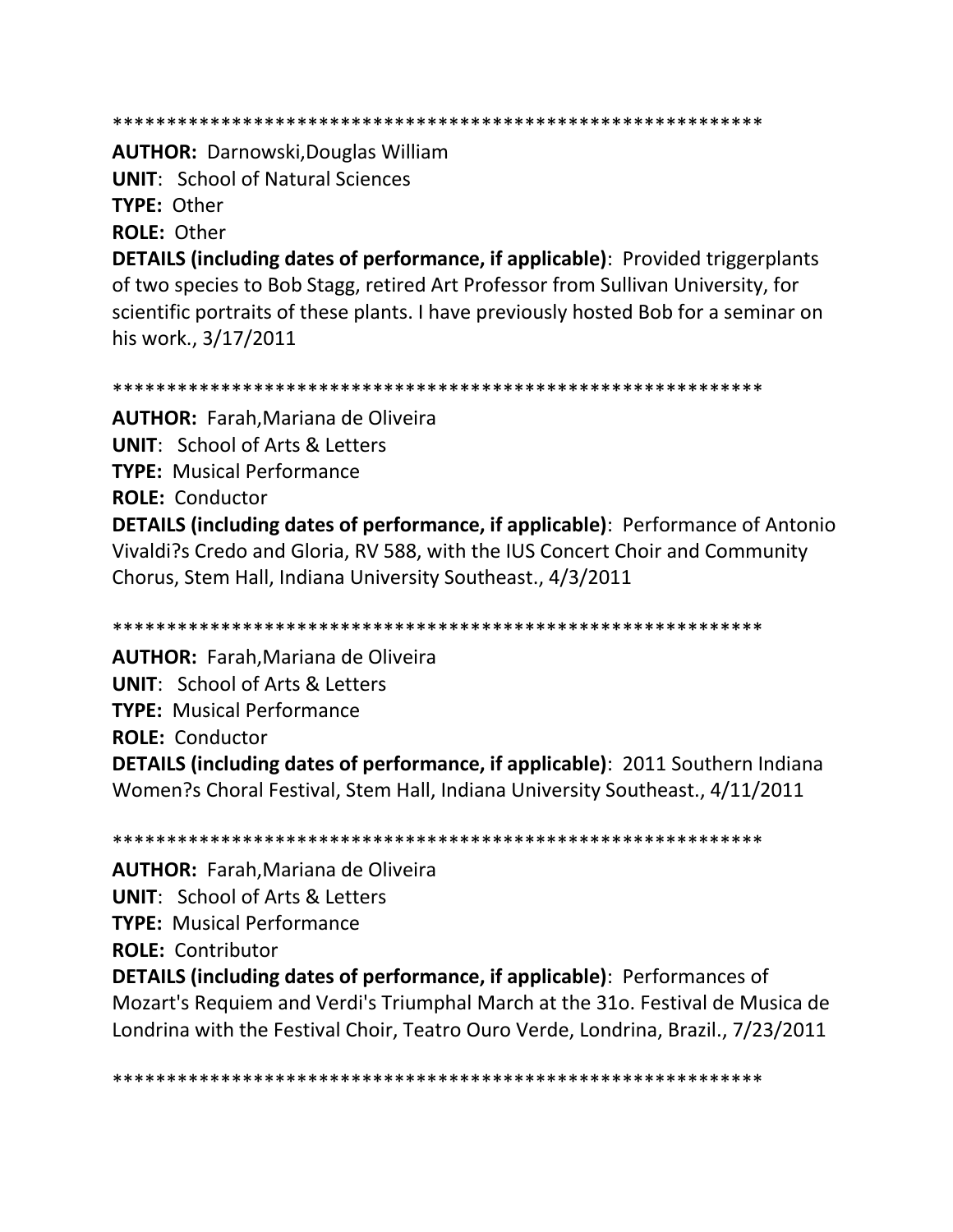**AUTHOR:** Farah,Mariana de Oliveira

**UNIT**: School of Arts & Letters

**TYPE:** Musical Performance

**ROLE:** Conductor

**DETAILS (including dates of performance, if applicable)**: Conducted the IUS Concert Choir and Community Chorus Fall Concert at Trinity United Methodist Church, New Albany, IN., 11/12/2011

## \*\*\*\*\*\*\*\*\*\*\*\*\*\*\*\*\*\*\*\*\*\*\*\*\*\*\*\*\*\*\*\*\*\*\*\*\*\*\*\*\*\*\*\*\*\*\*\*\*\*\*\*\*\*\*\*\*\*\*\*

**AUTHOR:** Farah,Mariana de Oliveira **UNIT**: School of Arts & Letters **TYPE:** Musical Performance **ROLE:** Conductor

**DETAILS (including dates of performance, if applicable)**: Conducted the IUS Concert Choir and Community Chorus Fall Concert, Stem Hall, Indiana University Southeast., 11/13/2011

## \*\*\*\*\*\*\*\*\*\*\*\*\*\*\*\*\*\*\*\*\*\*\*\*\*\*\*\*\*\*\*\*\*\*\*\*\*\*\*\*\*\*\*\*\*\*\*\*\*\*\*\*\*\*\*\*\*\*\*\*

**AUTHOR:** Farah,Mariana de Oliveira **UNIT**: School of Arts & Letters **TYPE:** Musical Performance **ROLE:** Conductor **DETAILS (including dates of performance, if applicable)**: Conducted the IUS Concert Choir and the Community Chorus at the Holiday Choral Festival at St. Martin of Tours in Louisville, KY., 12/4/2011

\*\*\*\*\*\*\*\*\*\*\*\*\*\*\*\*\*\*\*\*\*\*\*\*\*\*\*\*\*\*\*\*\*\*\*\*\*\*\*\*\*\*\*\*\*\*\*\*\*\*\*\*\*\*\*\*\*\*\*\*

**AUTHOR:** Farah,Mariana de Oliveira

**UNIT**: School of Arts & Letters

**TYPE:** Musical Performance

**ROLE:** Conductor

**DETAILS (including dates of performance, if applicable)**: Conducted the IUS Concert Choir and the Community Chorus at the Holiday Pops Concert, Stem Hall, Indiana University Southeast., 12/11/2011

\*\*\*\*\*\*\*\*\*\*\*\*\*\*\*\*\*\*\*\*\*\*\*\*\*\*\*\*\*\*\*\*\*\*\*\*\*\*\*\*\*\*\*\*\*\*\*\*\*\*\*\*\*\*\*\*\*\*\*\*

**AUTHOR:** Forinash,Kyle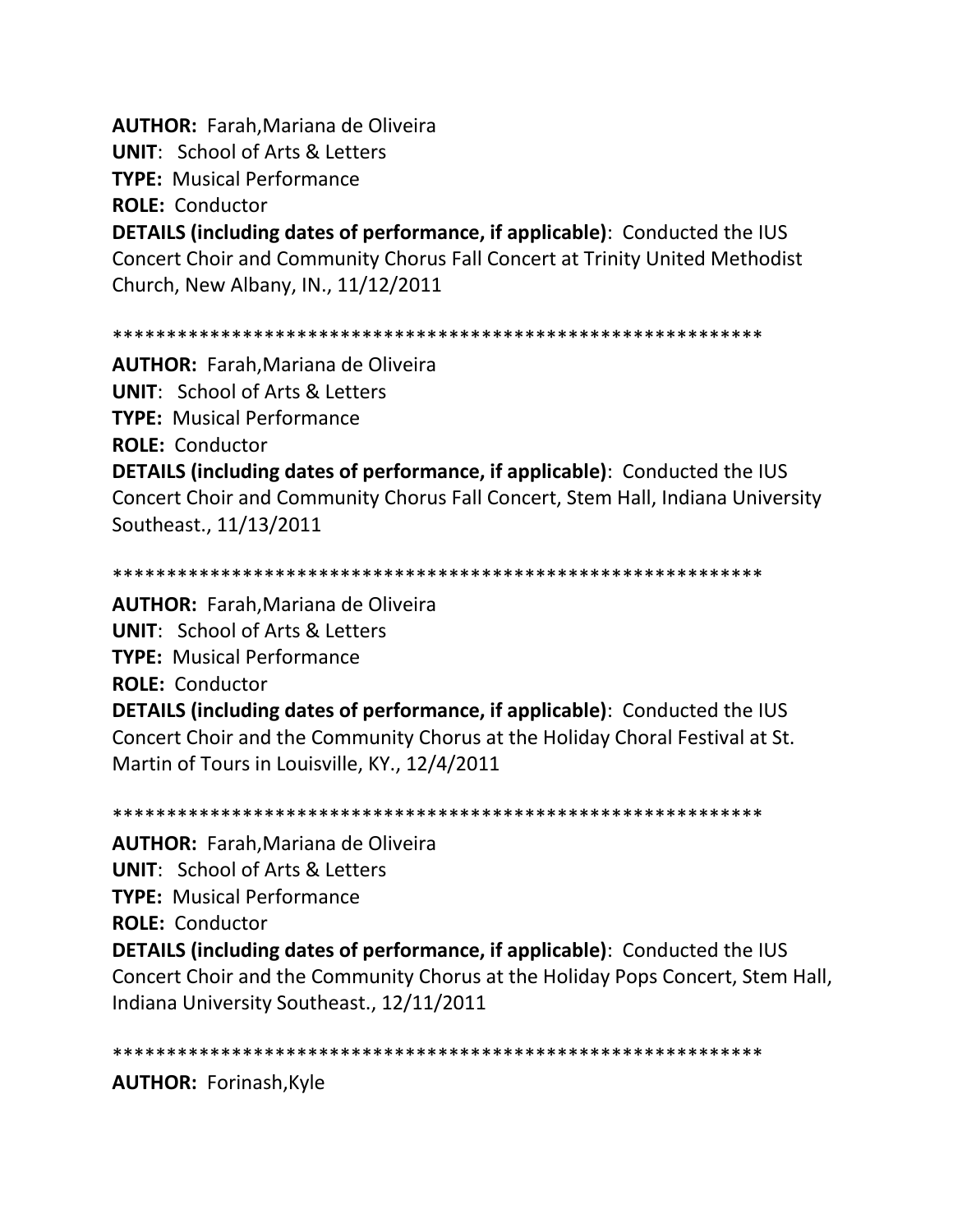**UNIT: School of Natural Sciences** TYPE: Other

**ROLE: Author** 

**DETAILS (including dates of performance, if applicable)**: I spent two months this past summer upgrading and improving my wave tutorial. This is a collection of simulations and exercises designed to teach students the fundamental concepts concerning waves. http://homepages.ius.edu/kforinas/W/Waves.html., 12/31/2011

#### 

**AUTHOR:** Herdoiza-Estevez, Magdalena **UNIT:** School of Education **TYPE:** Digital Media **ROLE: Producer DETAILS (including dates of performance, if applicable)**: Producer of the Ecuador study abroad video celebrating the 10th anniversary of the program, November 2011., 11/10/2011

**AUTHOR: Hesselman, James L UNIT:** School of Arts & Letters **TYPE: Recording ROLE: Actor DETAILS (including dates of performance, if applicable)**: Performed for Katherine Wigley in ILTE Training Video for Peer Review with Diane Reid from the English Department, 10/7/2011

**AUTHOR: Hesselman.James L UNIT: School of Arts & Letters TYPE: Theatrical Production** 

**ROLE: Playwright** 

**DETAILS (including dates of performance, if applicable)**: Wrote holiday production for Pandora Productions, Louisville, KY, 12/31/2011

**AUTHOR: Hesselman, James L**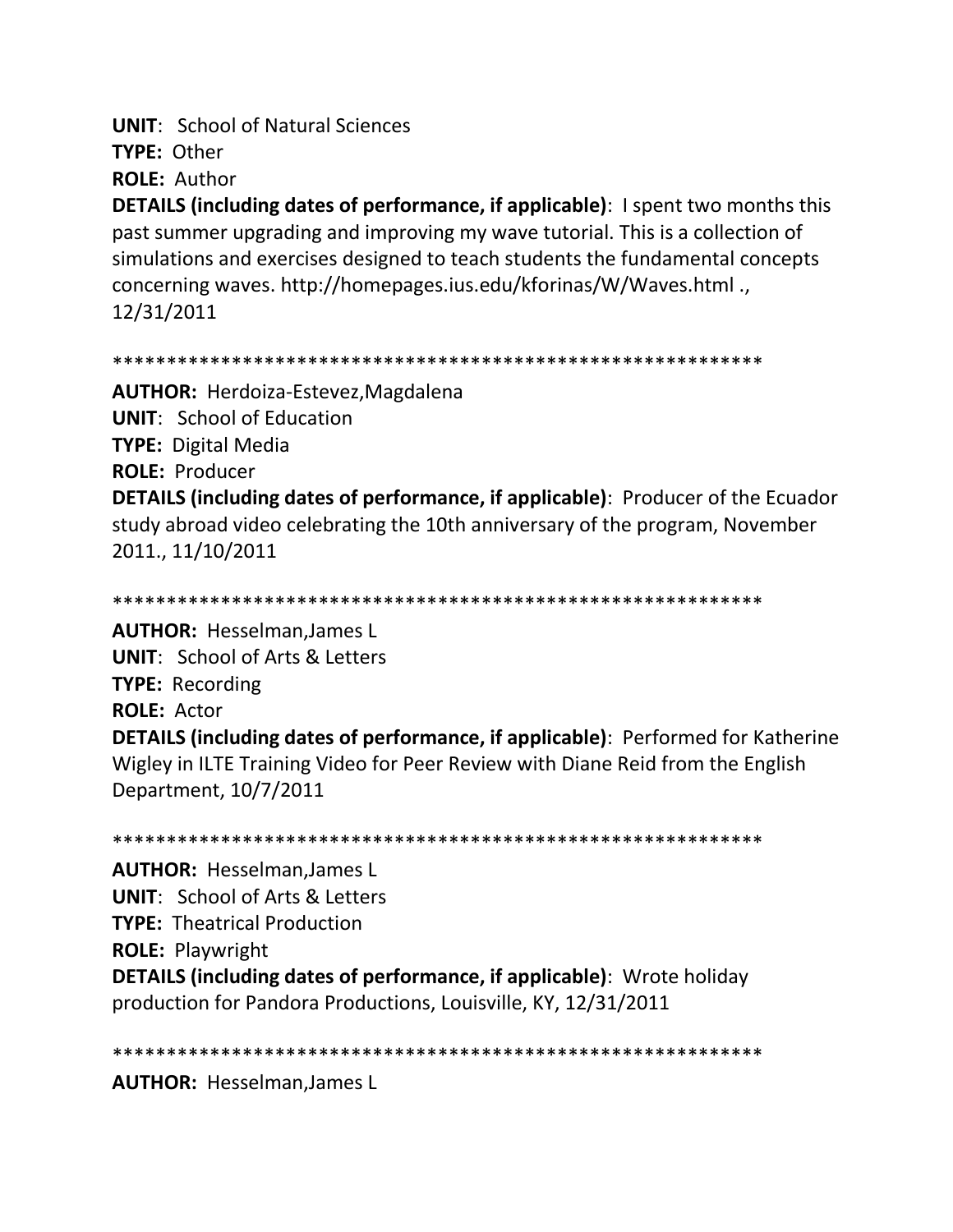**UNIT**: School of Arts & Letters

**TYPE:** Theatrical Production

**ROLE:** Director

**DETAILS (including dates of performance, if applicable)**: Re-mounted a Production of Lee Meriwether's THE WOMEN OF SPOON RIVER: THEIR VOICES FROM THE HILL at Theatre West in Los Angeles. This Production originated at IU Southeast where I directed Ms. Meriwether who created, rehearsed, and presented the first pr, 1/29/2011

\*\*\*\*\*\*\*\*\*\*\*\*\*\*\*\*\*\*\*\*\*\*\*\*\*\*\*\*\*\*\*\*\*\*\*\*\*\*\*\*\*\*\*\*\*\*\*\*\*\*\*\*\*\*\*\*\*\*\*\*

**AUTHOR:** Hesselman,James L **UNIT**: School of Arts & Letters **TYPE:** Theatrical Production **ROLE:** Director

**DETAILS (including dates of performance, if applicable)**: EQUUS, IU Southeast Theatre Production, 6 Performances, 3/6/2011

\*\*\*\*\*\*\*\*\*\*\*\*\*\*\*\*\*\*\*\*\*\*\*\*\*\*\*\*\*\*\*\*\*\*\*\*\*\*\*\*\*\*\*\*\*\*\*\*\*\*\*\*\*\*\*\*\*\*\*\*

**AUTHOR:** Hesselman,James L

**UNIT**: School of Arts & Letters

**TYPE:** Theatrical Performance

**ROLE:** Actor

**DETAILS (including dates of performance, if applicable)**: Played the lead role of Man in Chair in Derby Dinner Theatre's Production of THE DROWSY CHAPERONE, 5/15/2011

\*\*\*\*\*\*\*\*\*\*\*\*\*\*\*\*\*\*\*\*\*\*\*\*\*\*\*\*\*\*\*\*\*\*\*\*\*\*\*\*\*\*\*\*\*\*\*\*\*\*\*\*\*\*\*\*\*\*\*\*

**AUTHOR:** Hesselman,James L **UNIT**: School of Arts & Letters **TYPE:** Theatrical Production **ROLE:** Director

**DETAILS (including dates of performance, if applicable)**: 'NIGHT MOTHER, IU Southeast Theatre Production, 3 PerformancesI Mentored and assisted this Student Directing Production. Every 2 years we put a student directed, designed, built and acted production as part of our mainstage season. This is partially fun, 4/10/2011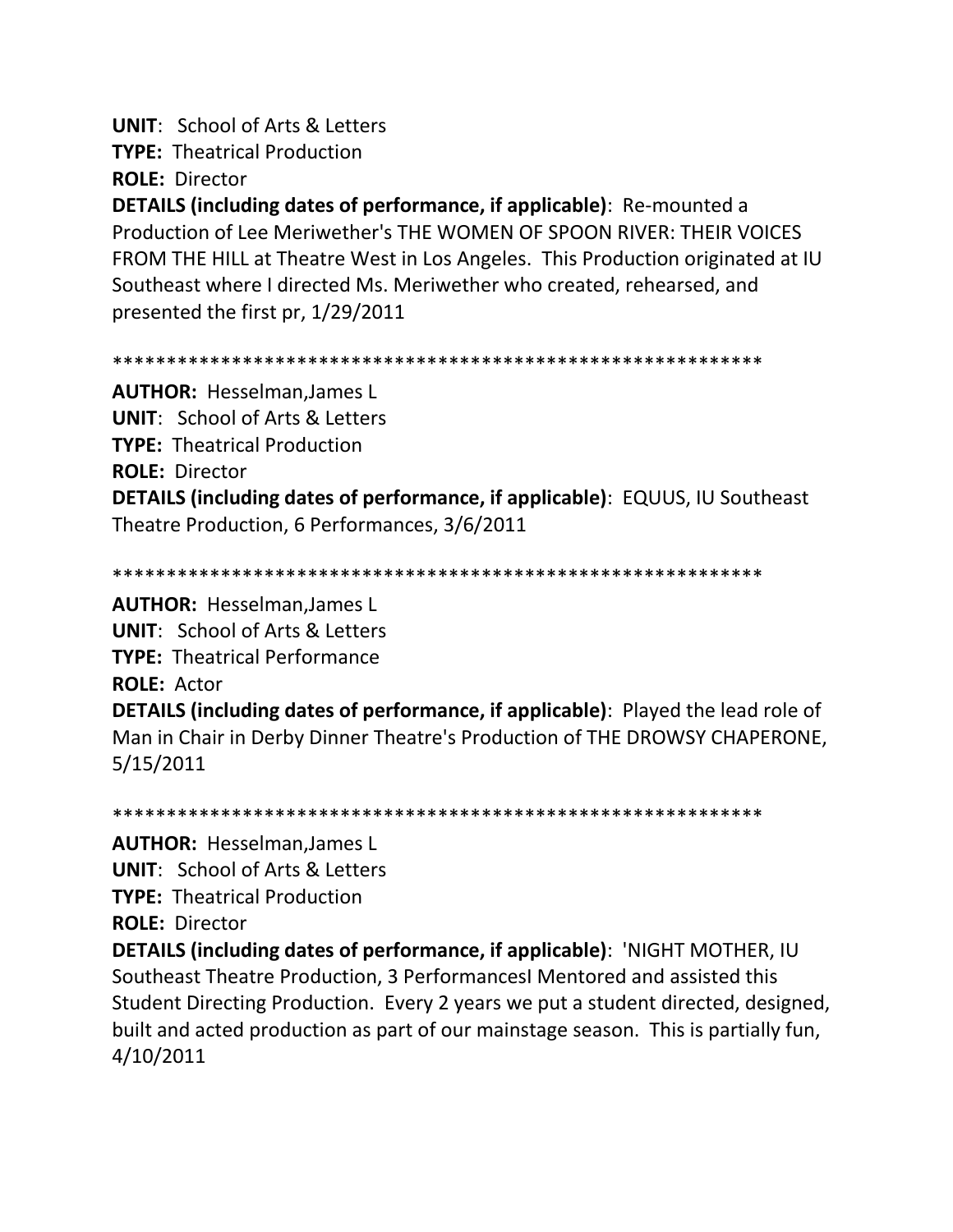\*\*\*\*\*\*\*\*\*\*\*\*\*\*\*\*\*\*\*\*\*\*\*\*\*\*\*\*\*\*\*\*\*\*\*\*\*\*\*\*\*\*\*\*\*\*\*\*\*\*\*\*\*\*\*\*\*\*\*\*

**AUTHOR:** Hesselman,James L

**UNIT**: School of Arts & Letters

**TYPE:** Theatrical Production

**ROLE:** Director

**DETAILS (including dates of performance, if applicable)**: Directed and Choreographed a Production of HAIRSPRAY THE MUSICAL for Circa '21 Dinner Playhouse in Rock Island, ILThis production starred IU Southeast Theatre Major, Kristin Gilbert in her first professional theatre job. Kristin auditioned on her own and, 8/13/2011

\*\*\*\*\*\*\*\*\*\*\*\*\*\*\*\*\*\*\*\*\*\*\*\*\*\*\*\*\*\*\*\*\*\*\*\*\*\*\*\*\*\*\*\*\*\*\*\*\*\*\*\*\*\*\*\*\*\*\*\*

**AUTHOR:** Hesselman,James L **UNIT**: School of Arts & Letters **TYPE:** Theatrical Production **ROLE:** Director **DETAILS (including dates of performance, if applicable)**: THE MOUSETRAP, IU Southeast Theatre Production, 6 Performances, 11/6/2011

\*\*\*\*\*\*\*\*\*\*\*\*\*\*\*\*\*\*\*\*\*\*\*\*\*\*\*\*\*\*\*\*\*\*\*\*\*\*\*\*\*\*\*\*\*\*\*\*\*\*\*\*\*\*\*\*\*\*\*\*

**AUTHOR:** Hesselman,James L **UNIT**: School of Arts & Letters **TYPE:** Theatrical Production **ROLE:** Director **DETAILS (including dates of performance, if applicable)**: Directed production of the musical, NUNCRACKERS for Circa '21 Dinner Playhouse in Rock Island, IL, 11/11/2011

\*\*\*\*\*\*\*\*\*\*\*\*\*\*\*\*\*\*\*\*\*\*\*\*\*\*\*\*\*\*\*\*\*\*\*\*\*\*\*\*\*\*\*\*\*\*\*\*\*\*\*\*\*\*\*\*\*\*\*\*

**AUTHOR:** Jones,Brian Harrison **UNIT**: School of Arts & Letters **TYPE:** Exhibition Group **ROLE:** Artist **DETAILS (including dates of performance, if applicable)**: A group exhibition of artists who are represented by Galerie Hertz in Louisville, KY, 12/5/2011

\*\*\*\*\*\*\*\*\*\*\*\*\*\*\*\*\*\*\*\*\*\*\*\*\*\*\*\*\*\*\*\*\*\*\*\*\*\*\*\*\*\*\*\*\*\*\*\*\*\*\*\*\*\*\*\*\*\*\*\*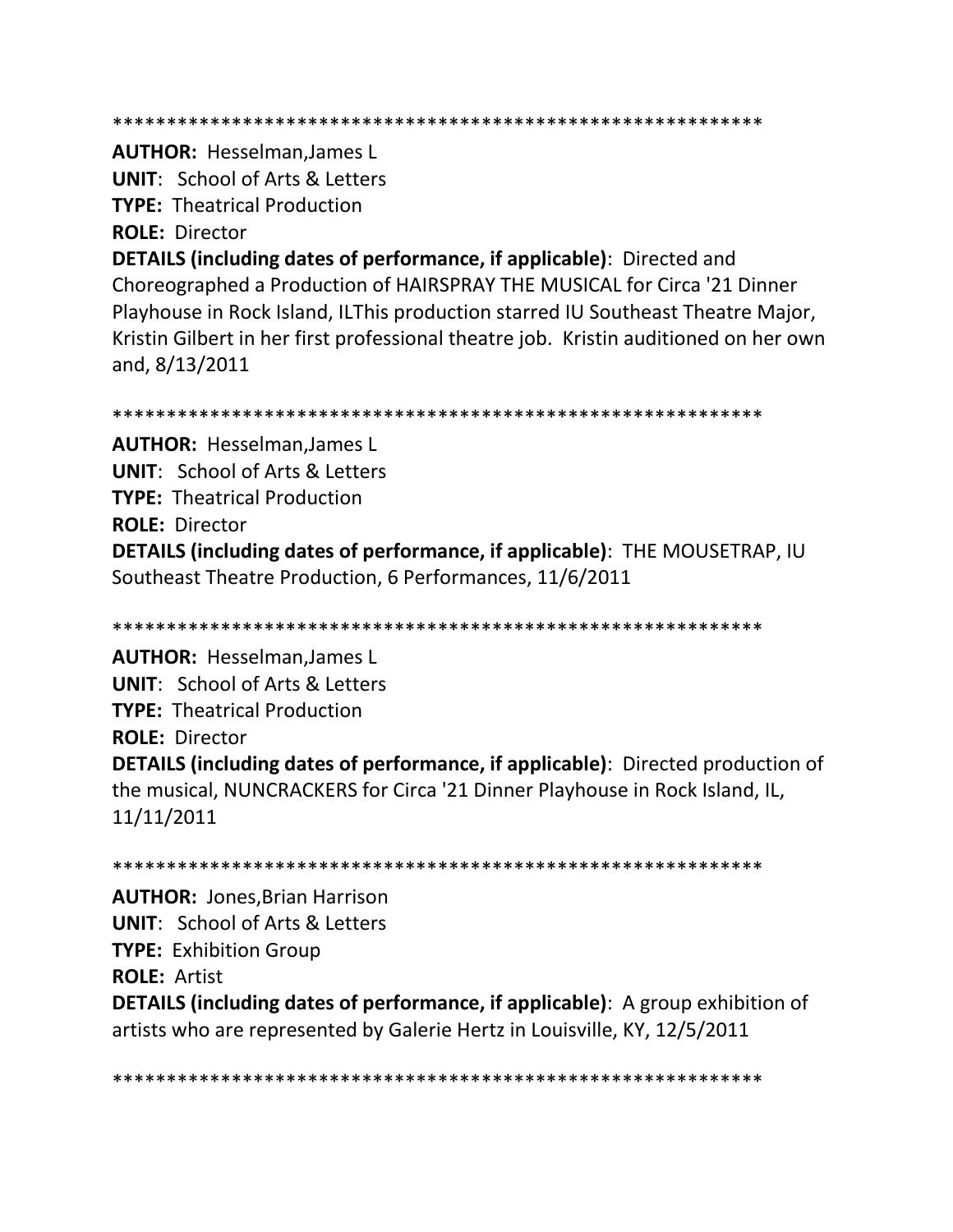**AUTHOR: Koerner, Michael Allen UNIT:** School of Arts & Letters **TYPE: Exhibition ROLE: Artist DETAILS (including dates of performance, if applicable)**: TransCultural

Exchange?s 2011 Conference on International Opportunities in the Arts? Exhibition of artwork via dvd reel, 4/9/2011

**AUTHOR: Koerner, Michael Allen UNIT:** School of Arts & Letters **TYPE: Exhibition Group ROLE: Artist DETAILS (including dates of performance, if applicable): 2011: Herron School of** Art ? Juried Alumni Show (Indianapolis), 9/24/2011

**AUTHOR: Koerner.Michael Allen UNIT: School of Arts & Letters TYPE: Exhibition ROLE: Artist DETAILS (including dates of performance, if applicable):** Multiverse (Series of 3dimensional Plexi-Glass Drawings), 5/31/2011

**AUTHOR: Meixner, Rebekkah Jean** 

**UNIT:** School of Arts & Letters

**TYPE: Theatrical Production** 

**ROLE: Designer** 

**DETAILS (including dates of performance, if applicable)**: Project Title: EquusDesign credits: Scenery, Lighting, CostumeProduced for Indiana University Southeast, Theatre DepartmentOgle Center; Robinson TheatreDirector: Jim Hesselman Progress Report: In March of 2011 the IUS theatre department mounted a product,

**AUTHOR: Meixner, Rebekkah Jean**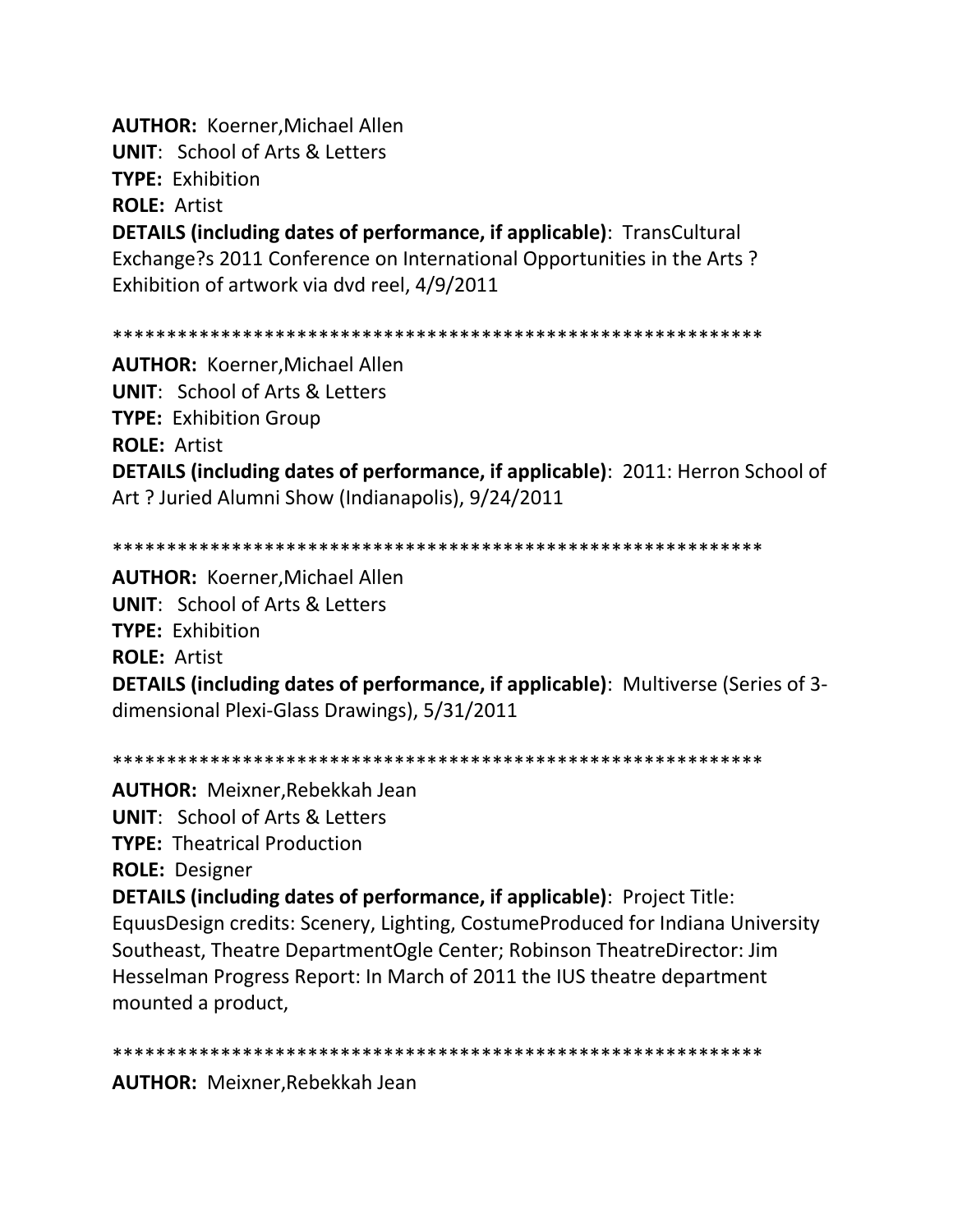**UNIT: School of Arts & Letters** 

**TYPE: Theatrical Production** 

**ROLE: Technical** 

**DETAILS (including dates of performance, if applicable)**: Project Title: ?Night, MotherDesign credits: Design MentorProduced for Indiana University Southeast, Theatre DepartmentOgle Center; Robinson TheatreDirector: Jim HesselmanProgress Report: In April of 2011 the IUS theatre department mounted a production Ma.

**AUTHOR:** Meixner, Rebekkah Jean

**UNIT: School of Arts & Letters** 

**TYPE: Theatrical Performance** 

**ROLE: Designer** 

**DETAILS (including dates of performance, if applicable):** Project Title: The MousetrapDesign credits: Scenery, LightingProduced for Indiana University Southeast, Theatre DepartmentOgle Center; Robinson TheatreDirector: Jim Hesselman Progress Report: In November of 2011 the IUS theatre department mounted a produ,

**AUTHOR: Meixner, Rebekkah Jean UNIT: School of Arts & Letters TYPE: Theatrical Performance ROLE: Designer** 

**DETAILS (including dates of performance, if applicable)**: Project Title: Mad at Miles; A Black Woman Guide to TruthDesign credits: Lighting Produced for University of Louisville, African American Theatre ProgramU of L, Thrust TheatreDirector: Dr. Lundeana Thomas Progress Report: In December of 2011 the Universit,

**AUTHOR: Myers, Judy G. UNIT: NURSING TYPE: Broadcast ROLE: Presenter**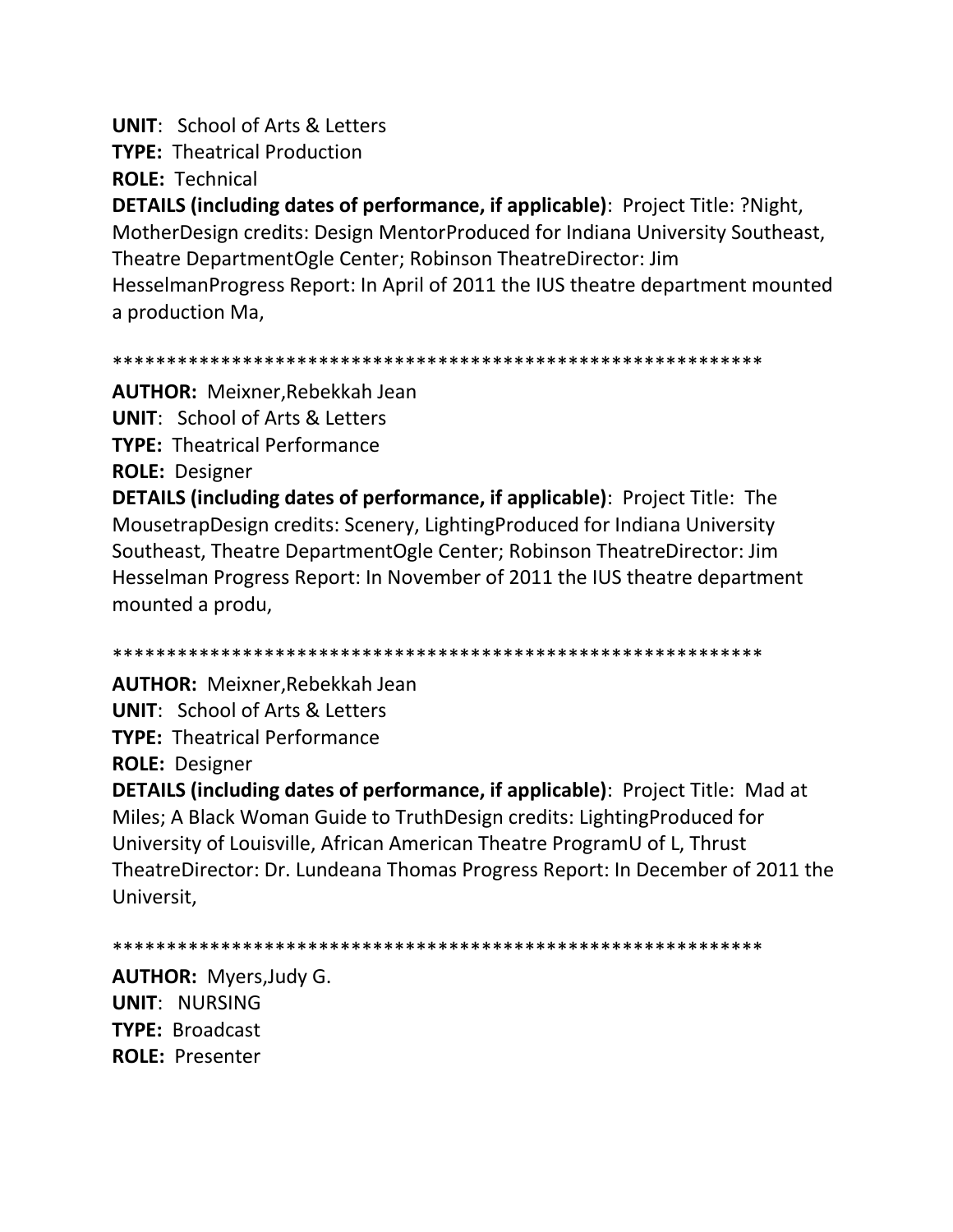**DETAILS (including dates of performance, if applicable)**: Invited guest- Dr. Stan Fager Talk Show- WGTV 970 AM Radio- Complimentary Therapies and Holistic Health, 5/15/2011

\*\*\*\*\*\*\*\*\*\*\*\*\*\*\*\*\*\*\*\*\*\*\*\*\*\*\*\*\*\*\*\*\*\*\*\*\*\*\*\*\*\*\*\*\*\*\*\*\*\*\*\*\*\*\*\*\*\*\*\* **AUTHOR:** Myers,Judy G. **UNIT**: School of Arts & Letters **TYPE:** Broadcast **ROLE:** Presenter

**DETAILS (including dates of performance, if applicable)**: Invited guest- Dr. Stan Fager Talk Show- WGTV 970 AM Radio- Complimentary Therapies and Holistic Health, 5/15/2011

## \*\*\*\*\*\*\*\*\*\*\*\*\*\*\*\*\*\*\*\*\*\*\*\*\*\*\*\*\*\*\*\*\*\*\*\*\*\*\*\*\*\*\*\*\*\*\*\*\*\*\*\*\*\*\*\*\*\*\*\*

**AUTHOR:** Podikunju-Hussain,Shifa **UNIT**: School of Education **TYPE:** Other **ROLE:** Other **DETAILS (including dates of performance, if applicable)**: Issues and techniques in counseling Muslims. March, 2011. Presented at the Indiana Counseling Association Annual Conference, Valparaiso, Indiana., 3/17/2011

## \*\*\*\*\*\*\*\*\*\*\*\*\*\*\*\*\*\*\*\*\*\*\*\*\*\*\*\*\*\*\*\*\*\*\*\*\*\*\*\*\*\*\*\*\*\*\*\*\*\*\*\*\*\*\*\*\*\*\*\*

**AUTHOR:** Podikunju-Hussain,Shifa **UNIT**: School of Education **TYPE:** Other **ROLE:** Other

**DETAILS (including dates of performance, if applicable)**: Muslim Students and their families: What educators need to know. Presented at the National Association for Multicultural Education Annual International Conference, Chicago, Illinois., 11/4/2011

```
************************************************************
```
**AUTHOR:** Podikunju-Hussain,Shifa **UNIT**: School of Education **TYPE:** Other **ROLE:** Other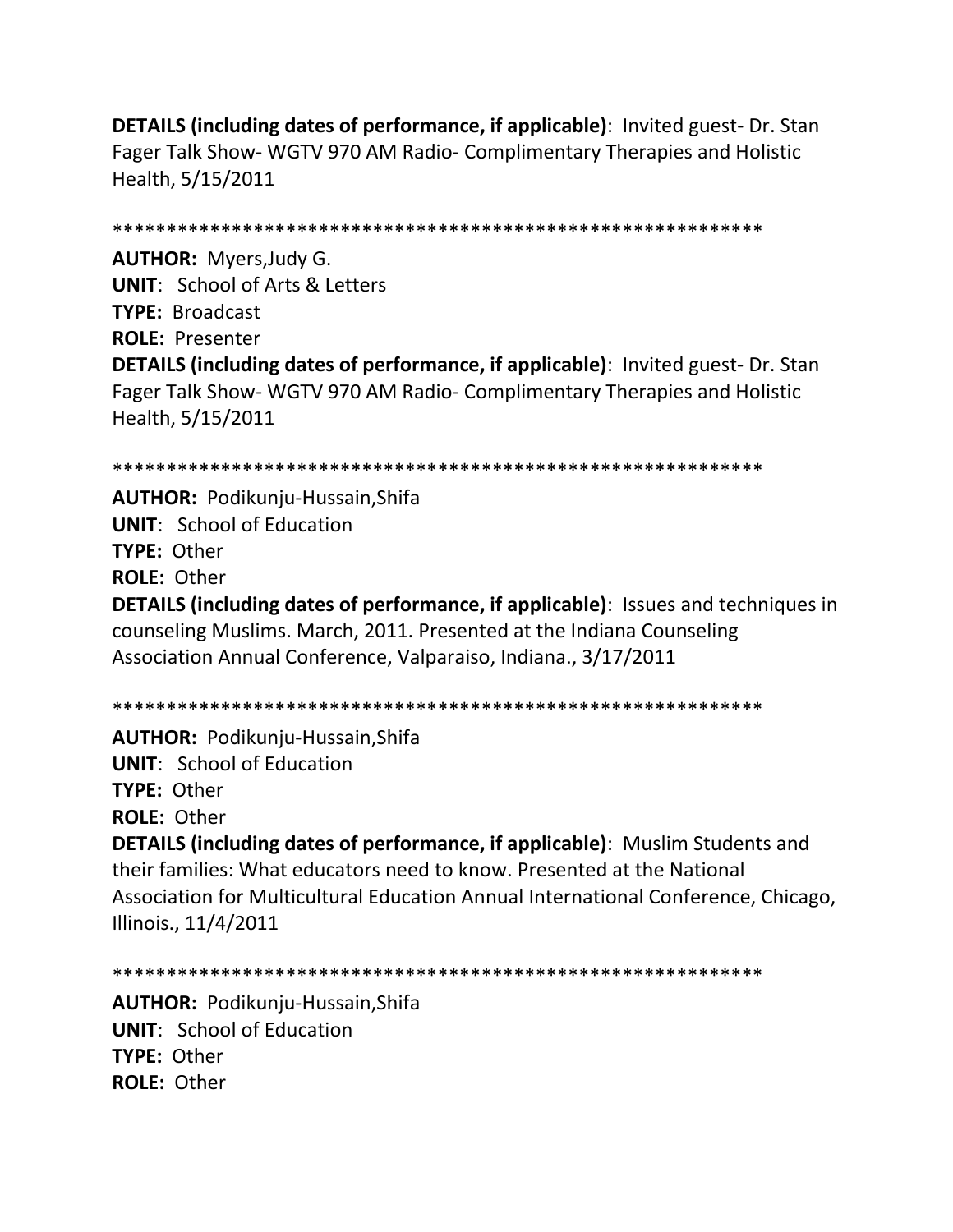**DETAILS (including dates of performance, if applicable)**: Proposal on presenting ?Counseling Muslim Students and families? at the American School Counselor Association's Annual Conference was not accepted., 9/6/2011

\*\*\*\*\*\*\*\*\*\*\*\*\*\*\*\*\*\*\*\*\*\*\*\*\*\*\*\*\*\*\*\*\*\*\*\*\*\*\*\*\*\*\*\*\*\*\*\*\*\*\*\*\*\*\*\*\*\*\*\* **AUTHOR:** Ramachandran,Sridhar **UNIT**: School of Natural Sciences **TYPE:** Exhibition **ROLE:** Technical **DETAILS (including dates of performance, if applicable)**: Participated in the Showcase of Schools, IUS. Set-up & managed the Informatics Club & BiRG booths & helped with the WiC booth (04/14/2011), 12/31/2011

\*\*\*\*\*\*\*\*\*\*\*\*\*\*\*\*\*\*\*\*\*\*\*\*\*\*\*\*\*\*\*\*\*\*\*\*\*\*\*\*\*\*\*\*\*\*\*\*\*\*\*\*\*\*\*\*\*\*\*\*

**AUTHOR:** Ramachandran,Sridhar **UNIT**: School of Natural Sciences **TYPE:** Demonstration **ROLE:** Director **DETAILS (including dates of performance, if applicable)**: Initiated, organized and managing the BioInformatics Research Group (BiRG) at IUS (http://www.ius.edu/sriramac/birg/index.htm) promoting diversity-based research., 12/31/2011

\*\*\*\*\*\*\*\*\*\*\*\*\*\*\*\*\*\*\*\*\*\*\*\*\*\*\*\*\*\*\*\*\*\*\*\*\*\*\*\*\*\*\*\*\*\*\*\*\*\*\*\*\*\*\*\*\*\*\*\*

**AUTHOR:** Ramachandran,Sridhar **UNIT**: School of Natural Sciences **TYPE:** Other **ROLE:** Other

**DETAILS (including dates of performance, if applicable)**: Participated in the Kentucky State Fair and managed the NATS booth from 3pm -8pm (08/25/2011). Also attended orientation on 08/10/2011., 12/31/2011

\*\*\*\*\*\*\*\*\*\*\*\*\*\*\*\*\*\*\*\*\*\*\*\*\*\*\*\*\*\*\*\*\*\*\*\*\*\*\*\*\*\*\*\*\*\*\*\*\*\*\*\*\*\*\*\*\*\*\*\*

**AUTHOR:** Ramachandran,Sridhar **UNIT**: School of Natural Sciences **TYPE:** Exhibition **ROLE:** Author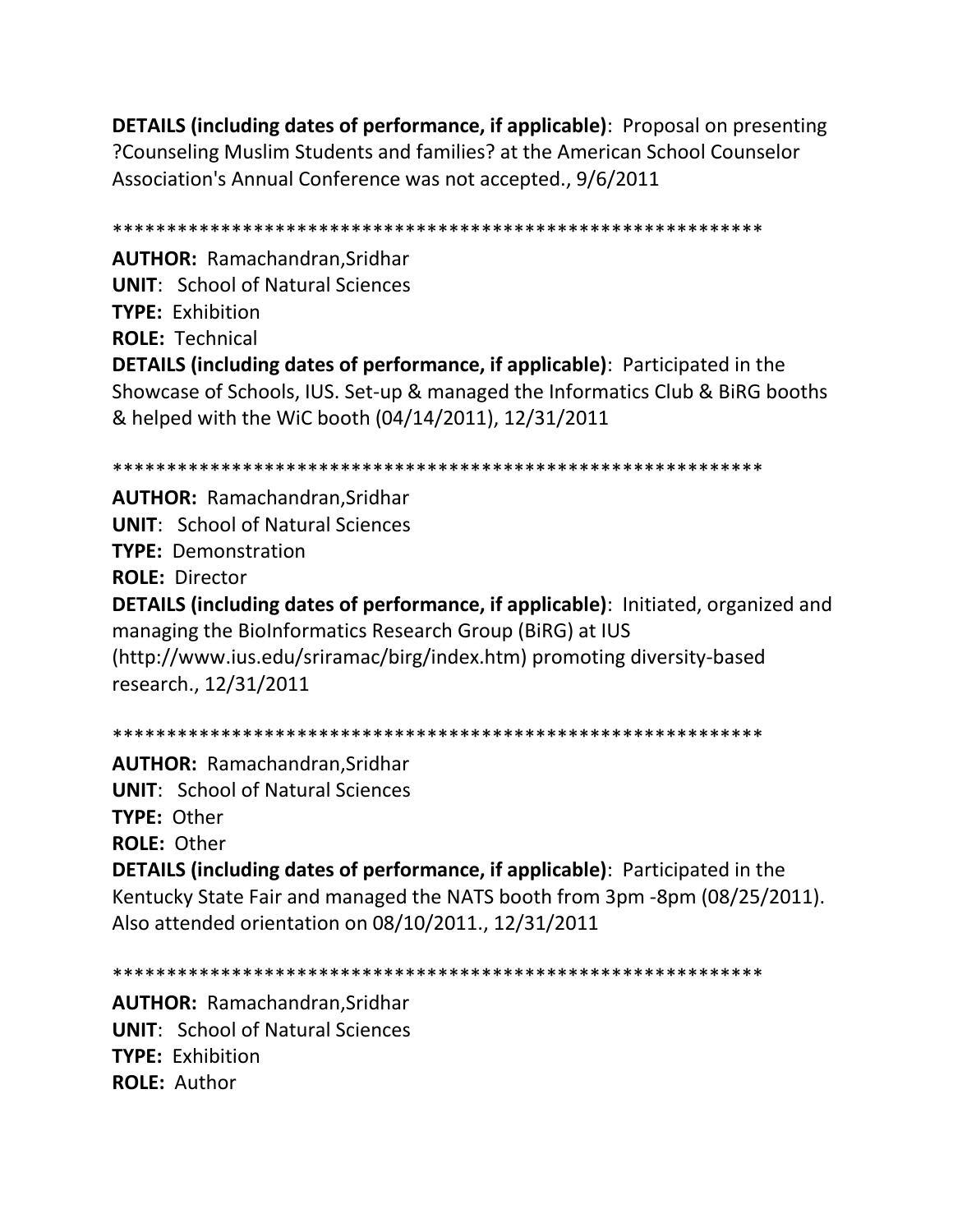**DETAILS (including dates of performance, if applicable)**: Participated in the Authors & Artists Reception, IUS. (11/03/2011), 12/31/2011

\*\*\*\*\*\*\*\*\*\*\*\*\*\*\*\*\*\*\*\*\*\*\*\*\*\*\*\*\*\*\*\*\*\*\*\*\*\*\*\*\*\*\*\*\*\*\*\*\*\*\*\*\*\*\*\*\*\*\*\* **AUTHOR:** Ramachandran,Sridhar **UNIT**: School of Natural Sciences **TYPE:** Demonstration **ROLE:** Other **DETAILS (including dates of performance, if applicable)**: Attended the woodcarving event to see Expert Carver Jason Emmons carve the Grenadier at the Evergreen West Parking Lot (02/11/2011)., 12/31/2011

\*\*\*\*\*\*\*\*\*\*\*\*\*\*\*\*\*\*\*\*\*\*\*\*\*\*\*\*\*\*\*\*\*\*\*\*\*\*\*\*\*\*\*\*\*\*\*\*\*\*\*\*\*\*\*\*\*\*\*\*

**AUTHOR:** Ramachandran,Sridhar **UNIT**: School of Natural Sciences **TYPE:** Other **ROLE:** Technical **DETAILS (including dates of performance, if applicable)**: Research Mentoring

(2011: every MW 11:30am?12:30pm @ LF120, Tue 6-8pm @ LF101) for undergraduate students interested in Informatics research at IUS., 12/31/2011

\*\*\*\*\*\*\*\*\*\*\*\*\*\*\*\*\*\*\*\*\*\*\*\*\*\*\*\*\*\*\*\*\*\*\*\*\*\*\*\*\*\*\*\*\*\*\*\*\*\*\*\*\*\*\*\*\*\*\*\*

**AUTHOR:** Regler,Susan H. **UNIT**: School of Natural Sciences **TYPE:** Musical Performance **ROLE:** Performer **DETAILS (including dates of performance, if applicable)**: Performed in Spring, Summer, Halloween, and Christmas Concerts with the Commonwealth Brass Band. Solo tenor horn (section leader) and compere (narrator) of concerts., 12/31/2011

\*\*\*\*\*\*\*\*\*\*\*\*\*\*\*\*\*\*\*\*\*\*\*\*\*\*\*\*\*\*\*\*\*\*\*\*\*\*\*\*\*\*\*\*\*\*\*\*\*\*\*\*\*\*\*\*\*\*\*\*

**AUTHOR:** Regler,Susan H. **UNIT**: School of Natural Sciences **TYPE:** Musical Performance **ROLE:** Performer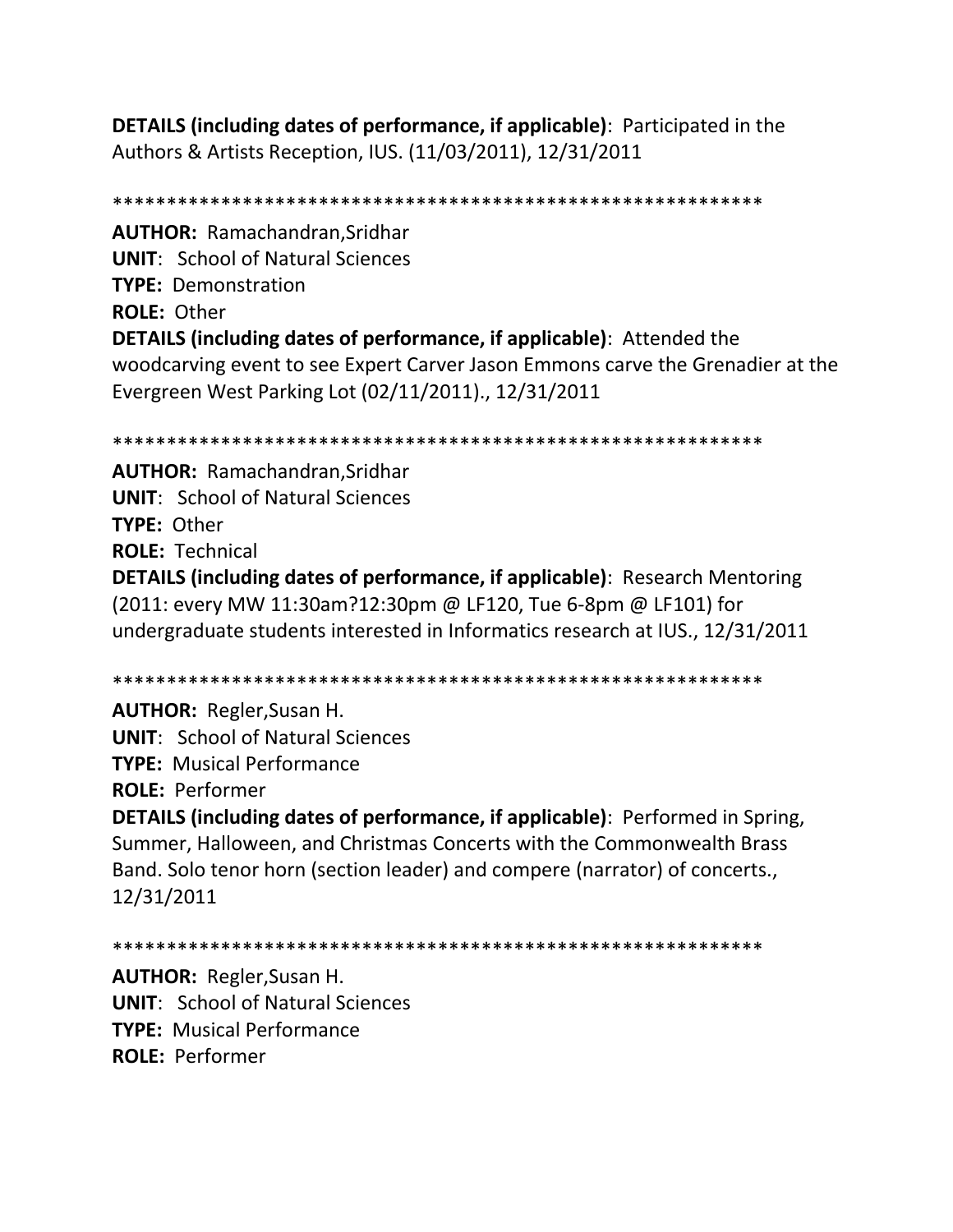**DETAILS (including dates of performance, if applicable)**: Performed in Spring, Summer Pops, Fall, and Holiday Concerts as a trumpet player with the IUS Orchestra., 12/31/2011

\*\*\*\*\*\*\*\*\*\*\*\*\*\*\*\*\*\*\*\*\*\*\*\*\*\*\*\*\*\*\*\*\*\*\*\*\*\*\*\*\*\*\*\*\*\*\*\*\*\*\*\*\*\*\*\*\*\*\*\* **AUTHOR:** Regler,Susan H. **UNIT**: School of Natural Sciences **TYPE:** Other **ROLE:** Presenter **DETAILS (including dates of performance, if applicable)**: Gave a lecture about 18th and 19th century women composers for IUS Music Department Performance Class, 12 October, 2011, 10/12/2011

\*\*\*\*\*\*\*\*\*\*\*\*\*\*\*\*\*\*\*\*\*\*\*\*\*\*\*\*\*\*\*\*\*\*\*\*\*\*\*\*\*\*\*\*\*\*\*\*\*\*\*\*\*\*\*\*\*\*\*\*

**AUTHOR:** Regler,Susan H. **UNIT**: SUMMER SESSIONS **TYPE:** Musical Performance **ROLE:** Performer **DETAILS (including dates of performance, if applicable)**: Performed in Spring, Summer Pops, Fall, and Holiday Concerts as a trumpet player with the IUS Orchestra., 12/31/2011

\*\*\*\*\*\*\*\*\*\*\*\*\*\*\*\*\*\*\*\*\*\*\*\*\*\*\*\*\*\*\*\*\*\*\*\*\*\*\*\*\*\*\*\*\*\*\*\*\*\*\*\*\*\*\*\*\*\*\*\*

**AUTHOR:** Regler,Susan H. **UNIT**: SUMMER SESSIONS **TYPE:** Musical Performance **ROLE:** Performer

**DETAILS (including dates of performance, if applicable)**: Performed in Spring, Summer, Halloween, and Christmas Concerts with the Commonwealth Brass Band. Solo tenor horn (section leader) and compere (narrator) of concerts., 12/31/2011

\*\*\*\*\*\*\*\*\*\*\*\*\*\*\*\*\*\*\*\*\*\*\*\*\*\*\*\*\*\*\*\*\*\*\*\*\*\*\*\*\*\*\*\*\*\*\*\*\*\*\*\*\*\*\*\*\*\*\*\*

**AUTHOR:** Regler,Susan H. **UNIT**: SUMMER SESSIONS **TYPE:** Other **ROLE:** Presenter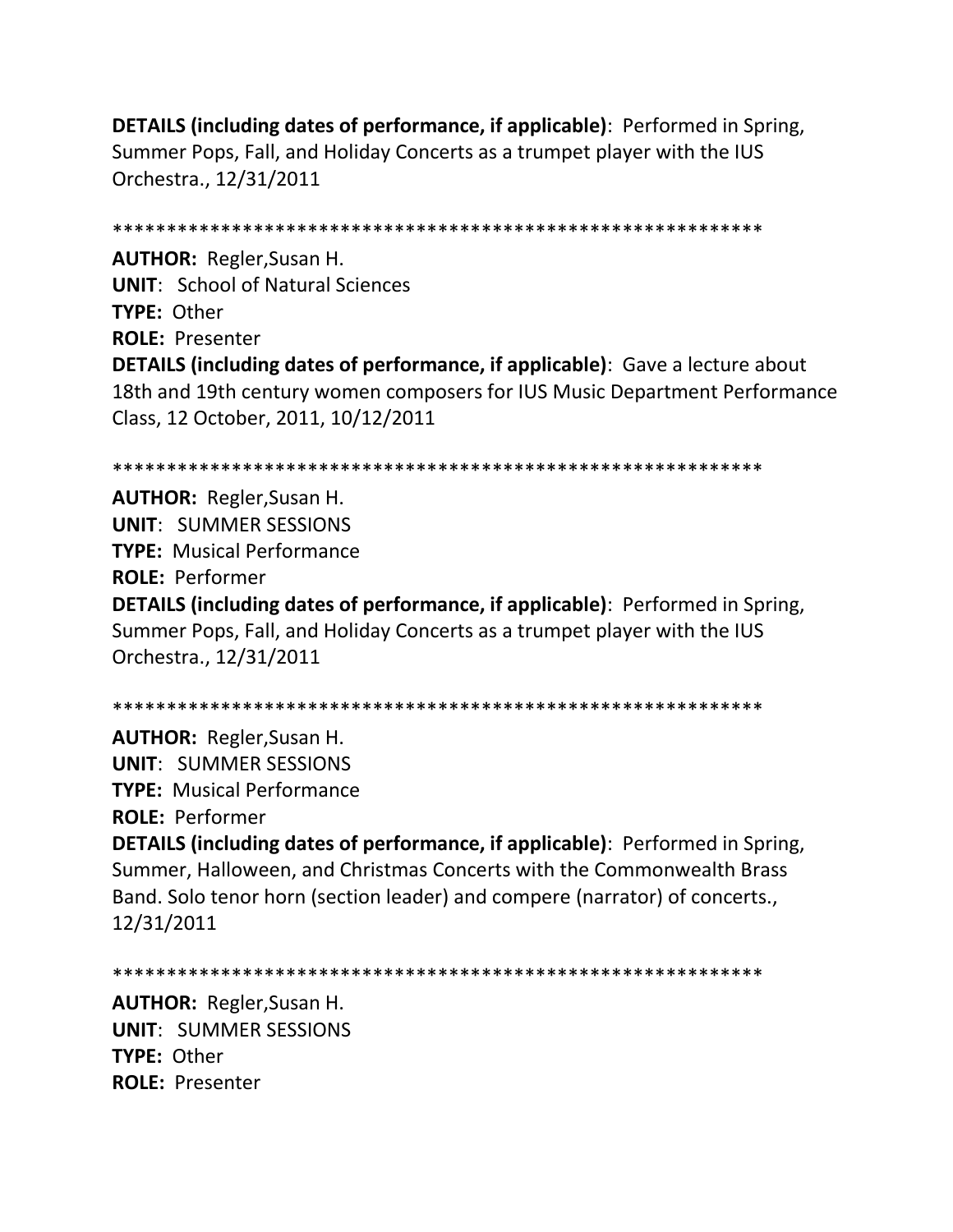**DETAILS (including dates of performance, if applicable)**: Gave a lecture about 18th and 19th century women composers for IUS Music Department Performance Class, 12 October, 2011, 10/12/2011

\*\*\*\*\*\*\*\*\*\*\*\*\*\*\*\*\*\*\*\*\*\*\*\*\*\*\*\*\*\*\*\*\*\*\*\*\*\*\*\*\*\*\*\*\*\*\*\*\*\*\*\*\*\*\*\*\*\*\*\*

**AUTHOR:** Reid,Diane S. **UNIT**: School of Arts & Letters **TYPE:** Other **ROLE:** Other **DETAILS (including dates of performance, if applicable)**: Veterans Program: a choral, instrumental, theatrical and multi-media event held in the Stem Concert Hall to honor all veteransTitle: Come to the Canteen: a USO-Inspired Tribute to Our Veterans, 11/14/2011

\*\*\*\*\*\*\*\*\*\*\*\*\*\*\*\*\*\*\*\*\*\*\*\*\*\*\*\*\*\*\*\*\*\*\*\*\*\*\*\*\*\*\*\*\*\*\*\*\*\*\*\*\*\*\*\*\*\*\*\*

**AUTHOR:** Squires,Frances H. **UNIT**: School of Education **TYPE:** Other **ROLE:** Director

**DETAILS (including dates of performance, if applicable)**: Science Olympiad - Created and organized the Regional Science Olympiad Contest held yearly in February at I.U. Southeast.Chair of the event with co-chair Jan Fleischer held in 2011 on February 12., 12/31/2011

\*\*\*\*\*\*\*\*\*\*\*\*\*\*\*\*\*\*\*\*\*\*\*\*\*\*\*\*\*\*\*\*\*\*\*\*\*\*\*\*\*\*\*\*\*\*\*\*\*\*\*\*\*\*\*\*\*\*\*\*

**AUTHOR:** Stallard,Donna L **UNIT**: School of Arts & Letters **TYPE:** Exhibition Group **ROLE:** Artist

**DETAILS (including dates of performance, if applicable)**: Chautauqua National Juried Exhibition: Nature's Human, Giles Gallery, Eastern Kentucky University, Richmond, KY, 12/7/2011

```
************************************************************
```
**AUTHOR:** Stallard,Donna L **UNIT**: School of Arts & Letters **TYPE:** Exhibition Group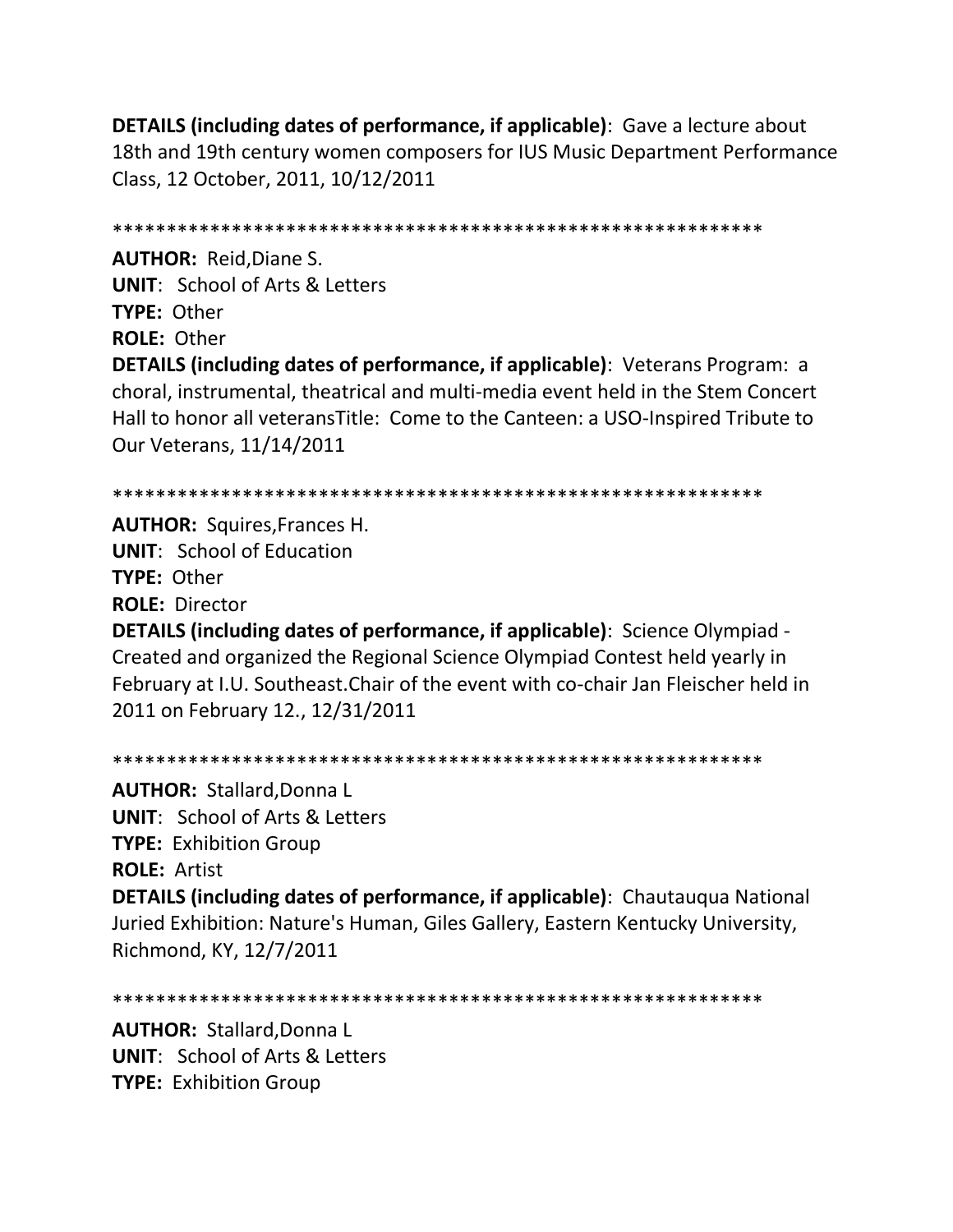**ROLE:** Reviewer **DETAILS (including dates of performance, if applicable)**: Juror, St. James Court Art Show of Artist Vendors, Louisville, KY, 3/5/2011

\*\*\*\*\*\*\*\*\*\*\*\*\*\*\*\*\*\*\*\*\*\*\*\*\*\*\*\*\*\*\*\*\*\*\*\*\*\*\*\*\*\*\*\*\*\*\*\*\*\*\*\*\*\*\*\*\*\*\*\*

**AUTHOR:** Stallard,Donna L **UNIT**: School of Arts & Letters **TYPE:** Exhibition Group **ROLE:** Artist **DETAILS (including dates of performance, if applicable)**: Flora/Fauna, 930 Gallery, Louisville, KY, 5/9/2011

\*\*\*\*\*\*\*\*\*\*\*\*\*\*\*\*\*\*\*\*\*\*\*\*\*\*\*\*\*\*\*\*\*\*\*\*\*\*\*\*\*\*\*\*\*\*\*\*\*\*\*\*\*\*\*\*\*\*\*\*

**AUTHOR:** Stallard,Donna L **UNIT**: School of Arts & Letters **TYPE:** Exhibition Group **ROLE:** Reviewer **DETAILS (including dates of performance, if applicable)**: Juror of Awards, 9th Congressional Art Competition, Jeffersonville, IN, 5/5/2011

\*\*\*\*\*\*\*\*\*\*\*\*\*\*\*\*\*\*\*\*\*\*\*\*\*\*\*\*\*\*\*\*\*\*\*\*\*\*\*\*\*\*\*\*\*\*\*\*\*\*\*\*\*\*\*\*\*\*\*\*

**AUTHOR:** Stallard,Donna L **UNIT**: School of Arts & Letters **TYPE:** Exhibition Group **ROLE:** Artist **DETAILS (including dates of performance, if applicable)**: MAPC Fall 2011 Member's Juried Exhibition, 12/31/2011

\*\*\*\*\*\*\*\*\*\*\*\*\*\*\*\*\*\*\*\*\*\*\*\*\*\*\*\*\*\*\*\*\*\*\*\*\*\*\*\*\*\*\*\*\*\*\*\*\*\*\*\*\*\*\*\*\*\*\*\* **AUTHOR:** Stallard,Donna L **UNIT**: School of Arts & Letters **TYPE:** Exhibition Group **ROLE:** Reviewer **DETAILS (including dates of performance, if applicable)**: Street Juror, St. James Court Art Show, Louisville, KY, 10/29/2011

\*\*\*\*\*\*\*\*\*\*\*\*\*\*\*\*\*\*\*\*\*\*\*\*\*\*\*\*\*\*\*\*\*\*\*\*\*\*\*\*\*\*\*\*\*\*\*\*\*\*\*\*\*\*\*\*\*\*\*\*